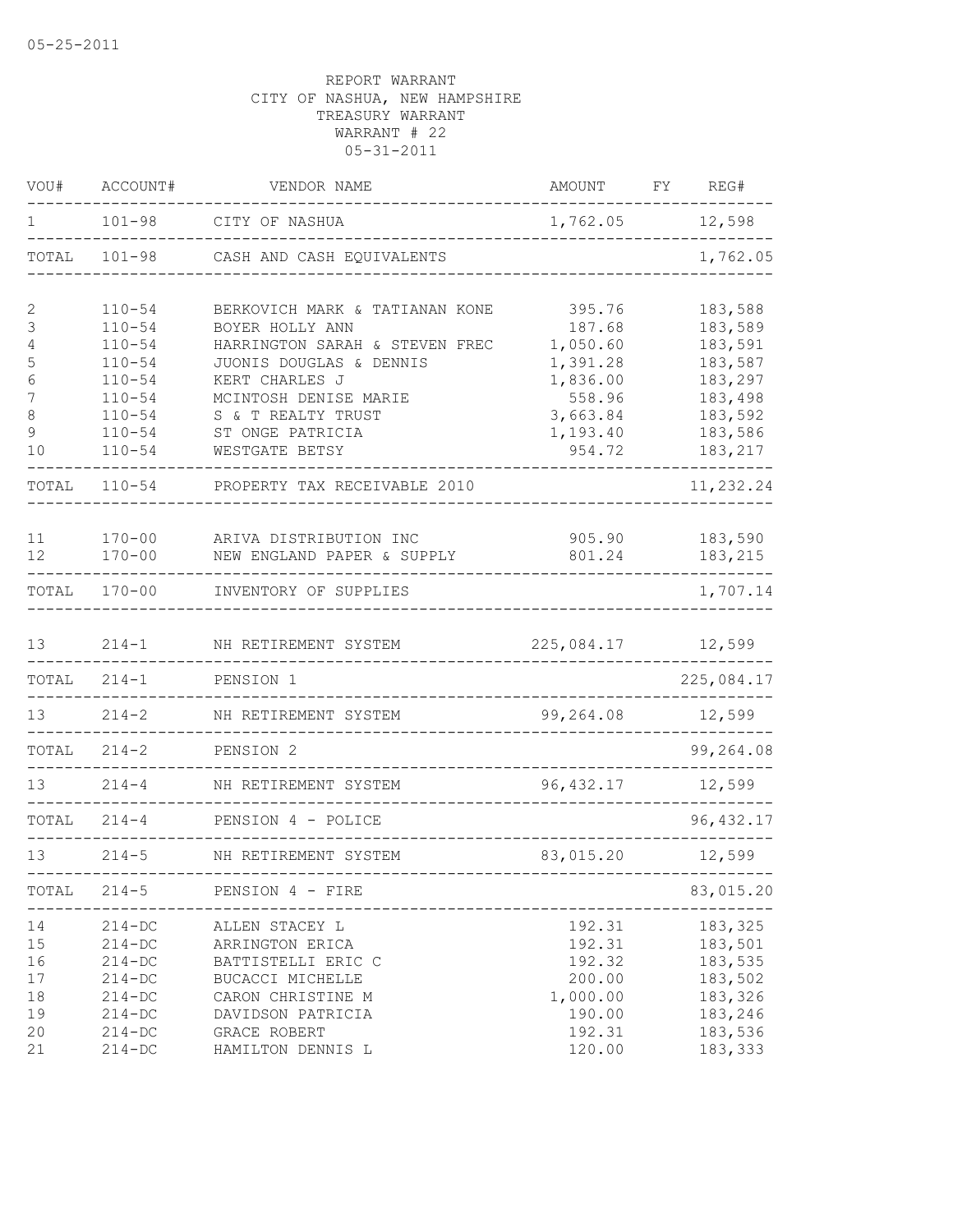| VOU#  | ACCOUNT#          | VENDOR NAME                               | AMOUNT     | FΥ | REG#       |
|-------|-------------------|-------------------------------------------|------------|----|------------|
| 22    | $214 - DC$        | HAMILTON TINA                             | 100.00     |    | 183,335    |
| 23    | $214 - DC$        | LAMONTAGNE LYNNE                          | 400.00     |    | 183,247    |
| 24    | $214-DC$          | MCINTOSH LORI                             | 192.31     |    | 183,564    |
| 25    | $214-DC$          | MENARD PAUL                               | 192.31     |    | 183,226    |
| 26    | $214-DC$          | MOBLEY ARCHIE S III                       | 70.00      |    | 183,569    |
| 27    | $214 - DC$        | STANSFIELD JILL                           | 192.32     |    | 183,652    |
| TOTAL | $214-DC$          | DEPENDENT CARE DEDUCTION                  |            |    | 3,426.19   |
|       | $228,15$ $214-DI$ | RELIANCE STANDARD LIFE INSURAN 1,101.03   |            |    | 183,603    |
|       | TOTAL 214-DI      | SCHOOL DISABILITY                         |            |    | 1,101.03   |
| 28    | $214-FS$          | BENEFIT STRATEGIES INC                    | 19,908.91  |    | 12,620     |
| TOTAL | $214-FS$          | FLEXIBLE SPENDING-MEDICAL                 |            |    | 19,908.91  |
| 29    | $255 - 00$        | STATE OF NH-MV                            | 28, 195.64 |    | 12,597     |
| 30    | $255 - 00$        | STATE OF NH-MV                            | 21,918.85  |    | 12,600     |
| 31    | $255 - 00$        | STATE OF NH-MV                            | 20,487.45  |    | 12,601     |
| 32    | $255 - 00$        | STATE OF NH-MV                            | 24, 259.82 |    | 12,606     |
| 33    | $255 - 00$        | STATE OF NH-MV                            | 27, 178.84 |    | 12,607     |
| 34    | $255 - 00$        | STATE OF NH-MV                            | 46,942.00  |    | 12,609     |
| 35    | $255 - 00$        | STATE OF NH-MV                            | 38,469.63  |    | 12,612     |
| 36    | $255 - 00$        | STATE OF NH-MV                            | 25,306.09  |    | 12,614     |
| 37    | $255 - 00$        | STATE OF NH-MV                            | 30,107.65  |    | 12,618     |
| TOTAL | $255 - 00$        | STATE MVR<br>---------------------------- |            |    | 262,865.97 |
| 38    | $255 - 05$        | STATE OF NH                               | 19.25      |    | 183,737    |
| TOTAL | $255 - 05$        | STATE OF NH-FBI FINGERPRNT FEE            |            |    | 19.25      |
| 39    | $284 - 01$        | THOREAU'S LANDING                         | 3,993.00   |    | 183,581    |
| TOTAL | $284 - 01$        | GRANTS SUSPENSE ACCOUNT                   |            |    | 3,993.00   |
|       |                   |                                           |            |    |            |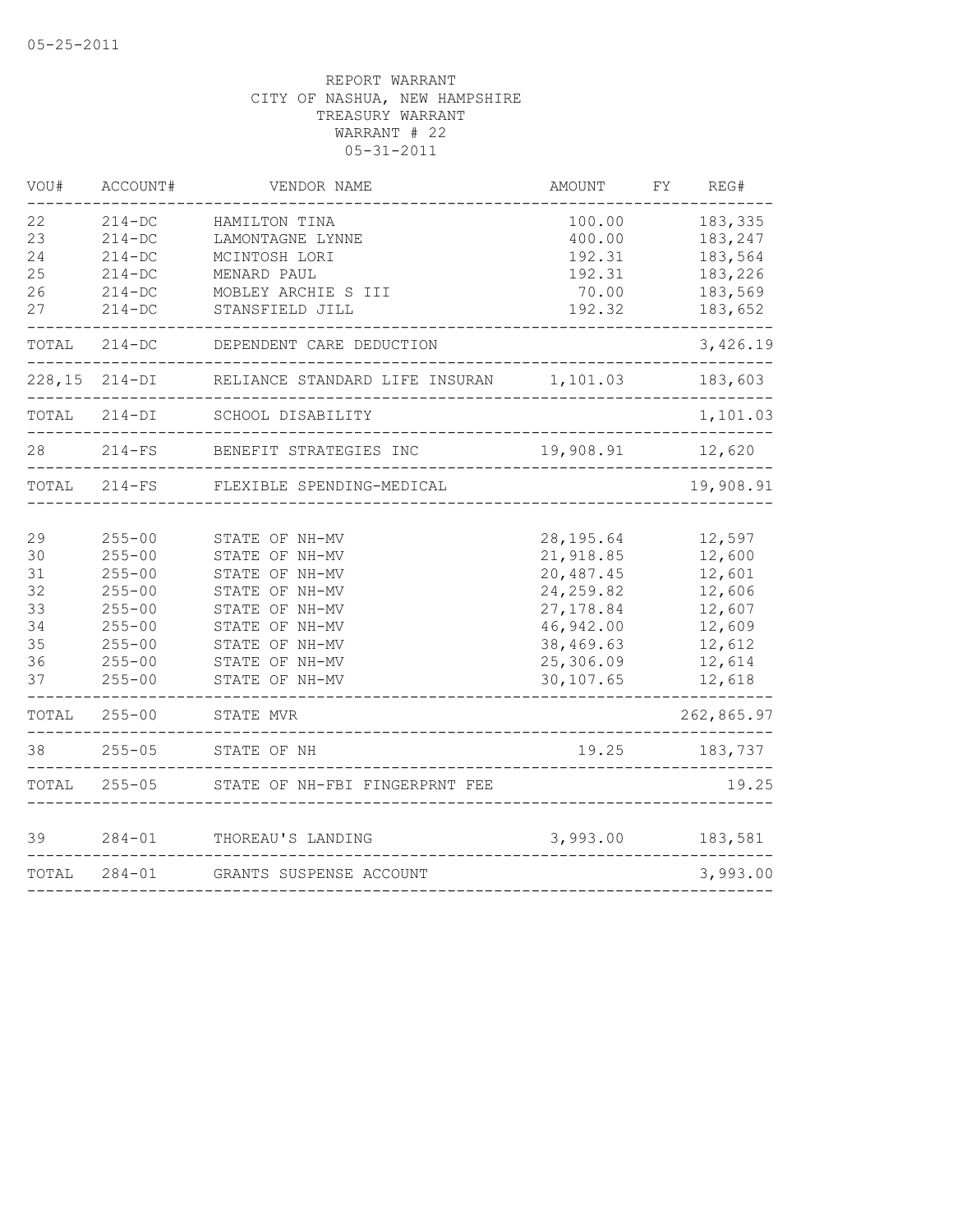| VOU#    | ACCOUNT#   | VENDOR NAME                    | AMOUNT      | FY. | REG#     |
|---------|------------|--------------------------------|-------------|-----|----------|
| 40      | 305-34015  | METROMEDIA ENERGY INC          | 13.23       |     | 183,750  |
| 41      | 305-59100  | JEYNES MIKE                    | 200.00      |     | 183,339  |
| 42      | 305-59100  | MCLEAN JIM                     | 275.00      |     | 183,234  |
| 43      | 305-59100  | O'NEIL TIM                     | 300.00      |     | 183,235  |
| 44      | 305-59100  | WALLENT FRANK J                | 400.00      |     | 183,124  |
| 45      | 305-74092  | ACCESS A/V                     | 306.15      |     | 183,223  |
| 46      | 305-91025  | JOHNSON PETER                  | 93.33       |     | 183,653  |
| TOTAL   | 305        | SRF - CIVIC & COMM ACTIVITIES  |             |     | 1,587.71 |
|         |            |                                |             |     |          |
| 47      | $308 - 40$ | HARVARD PILGRIM HEALTH CARE    | 106,550.00  |     | 12,604   |
| 48      | 308-83010  | ANTHEM BLUE CROSS BLUE SHIELD  | 37,903.54   |     | 12,603   |
| 49      | 308-83010  | ANTHEM BLUE CROSS BLUE SHIELD  | 49,339.96   |     | 12,616   |
| 50      | 308-83011  | ANTHEM BLUE CROSS BLUE SHIELD  | 32,709.89   |     | 12,603   |
| 51      | 308-83011  | ANTHEM BLUE CROSS BLUE SHIELD  | 442.39      |     | 12,616   |
| 52      | 308-83012  | ANTHEM BLUE CROSS BLUE SHIELD  | 203, 422.57 |     | 12,603   |
| 53      | 308-83012  | ANTHEM BLUE CROSS BLUE SHIELD  | 235,983.94  |     | 12,616   |
| 54      | 308-83013  | ANTHEM BLUE CROSS BLUE SHIELD  | 196, 255.81 |     | 12,603   |
| 55      | 308-83013  | ANTHEM BLUE CROSS BLUE SHIELD  | 202, 344.30 |     | 12,616   |
| 56      | 308-83016  | HARVARD PILGRIM HEALTH CARE    | 48,959.22   |     | 12,604   |
| 57      | 308-83016  | HARVARD PILGRIM HEALTH CARE    | 81,633.61   |     | 12,617   |
| 58      | 308-83017  | HARVARD PILGRIM HEALTH CARE    | 75,320.17   |     | 12,604   |
| 59      | 308-83017  | HARVARD PILGRIM HEALTH CARE    | 44,964.20   |     | 12,617   |
| 60      | 308-83018  | ANTHEM BLUE CROSS BLUE SHIELD  | 54, 234.13  |     | 12,603   |
| 61      | 308-83018  | ANTHEM BLUE CROSS BLUE SHIELD  | 31,489.17   |     | 12,616   |
| 62      | 308-83019  | ANTHEM BLUE CROSS BLUE SHIELD  | 46,049.05   |     | 12,603   |
| 63      | 308-83019  | ANTHEM BLUE CROSS BLUE SHIELD  | 42, 129. 18 |     | 12,616   |
| 64      | 308-83020  | NORTHEAST DELTA                | 25,750.18   |     | 12,605   |
| 65      | 308-83020  | NORTHEAST DELTA                | 19,570.78   |     | 12,619   |
| 66      | 308-83021  | NORTHEAST DELTA                | 14,035.67   |     | 12,605   |
| 67      | 308-83021  | NORTHEAST DELTA                | 5,388.43    |     | 12,619   |
| 68      | 308-83023  | WELLNESS REIMBURSEMENT         | 72.00       |     | 183,657  |
| 69      | 308-83023  | WELLNESS REIMBURSEMENT         | 72.00       |     | 183,574  |
| 70      | 308-83023  | WELLNESS REIMBURSEMENT         | 72.00       |     | 183,575  |
| $71 \,$ | 308-83023  | WELLNESS REIMBURSEMENT         | 72.00       |     | 183,576  |
| 72      | 308-83023  | WELLNESS REIMBURSEMENT         | 72.00       |     | 183,577  |
| 73      | 308-83023  | WELLNESS REIMBURSEMENT         | 72.00       |     | 183,578  |
| 74      | 308-83023  | WELLNESS REIMBURSEMENT         | 72.00       |     | 183,579  |
| 75      | 308-83041  | CULLENCOLLIMORE PLLC           | 8,208.47    |     | 183,305  |
| 76      | 308-83053  | APPLE NASHUA LLC               | 3,947.00    |     | 183, 114 |
| 77      | 308-83053  | CONSTANTINEAU WILLIAM          | 745.24      |     | 183,558  |
| 78      | 308-83053  | CPTE-NASHUA                    | 980.00      |     | 183,097  |
| 79      | 308-83053  | FOUNDATION MEDICAL PARTNERS    | 190.00      |     | 183,270  |
| 80      | 308-83053  | FOUR SEASONS ORTHOPAEDIC CTR P | 1,125.00    |     | 183,275  |
| 81      | 308-83053  | HAND SURGICAL ASSOCIATES INC   | 185.00      |     | 183,265  |
| 82      | 308-83053  | NEW ENGLAND NEUROLOGICAL ASSOC | 195.00      |     | 183,595  |
| 83      | 308-83053  | OCCUPATIONAL HEALTH CTRS SOUTH | 847.95      |     | 183, 175 |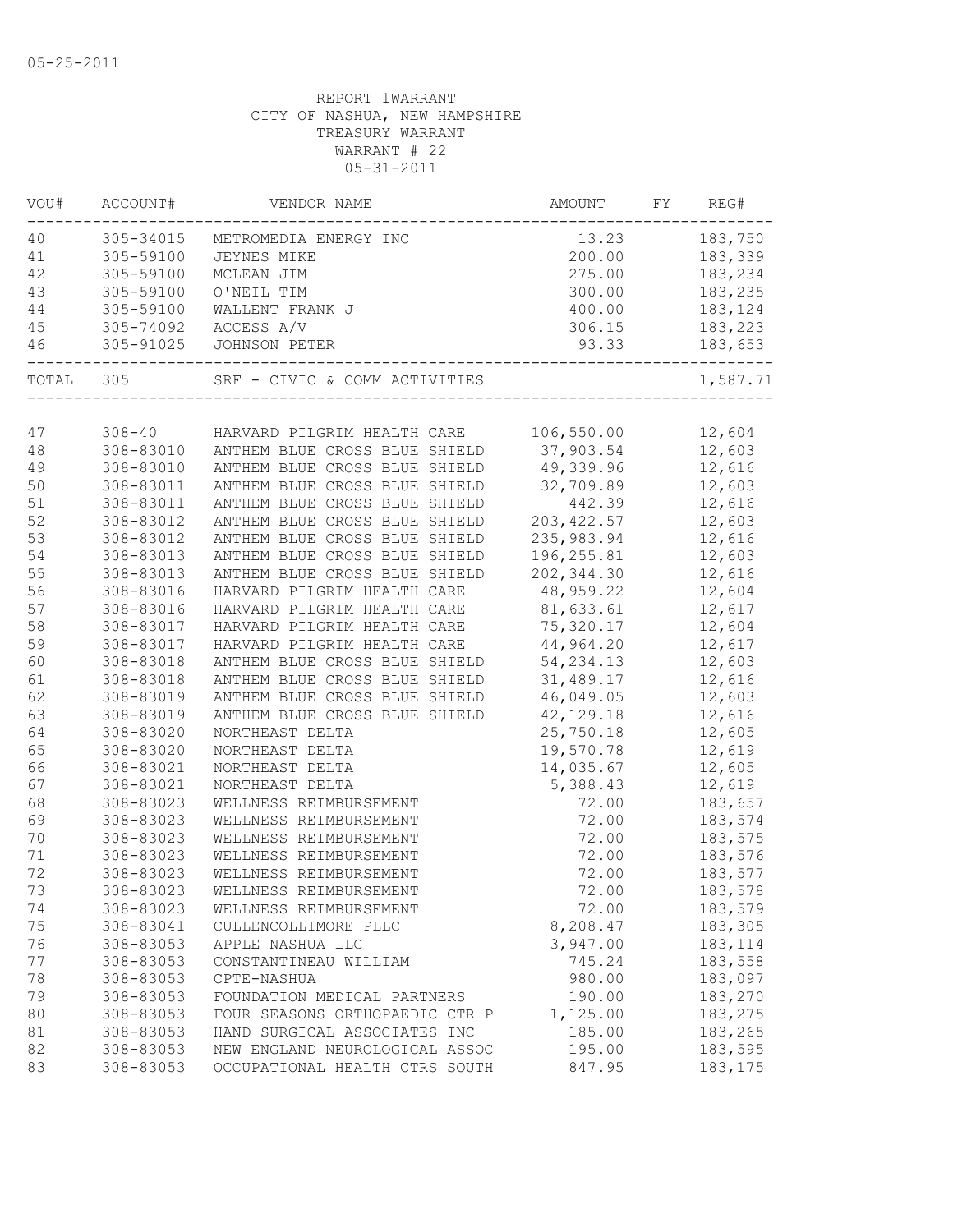| VOU#  | ACCOUNT#                                   | VENDOR NAME                                                       | AMOUNT            | FY. | REG#               |
|-------|--------------------------------------------|-------------------------------------------------------------------|-------------------|-----|--------------------|
| 84    | 308-83053                                  | PERFORMANCE REHAB INC                                             | 1,645.00          |     | 183,133            |
| 85    | 308-83053                                  | ROUSSEAU GERARD                                                   | 10.69             |     | 183,139            |
| 86    | 308-83053                                  | SO NH REGIONAL MEDICAL CENTER                                     | 5,966.76          |     | 183,252            |
| 87    | 308-83053                                  | ST JOSEPH BUSINESS & HEALTH                                       | 308.00            |     | 183,168            |
| 88    | 308-83053                                  | ST JOSEPH'S HOSPITAL                                              | 3,900.00          |     | 183,105            |
| 89    | 308-83054                                  | APPLE NASHUA LLC                                                  | 980.00            |     | 183, 114           |
| 90    | 308-83054                                  | FOUR SEASONS ORTHOPAEDIC CTR P                                    | 147.00            |     | 183,275            |
| 91    | 308-83054                                  | GREATER NASHUA EMERGENCY PHYS                                     | 334.00            |     | 183,261            |
| 92    | 308-83054                                  | MEDICAL & RENAL CARE PA                                           | 445.00            |     | 183,184            |
| 93    | 308-83054                                  | OCCUPATIONAL HEALTH CTRS SOUTH                                    | 873.31            |     | 183, 175           |
| 94    | 308-83054                                  | SJ PHYSICIAN SERVICES                                             | 110.00            |     | 183,064            |
| 95    | 308-83054                                  | SLOTNICK ARTHUR I DR                                              | 795.00            |     | 183,267            |
| 96    | 308-83054                                  | ST JOSEPH HOSPITAL REHAB CTR                                      | 130.16            |     | 183,408            |
| 97    | 308-83054                                  | ST JOSEPH'S HOSPITAL                                              | 594.00            |     | 183,105            |
| 98    | 308-83054                                  | STONERIVER PHARMACY SOLUTIONS                                     | 85.01             |     | 183,266            |
| 99    | 308-83054                                  | WALGREEN CO                                                       | 232.45            |     | 183,257            |
| 100   | 308-83055                                  | DEVINE MILLIMET & BRANCH PA                                       | 739.03            |     | 183,254            |
| 101   | 308-83055                                  | LAVOIE ROGER                                                      | 136.58            |     | 183,155            |
| 102   | 308-83056                                  | OCCUPATIONAL DRUG TESTING LLC                                     | 163.50            |     | 183,248            |
| 103   | 308-83060                                  | BABE RUTH LEAGUE INC                                              | 6,688.00          |     | 183,773            |
| 104   | 308-83063                                  | GRANITE STATE BOAT WORKS INC                                      | 3,284.61          |     | 183, 152           |
| 105   | 308-83064                                  | CULLENCOLLIMORE PLLC                                              | 3,900.50          |     | 183,305            |
| 106   | 308-83064                                  | D & R TOWING INC                                                  | 250.00            |     | 183,506            |
| 107   | 308-83064                                  | GATE CITY FENCE CO INC<br>W/C                                     | 350.00            |     | 183,253            |
| 108   | 308-83064                                  | ILLG AUTOMOTIVE CORP                                              | 434.20            |     | 183,542            |
| 109   | 308-83064                                  | LENZEHEIDEN CORP LLC                                              | 1,200.00          |     | 183,573            |
| 110   | 308-83064                                  | STATEWIDE COLLISION LLC                                           | 1,350.90          |     | 183, 172           |
| 111   | 308-91005                                  | DUGAS ROSS                                                        | 20.40             |     | 183,655            |
| 112   | 308-91005                                  | LIBERTY WENDY                                                     | 9.69              |     | 183,654            |
| 113   | 308-94005                                  | DUGAS ROSS                                                        | 62.22             |     | 183,655            |
| 114   | 308-94005                                  | VEINO DIANE                                                       | 106.22            |     | 183,656            |
|       |                                            |                                                                   |                   |     |                    |
| TOTAL | 308                                        | SRF - INSURANCE                                                   |                   |     | 1,606,656.08       |
|       |                                            |                                                                   |                   |     |                    |
|       | 228, 154 3091-49085                        | 228,153 3091-49085 COSTA FRUIT & PRODUCE CO INC<br>M SAUNDERS INC | 80.13<br>4,721.47 |     | 183,546<br>183,398 |
|       |                                            |                                                                   |                   |     |                    |
| TOTAL | 309                                        | FY11 FRESH FRUIT & VEG GRANT                                      |                   |     | 4,801.60           |
|       |                                            |                                                                   |                   |     |                    |
|       | 228, 155 3097-41015<br>228, 156 3097-41015 | <b>GUSTIN KAREN</b>                                               | 99.99             |     | 183,393<br>183,294 |
|       |                                            | STAPLES BUSINESS ADVANTAGE                                        | 350.07            |     |                    |
|       | 228,157 3097-44005                         | ACE PRINTING COMPANY                                              | 455.00            |     | 183,271            |
|       | 228, 158 3097-49075                        | CENTRAL PAPER                                                     | 9,567.25          |     | 183,386            |
|       | 228, 159 3097-49075                        | JOHN BENNETT CREATIVE                                             | 825.00            |     | 183,343            |
|       | 228,160 3097-49085                         | BIMBO FOODS BAKERIES INC                                          | 5,715.45          |     | 183,510            |
|       | 228,161 3097-49085                         | BOSTON PIE INC                                                    | 2,809.30          |     | 183,517            |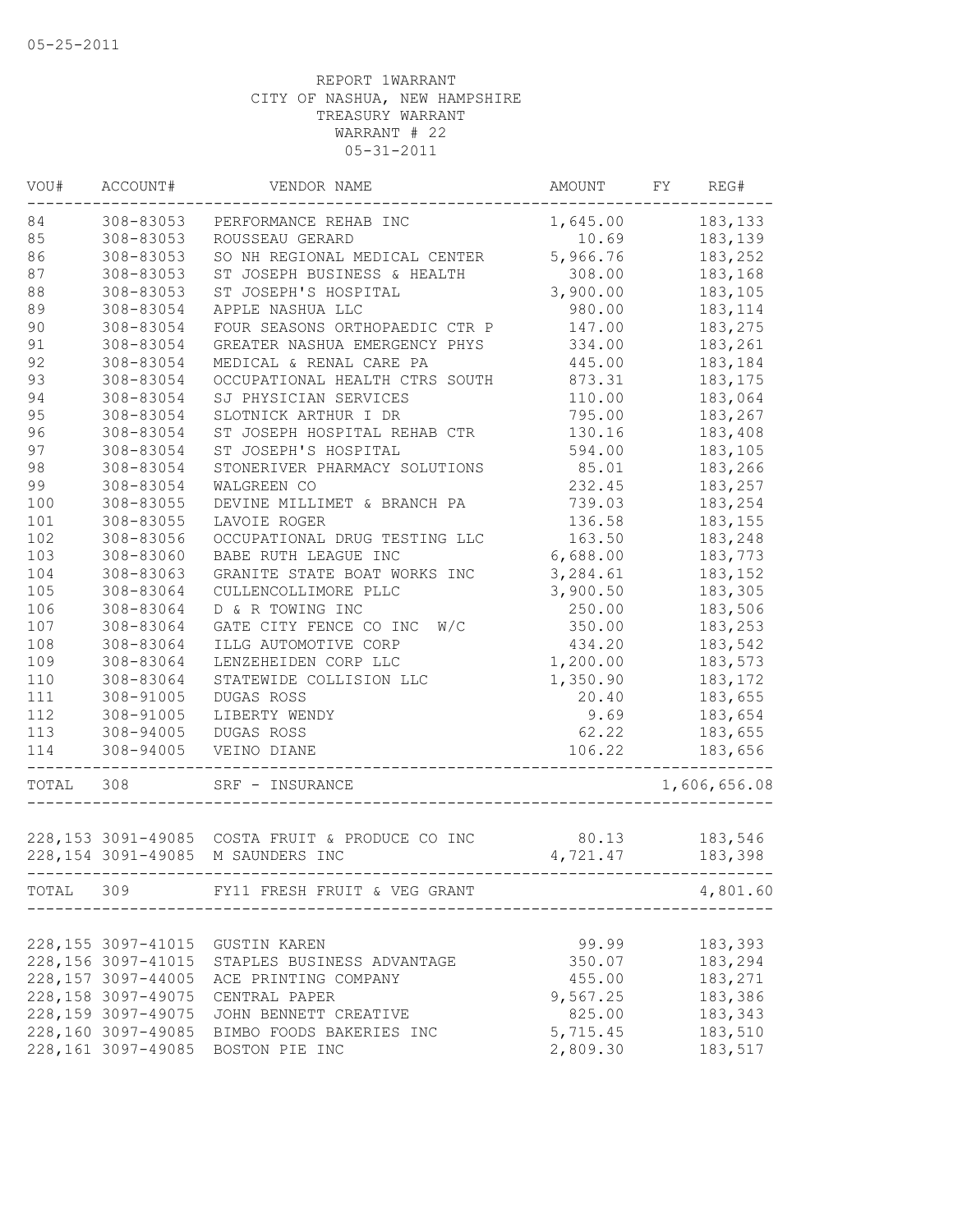| WOU#      | ACCOUNT#                     | VENDOR NAME                             | AMOUNT    | FY | REG#       |
|-----------|------------------------------|-----------------------------------------|-----------|----|------------|
|           | 228,162 3097-49085           | COCA-COLA BOTTLING COMPANY              | 3,760.00  |    | 183,356    |
|           | 228,163 3097-49085           | COSTA FRUIT & PRODUCE CO INC            | 40,448.50 |    | 183,546    |
|           | 228,163 3097-49085           | COSTA FRUIT & PRODUCE CO INC            | 1,721.99  |    | 183,547    |
|           | 228,164 3097-49085           | GARELICK FARMS LLC                      | 10,598.63 |    | 183,245    |
|           | 228,165 3097-49085           | GILL'S PIZZA CO.                        | 6,149.85  |    | 183,407    |
|           | 228,166 3097-49085           | GREAT STATE BEVERAGES INC               | 1,308.91  |    | 183,387    |
|           | 228,167 3097-49085           | M SAUNDERS INC                          | 4,518.47  |    | 183,398    |
|           | 228,167 3097-49085           | M SAUNDERS INC                          | 4,639.86  |    | 183,399    |
|           | 228,168 3097-49085           | MCKEE FOODS CORP                        | 454.24    |    | 183,180    |
|           | 228,169 3097-49085           | NARDONE BROS. BAKING CO. INC            | 4,576.88  |    | 183, 474   |
|           | 228,170 3097-49085           | NEW ENGLAND ICE CREAM CORP              | 1,698.31  |    | 183,418    |
|           | 228, 171 3097-49085          | NUTRITION PLUS VENDING                  | 243.21    |    | 183,607    |
|           | 228, 172 3097-49085          | SURPLUS DISTRIBUTION SECTION            | 2,725.25  |    | 183,236    |
|           | 228,173 3097-64330           | NORTHEAST FOOD SVC EQUIPMENT &          | 61,238.00 |    | 183,096    |
|           | 228, 173 3097-64335          | NORTHEAST FOOD SVC EQUIPMENT &          | 1,512.65  |    | 183,096    |
|           | 228,174 3097-707             | JENNING CHERYL                          | 53.40     |    | 183,649    |
|           | 228, 175 3097-74092          | AFFILIATED HVAC SERVICES LLC            | 972.19    |    | 183,372    |
|           | 3097-82025                   | NH RETIREMENT SYSTEM                    | 6,009.71  |    | 12,599     |
|           | 228,176 3097-91005           | <b>GUSTIN KAREN</b>                     | 112.86    |    | 183,393    |
|           | 228,177 3097-91005           | RALPH PAULE                             | 53.68     |    | 183,342    |
| TOTAL     | 309                          | SRF - FOOD SERVICES                     |           |    | 172,618.65 |
|           |                              |                                         |           |    |            |
|           | 228,178 3117-78007 BEST FORD |                                         | 99.92     |    | 183,073    |
|           |                              | 228,179 3117-78007 RIDE-AWAY CORP       | 825.00    |    | 183,269    |
| TOTAL 311 |                              | DRIVER'S EDUCATION                      |           |    | 924.92     |
| 116       | 312-46025                    | ALEC'S SHOE STORE INC                   | 144.95    |    | 183, 177   |
| 117       | 312-59100                    | CINTAS DOCUMENT MANAGEMENT              | 35.00     |    | 183,431    |
| 118       | $312 - 705$                  | 1ST PRIORITY TOWING AND RECOVE          | 1,005.00  |    | 183,563    |
| 119       | $312 - 705$                  | D & R TOWING INC                        | 565.00    |    | 183,506    |
|           |                              |                                         |           |    |            |
| TOTAL     | 312                          | SRF - FINANCIAL SERVICES                |           |    | 1,749.95   |
|           |                              |                                         |           |    |            |
|           | 228,180 3122-49050           | CARTRIDGE WORLD NASHUA                  | 55.96     |    | 183,429    |
|           | 228, 181 3122-49075          | GIOVANNIS                               | 460.57    |    | 183,492    |
|           |                              | 228,182 3122-91040 OPRE STEVEN          | 40.80     |    | 183,638    |
| TOTAL 312 |                              | ADULT ED/CONTINUING ED                  |           |    | 557.33     |
|           |                              | 228,183 3247-46040 RIDDELL/ALL AMERICAN | 313.81    |    | 183,482    |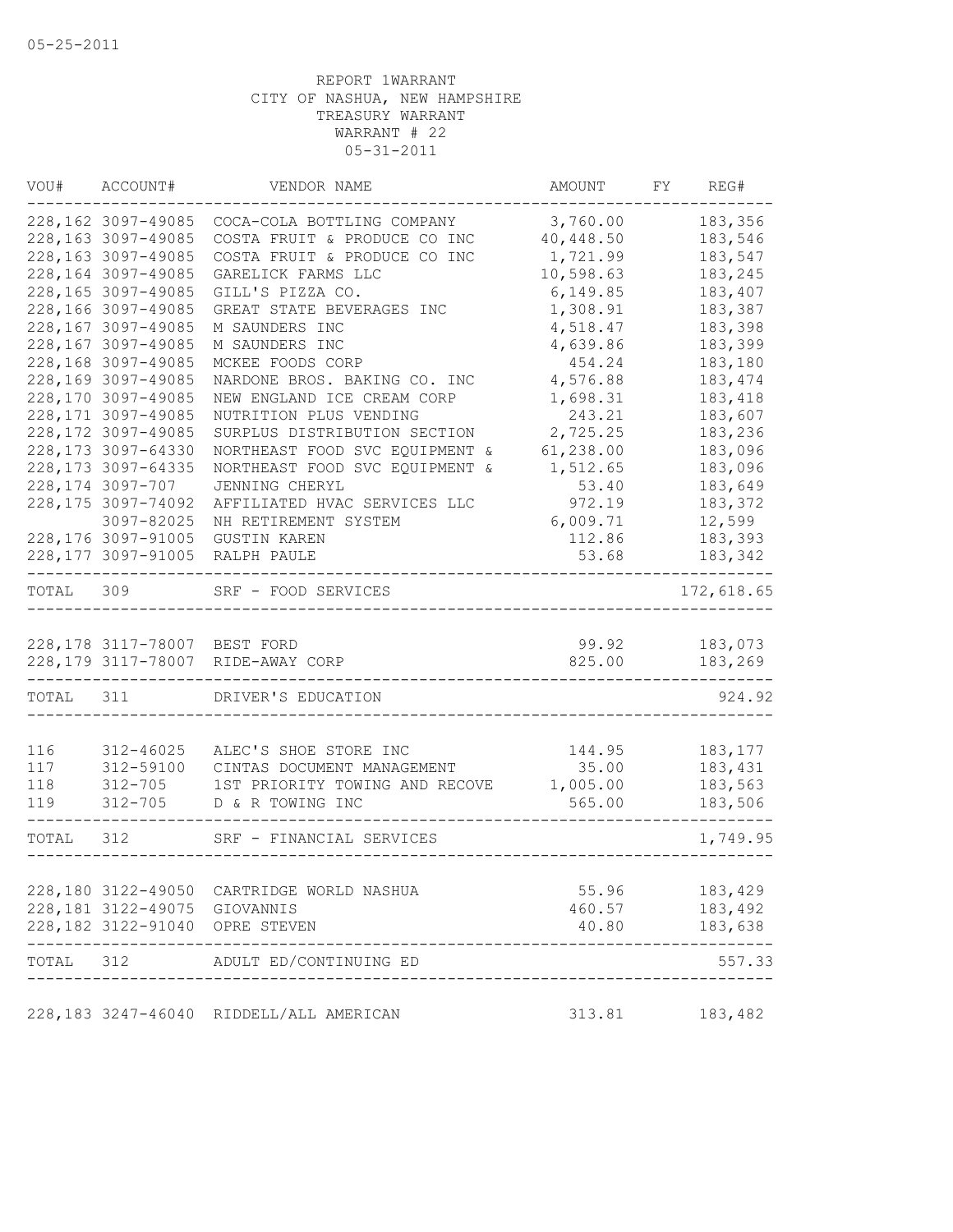|                                        |                                                                            | VOU# ACCOUNT# VENDOR NAME<br>-----------------------------------                                                                                     | AMOUNT FY REG#                                                   |                                                                 |
|----------------------------------------|----------------------------------------------------------------------------|------------------------------------------------------------------------------------------------------------------------------------------------------|------------------------------------------------------------------|-----------------------------------------------------------------|
|                                        |                                                                            | TOTAL 324 ATHLETICS-ENTERPRISE FUND                                                                                                                  |                                                                  | 313.81                                                          |
|                                        |                                                                            | 228,184 3250-49075 REFLECTORY (THE)                                                                                                                  | 250.00 183,640                                                   | . _ _ _ _ _ _ _ _ _ _ _ _ _ _ _                                 |
|                                        |                                                                            | TOTAL 325 SAFE ROUTES TO SCHOOL                                                                                                                      |                                                                  | 250.00                                                          |
|                                        |                                                                            | 3261-82025 NH RETIREMENT SYSTEM                                                                                                                      |                                                                  | 354.72 12,599                                                   |
|                                        |                                                                            | TOTAL 326 NH ALTERNATE ASSESS COACH                                                                                                                  |                                                                  | 354.72                                                          |
| 121<br>122<br>123<br>124               | 331-45220<br>331-59100<br>331-59100<br>331-82030                           | BATTERIES PLUS<br>COMCAST<br>LEXISNEXIS RISK DATA MGMT INC 50.00<br>NH RETIREMENT SYSTEM                                                             | 522.50<br>532.34 183,741<br>6,414.52                             | 183,298<br>183,749<br>12,599                                    |
| TOTAL 331                              |                                                                            | SRF - POLICE DEPARTMENT                                                                                                                              |                                                                  | 7,519.36                                                        |
|                                        |                                                                            | 125 332-64192 MOORE MEDICAL LLC                                                                                                                      | 840.15 183,287                                                   |                                                                 |
|                                        |                                                                            | TOTAL 332 SRF - FIRE DEPARTMENT<br>__________________________                                                                                        |                                                                  | 840.15                                                          |
|                                        |                                                                            | 228,185 3391-91040 GAGNON SHARON<br>228,186 3391-91040 KEANE THERESA<br>228,187 3391-91040 PLOURDE MICHAEL                                           | 58.07<br>146.37                                                  | 53.59 183,433<br>183,366<br>183,347                             |
|                                        |                                                                            | TOTAL 339 TITLE I RESTRUCTURING FES                                                                                                                  |                                                                  | 258.03                                                          |
| 126<br>127<br>128<br>128<br>129<br>130 | 341-01962<br>341-01963<br>341-01968<br>341-01969<br>341-43005              | HARBOR HOMES INC<br>SOUTHERN NH HIV/AIDS TASK FORC<br>HARBOR HOMES INC<br>341-01969 HARBOR HOMES INC<br>SOUTHERN NH HIV/AIDS TASK FORC<br>PETTY CASH | 2,698.00<br>8,092.00<br>23,998.00<br>1,868.72<br>566.00<br>44.00 | 183,211<br>183,238<br>183,211<br>183,211<br>183,238<br>183,658  |
| 131<br>132<br>133<br>134<br>135<br>136 | 341-47010<br>341-64030<br>341-91025<br>341-94014<br>341-94025<br>341-98076 | MCKESSON MEDICAL-SURGICAL<br>PETTY CASH<br>CONLEY ASHLEY<br>PETTY CASH<br>MULCAHY SANDY<br>PETTY CASH                                                | 12.86<br>10.00<br>160.25<br>31.85<br>25.30<br>34.68              | 183,483<br>183,658<br>183,321<br>183,658<br>183, 315<br>183,658 |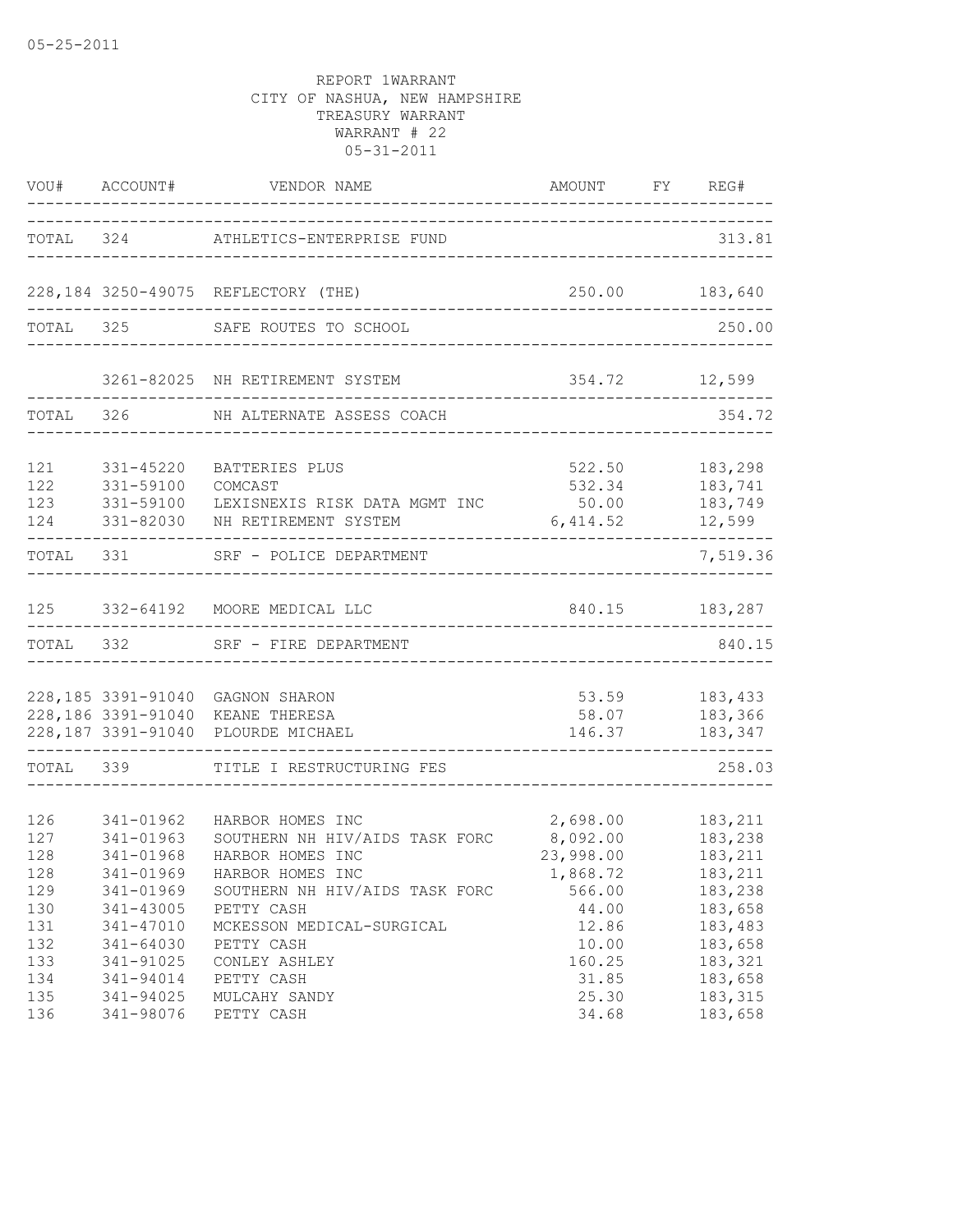|           |                                                                   | VOU# ACCOUNT# VENDOR NAME AMOUNT FY R                                           |                | FY REG#                        |
|-----------|-------------------------------------------------------------------|---------------------------------------------------------------------------------|----------------|--------------------------------|
|           |                                                                   | TOTAL 341 SRF - COMMUNITY SERVICES                                              |                | 37,541.66                      |
|           |                                                                   |                                                                                 |                |                                |
| 136       | 342-47035                                                         | PETTY CASH                                                                      | 6.99           | 183,658                        |
| 137       | 342-51023                                                         | NH STATE BOARD OF PHARMACY                                                      | 150.00 183,775 |                                |
| 138       |                                                                   | ST JOSEPH HOSPITAL                                                              | 203.94         | 183,732                        |
| 139       |                                                                   | NORTHEAST KUSTOM KREATIONS LLC                                                  | 743.70         | 183,176                        |
| 140       | 342-59086 ST JOSEPH<br>342-78140 NORTHEAST<br>342-91025 BOYD JANE |                                                                                 | 20.40          | 183,600                        |
|           |                                                                   | TOTAL 342 SRF - COMMUNITY HEALTH                                                |                | 1,125.03                       |
|           |                                                                   |                                                                                 |                |                                |
|           | 228, 188 3451-49075                                               | AC MOORE INC                                                                    | 4.98           | 183,385                        |
|           | 228,189 3451-49075                                                | COGSWELL CATHERINE                                                              | 171.97         | 183,379                        |
|           | 228,190 3451-49075                                                | CROWELL LINDA                                                                   | 56.80          | 183,409                        |
|           | 228, 191 3451-49075                                               | GARELICK FARMS LLC                                                              | 75.50          | 183,245                        |
|           | 228, 192 3451-49075                                               | HAMM LINDA                                                                      | 97.07          | 183,380                        |
|           | 228, 193 3451-49075                                               | M SAUNDERS INC                                                                  | 104.85         | 183,399                        |
|           | 228, 194 3451-49075                                               | MARKET BASKET                                                                   | 64.97          | 183,205                        |
|           | 228, 195 3451-49075                                               | NEW ENGLAND ICE CREAM CORP                                                      | 366.70         | 183,418                        |
|           | 228, 196 3451-49075                                               | STAPLES BUSINESS ADVANTAGE                                                      | 304.84         | 183,263                        |
|           | 3451-82025                                                        | NH RETIREMENT SYSTEM                                                            | 1,290.48       | 12,599                         |
|           |                                                                   | 228,197 3451-91040 NATIONAL AFTERSCHOOL ASSOC<br>------------------------------ | 2,525.00       | 183,646<br>. _ _ _ _ _ _ _ _ . |
|           |                                                                   | TOTAL 345 21 ST CENTURY ELEM.AFTER SCHL                                         |                | 5,063.16                       |
|           |                                                                   |                                                                                 |                |                                |
|           |                                                                   | 228,198 3461-49075 ALMEIDA SUSAN                                                | 28.95          | 183,381                        |
|           | 228,199 3461-49075                                                | LYDON RICHARD                                                                   | 280.01         | 183,403                        |
|           | 228,200 3461-49075                                                | M SAUNDERS INC                                                                  | 26.95          | 183,399                        |
|           | 228, 201 3461-49075                                               | MARKET BASKET                                                                   | 27.44          | 183,205                        |
|           | 228, 202 3461-49075                                               | NEW ENGLAND ICE CREAM CORP                                                      | 136.03         | 183,418                        |
|           | 228, 203 3461-55020                                               | FIRST STUDENT INC                                                               | 281.84         | 183,367                        |
|           | 3461-82025                                                        | NH RETIREMENT SYSTEM                                                            | 183.27         | 12,599                         |
|           | 228, 204 3461-91040                                               | BOSTEELS DIANE                                                                  | 44.80          | 183,419                        |
|           |                                                                   | 228,205 3461-91040 NATIONAL AFTERSCHOOL ASSOC                                   | 1,010.00       | 183,646                        |
| TOTAL 346 |                                                                   | TITLE IV 21ST CENT MIDDLE                                                       |                | 2,019.29                       |
|           |                                                                   | 3468-82025 NH RETIREMENT SYSTEM                                                 |                | 743.22 12,599                  |
| TOTAL 346 |                                                                   | SMALLER LEARNING COMMUNITY                                                      |                | 743.22                         |
|           |                                                                   |                                                                                 |                |                                |
|           |                                                                   | 228, 206 3500-91040 JOHANSON CHRISTINE                                          | 106.40         | 183,357                        |
|           |                                                                   | 228, 207 3500-91040 MARTINEZ ALISON                                             | 95.76          | 183,351                        |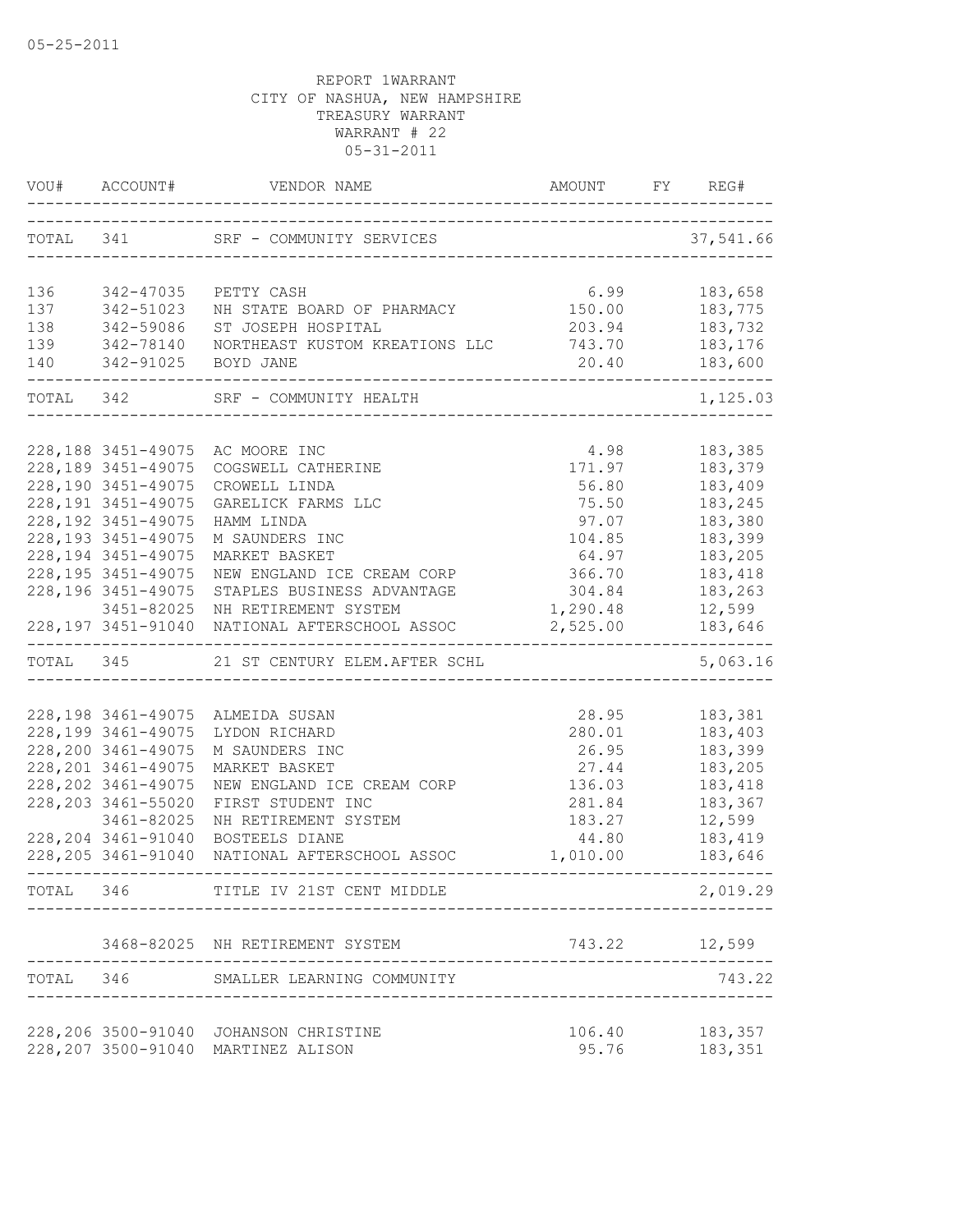|                                                      |                                                                                         | VOU# ACCOUNT# VENDOR NAME                                                                                                                                                                                                                                                                                                                                    | AMOUNT FY REG#                                                               |                                                                                                                             |
|------------------------------------------------------|-----------------------------------------------------------------------------------------|--------------------------------------------------------------------------------------------------------------------------------------------------------------------------------------------------------------------------------------------------------------------------------------------------------------------------------------------------------------|------------------------------------------------------------------------------|-----------------------------------------------------------------------------------------------------------------------------|
|                                                      |                                                                                         | 228,208 3500-91040 TINO MONICA<br>-------------------------------                                                                                                                                                                                                                                                                                            | 111.26 183,643                                                               |                                                                                                                             |
| TOTAL 350                                            |                                                                                         | TITLE IIA HQT                                                                                                                                                                                                                                                                                                                                                |                                                                              | 313.42                                                                                                                      |
|                                                      |                                                                                         | 3501-82025 NH RETIREMENT SYSTEM                                                                                                                                                                                                                                                                                                                              | 4, 162.52 12, 599                                                            |                                                                                                                             |
| TOTAL 350                                            |                                                                                         | TITLE IIA QUALITY TEACHERS                                                                                                                                                                                                                                                                                                                                   |                                                                              | 4,162.52                                                                                                                    |
| 142<br>143<br>144                                    | 352-59020                                                                               | THE COACH COMPANY<br>352-687 GARCIA MARISOL<br>352-687 MARTIN STACY                                                                                                                                                                                                                                                                                          | 3,753.00<br>225.00<br>20.00                                                  | 183,156<br>183,240<br>183,584                                                                                               |
|                                                      | TOTAL 352                                                                               | SRF - PARKS AND RECREATION                                                                                                                                                                                                                                                                                                                                   |                                                                              | 3,998.00                                                                                                                    |
|                                                      |                                                                                         | 3601-82025 NH RETIREMENT SYSTEM                                                                                                                                                                                                                                                                                                                              | 666.95 12,599                                                                |                                                                                                                             |
| TOTAL                                                | 360                                                                                     | DROPOUT PREVENTION ADULT ED                                                                                                                                                                                                                                                                                                                                  |                                                                              | 666.95                                                                                                                      |
| 146                                                  |                                                                                         | 372-01045 SOCIETY FOR THE PROTECTION OF 1,863.86 183,207                                                                                                                                                                                                                                                                                                     |                                                                              |                                                                                                                             |
| TOTAL                                                | 372                                                                                     | SRF - PLANNING & BUILDING DEPT                                                                                                                                                                                                                                                                                                                               |                                                                              | 1,863.86                                                                                                                    |
| 147                                                  |                                                                                         | 373-53075 NASHUA REGIONAL PLANNING COMMI 4,518.08 183,533                                                                                                                                                                                                                                                                                                    |                                                                              |                                                                                                                             |
| TOTAL                                                | 373 — 100                                                                               | SRF - ECONOMIC DEVELOPMENT                                                                                                                                                                                                                                                                                                                                   |                                                                              | 4,518.08                                                                                                                    |
| 148<br>149<br>150<br>151<br>152<br>153<br>154<br>156 | 374-07045<br>374-07164<br>374-07164<br>374-07248<br>374-07251<br>374-07340<br>TOTAL 374 | MUNOZ CONSTRUCTION & SHARON BA<br>BROX INDUSTRIES INC<br>F W WEBB COMPANY<br>NASHUA REGIONAL PLANNING COMMI<br>GREATER NASHUA DENTAL CONNECTI<br>NATIONAL COMMUNITY DEVELOPMENT<br>374-07506 GRABER MARKETING/CHRISTINE MOY 3,000.00<br>155 374-09133 FAIRPOINT COMMUNICATIONS<br>374-59212 WESTON & SAMPSON ENGINEERS INC 12,001.55<br>SRF - URBAN PROGRAMS | 19,880.00<br>1,099.60<br>736.71<br>5,291.96<br>15,000.00<br>940.00<br>153.25 | 183,659<br>183,101<br>183,132<br>183,533<br>183,292<br>183,720<br>183,244<br>183,753<br>183,123<br>$- - - - -$<br>58,103.07 |
|                                                      |                                                                                         | -----------------------                                                                                                                                                                                                                                                                                                                                      |                                                                              |                                                                                                                             |
| 157<br>158<br>159                                    | 375-59100                                                                               | 375-45050 PHILBRICK-JAMES LIBRARY<br>375-45220 TELEVEND SERVICES INC<br>NASHUA SYMPHONY ASSOCIATION                                                                                                                                                                                                                                                          | 15.00<br>138.75<br>2,028.00                                                  | 183,762<br>183,596<br>183,778                                                                                               |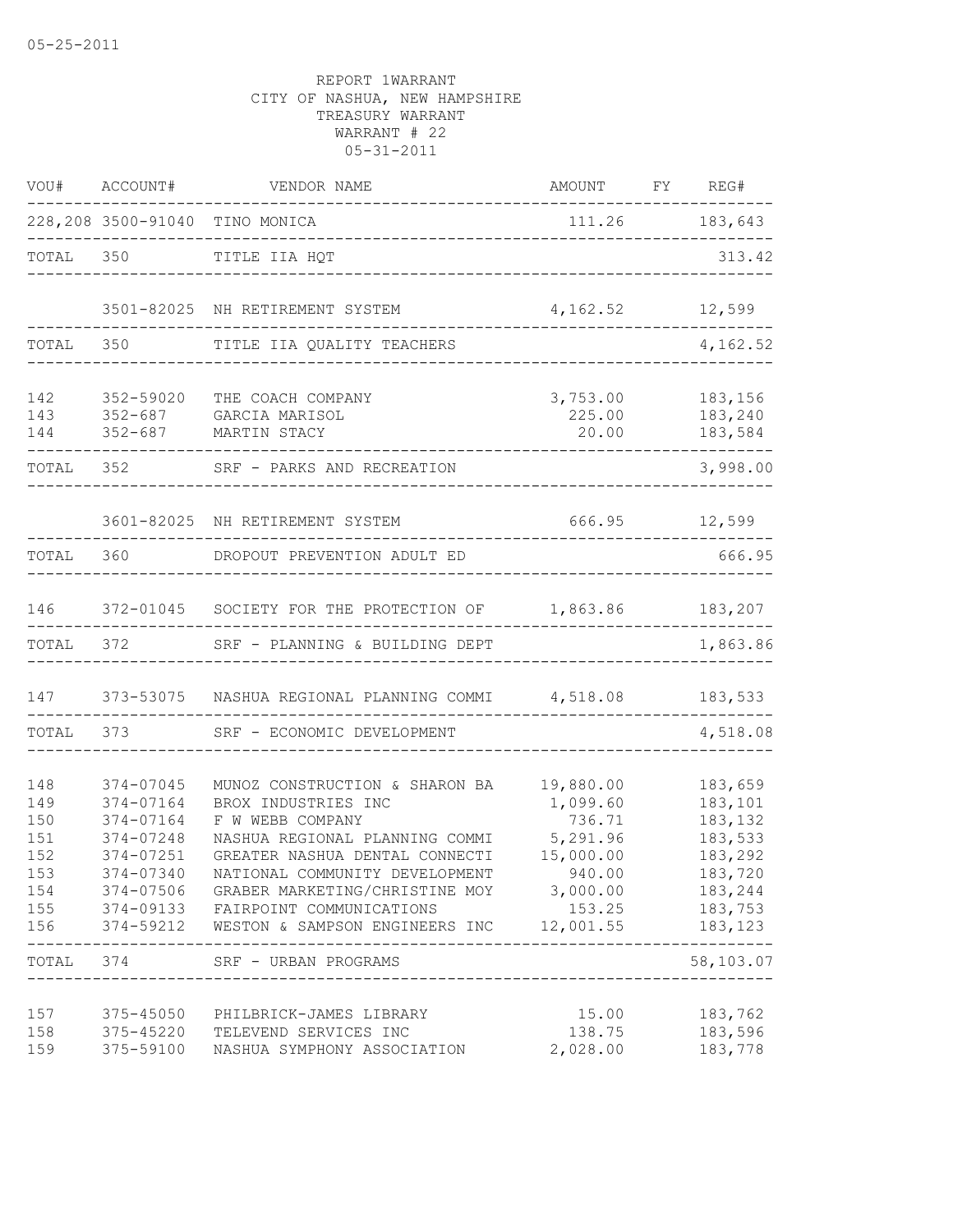|       | VOU# ACCOUNT#       | AMOUNT FY REG#<br>VENDOR NAME            |           |             |
|-------|---------------------|------------------------------------------|-----------|-------------|
|       |                     |                                          |           |             |
|       |                     | TOTAL 375 SRF - PUBLIC LIBRARIES         |           | 2,481.75    |
|       | 228, 209 3751-49035 | LAKESHORE LEARNING MATERIALS             | 365.12    | 183,157     |
|       | 228, 210 3751-49035 | SCHOLASTIC INCORPORATED                  | 137.31    | 183,525     |
|       | 228, 211 3751-64045 | COMPUTER HUT OF N E INC                  | 2,672.00  | 183,527     |
|       | 228, 212 3751-64045 | HEWLETT PACKARD COMPANY                  | 2,869.20  | 183,147     |
|       | 3751-82025          | NH RETIREMENT SYSTEM                     | 1,323.36  | 12,599      |
|       | 228, 213 3751-94030 | CONLEY MOIRA                             | 40.09     | 183,359     |
|       | 228, 214 3751-94030 | MURPHY CATHERINE                         | 34.46     | 183,361     |
|       | 228, 215 3751-94030 | O'DONNELL DANIEL                         | 203.03    | 183,358     |
|       | 228, 216 3751-94030 | OTA JULIE                                | 35.99     | 183,608     |
|       | 228, 217 3751-94030 | PARADIS KELLEY I                         | 158.55    | 183,353     |
|       |                     | 228, 218 3751-94030 RIBAUDO STEVEN       | 175.31    | 183,650     |
|       |                     | TOTAL 375 ARRA TITLE I A                 |           | 8,014.42    |
|       |                     |                                          |           |             |
|       | 3761-31005          | FAIRPOINT COMMUNICATIONS                 | 153.18    | 183,751     |
|       | 228, 219 3761-31005 | ONE COMMUNICATIONS                       | 5.08      | 183,771     |
|       | 228, 220 3761-49035 | SCHOLASTIC INCORPORATED                  | 706.79    | 183,525     |
|       | 228, 221 3761-49050 | HM RECEIVABLES CO LLC                    | 76.51     | 183,490     |
|       | 228, 222 3761-49050 | MICHAUD CYNTHIA                          | 423.22    | 183,344     |
|       | 228, 223 3761-49050 | R & L SUPPLY                             | 40.00     | 183,336     |
|       | 228, 224 3761-49050 | UPSTART                                  | 36.95     | 183,597     |
|       | 228, 225 3761-49075 | RODRIGUEZ DOROTHY                        | 20.00     | 183,621     |
|       | 228, 226 3761-53101 | 1 CHOICE TUTORING INC                    | 2,755.00  | 183,623     |
|       | 228, 227 3761-53101 | ABACUS IN-HOME TUTORING INC              | 373.75    | 183,625     |
|       | 228, 228 3761-53101 | ATS PROJECT SUCCESS                      | 1,219.25  | 183,491     |
|       | 228, 229 3761-53101 | SYLVAN LEARNING CENTER                   | 2,565.00  | 183,605     |
|       | 228, 230 3761-56020 | FIRST CHURCH                             | 3,455.00  | 183,140     |
|       | 228, 231 3761-64045 | COMPUTER HUT OF N E INC                  | 2,004.00  | 183,527     |
|       | 3761-82025          | NH RETIREMENT SYSTEM                     | 2, 215.33 | 12,599      |
|       | 228, 232 3761-94030 | BURNS PATRICIA                           | 14.28     | 183,341     |
|       | 228, 233 3761-94030 | ORTON GILLINGHAM ASSOCS LLC              | 85.00     | 183,641     |
| TOTAL | 376                 | ----------------------------<br>TITLE IA |           | 16, 148. 34 |
|       |                     |                                          |           |             |
| 164   | 378-09061           | ARAMARK UNIFORM SERVICES                 | 27.71     | 183,154     |
| 165   | 378-09061           | CINTAS #016                              | 34.22     | Y 183,568   |
| 166   | 378-09081           | MAYNARD & LESIEUR INCORPORATED           | 100.00    | 183,514     |
| 167   | 378-09091           | ARCSOURCE INC                            | 11.95     | 183,199     |
| 168   | 378-09091           | CENTRAL PAPER PRODUCTS CO                | 144.71    | 183, 313    |
| 169   | 378-09091           | CUMMINS NORTHEAST LLC                    | 609.50    | 183,290     |
| 170   | 378-09091           | FASTENAL COMPANY                         | 49.75     | 183,242     |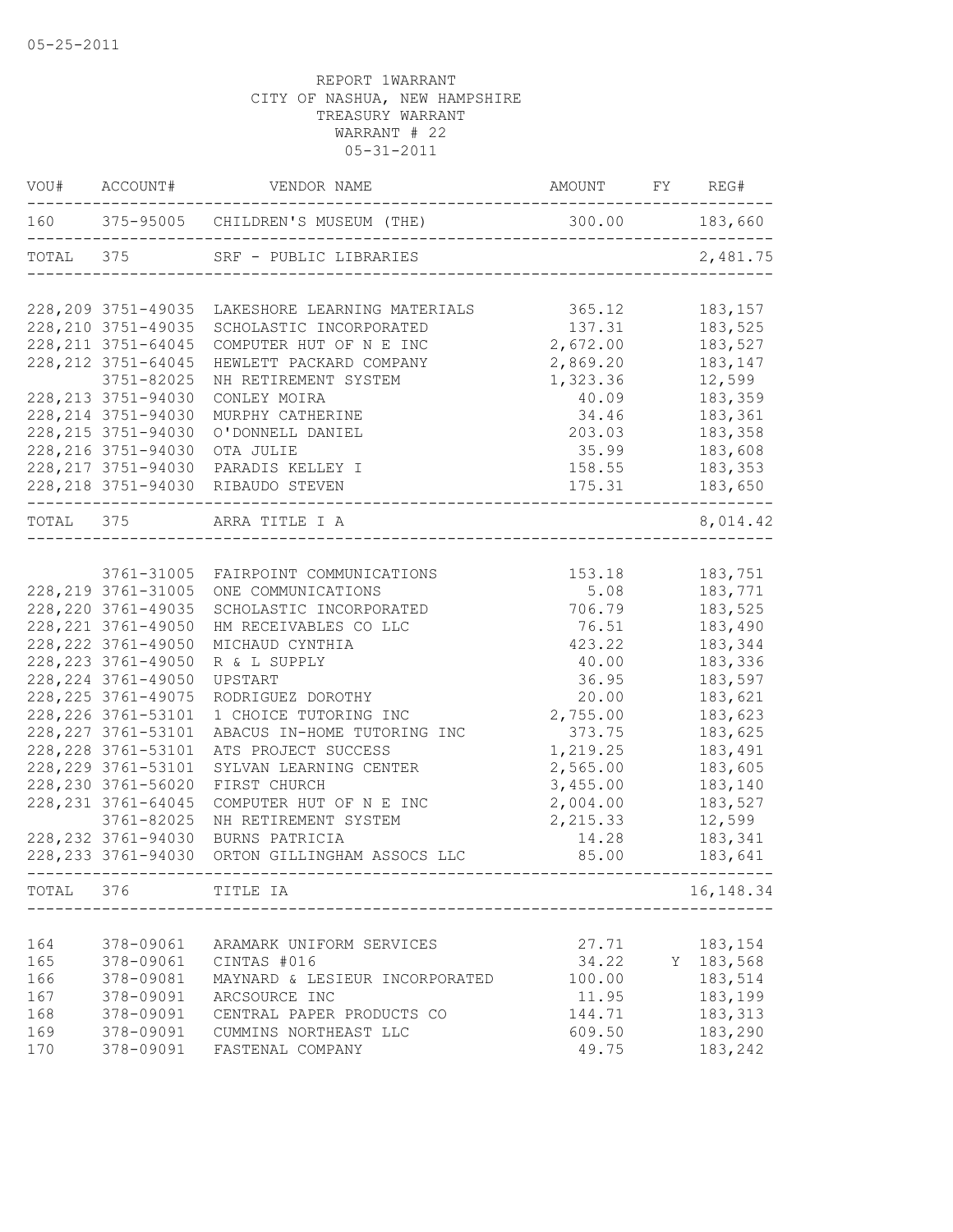| 171<br>378-09091<br>GILLIG LLC<br>1,117.93<br>172<br>378-09091<br>HOME DEPOT CREDIT SERVICES<br>202.25<br>173<br>378-09091<br>NAPA AUTO PARTS<br>554.17<br>174<br>NASHUA OUTDOOR POWER EQUIPMENT<br>378-09091<br>29.52<br>175<br>378-09091<br>NORTHERN BUS SALES INC<br>183,174<br>543.32<br>176<br>378-09091<br>RYDER FLEET PRODUCTS.COM INC<br>183,280<br>112.88<br>177<br>378-09091<br>117.39<br>183,318<br>STAPLES ADVANTAGE<br>178<br>378-09112<br>METROMEDIA ENERGY INC<br>48.96<br>183,750<br>178<br>378-09114<br>183,750<br>METROMEDIA ENERGY INC<br>83.47<br>178<br>378-09115<br>261.07<br>183,750<br>METROMEDIA ENERGY INC<br>TOTAL<br>378<br>TRANSPORTATION<br>401.90<br>3897-82025 NH RETIREMENT SYSTEM<br>12,599<br>389<br>401.90<br>TOTAL<br>GEN VOCATIONAL ED<br>228, 234 3901-53102<br>183,629<br>LEUCI ROBERT<br>225.00<br>228, 235 3901-53102<br>183,228<br>225.00<br>PROULX MARK<br>228, 236 3901-55035<br>133.90<br>183,367<br>FIRST STUDENT INC<br>3901-82025<br>293.23<br>12,599<br>NH RETIREMENT SYSTEM<br>228, 237 3901-91040<br>86.72<br>183,637<br>SEEBA JOHANNA<br>228, 238 3901-91040<br>76.09<br>WALSH KENNETH<br>TOTAL<br>390<br>PERKINS VOCATIONAL ED<br>228, 239 3927-49050<br>281.34<br>183,304<br>HANNAFORD<br>228, 240 3927-49050<br>MARKET BASKET<br>445.81<br>183,205<br>228, 241 3927-53100<br>27.00<br>183,092<br>D A BUCCI & SONS INC<br>392<br>TOTAL<br>CULINARY ARTS<br>228, 242 3930-49075<br>NCS PEARSON INC<br>133.90<br>183,371<br>228, 243 3930-49075 PLAY WITH A PURPOSE<br>104.34<br>183,377<br>228, 244 3930-49075 SOUTHPAW ENTERPRISES INC<br>183,076<br>313.33<br>195.16 183,622<br>745.20 183,157<br>1,497.36 183,377<br>228, 248 3930-64192 SCHOOL SPECIALTY INC<br>2,912.98 183,354<br>. _ _ _ _ _ _ _ _ _ _ _ _ _<br>TOTAL 393 ARRA IDEA PRESCHOOL<br>154.20 12,599<br>3937-82025 NH RETIREMENT SYSTEM | VOU# | ACCOUNT# | VENDOR NAME | AMOUNT | FY | REG#     |
|----------------------------------------------------------------------------------------------------------------------------------------------------------------------------------------------------------------------------------------------------------------------------------------------------------------------------------------------------------------------------------------------------------------------------------------------------------------------------------------------------------------------------------------------------------------------------------------------------------------------------------------------------------------------------------------------------------------------------------------------------------------------------------------------------------------------------------------------------------------------------------------------------------------------------------------------------------------------------------------------------------------------------------------------------------------------------------------------------------------------------------------------------------------------------------------------------------------------------------------------------------------------------------------------------------------------------------------------------------------------------------------------------------------------------------------------------------------------------------------------------------------------------------------------------------------------------------------------------------------------------------------------------------------------------------------------------------------------------------------------------------------------------------------------------------------------------------------------------------------|------|----------|-------------|--------|----|----------|
|                                                                                                                                                                                                                                                                                                                                                                                                                                                                                                                                                                                                                                                                                                                                                                                                                                                                                                                                                                                                                                                                                                                                                                                                                                                                                                                                                                                                                                                                                                                                                                                                                                                                                                                                                                                                                                                                |      |          |             |        |    | 183,256  |
| 228, 245 3930-64045 MAYER-JOHNSON LLC<br>228, 246 3930-64192 LAKESHORE LEARNING MATERIALS<br>228, 247 3930-64192 PLAY WITH A PURPOSE                                                                                                                                                                                                                                                                                                                                                                                                                                                                                                                                                                                                                                                                                                                                                                                                                                                                                                                                                                                                                                                                                                                                                                                                                                                                                                                                                                                                                                                                                                                                                                                                                                                                                                                           |      |          |             |        |    | 183,722  |
|                                                                                                                                                                                                                                                                                                                                                                                                                                                                                                                                                                                                                                                                                                                                                                                                                                                                                                                                                                                                                                                                                                                                                                                                                                                                                                                                                                                                                                                                                                                                                                                                                                                                                                                                                                                                                                                                |      |          |             |        |    | 183,277  |
|                                                                                                                                                                                                                                                                                                                                                                                                                                                                                                                                                                                                                                                                                                                                                                                                                                                                                                                                                                                                                                                                                                                                                                                                                                                                                                                                                                                                                                                                                                                                                                                                                                                                                                                                                                                                                                                                |      |          |             |        |    | 183,203  |
|                                                                                                                                                                                                                                                                                                                                                                                                                                                                                                                                                                                                                                                                                                                                                                                                                                                                                                                                                                                                                                                                                                                                                                                                                                                                                                                                                                                                                                                                                                                                                                                                                                                                                                                                                                                                                                                                |      |          |             |        |    |          |
|                                                                                                                                                                                                                                                                                                                                                                                                                                                                                                                                                                                                                                                                                                                                                                                                                                                                                                                                                                                                                                                                                                                                                                                                                                                                                                                                                                                                                                                                                                                                                                                                                                                                                                                                                                                                                                                                |      |          |             |        |    |          |
|                                                                                                                                                                                                                                                                                                                                                                                                                                                                                                                                                                                                                                                                                                                                                                                                                                                                                                                                                                                                                                                                                                                                                                                                                                                                                                                                                                                                                                                                                                                                                                                                                                                                                                                                                                                                                                                                |      |          |             |        |    |          |
|                                                                                                                                                                                                                                                                                                                                                                                                                                                                                                                                                                                                                                                                                                                                                                                                                                                                                                                                                                                                                                                                                                                                                                                                                                                                                                                                                                                                                                                                                                                                                                                                                                                                                                                                                                                                                                                                |      |          |             |        |    |          |
|                                                                                                                                                                                                                                                                                                                                                                                                                                                                                                                                                                                                                                                                                                                                                                                                                                                                                                                                                                                                                                                                                                                                                                                                                                                                                                                                                                                                                                                                                                                                                                                                                                                                                                                                                                                                                                                                |      |          |             |        |    |          |
|                                                                                                                                                                                                                                                                                                                                                                                                                                                                                                                                                                                                                                                                                                                                                                                                                                                                                                                                                                                                                                                                                                                                                                                                                                                                                                                                                                                                                                                                                                                                                                                                                                                                                                                                                                                                                                                                |      |          |             |        |    |          |
|                                                                                                                                                                                                                                                                                                                                                                                                                                                                                                                                                                                                                                                                                                                                                                                                                                                                                                                                                                                                                                                                                                                                                                                                                                                                                                                                                                                                                                                                                                                                                                                                                                                                                                                                                                                                                                                                |      |          |             |        |    | 4,048.80 |
|                                                                                                                                                                                                                                                                                                                                                                                                                                                                                                                                                                                                                                                                                                                                                                                                                                                                                                                                                                                                                                                                                                                                                                                                                                                                                                                                                                                                                                                                                                                                                                                                                                                                                                                                                                                                                                                                |      |          |             |        |    |          |
|                                                                                                                                                                                                                                                                                                                                                                                                                                                                                                                                                                                                                                                                                                                                                                                                                                                                                                                                                                                                                                                                                                                                                                                                                                                                                                                                                                                                                                                                                                                                                                                                                                                                                                                                                                                                                                                                |      |          |             |        |    |          |
|                                                                                                                                                                                                                                                                                                                                                                                                                                                                                                                                                                                                                                                                                                                                                                                                                                                                                                                                                                                                                                                                                                                                                                                                                                                                                                                                                                                                                                                                                                                                                                                                                                                                                                                                                                                                                                                                |      |          |             |        |    |          |
|                                                                                                                                                                                                                                                                                                                                                                                                                                                                                                                                                                                                                                                                                                                                                                                                                                                                                                                                                                                                                                                                                                                                                                                                                                                                                                                                                                                                                                                                                                                                                                                                                                                                                                                                                                                                                                                                |      |          |             |        |    |          |
|                                                                                                                                                                                                                                                                                                                                                                                                                                                                                                                                                                                                                                                                                                                                                                                                                                                                                                                                                                                                                                                                                                                                                                                                                                                                                                                                                                                                                                                                                                                                                                                                                                                                                                                                                                                                                                                                |      |          |             |        |    |          |
|                                                                                                                                                                                                                                                                                                                                                                                                                                                                                                                                                                                                                                                                                                                                                                                                                                                                                                                                                                                                                                                                                                                                                                                                                                                                                                                                                                                                                                                                                                                                                                                                                                                                                                                                                                                                                                                                |      |          |             |        |    |          |
|                                                                                                                                                                                                                                                                                                                                                                                                                                                                                                                                                                                                                                                                                                                                                                                                                                                                                                                                                                                                                                                                                                                                                                                                                                                                                                                                                                                                                                                                                                                                                                                                                                                                                                                                                                                                                                                                |      |          |             |        |    |          |
|                                                                                                                                                                                                                                                                                                                                                                                                                                                                                                                                                                                                                                                                                                                                                                                                                                                                                                                                                                                                                                                                                                                                                                                                                                                                                                                                                                                                                                                                                                                                                                                                                                                                                                                                                                                                                                                                |      |          |             |        |    |          |
|                                                                                                                                                                                                                                                                                                                                                                                                                                                                                                                                                                                                                                                                                                                                                                                                                                                                                                                                                                                                                                                                                                                                                                                                                                                                                                                                                                                                                                                                                                                                                                                                                                                                                                                                                                                                                                                                |      |          |             |        |    | 183,453  |
|                                                                                                                                                                                                                                                                                                                                                                                                                                                                                                                                                                                                                                                                                                                                                                                                                                                                                                                                                                                                                                                                                                                                                                                                                                                                                                                                                                                                                                                                                                                                                                                                                                                                                                                                                                                                                                                                |      |          |             |        |    | 1,039.94 |
|                                                                                                                                                                                                                                                                                                                                                                                                                                                                                                                                                                                                                                                                                                                                                                                                                                                                                                                                                                                                                                                                                                                                                                                                                                                                                                                                                                                                                                                                                                                                                                                                                                                                                                                                                                                                                                                                |      |          |             |        |    |          |
|                                                                                                                                                                                                                                                                                                                                                                                                                                                                                                                                                                                                                                                                                                                                                                                                                                                                                                                                                                                                                                                                                                                                                                                                                                                                                                                                                                                                                                                                                                                                                                                                                                                                                                                                                                                                                                                                |      |          |             |        |    |          |
|                                                                                                                                                                                                                                                                                                                                                                                                                                                                                                                                                                                                                                                                                                                                                                                                                                                                                                                                                                                                                                                                                                                                                                                                                                                                                                                                                                                                                                                                                                                                                                                                                                                                                                                                                                                                                                                                |      |          |             |        |    |          |
|                                                                                                                                                                                                                                                                                                                                                                                                                                                                                                                                                                                                                                                                                                                                                                                                                                                                                                                                                                                                                                                                                                                                                                                                                                                                                                                                                                                                                                                                                                                                                                                                                                                                                                                                                                                                                                                                |      |          |             |        |    |          |
|                                                                                                                                                                                                                                                                                                                                                                                                                                                                                                                                                                                                                                                                                                                                                                                                                                                                                                                                                                                                                                                                                                                                                                                                                                                                                                                                                                                                                                                                                                                                                                                                                                                                                                                                                                                                                                                                |      |          |             |        |    | 754.15   |
|                                                                                                                                                                                                                                                                                                                                                                                                                                                                                                                                                                                                                                                                                                                                                                                                                                                                                                                                                                                                                                                                                                                                                                                                                                                                                                                                                                                                                                                                                                                                                                                                                                                                                                                                                                                                                                                                |      |          |             |        |    |          |
|                                                                                                                                                                                                                                                                                                                                                                                                                                                                                                                                                                                                                                                                                                                                                                                                                                                                                                                                                                                                                                                                                                                                                                                                                                                                                                                                                                                                                                                                                                                                                                                                                                                                                                                                                                                                                                                                |      |          |             |        |    |          |
|                                                                                                                                                                                                                                                                                                                                                                                                                                                                                                                                                                                                                                                                                                                                                                                                                                                                                                                                                                                                                                                                                                                                                                                                                                                                                                                                                                                                                                                                                                                                                                                                                                                                                                                                                                                                                                                                |      |          |             |        |    |          |
|                                                                                                                                                                                                                                                                                                                                                                                                                                                                                                                                                                                                                                                                                                                                                                                                                                                                                                                                                                                                                                                                                                                                                                                                                                                                                                                                                                                                                                                                                                                                                                                                                                                                                                                                                                                                                                                                |      |          |             |        |    |          |
|                                                                                                                                                                                                                                                                                                                                                                                                                                                                                                                                                                                                                                                                                                                                                                                                                                                                                                                                                                                                                                                                                                                                                                                                                                                                                                                                                                                                                                                                                                                                                                                                                                                                                                                                                                                                                                                                |      |          |             |        |    |          |
|                                                                                                                                                                                                                                                                                                                                                                                                                                                                                                                                                                                                                                                                                                                                                                                                                                                                                                                                                                                                                                                                                                                                                                                                                                                                                                                                                                                                                                                                                                                                                                                                                                                                                                                                                                                                                                                                |      |          |             |        |    |          |
|                                                                                                                                                                                                                                                                                                                                                                                                                                                                                                                                                                                                                                                                                                                                                                                                                                                                                                                                                                                                                                                                                                                                                                                                                                                                                                                                                                                                                                                                                                                                                                                                                                                                                                                                                                                                                                                                |      |          |             |        |    |          |
|                                                                                                                                                                                                                                                                                                                                                                                                                                                                                                                                                                                                                                                                                                                                                                                                                                                                                                                                                                                                                                                                                                                                                                                                                                                                                                                                                                                                                                                                                                                                                                                                                                                                                                                                                                                                                                                                |      |          |             |        |    |          |
|                                                                                                                                                                                                                                                                                                                                                                                                                                                                                                                                                                                                                                                                                                                                                                                                                                                                                                                                                                                                                                                                                                                                                                                                                                                                                                                                                                                                                                                                                                                                                                                                                                                                                                                                                                                                                                                                |      |          |             |        |    | 5,902.27 |
|                                                                                                                                                                                                                                                                                                                                                                                                                                                                                                                                                                                                                                                                                                                                                                                                                                                                                                                                                                                                                                                                                                                                                                                                                                                                                                                                                                                                                                                                                                                                                                                                                                                                                                                                                                                                                                                                |      |          |             |        |    |          |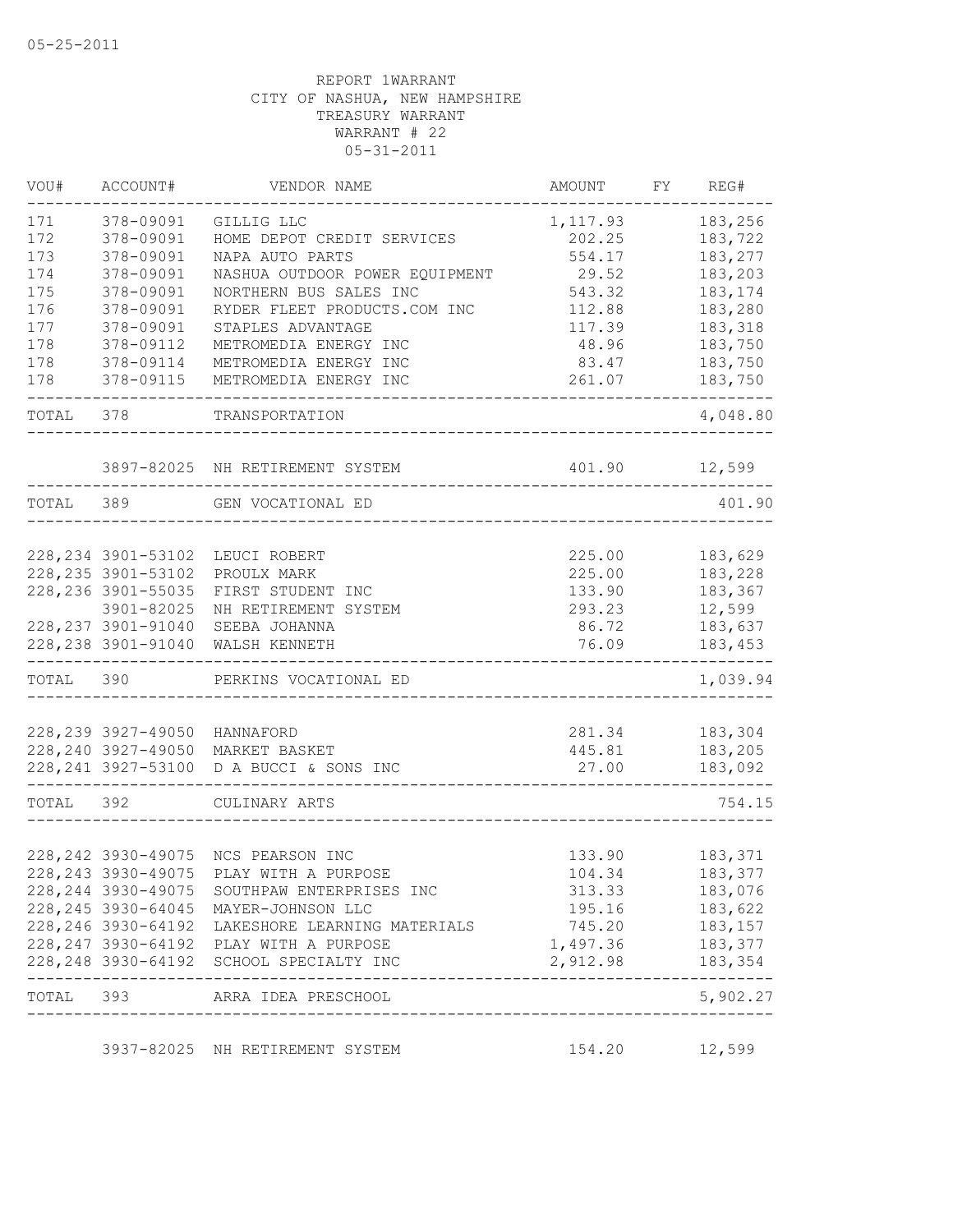| VOU# ACCOUNT#                                                                   | VENDOR NAME<br>_________________                                                                                         | AMOUNT FY REG#<br>-----------                |                                         |
|---------------------------------------------------------------------------------|--------------------------------------------------------------------------------------------------------------------------|----------------------------------------------|-----------------------------------------|
| TOTAL 393 DAY CARE                                                              |                                                                                                                          |                                              | 154.20                                  |
| 228, 249 3940-49035<br>228, 250 3940-49035<br>228, 251 3940-64040<br>3940-82025 | LINGUISYSTEMS INC<br>NCS PEARSON INC<br>DYNAVOX MAYER-JOHNSON<br>NH RETIREMENT SYSTEM                                    | 1,194.00<br>1,493.88<br>1,436.40<br>3,385.63 | 183,352<br>183,371<br>183,178<br>12,599 |
|                                                                                 | TOTAL 394 ARRA IDEA SPEC ED                                                                                              |                                              | 7,509.91                                |
| 228, 252 3951-53109<br>228, 253 3951-53109<br>228, 254 3951-53109<br>3951-82025 | BEAULIEU LAURA<br>HAMPSTEAD HOME HEALTH CARE INC 810.00<br>INTERIM HEALTHCARE OF THE NORT 624.00<br>NH RETIREMENT SYSTEM | 200.00<br>11,017.82                          | 183,628<br>183,639<br>183,241<br>12,599 |
|                                                                                 | TOTAL 395 IDEA B SPECIAL EDUCATION                                                                                       |                                              | 12,651.82                               |
|                                                                                 | 3961-82025 NH RETIREMENT SYSTEM                                                                                          | 272.19 12,599                                |                                         |
|                                                                                 | TOTAL 396 IDEA PRESCHOOL                                                                                                 |                                              | 272.19                                  |
|                                                                                 | 228, 255 3977-705 MANCHESTER SCHOOL DISTRICT                                                                             | 99.85                                        | 183,454                                 |
|                                                                                 | TOTAL 397 SPECIAL ED LOCAL                                                                                               |                                              | 99.85                                   |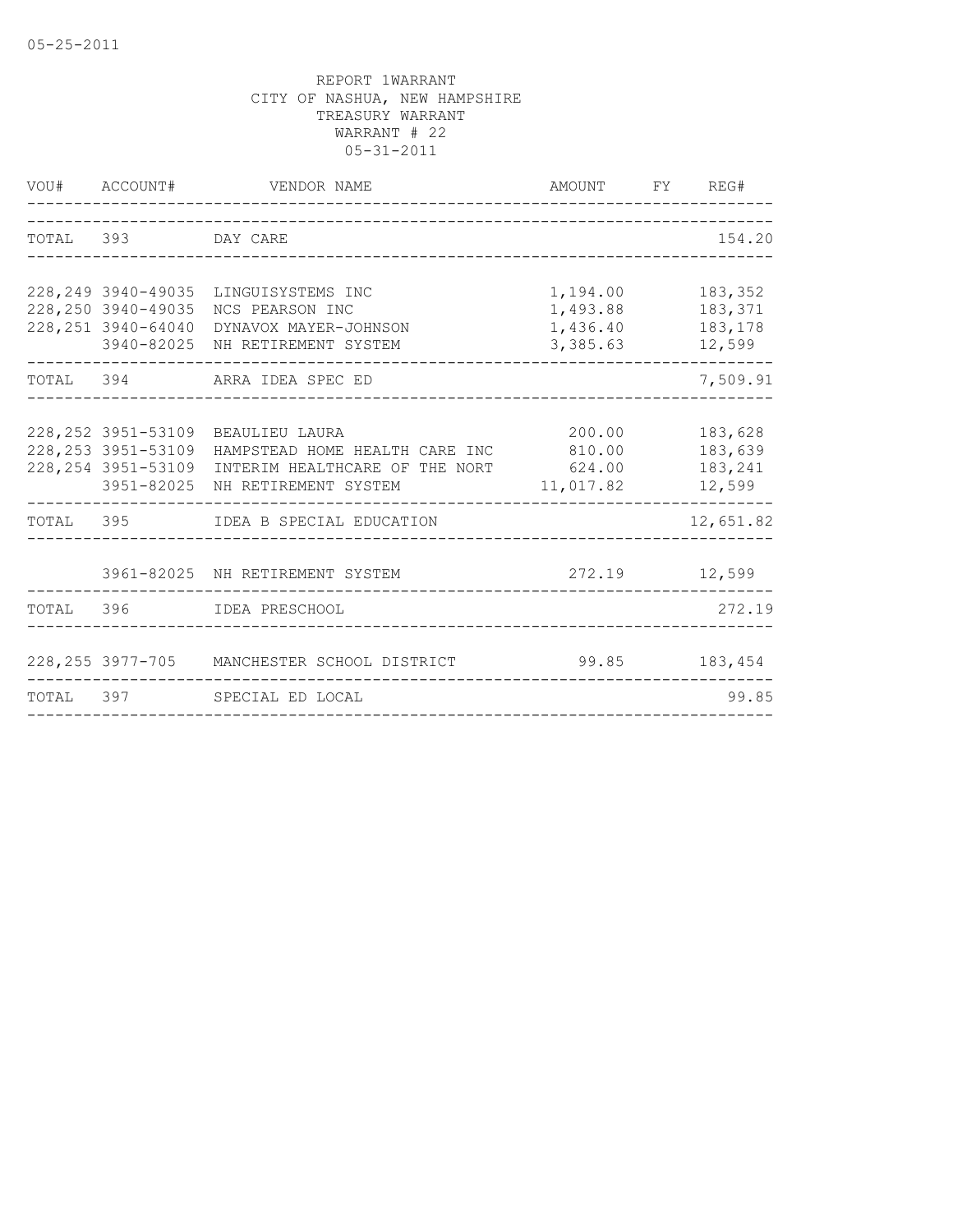| VOU# ACCOUNT# | VENDOR NAME                                                       | AMOUNT FY REG#   |                                |
|---------------|-------------------------------------------------------------------|------------------|--------------------------------|
|               | 180 413-203 TREASURER STATE OF NH                                 | 2,107.00 183,735 |                                |
|               | TOTAL 413-20 CITY CLERK'S OFFICE<br>MARRIAGE LICENSES             |                  | 2,107.00                       |
|               | 180 413-303 TREASURER STATE OF NH                                 | 9,083.00 183,735 |                                |
|               | TOTAL 413-30 CITY CLERK'S OFFICE<br>CERTIFIED COPIES              |                  | 9,083.00                       |
|               | 181   452-489   GRANITE STATE MARAUDERS                           |                  | 250.00 183,585                 |
|               | TOTAL 452-48 PARKS AND RECREATION<br>HOLMAN STADIUM FEES          |                  | 250.00                         |
|               | 182 452-583 MCFADDEN REBECCA<br>183 452-583 VAIDYU SRIKANT        |                  | 20.00 183,583<br>20.00 183,582 |
|               | TOTAL 452-58 PARKS AND RECREATION<br>SWIMMING CLASSES/LOCKER FEES |                  | 40.00                          |
|               | 184 475-314 MORSE MICHAEL G                                       | 14.60 183,601    |                                |
|               | TOTAL 475-31 PUBLIC LIBRARIES<br>SALE OF PHOTOCOPIES              |                  | 14.60                          |
|               |                                                                   |                  |                                |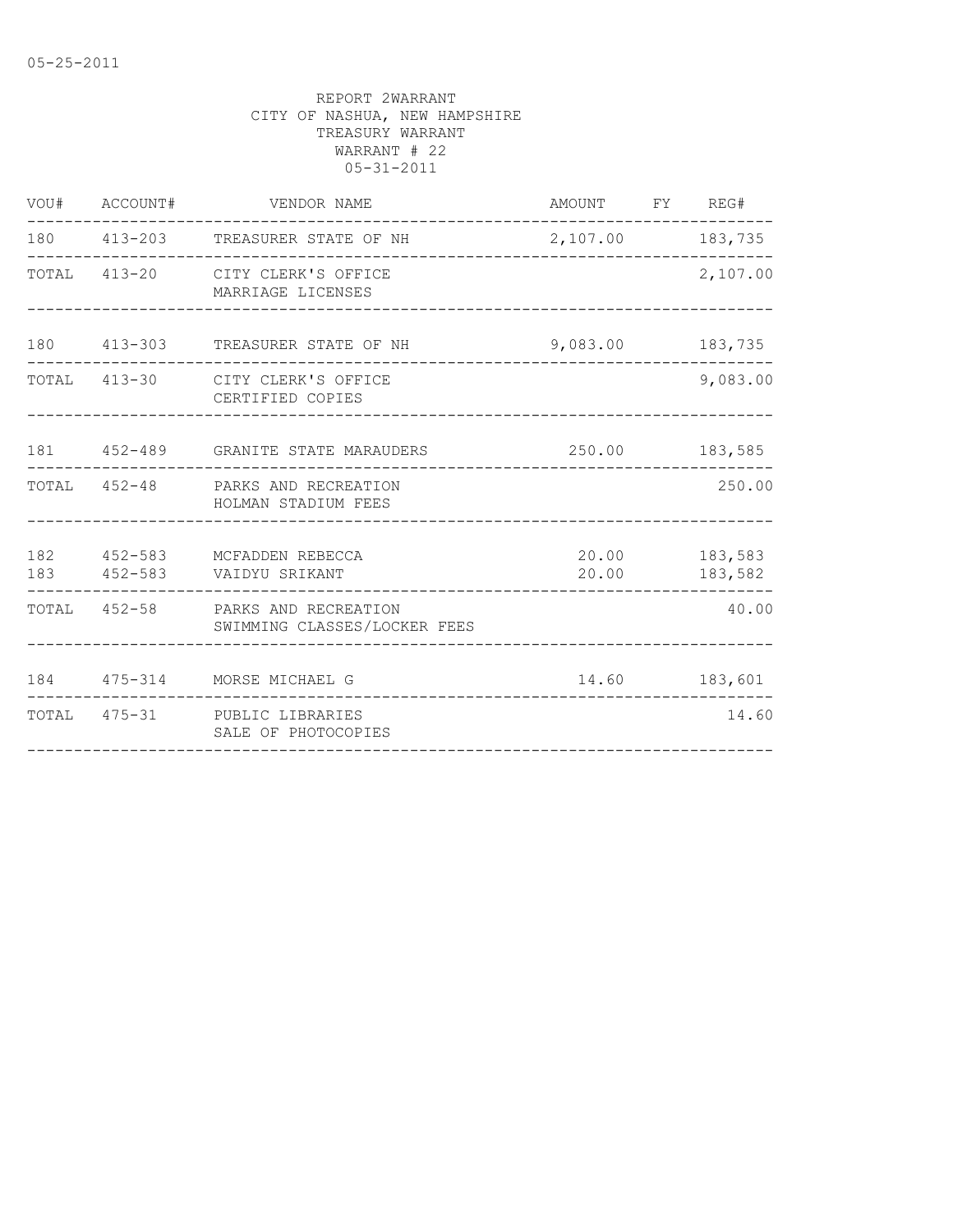| VOU#                                   | ACCOUNT#                                                                   | VENDOR NAME                                                                                                                                           | AMOUNT                                                               | FY REG#                                                        |
|----------------------------------------|----------------------------------------------------------------------------|-------------------------------------------------------------------------------------------------------------------------------------------------------|----------------------------------------------------------------------|----------------------------------------------------------------|
| 185<br>186                             | 501-98015<br>501-98015                                                     | JAMES E COFFEY POST 3<br>ROGERS PATRICIA                                                                                                              | 100.00<br>124.29                                                     | 183,661<br>183,662                                             |
| TOTAL                                  | 501                                                                        | MAYOR'S OFFICE                                                                                                                                        |                                                                      | 224.29                                                         |
| 187                                    | 502-49025                                                                  | WEST PAYMENT CENTER                                                                                                                                   | 250.56                                                               | 183,724                                                        |
| TOTAL                                  | 502                                                                        | LEGAL DEPARTMENT                                                                                                                                      |                                                                      | 250.56                                                         |
| 188                                    | 503-41015                                                                  | STAPLES ADVANTAGE                                                                                                                                     | 196.10                                                               | 183,318                                                        |
| TOTAL                                  | 503                                                                        | BOARD OF ALDERMEN                                                                                                                                     |                                                                      | 196.10                                                         |
| 189<br>190<br>191<br>192<br>193<br>194 | 505-81011<br>505-81135<br>505-81007<br>505-81054<br>505-81019<br>505-81007 | AMERICAN RED CROSS<br>CITY YEAR NEW HAMPSHIRE<br>FRIENDS OF THE B BATTERY 3RD<br>GREAT AMERICAN DOWNTOWN<br>KEYSTONE HALL<br>NASHUA HIGH SCHOOL SOUTH | 3,125.00<br>1,200.00<br>500.00<br>10,000.00<br>4,500.00<br>500.00    | 183,555<br>183,716<br>183,663<br>183,138<br>183,531<br>183,058 |
| TOTAL                                  | 505                                                                        | CIVIC & COMM. ACTIVITIES                                                                                                                              |                                                                      | 19,825.00                                                      |
| 195<br>196<br>197<br>198               | 506-31005<br>506-31005<br>506-31005<br>506-31005                           | FAIRPOINT COMMUNICATIONS<br>FAIRPOINT COMMUNICATIONS<br>J LAWRENCE HALL INC<br>PAETEC COMMUNICATIONS INC                                              | 741.70<br>339.93<br>396.31<br>5,076.96                               | 183,751<br>183,753<br>183,538<br>183,715                       |
| TOTAL                                  | 506                                                                        | TELECOMMUNICATIONS                                                                                                                                    |                                                                      | 6,554.90                                                       |
| 199<br>199<br>199<br>199<br>199        | $507 - 82020$<br>$507 - 82025$<br>507-82030<br>507-82035<br>507-82040      | NH RETIREMENT SYSTEM<br>NH RETIREMENT SYSTEM<br>NH RETIREMENT SYSTEM<br>NH RETIREMENT SYSTEM<br>NH RETIREMENT SYSTEM                                  | 165, 315.68<br>95,837.12<br>145, 284. 13<br>337, 413.86<br>76,109.14 | 12,599<br>12,599<br>12,599<br>12,599<br>12,599                 |
| TOTAL                                  | 507                                                                        | -----------------------------<br>PENSIONS                                                                                                             |                                                                      | 819,959.93                                                     |
| 200<br>201<br>202<br>202<br>203        | 512-94005<br>512-59095<br>512-91015<br>512-94005<br>512-41010              | BEAULIEU DOREEN<br>DOCULYNX INC<br>FREDETTE DAVID<br>FREDETTE DAVID<br>FREEDOM PRINTERS LLC                                                           | 138.68<br>227.16<br>170.46<br>18.90<br>1,882.40                      | 183,059<br>183,554<br>183,664<br>183,664<br>183,460            |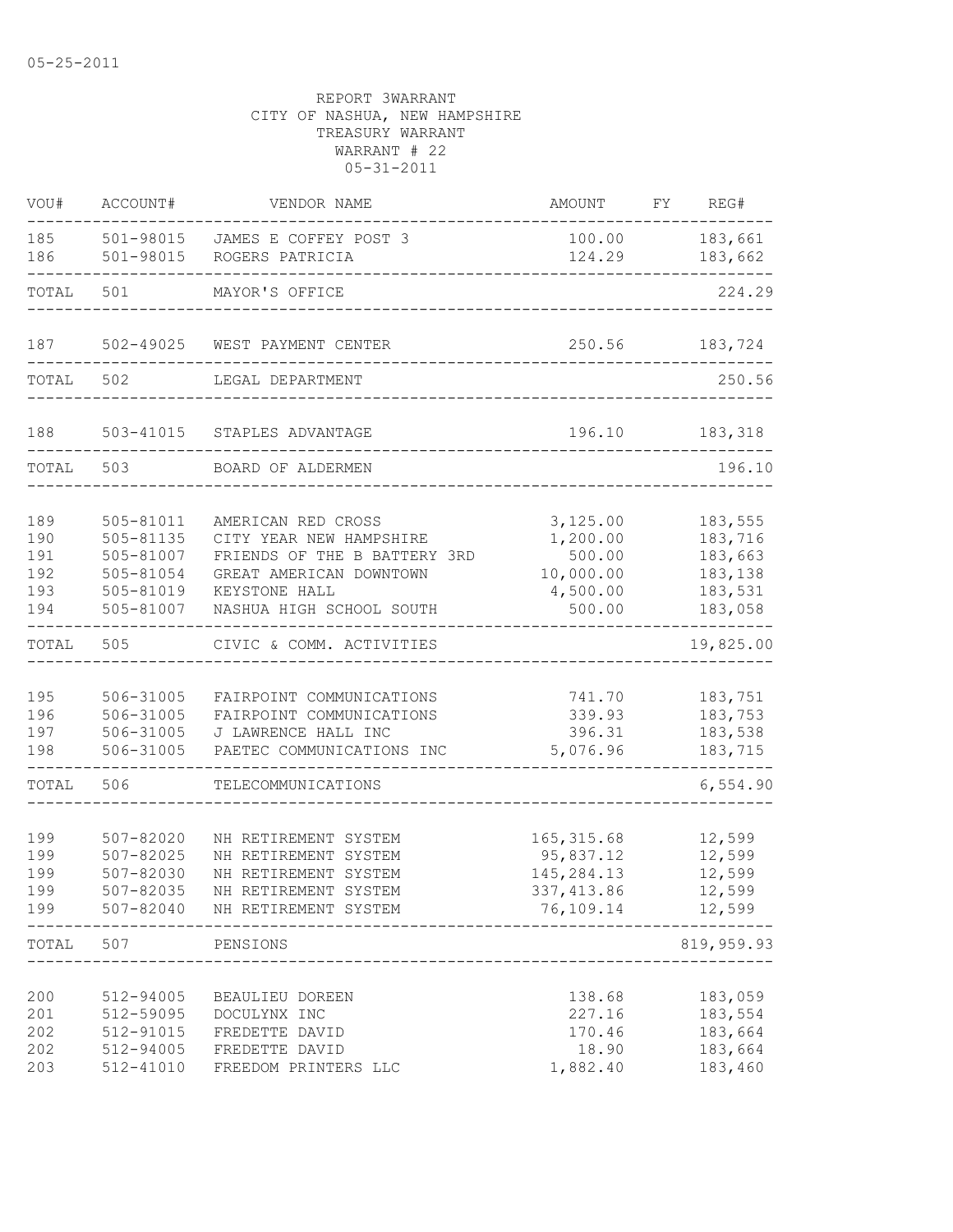| VOU#      | ACCOUNT#                   | VENDOR NAME                             | AMOUNT   | FY. | REG#       |
|-----------|----------------------------|-----------------------------------------|----------|-----|------------|
| 204       | 512-52010                  | MELANSON HEATH & COMPANY PC             | 3,000.00 |     | 183, 173   |
| 205       | 512-43005                  | PRINTGRAPHICS OF MAINE                  | 8,500.00 |     | 12,610     |
| 206       | 512-41005                  | STAPLES ADVANTAGE                       | 125.71   |     | 183,318    |
| 206       | 512-41015                  | STAPLES ADVANTAGE                       | 114.41   |     | 183,318    |
| TOTAL     | 512                        | FINANCIAL SERVICES                      |          |     | 14, 177.72 |
| 207       | 513-94005                  | BERGERON PAUL                           | 465.02   |     | 183,666    |
| 208       | 513-43005                  | GENERAL CODE                            | 90.48    |     | 183,220    |
| 208       | 513-44005                  | GENERAL CODE                            | 4,524.11 |     | 183,220    |
| 209       | 513-59100                  | OCCUPATIONAL DRUG TESTING LLC           | 325.00   |     | 183,248    |
| 210       | 513-91005                  | PIECUCH PATRICIA                        | 399.30   |     | 183,665    |
| 211       | 513-49025                  | WEST PAYMENT CENTER                     | 40.25    |     | 183,724    |
| TOTAL     | 513                        | CITY CLERK'S OFFICE                     |          |     | 5,844.16   |
|           |                            |                                         |          |     |            |
| 212       | 515-41005                  | STAPLES ADVANTAGE                       | 157.14   |     | 183,318    |
| 212       | 515-41015                  | STAPLES ADVANTAGE                       | 67.71    |     | 183,318    |
| 213       | 515-95010                  | THOMPSON PUBLISHING GROUP INC           | 438.50   |     | 183,734    |
| TOTAL     | 515                        | HUMAN RESOURCES                         |          |     | 663.35     |
| 214       |                            | 516-45240 ARIVA DISTRIBUTION INC        | 1,700.08 |     | 183,590    |
| 215       | 516-41015                  | CONWAY OFFICE PRODUCTS LLC              | 60.37    |     | 183,161    |
| TOTAL     | 516                        | PURCHASING DEPARTMENT                   |          |     | 1,760.45   |
| 216       | 517-64192                  | BATTERIES PLUS                          | 73.98    |     | 183,298    |
| 217       | 517-75023                  | BLUE TARP FINANCIAL, INC                | 54.63    |     | 183,757    |
| 218       | 517-32005                  | GLACIAL ENERGY OF NEW ENGLAND           | 1,220.96 |     | 12,613     |
| 219       | 517-75160                  | HARRY W WELLS & SON INC                 | 537.37   |     | 183,391    |
| 220       | 517-75023                  | KERRY FIRE PROTECTION INC               | 1,775.00 |     | 183,201    |
| 221       | 517-75105                  | M & M ELECTRICAL SUPPLY CO INC          | 39.74    |     | 183,503    |
| 222       | 517-34015                  | METROMEDIA ENERGY INC                   | 2,087.19 |     | 183,750    |
| 223       | 517-75160                  | PEABODY SUPPLY COMPANY                  | 82.41    |     | 183,552    |
| 224       | 517-33005                  | PENNICHUCK WATER                        | 226.62   |     | 183,725    |
| 225       |                            | 517-59100 PROTECTION ONE INC            | 432.36   |     | 183,736    |
| 226       | 517-32005<br>------------- | PUBLIC SERVICE OF NEW HAMPSHIR 5,250.80 |          |     | 183,774    |
| TOTAL 517 |                            | BUILDING MAINT - CITY ADMIN             |          |     | 11,781.06  |
| 227       |                            | 519-94005 LEMAY ANDREW G                | 127.79   |     | 183,668    |
| 228       |                            | 519-91005 MARINO ANGELO                 | 87.20    |     | 183,667    |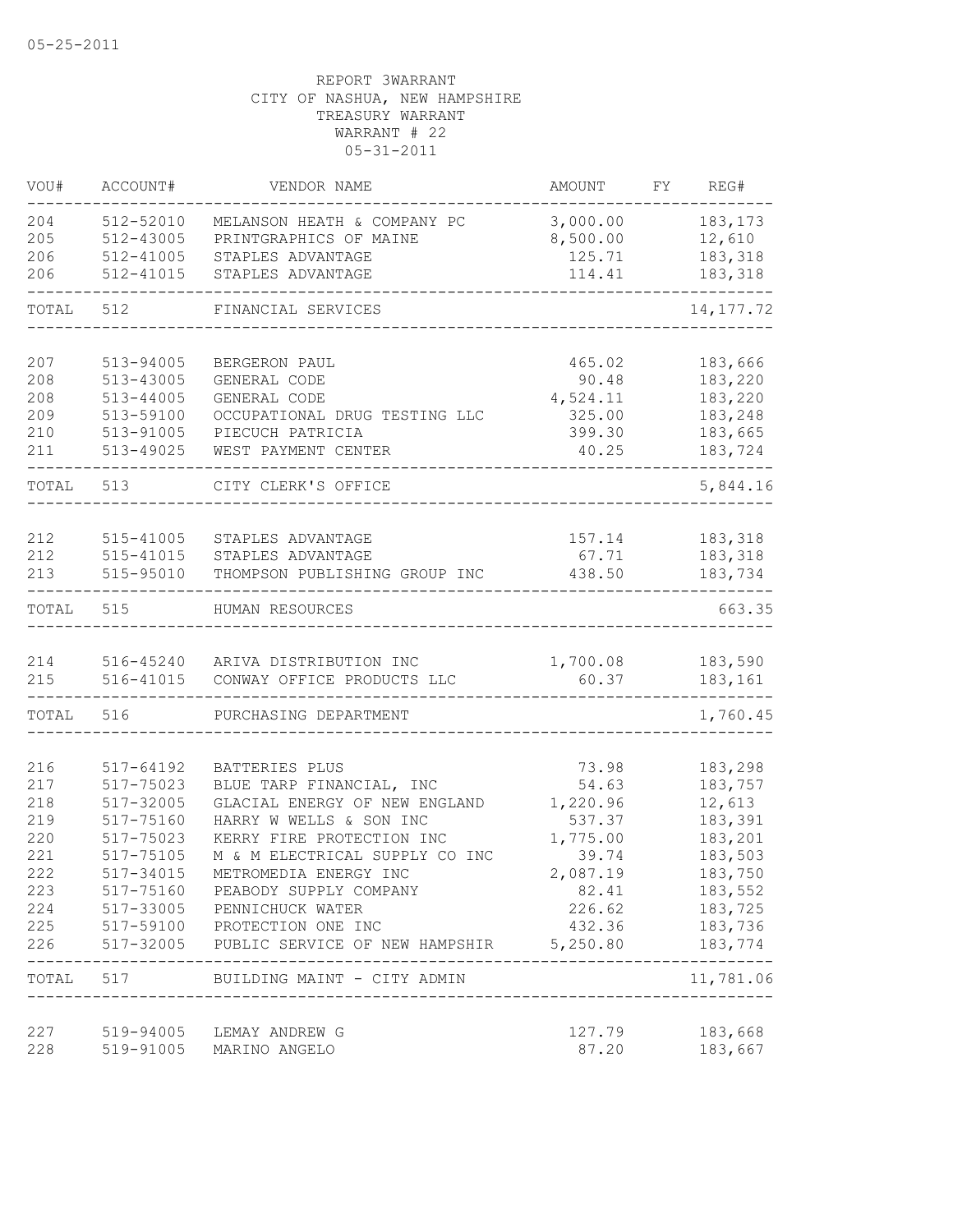| VOU#                                                                             | ACCOUNT#                                                                                                                                                                 | VENDOR NAME                                                                                                                                                                                                                                   | AMOUNT                                                                                                             | REG#<br>FY.                                                                                                                       |
|----------------------------------------------------------------------------------|--------------------------------------------------------------------------------------------------------------------------------------------------------------------------|-----------------------------------------------------------------------------------------------------------------------------------------------------------------------------------------------------------------------------------------------|--------------------------------------------------------------------------------------------------------------------|-----------------------------------------------------------------------------------------------------------------------------------|
| 228<br>229<br>230<br>231                                                         | 519-94005<br>519-94005<br>519-95005<br>519-41010                                                                                                                         | MARINO ANGELO<br>MARRIOTT MARQUIS & MARINA<br>NNEREN<br>STAPLES ADVANTAGE                                                                                                                                                                     | 291.62<br>1,398.00<br>54.00<br>201.71                                                                              | 183,667<br>183,721<br>183,764<br>183,318                                                                                          |
| TOTAL                                                                            | 519                                                                                                                                                                      | ASSESSORS                                                                                                                                                                                                                                     |                                                                                                                    | 2,160.32                                                                                                                          |
| 232<br>233                                                                       | 520-34015<br>520-33005                                                                                                                                                   | METROMEDIA ENERGY INC<br>PENNICHUCK WATER                                                                                                                                                                                                     | 516.69<br>46.68                                                                                                    | 183,750<br>183,725                                                                                                                |
| TOTAL                                                                            | 520                                                                                                                                                                      | HUNT BUILDING                                                                                                                                                                                                                                 |                                                                                                                    | 563.37                                                                                                                            |
| 234                                                                              | $522 - 41015$                                                                                                                                                            | STAPLES ADVANTAGE                                                                                                                                                                                                                             | 206.60                                                                                                             | 183,318                                                                                                                           |
| TOTAL                                                                            | 522                                                                                                                                                                      | INFORMATION TECHNOLOGY                                                                                                                                                                                                                        |                                                                                                                    | 206.60                                                                                                                            |
| 235<br>236                                                                       | 523-94005<br>$523 - 64192$                                                                                                                                               | MARRIOTT MARQUIS & MARINA<br>SPILLER'S                                                                                                                                                                                                        | 1,048.00<br>1,105.00                                                                                               | 183,721<br>183,273                                                                                                                |
| TOTAL                                                                            | 523                                                                                                                                                                      | GIS                                                                                                                                                                                                                                           |                                                                                                                    | 2,153.00                                                                                                                          |
| 237<br>238<br>238<br>239                                                         | $524 - 64053$<br>$524 - 64045$<br>$524 - 64057$<br>$524 - 64040$                                                                                                         | COMPUTER HUT OF N E INC<br>DELL MARKETING LP<br>DELL MARKETING LP<br>RED BARN SOFTWARE LLC                                                                                                                                                    | 349.95<br>11,895.66<br>1,981.97<br>500.00                                                                          | 183,527<br>183,144<br>183,144<br>183,562                                                                                          |
| TOTAL                                                                            | 524                                                                                                                                                                      | COMPUTERS - CITYWIDE                                                                                                                                                                                                                          |                                                                                                                    | 14,727.58                                                                                                                         |
| 240<br>241<br>242<br>243<br>244<br>245<br>246<br>247<br>248<br>249<br>250<br>251 | 531-46045<br>531-59100<br>531-42000<br>$531 - 46040$<br>531-46040<br>531-78007<br>$531 - 45005$<br>$531 - 46040$<br>531-78007<br>531-42000<br>$531 - 46040$<br>531-31020 | ALEC'S SHOE STORE INC<br>BAER ALEXANDRA<br>BELLETETES INC<br>BELMONT PHILIP<br>BEN'S UNIFORMS<br>BEST FORD<br>BROWNELLS INC<br>CAMACHO CARLOS<br>CARPARTS OF NASHUA<br>CENTRAL PAPER PRODUCTS CO<br>DEWITT JOSEPH<br>FAIRPOINT COMMUNICATIONS | 94.95<br>288.32<br>14.37<br>247.02<br>1,741.50<br>94.05<br>299.67<br>103.59<br>253.00<br>385.77<br>83.40<br>203.00 | 183, 177<br>183,212<br>183,191<br>183,680<br>183,530<br>183,073<br>183,264<br>183,673<br>183,072<br>183,313<br>183,681<br>183,751 |
| 252<br>253<br>254                                                                | 531-31025<br>$531 - 46040$<br>531-53125                                                                                                                                  | FAIRPOINT COMMUNICATIONS<br>FAUTEUX MICHAEL<br>FAY JOSEPH                                                                                                                                                                                     | 142.52<br>786.21<br>250.00                                                                                         | 183,753<br>183,676<br>183,669                                                                                                     |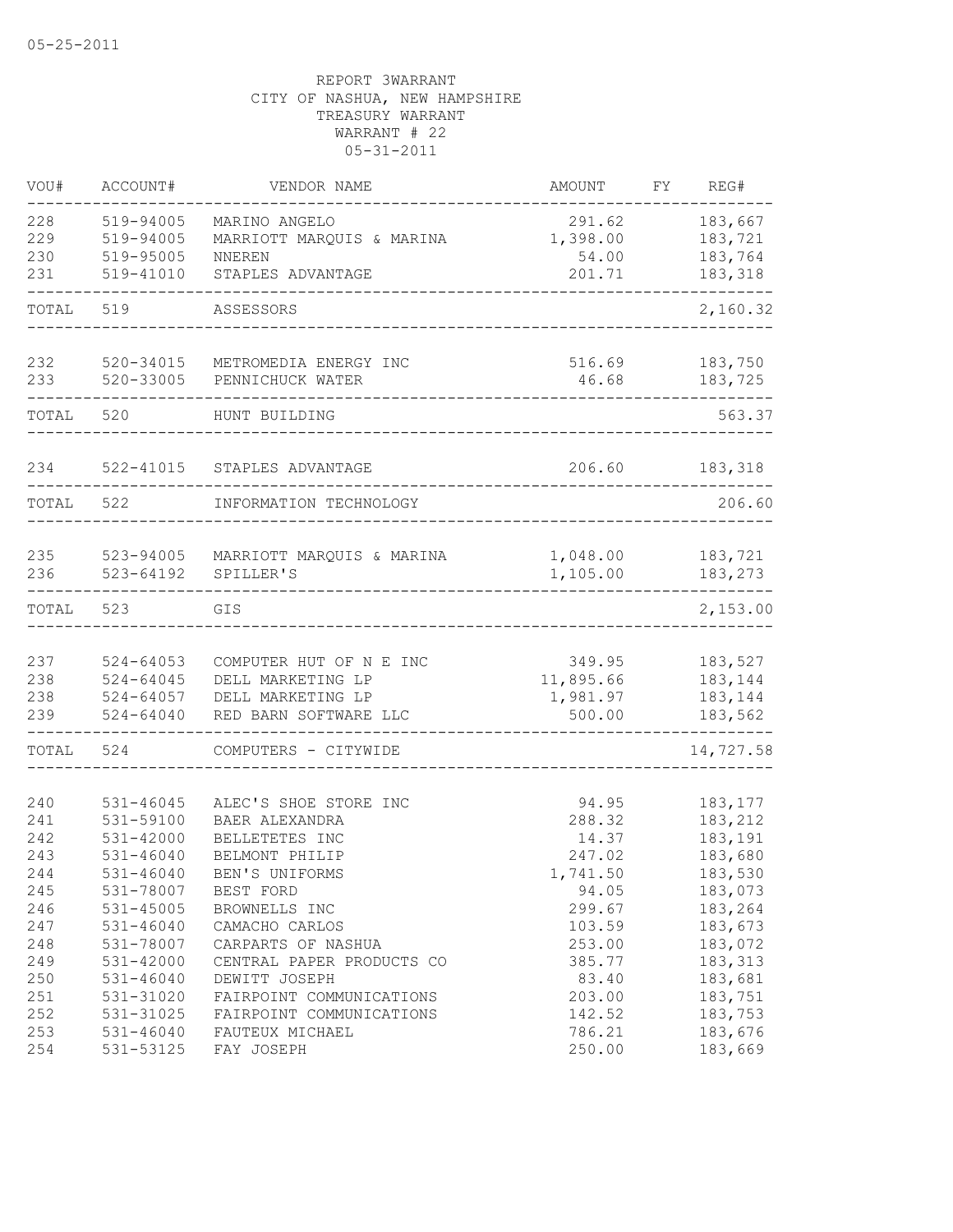| VOU# | ACCOUNT#      | VENDOR NAME                    | AMOUNT   | FY | REG#    |
|------|---------------|--------------------------------|----------|----|---------|
| 255  |               | 531-78007 FISHER AUTO PARTS    | 215.92   |    | 183,565 |
| 256  | 531-46040     | FISHER JOHN                    | 198.75   |    | 183,683 |
| 257  | $531 - 46040$ | GAPHARDT CLARK                 | 186.05   |    | 183,675 |
| 257  | 531-91025     | GAPHARDT CLARK                 | 40.80    |    | 183,675 |
| 258  | $531 - 46040$ | GIGGI ROBERT                   | 139.00   |    | 183,671 |
| 259  | 531-32005     | GLACIAL ENERGY OF NEW ENGLAND  | 9,417.44 |    | 12,613  |
| 260  | 531-98035     | GOOD MORNING SALES INC         | 108.25   |    | 183,317 |
| 261  | 531-78075     | GRANITE STATE GLASS            | 250.00   |    | 183,249 |
| 262  | $531 - 46040$ | HILL SHAWN                     | 99.95    |    | 183,670 |
| 263  | 531-42000     | HOME DEPOT CREDIT SERVICES     | 146.75   |    | 183,745 |
| 263  | 531-75023     | HOME DEPOT CREDIT SERVICES     | 59.88    |    | 183,745 |
| 264  | $531 - 46040$ | HOWE SCOTT                     | 79.96    |    | 183,682 |
| 265  | $531 - 45005$ | INTERSTATE ARMS CORP           | 163.78   |    | 183,104 |
| 266  | 531-75023     | JOHN DEERE LANDSCAPES/LESCO    | 172.10   |    | 183,365 |
| 267  | $531 - 46040$ | JONES RYAN                     | 229.96   |    | 183,679 |
| 268  | $531 - 46040$ | KENNEY BRIAN                   | 500.78   |    | 183,672 |
| 269  | 531-46040     | LAVOIE ANDREW                  | 292.92   |    | 183,684 |
| 270  | 531-41015     | LUCAS OFFICE SYSTEMS INC       | 222.87   |    | 183,162 |
| 271  | 531-34015     | METROMEDIA ENERGY INC          | 2,782.03 |    | 183,750 |
| 272  | $531 - 46040$ | MOUSHEGIAN MICHAEL             | 69.99    |    | 183,678 |
| 273  | 531-64192     | NASHUA OUTDOOR POWER EQUIPMENT | 44.28    |    | 183,203 |
| 274  | 531-75023     | NASHUA WALLPAPER & PAINT CO    | 136.00   |    | 183,204 |
| 275  | 531-45920     | NATIONAL LAW ENFORCEMENT SUPPL | 20.89    |    | 183,526 |
| 276  | 531-78007     | NEW G.H. BERLIN OIL COMPANY    | 903.87   |    | 183,224 |
| 277  | 531-78007     | NORTHERN FOREIGN CAR PARTS INC | 1,209.32 |    | 183,548 |
| 278  | 531-41015     | OFFICE DEPOT                   | 240.45   |    | 183,075 |
| 279  | 531-31040     | PAETEC COMMUNICATIONS INC      | 269.75   |    | 183,715 |
| 280  | 531-41015     | PETTY CASH                     | 12.90    |    | 183,677 |
| 280  | 531-42000     | PETTY CASH                     | 8.88     |    | 183,677 |
| 280  | 531-43005     | PETTY CASH                     |          |    |         |
|      |               |                                | .05      |    | 183,677 |
| 280  | 531-91025     | PETTY CASH                     | 9.25     |    | 183,677 |
| 280  | 531-94005     | PETTY CASH                     | 12.00    |    | 183,677 |
| 280  | 531-98035     | PETTY CASH                     | 80.00    |    | 183,677 |
| 281  | 531-32035     | PSNH                           | 205.34   |    | 183,766 |
| 282  | 531-46040     | RILEY'S SPORT SHOP INC         | 182.00   |    | 183,069 |
| 283  | 531-95000     | SAFE KIDS CERTIFICATION SERVIC | 100.00   |    | 183,729 |
| 284  | 531-42000     | SAM'S CLUB DIRECT              | 207.60   |    | 183,731 |
| 285  | 531-41005     | STAPLES ADVANTAGE              | 220.00   |    | 183,318 |
| 285  | 531-41015     | STAPLES ADVANTAGE              | 445.90   |    | 183,318 |
| 286  | $531 - 46040$ | STONE JAMES                    | 307.90   |    | 183,674 |
| 287  | 531-78065     | SULLIVAN TIRE INC              | 169.00   |    | 183,088 |
| 288  | 531-59100     | TAMARACK LANDSCAPING INC       | 422.50   |    | 183,182 |
| 289  | 531-42000     | THE DURKIN CO INC              | 298.79   |    | 183,222 |
| 289  | 531-64192     | THE DURKIN CO INC              | 475.02   |    | 183,222 |
| 290  | 531-49025     | THOMPSON PUBLISHING GROUP INC  | 428.50   |    | 183,734 |
| 291  | 531-78007     | TOWERS MOTOR PARTS CORP        | 4.99     |    | 183,282 |
| 292  | 531-94005     | TREASURER STATE OF NH          | 180.00   |    | 183,730 |
| 293  | 531-74145     | TREASURER STATE OF NH          | 60.00    |    | 183,153 |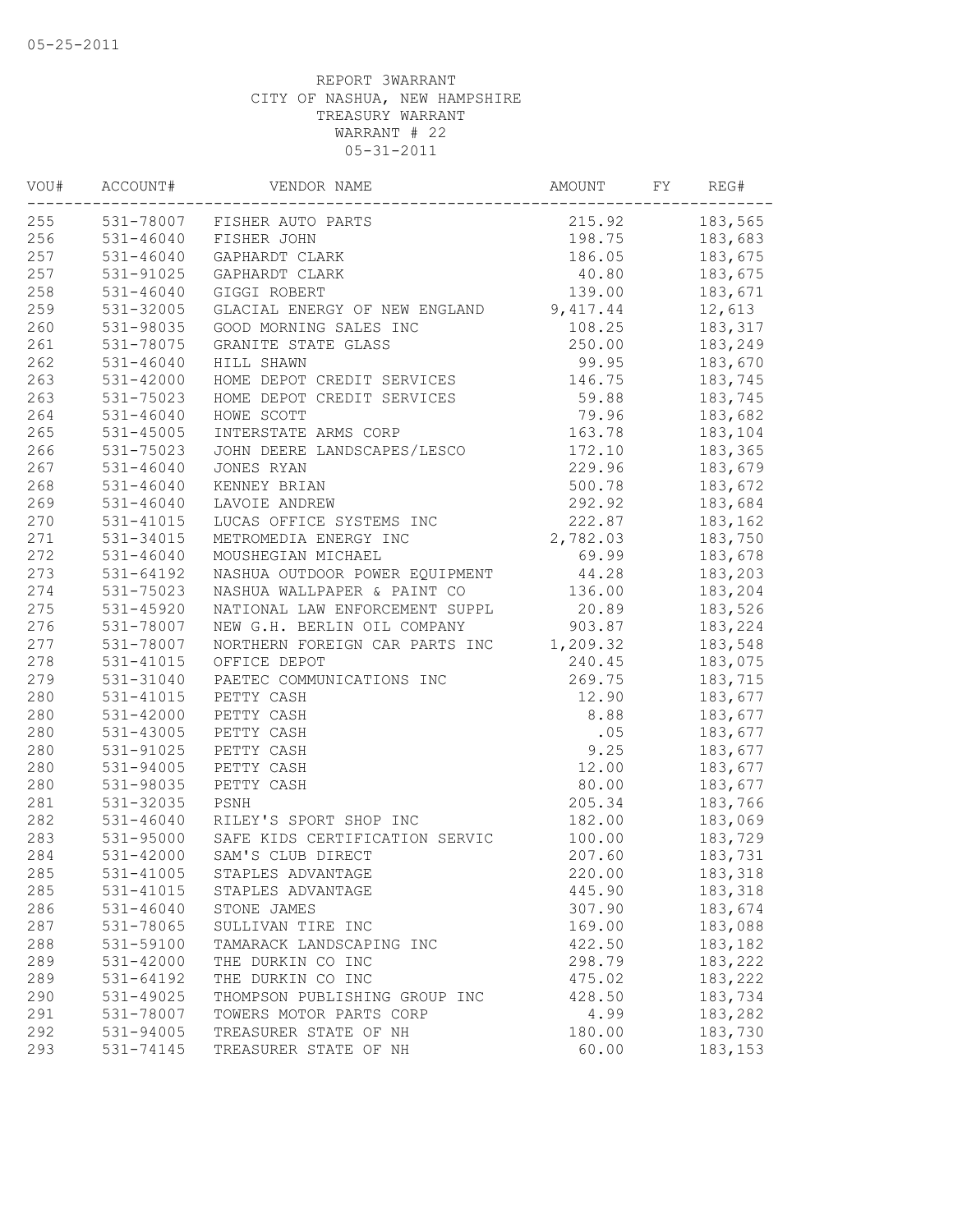| VOU#       | ACCOUNT#      | VENDOR NAME                                                                                             | AMOUNT   | FY REG#           |
|------------|---------------|---------------------------------------------------------------------------------------------------------|----------|-------------------|
| 294        | 531-43005     | UNITED PARCEL SERVICE                                                                                   | 11.00    | 183,781           |
| 295        | 531-43005     | UNITED STATES POSTAL SERVICE 1,000.00                                                                   |          | 12,608            |
| 296        | 531-66025     | US BANK OFFICE EQUIPMENT FINAN 1,385.98                                                                 |          | 183,752           |
| 297        | $531 - 45005$ | US TRAINING CENTER, INC                                                                                 | 298.00   | 183,756           |
| 298        | 531-31050     | VERIZON WIRELESS                                                                                        | 598.05   | 183,744           |
| 299        | 531-59100     | VILLAGE SENTRY KENNEL                                                                                   | 180.00   | 183,148           |
| TOTAL      | 531           | POLICE DEPARTMENT                                                                                       |          | 30,492.76         |
|            |               |                                                                                                         |          |                   |
| 300        | 532-75023     | AE MECHANICAL INC                                                                                       | 3,298.75 | 183,486           |
| 300        | 532-75130     | AE MECHANICAL INC                                                                                       | 1,000.00 | 183,486           |
| 300        | 532-75160     | AE MECHANICAL INC                                                                                       | 1,000.00 | 183,486           |
| 301        | 532-46045     | ALLISON JEFFREY                                                                                         | 84.28    | 183,066           |
| 302        | 532-78100     | BATTERIES PLUS                                                                                          | 35.99    | 183,298           |
| 303        | 532-74020     | CONWAY OFFICE PRODUCTS LLC                                                                              | 6,144.00 | 183,161           |
| 304        | 532-74038     | DELL MARKETING LP                                                                                       | 2,054.52 | 183,144           |
| 305        | 532-64192     | DIVERS COVE                                                                                             | 2,894.00 | 183,169           |
| 306        | 532-32005     | GLACIAL ENERGY OF NEW ENGLAND                                                                           | 1,034.59 | 12,613            |
| 307        | 532-59135     | J P PEST SERVICES                                                                                       | 85.00    | 183,233           |
| 308        | 532-78007     | JACK YOUNG COMPANY, INC                                                                                 | 32.98    | 183,306           |
| 309        | 532-75105     | M & M ELECTRICAL SUPPLY CO INC                                                                          | 236.39   | 183,503           |
| 310        | 532-34015     | METROMEDIA ENERGY INC                                                                                   | 3,540.42 | 183,750           |
| 311        | 532-78095     | MILTON CAT                                                                                              | 401.37   | 183,337           |
| 312        | 532-34015     | NATIONAL GRID                                                                                           | 222.11   | 183,747           |
| 313        | 532-42005     | NEW ENGLAND PAPER & SUPPLY                                                                              | 253.16   | 183,215           |
| 313        | 532-42010     | NEW ENGLAND PAPER & SUPPLY                                                                              | 100.00   | 183,215           |
| 313        | 532-42020     | NEW ENGLAND PAPER & SUPPLY                                                                              | 90.88    | 183,215           |
| 314        | 532-46030     | NORTHEAST RESCUE SYSTEMS                                                                                | 4,571.50 | 183,303           |
| 315        | 532-31040     | PAETEC COMMUNICATIONS INC                                                                               | 11.32    | 183,715           |
| 316        | 532-33005     | PENNICHUCK WATER                                                                                        | 333.49   | 183,725           |
| 317        | 532-79045     | RADIO SHACK                                                                                             | 15.99    | 183,505           |
| 318        | 532-74092     | RB ALLEN CO INC                                                                                         | 686.23   | 183,311           |
| 319        | 532-78007     | SANEL AUTO PARTS CO                                                                                     | 122.39   | 183,197           |
| 320        | 532-62025     | STAPLES ADVANTAGE                                                                                       | 452.01   | 183,318           |
| 321        | 532-59100     | TRUE BLUE CLEANERS                                                                                      | 94.40    | 183,230           |
| TOTAL      | 532           | FIRE DEPARTMENT                                                                                         |          | 28,795.77         |
|            |               |                                                                                                         |          |                   |
| 322<br>323 |               | 534-32020 GLACIAL ENERGY OF NEW ENGLAND 13,906.79<br>534-32020 PUBLIC SERVICE OF NEW HAMPSHIR 49,388.36 |          | 12,613<br>183,774 |
|            |               |                                                                                                         |          | -----             |
| TOTAL 534  |               | STREET LIGHTING                                                                                         |          | 63, 295. 15       |
| 324        |               | 536-53025 2-WAY COMMUNICATIONS SERVICES,                                                                | 1,467.40 | 183,485           |
| 325        | 536-74150     | DELMMAR COMMUNICATIONS                                                                                  | 275.00   | 183,553           |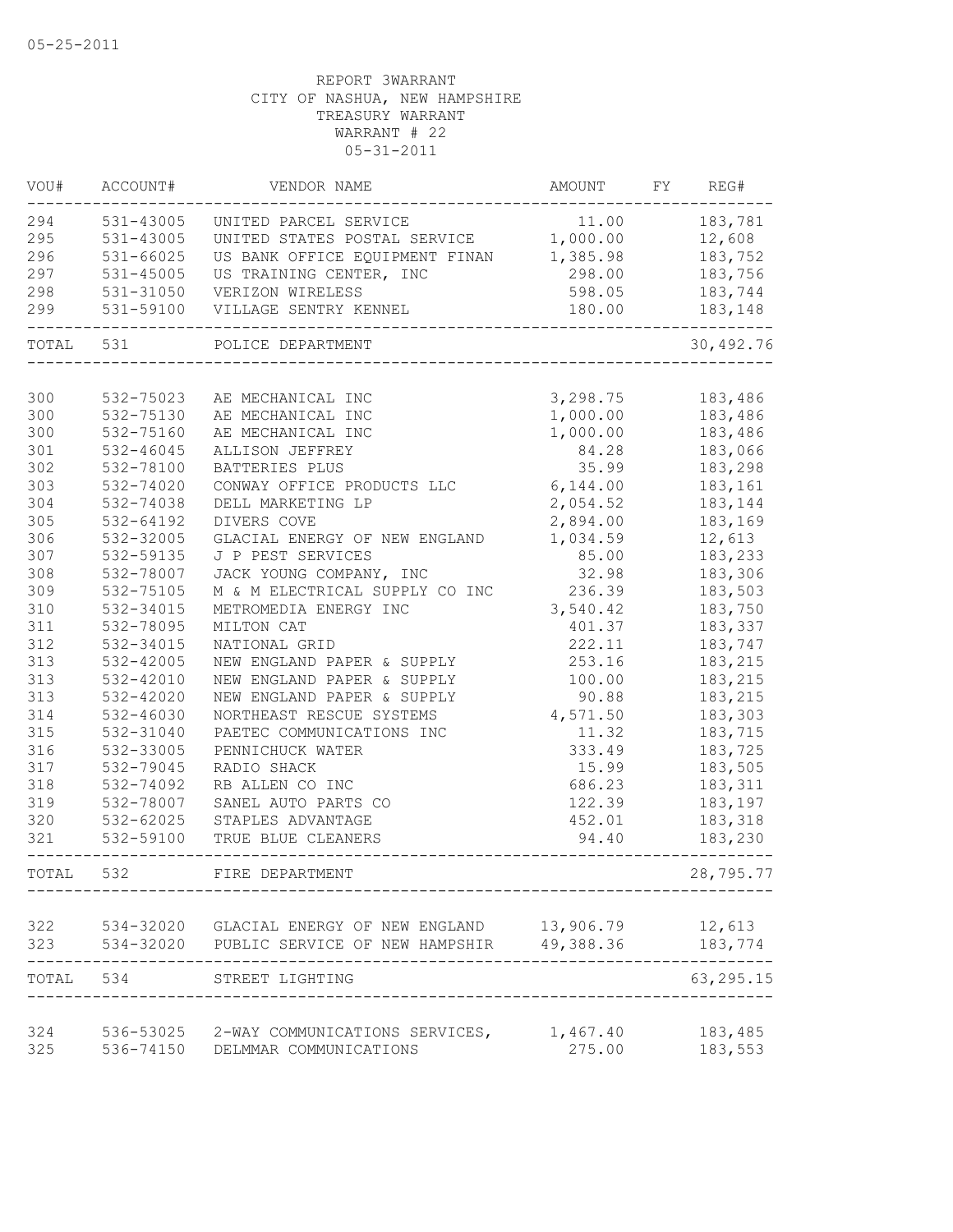| 536-32035<br>PSNH<br>722.36<br>183,766<br>536-43005<br>13.56<br>183,781<br>UNITED PARCEL SERVICE<br>536-31050<br>74.60<br>183,744<br>VERIZON WIRELESS<br>2,552.92<br>536<br>CITYWIDE COMMUNICATIONS<br>329<br>541-94005<br>NH PLANNERS ASSOCIATION<br>140.00<br>183,765<br>330<br>541-32005<br>879.92<br>183,774<br>PUBLIC SERVICE OF NEW HAMPSHIR<br>541<br>1,019.92<br>COMMUNITY SERVICES DIVISION<br>331<br>543-49050<br>EMBROIDME OF LONDONDERRY<br>310.00<br>183,528<br>332<br>543-49070<br>ENVIRONMENTAL RESOURCE ASSOCIA<br>272.92<br>183,106<br>333<br>543-53025<br>472.00<br>183,134<br>MILLIPORE CORPORATION<br>334<br>543-78100<br>NAPA AUTO PARTS<br>271.57<br>183,277<br>335<br>183,213<br>543-94005<br>PRICE HOWARD<br>134.50<br>336<br>543-49070<br>183,259<br>TAYLOR TECHNOLOGIES INC<br>159.97<br>543<br>ENVIRONMENTAL HEALTH DEPT.<br>544-94005<br>90.00<br>LOCAL GOVERNMENT CENTER<br>183,733<br>142.47<br>183,129<br>544-91005<br>MACK ROBERT<br>183,685<br>544-94005<br>PETTY CASH<br>24.00<br>544-41015<br>159.89<br>183,318<br>STAPLES ADVANTAGE<br>416.36<br>544<br>WELFARE ADMINISTRATION<br>545-97020<br>13-15 COURTLAND ST REALTY LLC<br>341<br>650.00<br>183,559<br>342<br>188 CONCORD ST LLC DBA LILLIAN<br>322.00<br>183,250<br>545-97020<br>343<br>545-97020<br>23-25 TEMPLE ST REALTY LLC<br>183,255<br>630.00<br>344<br>545-97020<br>AMHERST PARK APARTMENTS LLC<br>701.00<br>183,183<br>345<br>BELANGER ROBERT H<br>183,316<br>545-97020<br>450.00<br>346<br>BLANCHARD BLDG INVESTS/KENNETH<br>675.00<br>545-97020<br>183,130<br>545-97020<br>347<br>BRANDOLINI KIMBERLY<br>720.00<br>183,068<br>545-97020<br>183,206<br>348<br>CASIMIR PLACE LP<br>750.00<br>349<br>545-97020<br>259.00<br>183,193<br>COUNTRY BARN MOTEL<br>350<br>545-97015<br>DEMOULAS SUPERMARKETS INC<br>1,239.32<br>183,713<br>351<br>183,082<br>545-97020<br>DESSUREAULT HUGUETTE<br>560.00<br>352<br>545-97020<br>165.13<br>183,137<br>DIGESSE WALTER J<br>353<br>DONOHUE STEPHEN<br>183,328<br>545-97020<br>785.87<br>354<br>DOWNTOWNER NELSON/DAVID A GREG<br>183,084<br>545-97020<br>78.10<br>355<br>545-97020<br>FIRST LEDGE STREET ASSOCIATES<br>832.32<br>183,331<br>356<br>545-97020<br>FREEDOM APARTMENTS LLC<br>1,061.69<br>183,186<br>545-97020<br>GANDER PROP MANAGEMENT LLC<br>596.36<br>183,164 | VOU#  | ACCOUNT# | VENDOR NAME | AMOUNT | FY | REG#     |
|------------------------------------------------------------------------------------------------------------------------------------------------------------------------------------------------------------------------------------------------------------------------------------------------------------------------------------------------------------------------------------------------------------------------------------------------------------------------------------------------------------------------------------------------------------------------------------------------------------------------------------------------------------------------------------------------------------------------------------------------------------------------------------------------------------------------------------------------------------------------------------------------------------------------------------------------------------------------------------------------------------------------------------------------------------------------------------------------------------------------------------------------------------------------------------------------------------------------------------------------------------------------------------------------------------------------------------------------------------------------------------------------------------------------------------------------------------------------------------------------------------------------------------------------------------------------------------------------------------------------------------------------------------------------------------------------------------------------------------------------------------------------------------------------------------------------------------------------------------------------------------------------------------------------------------------------------------------------------------------------------------------------------------------------------------------------------------------------------------------------------------------------------------------------------------------------------------------------------------------------------------------------------------------------------------------------|-------|----------|-------------|--------|----|----------|
|                                                                                                                                                                                                                                                                                                                                                                                                                                                                                                                                                                                                                                                                                                                                                                                                                                                                                                                                                                                                                                                                                                                                                                                                                                                                                                                                                                                                                                                                                                                                                                                                                                                                                                                                                                                                                                                                                                                                                                                                                                                                                                                                                                                                                                                                                                                        | 326   |          |             |        |    |          |
|                                                                                                                                                                                                                                                                                                                                                                                                                                                                                                                                                                                                                                                                                                                                                                                                                                                                                                                                                                                                                                                                                                                                                                                                                                                                                                                                                                                                                                                                                                                                                                                                                                                                                                                                                                                                                                                                                                                                                                                                                                                                                                                                                                                                                                                                                                                        | 327   |          |             |        |    |          |
|                                                                                                                                                                                                                                                                                                                                                                                                                                                                                                                                                                                                                                                                                                                                                                                                                                                                                                                                                                                                                                                                                                                                                                                                                                                                                                                                                                                                                                                                                                                                                                                                                                                                                                                                                                                                                                                                                                                                                                                                                                                                                                                                                                                                                                                                                                                        | 328   |          |             |        |    |          |
|                                                                                                                                                                                                                                                                                                                                                                                                                                                                                                                                                                                                                                                                                                                                                                                                                                                                                                                                                                                                                                                                                                                                                                                                                                                                                                                                                                                                                                                                                                                                                                                                                                                                                                                                                                                                                                                                                                                                                                                                                                                                                                                                                                                                                                                                                                                        | TOTAL |          |             |        |    |          |
|                                                                                                                                                                                                                                                                                                                                                                                                                                                                                                                                                                                                                                                                                                                                                                                                                                                                                                                                                                                                                                                                                                                                                                                                                                                                                                                                                                                                                                                                                                                                                                                                                                                                                                                                                                                                                                                                                                                                                                                                                                                                                                                                                                                                                                                                                                                        |       |          |             |        |    |          |
|                                                                                                                                                                                                                                                                                                                                                                                                                                                                                                                                                                                                                                                                                                                                                                                                                                                                                                                                                                                                                                                                                                                                                                                                                                                                                                                                                                                                                                                                                                                                                                                                                                                                                                                                                                                                                                                                                                                                                                                                                                                                                                                                                                                                                                                                                                                        |       |          |             |        |    |          |
|                                                                                                                                                                                                                                                                                                                                                                                                                                                                                                                                                                                                                                                                                                                                                                                                                                                                                                                                                                                                                                                                                                                                                                                                                                                                                                                                                                                                                                                                                                                                                                                                                                                                                                                                                                                                                                                                                                                                                                                                                                                                                                                                                                                                                                                                                                                        |       |          |             |        |    |          |
|                                                                                                                                                                                                                                                                                                                                                                                                                                                                                                                                                                                                                                                                                                                                                                                                                                                                                                                                                                                                                                                                                                                                                                                                                                                                                                                                                                                                                                                                                                                                                                                                                                                                                                                                                                                                                                                                                                                                                                                                                                                                                                                                                                                                                                                                                                                        | TOTAL |          |             |        |    |          |
|                                                                                                                                                                                                                                                                                                                                                                                                                                                                                                                                                                                                                                                                                                                                                                                                                                                                                                                                                                                                                                                                                                                                                                                                                                                                                                                                                                                                                                                                                                                                                                                                                                                                                                                                                                                                                                                                                                                                                                                                                                                                                                                                                                                                                                                                                                                        |       |          |             |        |    |          |
|                                                                                                                                                                                                                                                                                                                                                                                                                                                                                                                                                                                                                                                                                                                                                                                                                                                                                                                                                                                                                                                                                                                                                                                                                                                                                                                                                                                                                                                                                                                                                                                                                                                                                                                                                                                                                                                                                                                                                                                                                                                                                                                                                                                                                                                                                                                        |       |          |             |        |    |          |
|                                                                                                                                                                                                                                                                                                                                                                                                                                                                                                                                                                                                                                                                                                                                                                                                                                                                                                                                                                                                                                                                                                                                                                                                                                                                                                                                                                                                                                                                                                                                                                                                                                                                                                                                                                                                                                                                                                                                                                                                                                                                                                                                                                                                                                                                                                                        |       |          |             |        |    |          |
|                                                                                                                                                                                                                                                                                                                                                                                                                                                                                                                                                                                                                                                                                                                                                                                                                                                                                                                                                                                                                                                                                                                                                                                                                                                                                                                                                                                                                                                                                                                                                                                                                                                                                                                                                                                                                                                                                                                                                                                                                                                                                                                                                                                                                                                                                                                        |       |          |             |        |    |          |
|                                                                                                                                                                                                                                                                                                                                                                                                                                                                                                                                                                                                                                                                                                                                                                                                                                                                                                                                                                                                                                                                                                                                                                                                                                                                                                                                                                                                                                                                                                                                                                                                                                                                                                                                                                                                                                                                                                                                                                                                                                                                                                                                                                                                                                                                                                                        |       |          |             |        |    |          |
|                                                                                                                                                                                                                                                                                                                                                                                                                                                                                                                                                                                                                                                                                                                                                                                                                                                                                                                                                                                                                                                                                                                                                                                                                                                                                                                                                                                                                                                                                                                                                                                                                                                                                                                                                                                                                                                                                                                                                                                                                                                                                                                                                                                                                                                                                                                        |       |          |             |        |    |          |
|                                                                                                                                                                                                                                                                                                                                                                                                                                                                                                                                                                                                                                                                                                                                                                                                                                                                                                                                                                                                                                                                                                                                                                                                                                                                                                                                                                                                                                                                                                                                                                                                                                                                                                                                                                                                                                                                                                                                                                                                                                                                                                                                                                                                                                                                                                                        |       |          |             |        |    |          |
|                                                                                                                                                                                                                                                                                                                                                                                                                                                                                                                                                                                                                                                                                                                                                                                                                                                                                                                                                                                                                                                                                                                                                                                                                                                                                                                                                                                                                                                                                                                                                                                                                                                                                                                                                                                                                                                                                                                                                                                                                                                                                                                                                                                                                                                                                                                        | TOTAL |          |             |        |    | 1,620.96 |
|                                                                                                                                                                                                                                                                                                                                                                                                                                                                                                                                                                                                                                                                                                                                                                                                                                                                                                                                                                                                                                                                                                                                                                                                                                                                                                                                                                                                                                                                                                                                                                                                                                                                                                                                                                                                                                                                                                                                                                                                                                                                                                                                                                                                                                                                                                                        |       |          |             |        |    |          |
|                                                                                                                                                                                                                                                                                                                                                                                                                                                                                                                                                                                                                                                                                                                                                                                                                                                                                                                                                                                                                                                                                                                                                                                                                                                                                                                                                                                                                                                                                                                                                                                                                                                                                                                                                                                                                                                                                                                                                                                                                                                                                                                                                                                                                                                                                                                        | 337   |          |             |        |    |          |
|                                                                                                                                                                                                                                                                                                                                                                                                                                                                                                                                                                                                                                                                                                                                                                                                                                                                                                                                                                                                                                                                                                                                                                                                                                                                                                                                                                                                                                                                                                                                                                                                                                                                                                                                                                                                                                                                                                                                                                                                                                                                                                                                                                                                                                                                                                                        | 338   |          |             |        |    |          |
|                                                                                                                                                                                                                                                                                                                                                                                                                                                                                                                                                                                                                                                                                                                                                                                                                                                                                                                                                                                                                                                                                                                                                                                                                                                                                                                                                                                                                                                                                                                                                                                                                                                                                                                                                                                                                                                                                                                                                                                                                                                                                                                                                                                                                                                                                                                        | 339   |          |             |        |    |          |
|                                                                                                                                                                                                                                                                                                                                                                                                                                                                                                                                                                                                                                                                                                                                                                                                                                                                                                                                                                                                                                                                                                                                                                                                                                                                                                                                                                                                                                                                                                                                                                                                                                                                                                                                                                                                                                                                                                                                                                                                                                                                                                                                                                                                                                                                                                                        | 340   |          |             |        |    |          |
|                                                                                                                                                                                                                                                                                                                                                                                                                                                                                                                                                                                                                                                                                                                                                                                                                                                                                                                                                                                                                                                                                                                                                                                                                                                                                                                                                                                                                                                                                                                                                                                                                                                                                                                                                                                                                                                                                                                                                                                                                                                                                                                                                                                                                                                                                                                        | TOTAL |          |             |        |    |          |
|                                                                                                                                                                                                                                                                                                                                                                                                                                                                                                                                                                                                                                                                                                                                                                                                                                                                                                                                                                                                                                                                                                                                                                                                                                                                                                                                                                                                                                                                                                                                                                                                                                                                                                                                                                                                                                                                                                                                                                                                                                                                                                                                                                                                                                                                                                                        |       |          |             |        |    |          |
|                                                                                                                                                                                                                                                                                                                                                                                                                                                                                                                                                                                                                                                                                                                                                                                                                                                                                                                                                                                                                                                                                                                                                                                                                                                                                                                                                                                                                                                                                                                                                                                                                                                                                                                                                                                                                                                                                                                                                                                                                                                                                                                                                                                                                                                                                                                        |       |          |             |        |    |          |
|                                                                                                                                                                                                                                                                                                                                                                                                                                                                                                                                                                                                                                                                                                                                                                                                                                                                                                                                                                                                                                                                                                                                                                                                                                                                                                                                                                                                                                                                                                                                                                                                                                                                                                                                                                                                                                                                                                                                                                                                                                                                                                                                                                                                                                                                                                                        |       |          |             |        |    |          |
|                                                                                                                                                                                                                                                                                                                                                                                                                                                                                                                                                                                                                                                                                                                                                                                                                                                                                                                                                                                                                                                                                                                                                                                                                                                                                                                                                                                                                                                                                                                                                                                                                                                                                                                                                                                                                                                                                                                                                                                                                                                                                                                                                                                                                                                                                                                        |       |          |             |        |    |          |
|                                                                                                                                                                                                                                                                                                                                                                                                                                                                                                                                                                                                                                                                                                                                                                                                                                                                                                                                                                                                                                                                                                                                                                                                                                                                                                                                                                                                                                                                                                                                                                                                                                                                                                                                                                                                                                                                                                                                                                                                                                                                                                                                                                                                                                                                                                                        |       |          |             |        |    |          |
|                                                                                                                                                                                                                                                                                                                                                                                                                                                                                                                                                                                                                                                                                                                                                                                                                                                                                                                                                                                                                                                                                                                                                                                                                                                                                                                                                                                                                                                                                                                                                                                                                                                                                                                                                                                                                                                                                                                                                                                                                                                                                                                                                                                                                                                                                                                        |       |          |             |        |    |          |
|                                                                                                                                                                                                                                                                                                                                                                                                                                                                                                                                                                                                                                                                                                                                                                                                                                                                                                                                                                                                                                                                                                                                                                                                                                                                                                                                                                                                                                                                                                                                                                                                                                                                                                                                                                                                                                                                                                                                                                                                                                                                                                                                                                                                                                                                                                                        |       |          |             |        |    |          |
|                                                                                                                                                                                                                                                                                                                                                                                                                                                                                                                                                                                                                                                                                                                                                                                                                                                                                                                                                                                                                                                                                                                                                                                                                                                                                                                                                                                                                                                                                                                                                                                                                                                                                                                                                                                                                                                                                                                                                                                                                                                                                                                                                                                                                                                                                                                        |       |          |             |        |    |          |
|                                                                                                                                                                                                                                                                                                                                                                                                                                                                                                                                                                                                                                                                                                                                                                                                                                                                                                                                                                                                                                                                                                                                                                                                                                                                                                                                                                                                                                                                                                                                                                                                                                                                                                                                                                                                                                                                                                                                                                                                                                                                                                                                                                                                                                                                                                                        |       |          |             |        |    |          |
|                                                                                                                                                                                                                                                                                                                                                                                                                                                                                                                                                                                                                                                                                                                                                                                                                                                                                                                                                                                                                                                                                                                                                                                                                                                                                                                                                                                                                                                                                                                                                                                                                                                                                                                                                                                                                                                                                                                                                                                                                                                                                                                                                                                                                                                                                                                        |       |          |             |        |    |          |
|                                                                                                                                                                                                                                                                                                                                                                                                                                                                                                                                                                                                                                                                                                                                                                                                                                                                                                                                                                                                                                                                                                                                                                                                                                                                                                                                                                                                                                                                                                                                                                                                                                                                                                                                                                                                                                                                                                                                                                                                                                                                                                                                                                                                                                                                                                                        |       |          |             |        |    |          |
|                                                                                                                                                                                                                                                                                                                                                                                                                                                                                                                                                                                                                                                                                                                                                                                                                                                                                                                                                                                                                                                                                                                                                                                                                                                                                                                                                                                                                                                                                                                                                                                                                                                                                                                                                                                                                                                                                                                                                                                                                                                                                                                                                                                                                                                                                                                        |       |          |             |        |    |          |
|                                                                                                                                                                                                                                                                                                                                                                                                                                                                                                                                                                                                                                                                                                                                                                                                                                                                                                                                                                                                                                                                                                                                                                                                                                                                                                                                                                                                                                                                                                                                                                                                                                                                                                                                                                                                                                                                                                                                                                                                                                                                                                                                                                                                                                                                                                                        |       |          |             |        |    |          |
|                                                                                                                                                                                                                                                                                                                                                                                                                                                                                                                                                                                                                                                                                                                                                                                                                                                                                                                                                                                                                                                                                                                                                                                                                                                                                                                                                                                                                                                                                                                                                                                                                                                                                                                                                                                                                                                                                                                                                                                                                                                                                                                                                                                                                                                                                                                        |       |          |             |        |    |          |
|                                                                                                                                                                                                                                                                                                                                                                                                                                                                                                                                                                                                                                                                                                                                                                                                                                                                                                                                                                                                                                                                                                                                                                                                                                                                                                                                                                                                                                                                                                                                                                                                                                                                                                                                                                                                                                                                                                                                                                                                                                                                                                                                                                                                                                                                                                                        |       |          |             |        |    |          |
|                                                                                                                                                                                                                                                                                                                                                                                                                                                                                                                                                                                                                                                                                                                                                                                                                                                                                                                                                                                                                                                                                                                                                                                                                                                                                                                                                                                                                                                                                                                                                                                                                                                                                                                                                                                                                                                                                                                                                                                                                                                                                                                                                                                                                                                                                                                        |       |          |             |        |    |          |
|                                                                                                                                                                                                                                                                                                                                                                                                                                                                                                                                                                                                                                                                                                                                                                                                                                                                                                                                                                                                                                                                                                                                                                                                                                                                                                                                                                                                                                                                                                                                                                                                                                                                                                                                                                                                                                                                                                                                                                                                                                                                                                                                                                                                                                                                                                                        | 357   |          |             |        |    |          |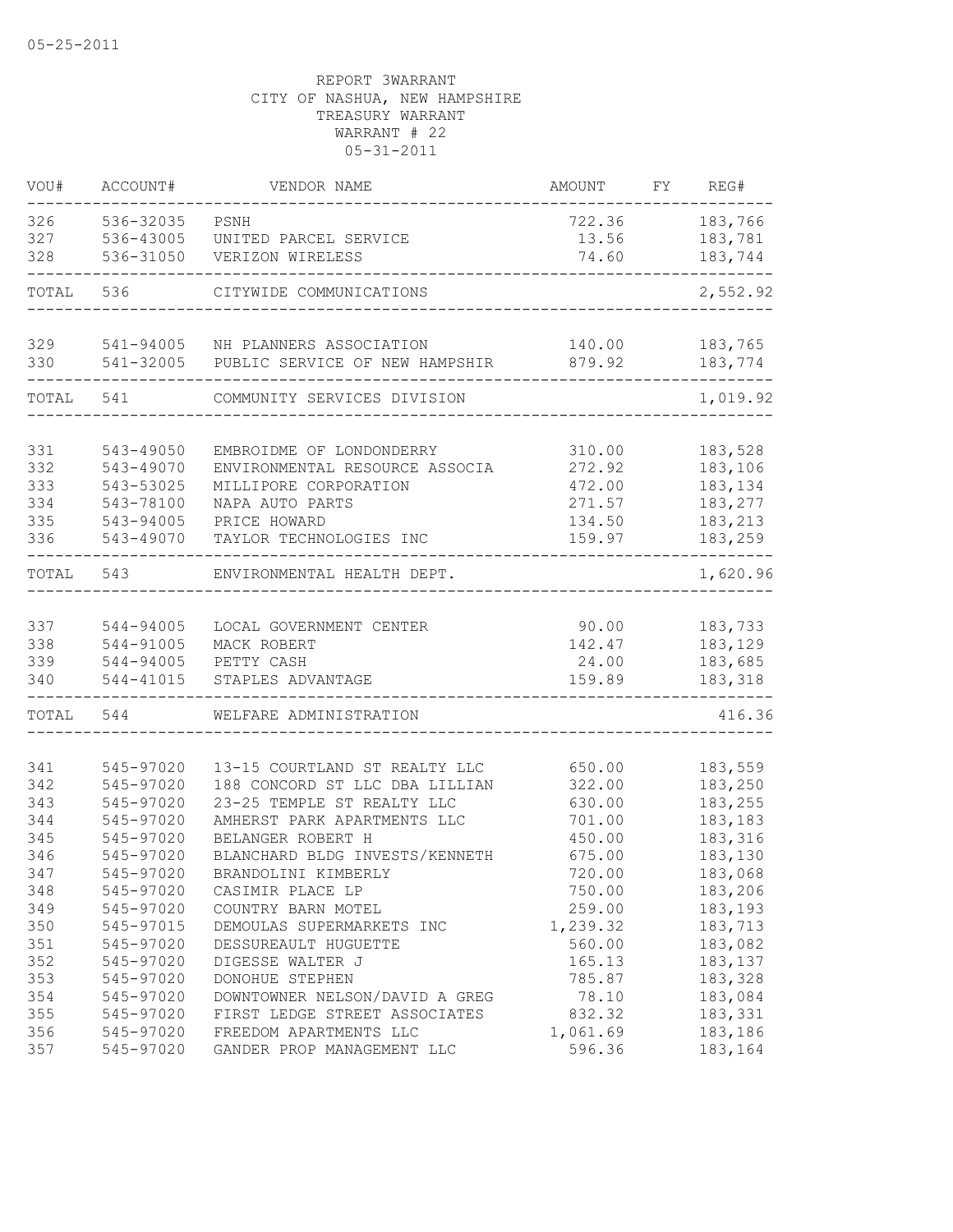| VOU#      | ACCOUNT#  | VENDOR NAME                           | AMOUNT FY REG# |                |
|-----------|-----------|---------------------------------------|----------------|----------------|
| 358       | 545-97020 | GAUTHIER REALTY/CONNIE GAUTHIE        | 2, 153.72      | 183,310        |
| 359       | 545-97020 | HARRY KING                            | 1,179.21       | 183,334        |
| 360       | 545-97020 | JENSENS'S INC                         | 370.00         | 183,171        |
| 361       | 545-97020 | LAI REBECCA                           | 1,070.00       | 183,329        |
| 362       | 545-97020 | MARKIEL ADOLPH M                      | 720.00         | 183,560        |
| 363       | 545-97020 | MENA ANOTNIO                          | 700.00         | 183,327        |
| 364       | 545-97020 | MOTEL 6                               | 2,411.80       | 183,281        |
| 365       | 545-97020 | NASHUA HOUSING AUTHORITY              | 731.00         | 183,286        |
| 366       | 545-97015 | NATIONAL GRID                         | 723.81         | 183,783        |
| 367       | 545-97020 | O'DONNELL BRIAN F                     | 785.87         | 183,299        |
| 368       | 545-97015 | PENNICHUCK WATER WORKS INC            | 82.01          | 183,723        |
| 369       | 545-97015 | PSNH                                  | 1,331.49       | 183,768        |
| 370       | 545-97020 | REGISTER LINDA B                      | 191.89         | 183,279        |
| 371       | 545-97020 | SANTOS ROLANDO                        | 600.00         | 183,324        |
| 372       | 545-97020 | TREMBLAY JEANNINE                     | 860.00         | 183,060        |
| 373       | 545-97020 | TREMBLAY RONALD R                     | 900.97         | 183,196        |
| 374       | 545-97020 | WAWERU JOSEPH M                       | 400.00         | 183,065        |
| TOTAL 545 |           | WELFARE COSTS                         |                | 25,687.56      |
|           |           |                                       |                |                |
| 375       | 551-95005 | AMERICAN PUBLIC WORKS ASSN            |                | 181.25 183,776 |
| 376       | 551-34015 | METROMEDIA ENERGY INC                 | 47.63          | 183,750        |
| 377       | 551-41015 | NEW ENGLAND PAPER & SUPPLY            | 53.50          | 183,215        |
| 378       | 551-31040 | PAETEC COMMUNICATIONS INC             | 6.99           | 183,715        |
| 379       |           | 551-59100 PRINTER SUPPORT CORPORATION | 312.50         | 183,314        |
| 380       | 551-41015 | STAPLES ADVANTAGE                     | 434.43         | 183,318        |
|           | TOTAL 551 | PUBLIC WORKS DIV & ENGINEERING        |                | 1,036.30       |
|           |           |                                       |                |                |
| 381       | 552-45196 | AG LANDSCAPING SERVICES               | 3,533.60       | 183,095        |
| 382       | 552-75040 | ASAP FIRE & SAFETY                    | 499.95         | 183,150        |
| 383       | 552-75040 | B & S LOCKSMITH INC                   | 23.05          | 183,237        |
| 383       | 552-75135 | B & S LOCKSMITH INC                   | 8.40           | 183,237        |
| 384       | 552-95005 | BABE RUTH LEAGUE INC                  | 574.00         | 183,773        |
| 385       | 552-75021 | BELLETETES INC                        | 21.92          | 183,191        |
| 385       | 552-75022 | BELLETETES INC                        | 174.94         | 183,191        |
| 385       | 552-75040 | BELLETETES INC                        | 125.52         | 183,191        |
| 386       | 552-41015 | BURNETTE JENNIFER                     | 16.98          | 183,580        |
| 387       | 552-78007 | CARPARTS OF NASHUA                    | 30.29          | 183,072        |
| 387       | 552-78100 | CARPARTS OF NASHUA                    | 21.62          | 183,072        |
| 388       | 552-48015 | DENNIS K BURKE INC                    | 2,749.16       | 183,782        |
| 389       | 552-59050 | DYER JONATHAN                         | 658.00         | 183,188        |
| 390       | 552-75021 | F W WEBB COMPANY                      | 3.01           | 183,132        |
| 391       | 552-46045 | FAULKNER ERICK                        | 35.98          | 183,165        |
| 392       | 552-45110 | FILLION ASSOCIATES INC                | 831.04         | 183,108        |
| 392       | 552-45235 | FILLION ASSOCIATES INC                | 1,127.96       | 183,108        |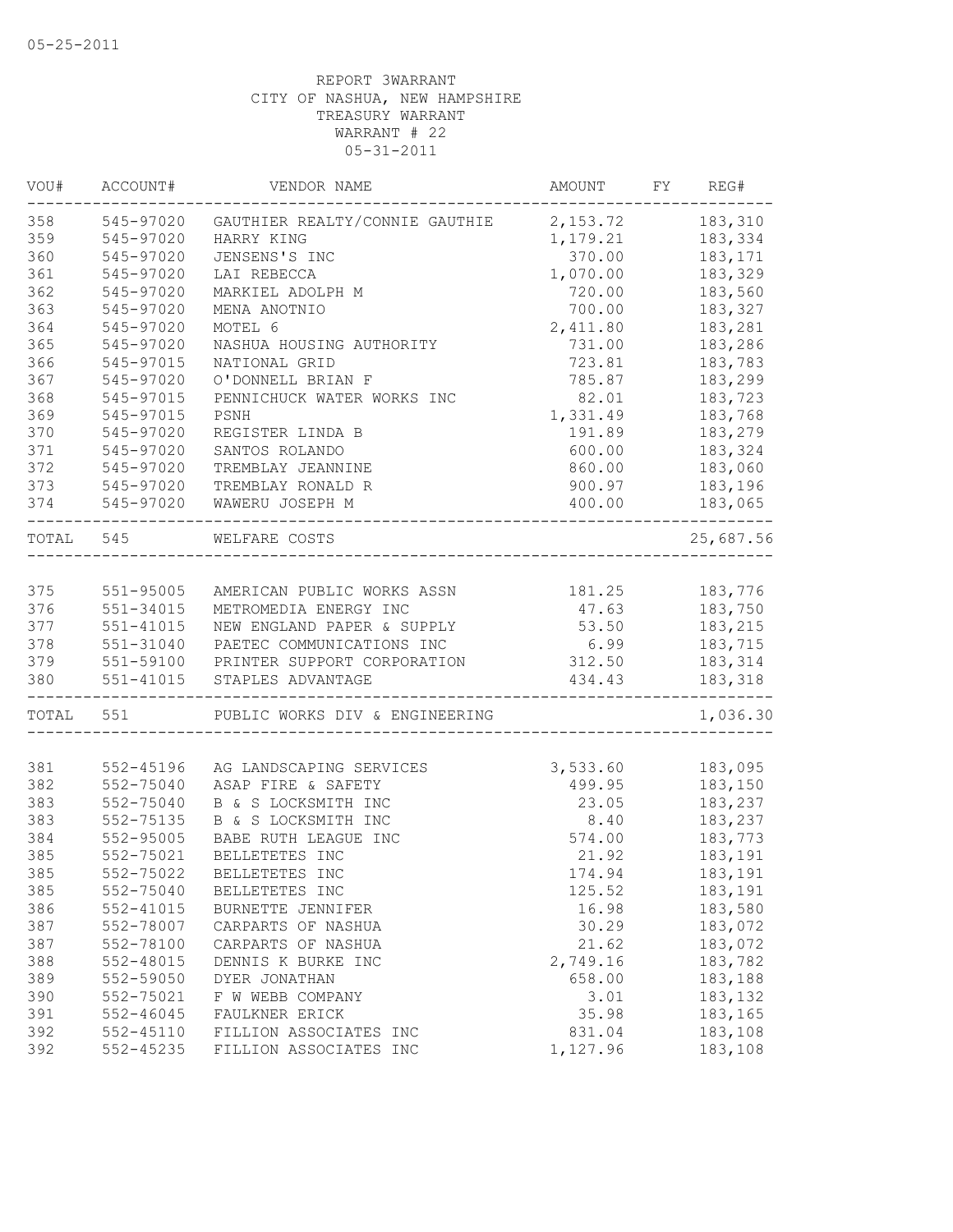| VOU# | ACCOUNT#      | VENDOR NAME                      | AMOUNT    | FΥ | REG#    |
|------|---------------|----------------------------------|-----------|----|---------|
| 393  |               | 552-78100 FREIGHTLINER OF NH INC | 1,802.36  |    | 183,291 |
| 394  | $552 - 46045$ | FRIERE MONTE                     | 83.44     |    | 183,593 |
| 395  | 552-75021     | GATE CITY FENCE CO INC           | 950.00    |    | 183,167 |
| 396  | 552-32040     | GLACIAL ENERGY OF NEW ENGLAND    | 2,155.40  |    | 12,613  |
| 397  | $552 - 64192$ | GRAINGER                         | 223.14    |    | 183,119 |
| 397  | 552-75021     | GRAINGER                         | 55.18     |    | 183,119 |
| 398  | 552-78100     | GRANITE STATE GLASS              | 227.40    |    | 183,249 |
| 399  | 552-75135     | HAMPDEN ENGINEERING CORP         | 630.00    |    | 183,383 |
| 400  | 552-69035     | HOME DEPOT CREDIT SERVICES       | 137.53    |    | 183,722 |
| 400  | 552-75021     | HOME DEPOT CREDIT SERVICES       | 784.96    |    | 183,722 |
| 400  | 552-75135     | HOME DEPOT CREDIT SERVICES       | 148.72    |    | 183,722 |
| 401  | 552-74092     | HSBC BUSINESS SOLUTIONS          | 1,399.99  |    | 183,743 |
| 402  | 552-75021     | JOHN DEERE LANDSCAPES/LESCO      | 711.86    |    | 183,365 |
| 403  | 552-75022     | JOHN R LYMAN CO                  | 509.85    |    | 183,163 |
| 404  | 552-75021     | JOHNSON'S ELECTRIC INC           | 2,926.15  |    | 183,135 |
| 405  | 552-75021     | M & M ELECTRICAL SUPPLY CO INC   | 37.70     |    | 183,503 |
| 406  | 552-78100     | MAC MULKIN CHEVROLET INC         | 14.29     |    | 183,508 |
| 407  | 552-75135     | MARSHALL SIGNS INC               | 276.00    |    | 183,532 |
| 408  | 552-78007     | MAYNARD & LESIEUR INCORPORATED   | $-790.00$ |    | 183,514 |
| 408  | 552-78065     | MAYNARD & LESIEUR INCORPORATED   | 263.05    |    | 183,514 |
| 409  | 552-34015     | METROMEDIA ENERGY INC            | 534.35    |    | 183,750 |
| 409  | 552-34045     | METROMEDIA ENERGY INC            | 455.85    |    | 183,750 |
| 410  | 552-78007     | NAPA AUTO PARTS                  | 530.05    |    | 183,277 |
| 410  | 552-78100     | NAPA AUTO PARTS                  | 211.70    |    | 183,277 |
| 411  | 552-75021     | NASHUA FARMERS EXCHANGE INC      | 442.04    |    | 183,524 |
| 411  | 552-75040     | NASHUA FARMERS EXCHANGE INC      | 221.00    |    | 183,524 |
| 412  | 552-75021     | NASHUA WALLPAPER & PAINT CO      | 59.98     |    | 183,204 |
| 412  | 552-75135     | NASHUA WALLPAPER & PAINT CO      | 447.74    |    | 183,204 |
| 413  | 552-34015     | NATIONAL GRID                    | 206.48    |    | 183,747 |
| 414  | 552-94005     | NESTMA                           | 150.00    |    | 183,748 |
| 415  | 552-59050     | O'NEIL SEAN                      | 88.00     |    | 183,566 |
| 416  | 552-31040     | PAETEC COMMUNICATIONS INC        | 12.44     |    | 183,715 |
| 417  | 552-75022     | PEABODY SUPPLY COMPANY           | 39.32     |    | 183,552 |
| 418  | 552-33005     | PENNICHUCK WATER                 | 291.35    |    | 183,725 |
| 419  | 552-78100     | PETTY CASH                       | 84.00     |    | 183,686 |
| 420  | 552-78007     | PINE MOTOR PARTS                 | 8.12      |    | 183,515 |
| 421  | 552-75021     | PIONEER MANUFACTURING COMPANY    | 600.00    |    | 183,111 |
| 422  | 552-32005     | PSNH                             | 3,178.91  |    | 183,766 |
| 422  | 552-32030     | PSNH                             | 62.48     |    | 183,766 |
| 423  | 552-75022     | SAM'S CLUB DIRECT                | 406.60    |    | 183,731 |
| 424  | 552-78007     | SANEL AUTO PARTS CO              | 81.56     |    | 183,197 |
| 424  | 552-78100     | SANEL AUTO PARTS CO              | 153.96    |    | 183,197 |
| 425  | 552-75021     | SPORT SUPPLY GROUP INC           | 295.71    |    | 183,388 |
| 426  | 552-41015     | STAPLES ADVANTAGE                | 24.18     |    | 183,318 |
| 427  | $552 - 45110$ | STREAMLINE AQUATICS LLC          | 831.39    |    | 183,484 |
| 427  | 552-75165     | STREAMLINE AQUATICS LLC          | 1,690.87  |    | 183,484 |
| 427  | 552-75170     | STREAMLINE AQUATICS LLC          | 1,690.87  |    | 183,484 |
| 427  | 552-75175     | STREAMLINE AQUATICS LLC          | 1,690.87  |    | 183,484 |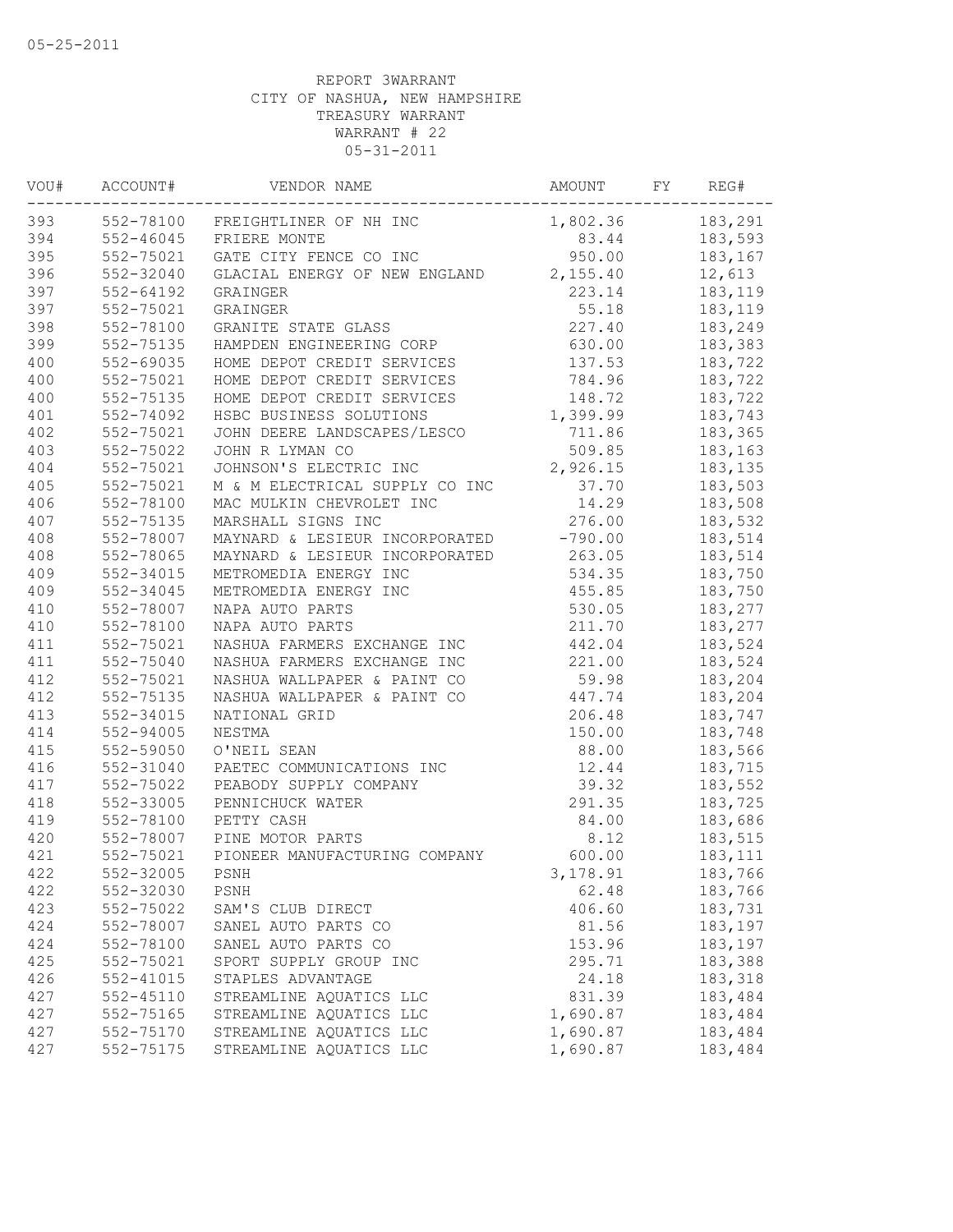| VOU#      | ACCOUNT#  | VENDOR NAME                              | AMOUNT           | FY. | REG#           |
|-----------|-----------|------------------------------------------|------------------|-----|----------------|
| 428       | 552-75021 | TUCKAHOE TURF FARMS INC                  | 1,446.25 183,085 |     |                |
| 429       | 552-74085 | TURF PRODUCTS CORP                       |                  |     | 137.82 183,320 |
| 430       | 552-46030 | ULINE                                    |                  |     | 323.06 183,258 |
| 431       | 552-66000 | UNITED SITE SERVICES NORTHEAST           | 1,385.24         |     | 183,754        |
| 431       |           | 552-68045 UNITED SITE SERVICES NORTHEAST | 54.97            |     | 183,754        |
| TOTAL 552 |           | PARKS AND RECREATION                     |                  |     | 40,819.60      |
|           |           |                                          |                  |     |                |
| 432       | 553-49075 | ABCO WELDING & INDUSTRIAL SUPP 13.08     |                  |     | 183,551        |
| 433       | 553-46045 | ALEC'S SHOE STORE INC                    | 151.95           |     | 183,177        |
| 434       | 553-47010 | BASS FIRST AID SERVICE COMPANY           | 96.00            |     | 183,127        |
| 435       | 553-49075 | BELLETETES INC                           | 66.44            |     | 183,191        |
| 435       | 553-69025 | BELLETETES INC                           | 366.19           |     | 183,191        |
| 436       | 553-45015 | BROX INDUSTRIES INC                      | 1,020.80         |     | 183,101        |
| 436       | 553-45025 | BROX INDUSTRIES INC                      | 147.00           |     | 183,101        |
| 436       | 553-59168 | BROX INDUSTRIES INC                      | 2,176.39         |     | 183,101        |
| 437       | 553-46045 | CCP INDUSTRIES INC                       | 355.49           |     | 183,202        |
| 438       | 553-45015 | CONTINENTAL PAVING INC                   | 1,047.98         |     | 183,522        |
| 439       | 553-48015 | DENNIS K BURKE INC                       | 42, 254.52       |     | 183,782        |
| 440       | 553-49075 | DONOVAN SPRING COMPANY INC               | 61.32            |     | 183,099        |
| 440       | 553-77020 | DONOVAN SPRING COMPANY INC               | 380.97           |     | 183,099        |
| 441       | 553-45060 | GATE CITY FENCE CO INC                   | 162.50           |     | 183,167        |
| 442       | 553-32005 | GLACIAL ENERGY OF NEW ENGLAND            | 1,989.60         |     | 12,613         |
| 443       | 553-59100 | GMS HYDRAULICS INC                       | 227.00           |     | 183,534        |
| 444       | 553-59135 | J P PEST SERVICES                        | 65.00            |     | 183,233        |
| 445       | 553-46045 | LAB SAFETY SUPPLY INC                    | 477.35           |     | 183,296        |
| 446       | 553-49075 | LIBERTY INTN'L TRUCKS OF NH LL           | 119.21           |     | 183,512        |
| 446       | 553-78100 | LIBERTY INTN'L TRUCKS OF NH LL           | 1,787.42         |     | 183,512        |
| 447       | 553-78100 | MAC MULKIN CHEVROLET INC                 | 67.91            |     | 183,508        |
| 448       | 553-34015 | METROMEDIA ENERGY INC                    | 2,255.07         |     | 183,750        |
| 449       | 553-49075 | NAPA AUTO PARTS                          | 143.38           |     | 183,277        |
| 449       | 553-69025 | NAPA AUTO PARTS                          | 119.75           |     | 183,277        |
| 449       | 553-78100 | NAPA AUTO PARTS                          | 371.22           |     | 183,277        |
| 450       | 553-78100 | NASHUA OUTDOOR POWER EQUIPMENT           | 81.23            |     | 183,203        |
| 451       | 553-78035 | NEW G.H. BERLIN OIL COMPANY              | 3,796.30         |     | 183,224        |
| 452       | 553-69025 | NH BRAGG & SONS INC                      | 241.94           |     | 183,070        |
| 453       | 553-31040 | PAETEC COMMUNICATIONS INC                | 18.66            |     | 183,715        |
| 454       | 553-69030 | R WHITE EQUIPMENT CENTER INC             | 585.00           |     | 183,516        |
| 455       | 553-45060 | REDIMIX COMPANIES INC                    | 1,130.00         |     | 183,208        |
| 456       | 553-59100 | SAFETY-KLEEN SYSTEMS INC                 | 561.19           |     | 183,098        |
| 457       | 553-78100 | SANEL AUTO PARTS CO                      | 354.74           |     | 183,197        |
| 458       | 553-69025 | SNAP ON TOOLS                            | 602.25           |     | 183,100        |
| 459       | 553-41015 | STAPLES ADVANTAGE                        | 44.38            |     | 183,318        |
| 460       | 553-46045 | UNIFIRST CORPORATION                     | 876.09           |     | 183,293        |
| 461       | 553-69025 | UNITED RENTALS NORTH AMERICA I           | 304.63           |     | 183, 475       |
| 462       | 553-59100 | UNITED SITE SERVICES NORTHEAST           | 60.97            |     | 183,754        |
| 463       | 553-49075 | USP OF NEW ENGLAND                       | 54.28            |     | 183,272        |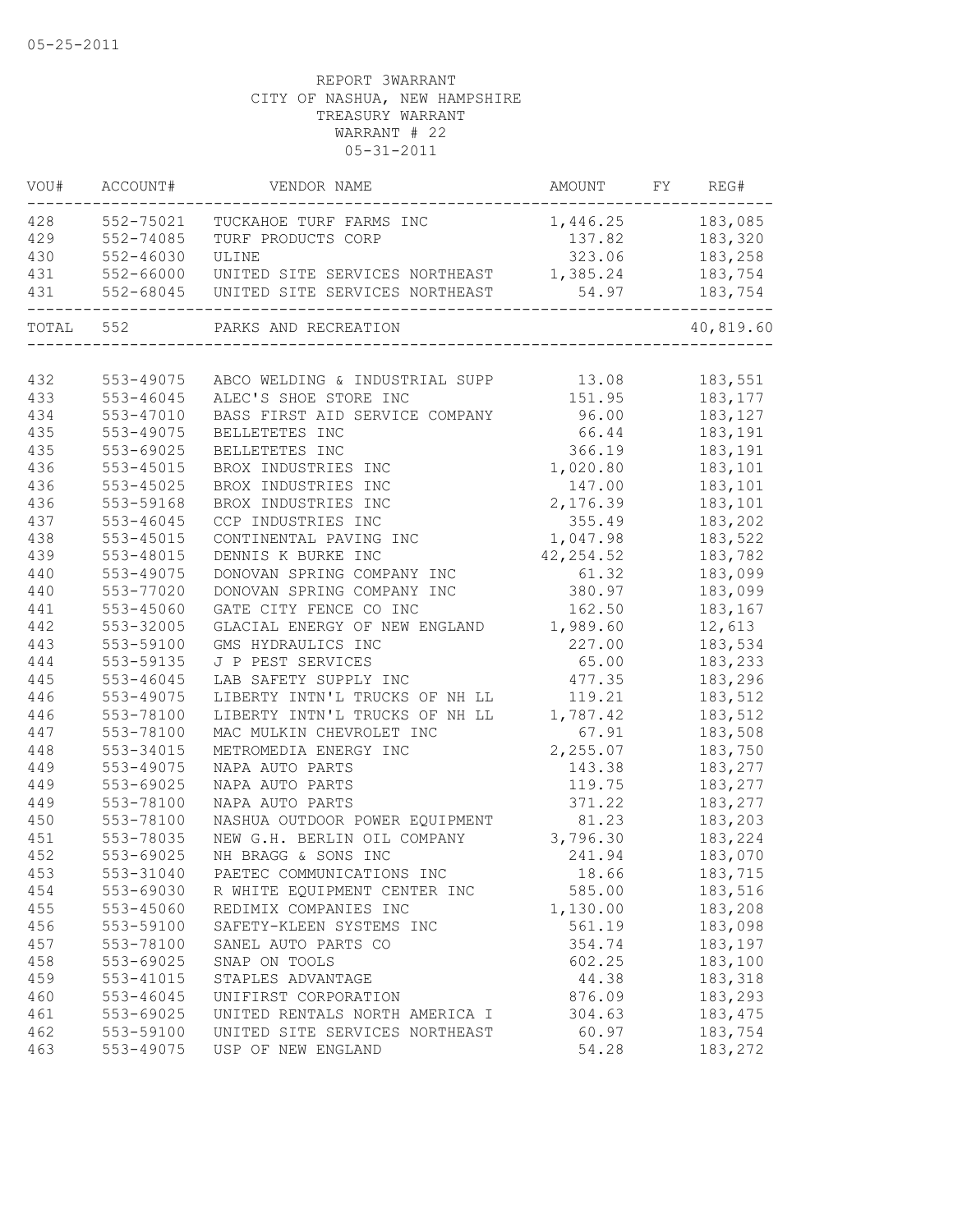| VOU#       | ACCOUNT#                      | VENDOR NAME                                         | AMOUNT   | FY | REG#               |
|------------|-------------------------------|-----------------------------------------------------|----------|----|--------------------|
| TOTAL 553  |                               | STREET DEPARTMENT<br>------------------------------ |          |    | 64,635.20          |
| 464        | 555-46045                     | ALEC'S SHOE STORE INC                               | 269.95   |    | 183, 177           |
| 465        | 555-45107                     | BELLETETES INC                                      | 16.70    |    | 183,191            |
| 466        | 555-45107                     | BLUE TARP FINANCIAL, INC                            | 26.07    |    | 183,757            |
| 467        | 555-45285                     | FASTENAL COMPANY                                    | 128.77   |    | 183,242            |
| 468        | 555-49075                     | HOME DEPOT CREDIT SERVICES                          | 34.98    |    | 183,722            |
| 469        | 555-59105                     | JAN-PRO CLEANING SYSTEMS NORTH                      | 235.00   |    | 183,537            |
| 470        | 555-45288                     | M & M ELECTRICAL SUPPLY CO INC                      | 17.85    |    | 183,503            |
| 471        | 555-59170                     | MARKINGS INC                                        | 5,277.65 |    | 183,319            |
| 472        | 555-78140                     | NORTH AMERICAN EQUIPMENT UPFIT                      | 479.50   |    | 183,251            |
| 473        | 555-31040                     | PAETEC COMMUNICATIONS INC                           | 18.67    |    | 183,715            |
| 474        | 555-45285                     | PERMA-LINE CORP OF NEW ENGLAND                      | 530.90   |    | 183,087            |
| 475        | 555-32025                     | PSNH                                                | 804.24   |    | 183,766            |
| 475        | 555-32025                     | PSNH                                                | 672.42   |    | 183,767            |
| 476        | 555-32025                     | PUBLIC SERVICE OF NH                                | 50.60    |    | 183,769            |
| 477        | 555-78140                     | SANEL AUTO PARTS CO                                 | $-12.00$ |    | 183,197            |
| 478        | 555-41015                     | STAPLES ADVANTAGE                                   | 100.10   |    | 183,318            |
| 479        | 555-75023<br>---------------- | UNIFIRST CORPORATION                                | 25.15    |    | 183,293            |
| TOTAL      | 555                           | TRAFFIC DEPARTMENT                                  |          |    | 8,676.55           |
|            |                               |                                                     |          |    |                    |
| 480        | 557-49075                     | BLUE TARP FINANCIAL, INC                            | 1.79     |    | 183,757            |
| 481        | 557-78140                     | BOBCAT OF NEW HAMPSHIRE                             | 161.04   |    | 183,185            |
| 482        | 557-64035                     | HOME DEPOT CREDIT SERVICES                          | 116.34   |    | 183,722            |
| 483        | 557-31040                     | PAETEC COMMUNICATIONS INC                           | 7.22     |    | 183,715            |
| 484        | 557-32005                     | PUBLIC SERVICE OF NEW HAMPSHIR                      | 2,262.33 |    | 183,774            |
| 485        | 557-41015                     | STAPLES ADVANTAGE                                   | 33.82    |    | 183,318            |
| 486        | 557-59100                     | UNITED SITE SERVICES NORTHEAST                      | 54.97    |    | 183,754            |
| TOTAL      | 557                           | PARKING LOTS                                        |          |    | 2,637.51           |
|            | 561-46045                     |                                                     | 88.76    |    |                    |
| 487<br>488 |                               | CCP INDUSTRIES INC<br>561-48015 DENNIS K BURKE INC  | 804.31   |    | 183,202<br>183,782 |
|            |                               | TOTAL 561 EDGEWOOD CEMETERY                         |          |    | 893.07             |
|            |                               |                                                     |          |    |                    |
| 489        |                               | 563-75023 HOME DEPOT CREDIT SERVICES                |          |    | 440.51 183,722     |
| 490        |                               | 563-31040 PAETEC COMMUNICATIONS INC                 | 12.52    |    | 183,715            |
| TOTAL      | 563                           | WOODLAWN CEMETERY                                   |          |    | 453.03             |
|            |                               |                                                     |          |    |                    |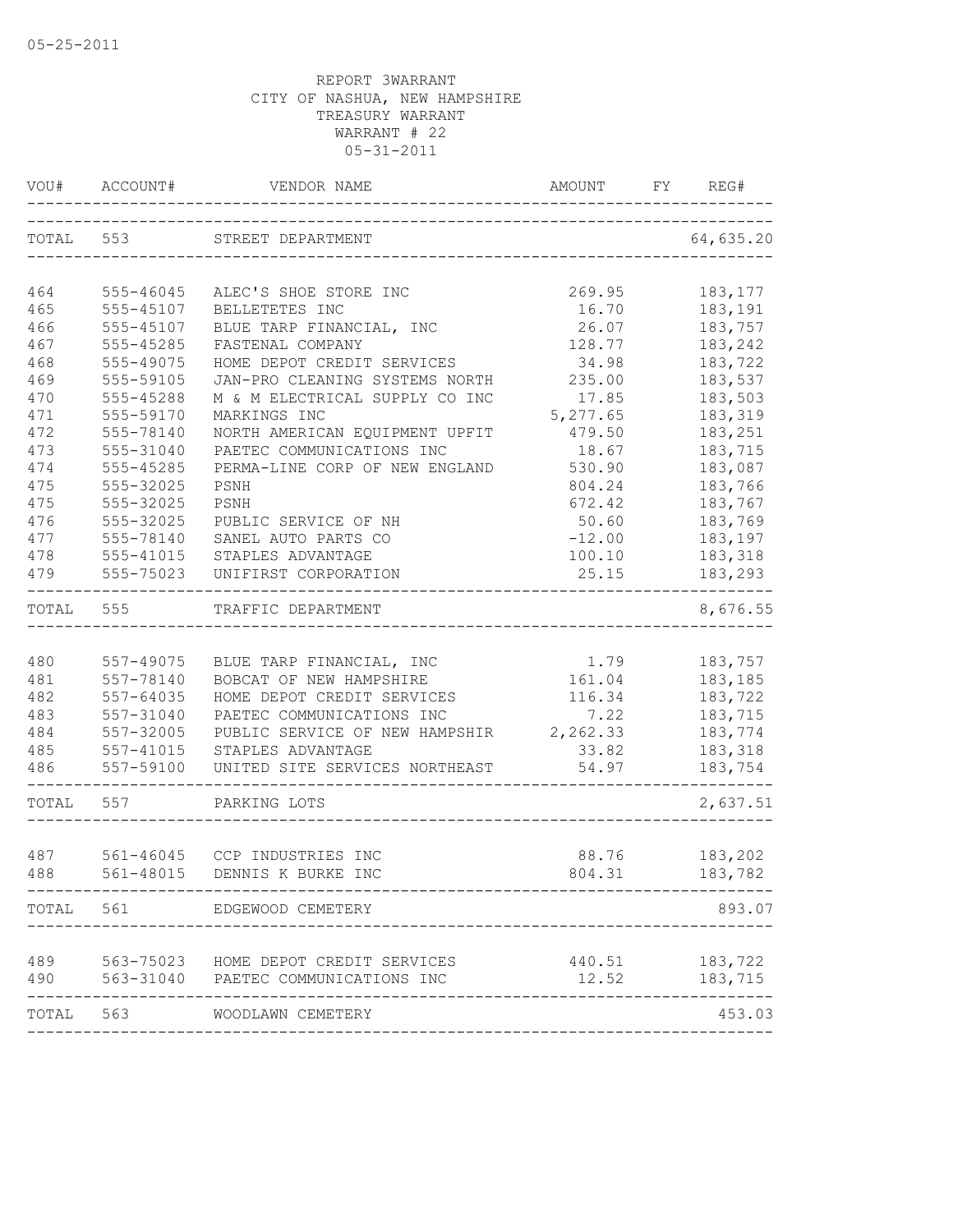| VOU#       | ACCOUNT#               | VENDOR NAME                                                | AMOUNT FY REG#                  |                    |
|------------|------------------------|------------------------------------------------------------|---------------------------------|--------------------|
|            |                        | 491 571-72010 CONWAY OFFICE PRODUCTS LLC 76.37 183,161     | _______________________________ |                    |
| TOTAL      | 571                    | COMMUNITY DEVELOPMENT                                      |                                 | 76.37              |
| 492        | 572-95010              | CHAMPLAIN PLANNING PRESS INC                               | 79.00                           | 183,719            |
| 493        | 572-91005              | HOUSTON ROGER                                              | 157.08                          | 183,687            |
| 494        | 572-95005              | INTERNATIONAL CODE COUNCIL INC                             | 225.00                          | 183,746            |
| 495        | 572-94005              | NH PLANNERS ASSOCIATION                                    | 125.00                          | 183,765            |
| 496        | 572-49075              | STAPLES ADVANTAGE                                          | 197.99                          | 183,318            |
| 497        | 572-49025              | THE ECONOMIST                                              | 137.19                          | 183,742            |
| 498        | 572-49025              | THIS OLD HOUSE                                             | 30.00                           | 183,718            |
| TOTAL 572  |                        | PLANNING DEPARTMENT                                        |                                 | 951.26             |
|            |                        | 499 573-94005 NH COLLEGE & UNIVERSITY COUNCI 50.00 183,761 |                                 |                    |
|            | TOTAL 573              | ECONOMIC DEVELOPMENT<br>_________________________________  |                                 | 50.00              |
|            |                        |                                                            |                                 |                    |
| 500        | 575-41015              | ALPHAGRAPHICS                                              | 45.23                           | 183,200            |
| 501        | 575-45050              | AMAZON.COM LLC                                             | 865.09                          | 183,780            |
| 502        | 575-45050              | BAKER & TAYLOR                                             | 1,570.63                        | 183,125            |
| 502        | 575-45050              | BAKER & TAYLOR                                             | 198.45                          | 183,126            |
| 503        | 575-45085              | BAKER & TAYLOR ENTERTAINMENT                               | 409.59                          | 183,120            |
| 503        | 575-45315              | BAKER & TAYLOR ENTERTAINMENT                               | 3, 273.95                       | 183,120            |
| 504        | 575-45085              | BLACKSTONE AUDIO INC                                       | 297.80                          | 183,598            |
| 505        | $575 - 45150$          | BLUNT STEVE                                                | 300.00                          | 183,690            |
| 506        | 575-45220              | BRODART COMPANY                                            | 237.20                          | 183,511            |
| 507        | 575-45050              | CENTER POINT LARGE PRINT                                   | 27.15                           | 183,109            |
| 508        | 575-91005              | EYMAN CAROL                                                | 54.13                           | 183,093            |
| 509        | 575-45050              | <b>GALE</b>                                                | 325.46                          | 183,284            |
| 510        | 575-32005              | GLACIAL ENERGY OF NEW ENGLAND                              | 3,935.10                        | 12,613             |
| 511        | 575-91005              | HOSKING JENNIFER                                           | 25.36                           | 183,519            |
| 512        | $575 - 45050$          | INGRAM LIBRARY SERVICES INC                                | 2,925.92                        | 183,312            |
| 513        | 575-94010              | KING MARK R                                                | 597.00                          | 183,541            |
| 514        | 575-45904              | KIRKUS REVIEWS                                             | 169.00                          | 183,777            |
| 515        | 575-91005              | MATERA KERSTEN                                             | 19.34                           | 183,689            |
| 515        | 575-94005              | MATERA KERSTEN                                             | 70.00                           | 183,689            |
| 516        | 575-34015              | METROMEDIA ENERGY INC                                      | 596.03                          | 183,750            |
| 517        | 575-45085              | MICROMARKETING LLC                                         | 597.64                          | 183,189            |
| 518        | 575-45315              | MULTICULTURAL BOOKS & VIDEOS                               | 320.36                          | 183,209            |
| 519        | 575-45050              | NADA USED CAR GUIDE                                        | 98.00                           | 183,540            |
| 520        | 575-73015              | NASHUA WOODCRAFT                                           | 245.00                          | 183,301            |
| 521        | 575-34015              | NATIONAL GRID                                              | 416.77                          | 183,747            |
| 522<br>523 | 575-42020<br>575-31040 | NEW ENGLAND PAPER & SUPPLY<br>PAETEC COMMUNICATIONS INC    | 290.36<br>12.44                 | 183,215<br>183,715 |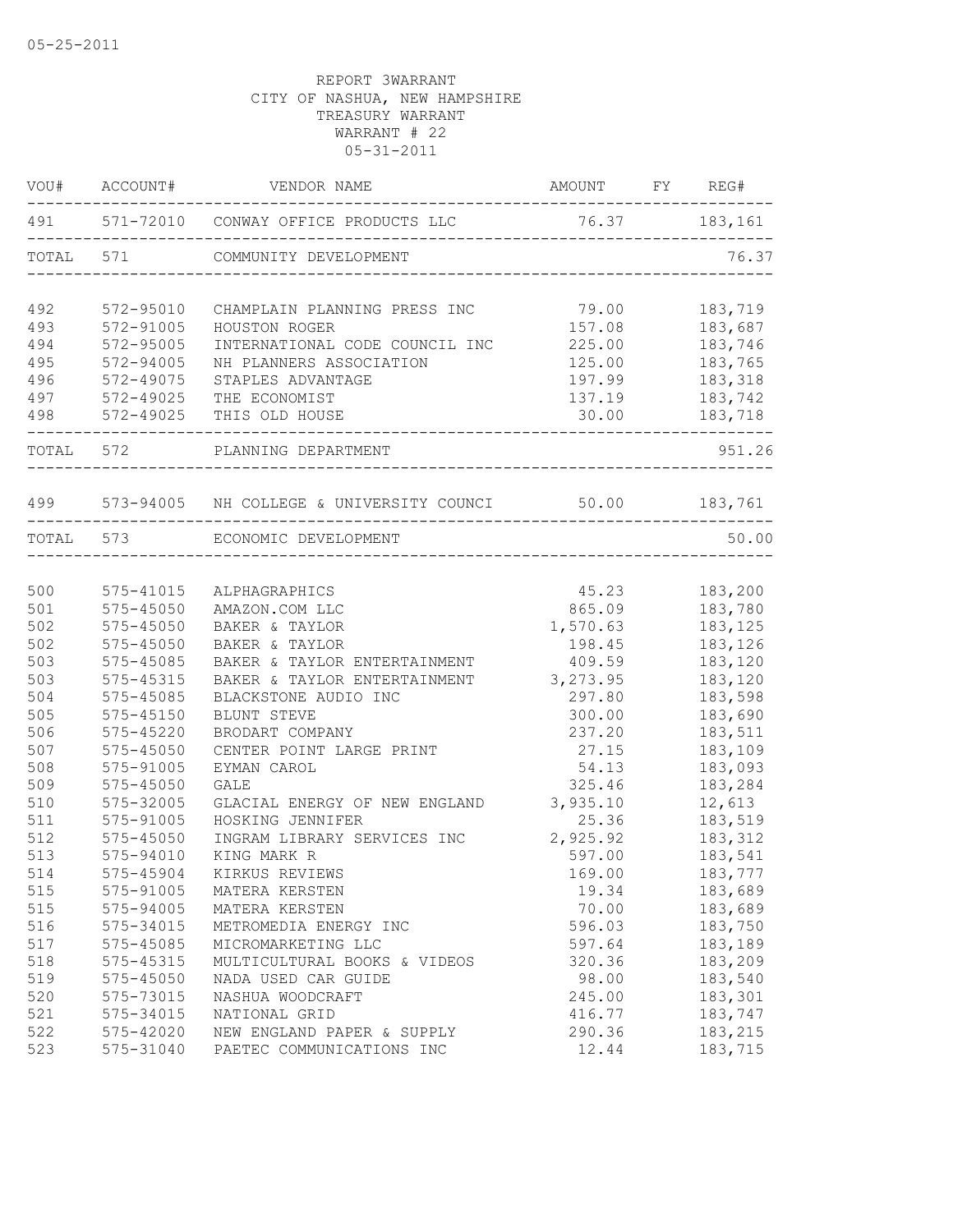| VOU#      | ACCOUNT#           | VENDOR NAME                    | <b>AMOUNT</b>  | FY. | REG#           |
|-----------|--------------------|--------------------------------|----------------|-----|----------------|
| 524       | 575-33005          | PENNICHUCK WATER               | 309.43         |     | 183,725        |
| 525       | 575-41015          | PETTY CASH                     | 4.50           |     | 183,688        |
| 525       | 575-43005          | PETTY CASH                     | 6.70           |     | 183,688        |
| 525       | 575-45090          | PETTY CASH                     | 55.34          |     | 183,688        |
| 525       | 575-45150          | PETTY CASH                     | 7.00           |     | 183,688        |
| 525       | 575-45315          | PETTY CASH                     | 14.99          |     | 183,688        |
| 525       | 575-57010          | PETTY CASH                     | 9.95           |     | 183,688        |
| 525       | 575-78100          | PETTY CASH                     | 12.00          |     | 183,688        |
| 525       | 575-91005          | PETTY CASH                     | 33.62          |     | 183,688        |
| 526       | $575 - 45050$      | RANDOM HOUSE INC               | 34.00          |     | 183,323        |
| 526       | 575-45085          | RANDOM HOUSE INC               | 59.50          |     | 183,323        |
| 527       | 575-45085          | RECORDED BOOKS LLC             | 324.75         |     | 183,295        |
| 528       | 575-45050          | SIMON & SCHUSTER               | 34.44          |     | 183,121        |
| 529       | 575-45085          | TANTOR MEDIA INC               | 207.47         |     | 183,599        |
| 530       | 575-45050          | WEST PAYMENT CENTER            | 105.29         |     | 183,136        |
| TOTAL 575 |                    | PUBLIC LIBRARIES               |                |     | 19, 141.98     |
|           |                    |                                |                |     |                |
| 531       | 576-91005          | FINDLEY MICHAEL                | 43.60 183,691  |     |                |
| 532       | 576-95005          | IAEI                           | 102.00         |     | 183,763        |
| 533       | 576-91005          | MARCUM RUSS                    | 117.14         |     | 183,693        |
| 534       | 576-91005          | TRACY WILLIAM                  | 406.98         |     | 183,692        |
| TOTAL 576 |                    | BUILDING DEPARTMENT            | ______________ |     | 669.72         |
|           |                    | 535 577-91005 ORTEGA NELSON    |                |     | 526.33 183,260 |
| TOTAL 577 |                    | CODE ENFORCEMENT               |                |     | 526.33         |
|           |                    |                                |                |     |                |
|           | 228, 256 581-49050 | ADENA MONTESSORI               | 177.72         |     | 183,613        |
|           | 228, 257 581-74092 | ALERT SCIENTIFIC INC           | 405.00         |     | 183,300        |
|           | 228, 258 581-53100 | ALLIANCE ONE LLC               | 245.98         |     | 183,645        |
|           | 228, 259 581-44005 | ALPHAGRAPHICS                  | 494.20         |     | 183,200        |
|           | 228,260 581-49050  | ALTERNATIVE COMMUNICATIONS SER | 330.00         |     | 183,274        |
|           | 228,260 581-72065  | ALTERNATIVE COMMUNICATIONS SER | 200.00         |     | 183,274        |
|           | 228, 261 581-91005 | ALVES ARELINDA                 | 20.15          |     | 183,458        |
|           | 228, 262 581-49050 | AMAZON.COM LLC                 | 389.15         |     | 183,780        |
|           | 228, 263 581-59130 | ANDERSON JAMES                 | 92.00          |     | 183,476        |
|           | 228, 264 581-59130 | ANGELO LEN                     | 60.00          |     | 183,494        |
|           | 228, 265 581-53100 | ARCSOURCE INC                  | 54.00          |     | 183,199        |
|           |                    | AUBIN BILL                     |                |     |                |
|           | 228, 266 581-59130 |                                | 60.00          |     | 183,455        |
|           | 228, 267 581-91040 | <b>AULENBACH ANNE</b>          | 373.99         |     | 183,400        |
|           | 228, 268 581-75023 | B & S LOCKSMITH INC            | 99.11          |     | 183,237        |
|           | 228, 269 581-74092 | BAILEY DAVID                   | 40.00          |     | 183, 117       |
|           | 228, 270 581-59130 | BARBERIAN MICHAEL              | 120.00         |     | 183,470        |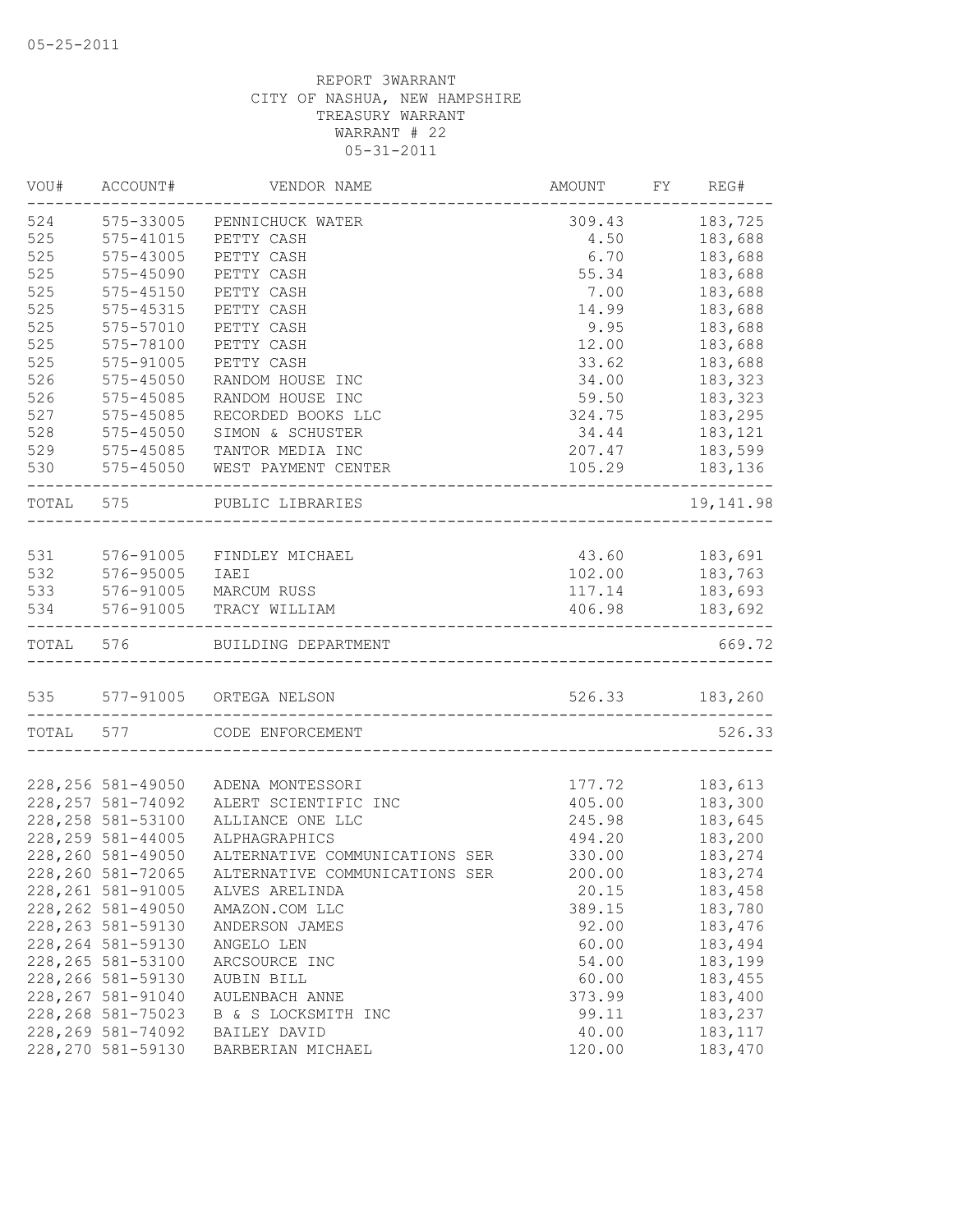| VOU# | ACCOUNT#           | VENDOR NAME                           | AMOUNT     | FY | REG#    |
|------|--------------------|---------------------------------------|------------|----|---------|
|      |                    | 228, 271 581-49050 BARNES & NOBLE INC | 335.40     |    | 183,062 |
|      | 228, 272 581-74092 | BASSETT SERVICES CORP                 | 606.58     |    | 183,627 |
|      | 228, 273 581-42110 | BATTERY SPECIALISTS OF NH LLC         | 115.00     |    | 183,471 |
|      | 228, 274 581-49050 | BELLETETES INC                        | 140.77     |    | 183,191 |
|      | 228, 274 581-75023 | BELLETETES INC                        | 607.25     |    | 183,191 |
|      | 228, 275 581-59130 | BELLIVEAU SR DANIEL                   | 130.00     |    | 183,078 |
|      | 228, 276 581-91040 | BENZEKRI KAREN                        | 688.22     |    | 183,414 |
|      | 228, 277 581-94030 | BERRY KATHLEEN                        | 185.10     |    | 183,141 |
|      | 228, 278 581-64045 | BEST BUY BUSINESS ADVANTAGE AC        | 1,045.14   |    | 183,619 |
|      | 228, 279 581-59130 | BLAZE MIKE                            | 80.00      |    | 183,089 |
|      | 228,280 581-91040  | BORN DEBBIE                           | 285.00     |    | 183,382 |
|      | 228, 281 581-54015 | BOSTON GLOBE                          | 2,500.00   |    | 183,787 |
|      | 228, 282 581-59130 | BOURASSA DANA                         | 160.00     |    | 183,427 |
|      | 228, 283 581-59130 | BRACCI STEVE                          | 60.00      |    | 183,550 |
|      | 228, 284 581-49050 | BRAINPOP LLC                          | 390.00     |    | 183,397 |
|      | 228, 285 581-53100 | BRANNEN BECKIE                        | 255.00     |    | 183,617 |
|      | 228,286 581-64040  | BRIDGES TRANSITIONS CO                | 4,973.00   |    | 183,413 |
|      | 228, 287 581-53100 | BROOKS SIMON                          | 250.00     |    | 183,239 |
|      | 228,288 581-49910  | BROX INDUSTRIES INC                   | 117.13     |    | 183,101 |
|      | 228,289 581-59130  | BUDA MARK                             | 140.00     |    | 183,488 |
|      | 228,290 581-49050  | BURNS CARRIE                          | 98.80      |    | 183,404 |
|      | 228, 291 581-42130 | CAPP INC                              | 5,640.00   |    | 183,330 |
|      | 228, 292 581-49050 | CARLEX INC                            | 51.80      |    | 183,332 |
|      | 228, 293 581-49035 | CAROLINA BIOLOGICAL SUPPLY CO         | 178.41     |    | 183,521 |
|      | 228, 293 581-49050 | CAROLINA BIOLOGICAL SUPPLY CO         | 11.06      |    | 183,521 |
|      | 228, 294 581-49050 | CARPARTS OF NASHUA                    | 5.11       |    | 183,504 |
|      | 228, 295 581-59130 | CARR THOMAS                           | 130.00     |    | 183,145 |
|      | 228, 296 581-41040 | CARTRIDGE WORLD NASHUA                | 437.94     |    | 183,429 |
|      |                    |                                       |            |    |         |
|      | 228, 296 581-49050 | CARTRIDGE WORLD NASHUA                | 507.51     |    | 183,429 |
|      | 228, 297 581-59130 | CAVALLO STEVEN                        | 60.00      |    | 183,464 |
|      | 228, 298 581-42110 | <b>CED</b>                            | 149.36     |    | 183,122 |
|      | 228, 299 581-42010 | CENTRAL PAPER PRODUCTS CO             | 21,701.20  |    | 183,523 |
|      | 228, 299 581-42020 | CENTRAL PAPER PRODUCTS CO             | 288.42     |    | 183,523 |
|      | 228,300 581-78007  | CHAPPELL TRACTOR SALES INC            | 101.38     |    | 183,102 |
|      | 228,301 581-78007  | CHUCK'S AUTO REPAIR INC               | 351.18     |    | 183,394 |
| 536  | 581-49075          | CITIZENS BANK                         | 200.00     |    | 12,615  |
|      | 228,302 581-53103  | CLARK ASSOCIATES/DEBRA P CLARK        | 34, 522.25 |    | 183,110 |
|      | 228,303 581-49075  | COFFEE PAUSE                          | 16.61      |    | 183,499 |
|      | 228,304 581-53103  | COMPASSIONATE STAFFING LLC            | 180.00     |    | 183,210 |
|      | 228,305 581-64045  | COMPUTER HUT OF N E INC               | 759.00     |    | 183,527 |
|      | 228,305 581-64192  | COMPUTER HUT OF N E INC               | 692.00     |    | 183,527 |
|      | 228,306 581-91005  | COVART VIRGINIA L                     | 6.12       |    | 183,487 |
|      | 228,307 581-59130  | COYLE KEVIN                           | 60.00      |    | 183,107 |
|      | 228,308 581-94030  | CPI INC                               | 1,529.00   |    | 183,392 |
|      | 228,309 581-49050  | CRYSTAL ROCK BOTTLED WATER            | 102.25     |    | 183,457 |
|      | 228,310 581-64045  | CUSTOM COMPUTER SPECIALIST INC        | 4,797.00   |    | 183,307 |
|      | 228,310 581-74092  | CUSTOM COMPUTER SPECIALIST INC        | 1,253.88   |    | 183,307 |
|      | 228, 311 581-49050 | DIGITAL SCALES AZ LLC                 | 313.94     |    | 183,635 |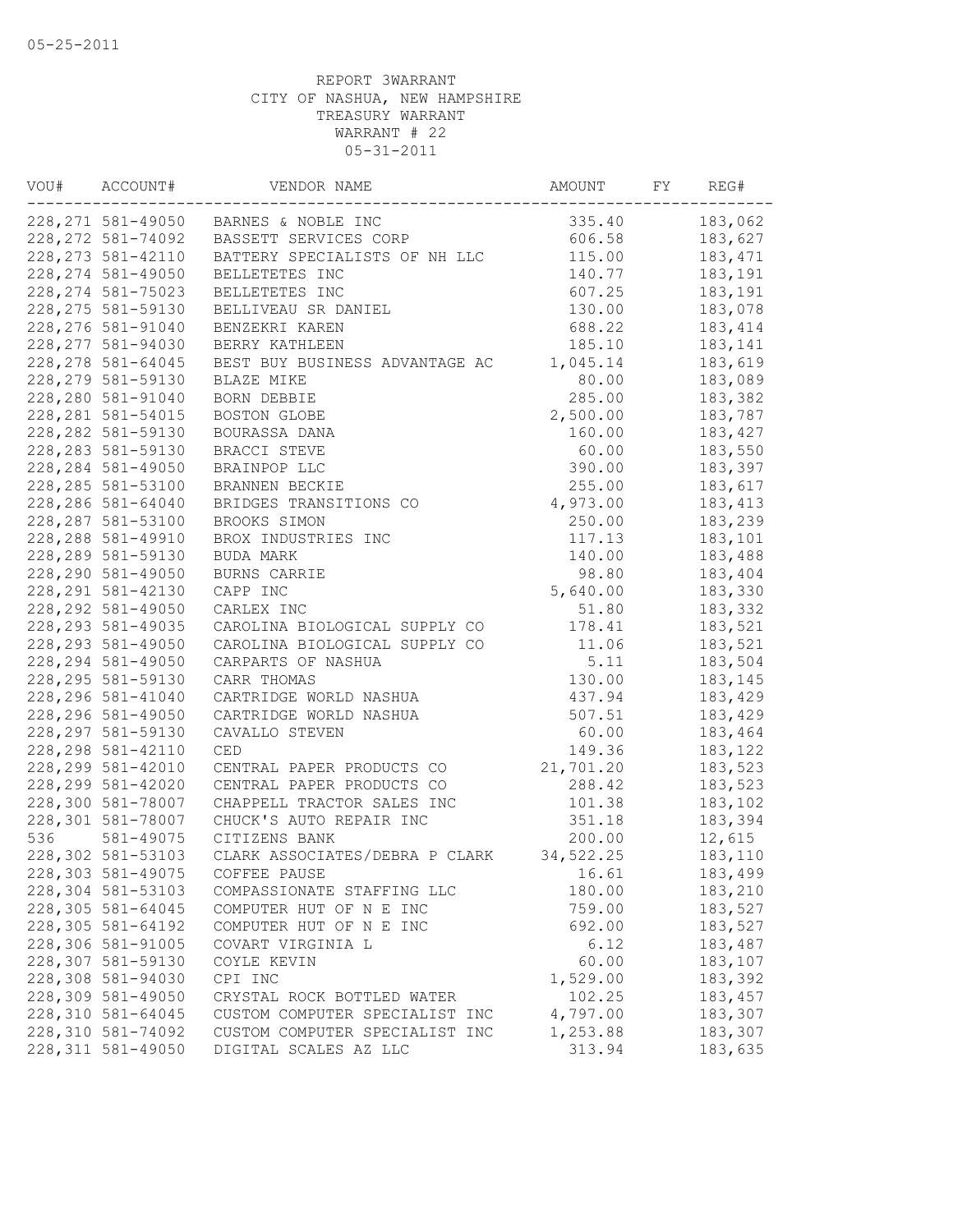| VOU# | ACCOUNT#           | VENDOR NAME                        | AMOUNT   | FY | REG#     |
|------|--------------------|------------------------------------|----------|----|----------|
|      |                    | 228,312 581-91005 DIMARIA JENNIFER | 186.93   |    | 183,435  |
|      | 228,313 581-53100  | DJ JEFF HAMILTON                   | 350.00   |    | 183,620  |
| 537  | 581-53100          | DOCULYNX INC                       | 51.86    |    | 183,554  |
|      | 228, 314 581-64040 | DON JOHNSTON                       | 441.87   |    | 183,378  |
|      | 228, 315 581-59130 | DRESCHER STEPHEN                   | 80.00    |    | 183,218  |
|      | 228, 316 581-59130 | DROWN JOYCE                        | 60.00    |    | 183,268  |
|      | 228, 317 581-91005 | DUSTIN MARIANNE                    | 124.92   |    | 183,348  |
|      | 228, 318 581-91005 | DYER JENNIFER                      | 75.74    |    | 183,194  |
|      | 228,319 581-74092  | ELLIS MUSIC CO INC                 | 180.00   |    | 183,642  |
|      | 228,320 581-64040  | ENERGYCAP INC                      | 1,495.00 |    | 183,610  |
|      | 228, 321 581-34015 | ENERGYNORTH PROPANE                | 286.74   |    | 183,518  |
|      | 228, 322 581-42130 | F W WEBB COMPANY                   | 398.59   |    | 183,132  |
|      | 228, 323 581-31005 | FAIR POINT COMMUNICATIONS INC      | 52.26    |    | 183,785  |
| 538  | 581-31005          | FAIRPOINT COMMUNICATIONS           | 740.55   |    | 183,751  |
|      | 228, 324 581-31005 | FAIRPOINT COMMUNICATIONS INC       | 28.53    |    | 183,786  |
|      | 228, 325 581-94030 | FARRENKOPF RICHARD                 | 185.10   |    | 183,406  |
|      | 228,326 581-49075  | FASTENAL COMPANY                   | 75.64    |    | 183,242  |
|      | 228, 327 581-59130 | FERLAN JOHN                        | 60.00    |    | 183,624  |
|      | 228,328 581-42130  | FILTER SALES & SERVICE             | 4,000.47 |    | 183,349  |
|      | 228,329 581-55005  | FIRST STUDENT INC                  | 6,030.16 |    | 183,367  |
|      | 228,329 581-55005  | FIRST STUDENT INC                  | 3,942.34 |    | 183,368  |
|      | 228,329 581-55010  | FIRST STUDENT INC                  | 239.77   |    | 183,367  |
|      | 228,330 581-49030  | FOLLETT LIBRARY RESOURCES          | 2,350.97 |    | 183,083  |
|      | 228,330 581-49055  | FOLLETT LIBRARY RESOURCES          | 31.63    |    | 183,083  |
|      | 228, 331 581-59130 | FORTIER DONALD                     | 60.00    |    | 183,633  |
|      | 228,332 581-49050  | FRANCINI JOHN                      | 798.13   |    | 183,647  |
|      | 228, 333 581-49050 | FRENETTE BRENDA G                  | 3.93     |    | 183,227  |
|      | 228,334 581-94030  | FROST CHRISTINE                    | 99.00    |    | 183,479  |
|      | 228, 335 581-59130 | FULTON JOHN                        | 80.00    |    | 183,424  |
|      | 228,336 581-74092  | G H PHILBRICK SONS INC             | 400.00   |    | 183,214  |
|      | 228,337 581-59130  | GADBOIS GERALD                     | 150.00   |    | 183,061  |
|      | 228,338 581-53100  | GALLIVAN CO INC                    | 675.00   |    | 183,648  |
|      | 228,339 581-59130  | GAUDET JAMES                       | 60.00    |    | 183,634  |
|      | 228,340 581-49050  | GENERAL LINEN SERVICE INC          | 66.63    |    | 183,493  |
|      | 228,340 581-53100  | GENERAL LINEN SERVICE INC          | 66.64    |    | 183,493  |
|      | 228, 341 581-49050 | GIROUARD JEANNETTE                 | 24.95    |    | 183,626  |
|      | 228, 342 581-59130 | GORSUCH JAMES                      | 80.00    |    | 183, 113 |
|      | 228, 343 581-42130 | GRAINGER                           | 387.03   |    | 183,146  |
|      | 228,344 581-59130  | GRENIER KENNETH                    | 60.00    |    | 183,611  |
|      | 228,345 581-59130  | HAMILTON GEORGE                    | 72.00    |    | 183,425  |
|      | 228,346 581-59130  | HARRIS STEPHEN                     | 120.00   |    | 183,401  |
|      | 228, 347 581-42130 | HEATING SPECIALTIES OF NH INC      | 190.30   |    | 183,507  |
|      | 228,348 581-59130  | HEBERT RICHARD                     | 60.00    |    | 183,446  |
|      | 228,349 581-49035  | HEINEMANN                          | 265.50   |    | 183,355  |
|      | 228,349 581-49050  | HEINEMANN                          | 98.00    |    | 183,355  |
|      | 228,350 581-59130  | HENDERSON MICHAEL                  | 60.00    |    | 183,434  |
|      | 228,351 581-74092  | HILLYARD/MANCHESTER                | 2,384.64 |    | 183,615  |
|      | 228,352 581-59130  | HOEMKE CRAIG                       | 120.00   |    | 183,480  |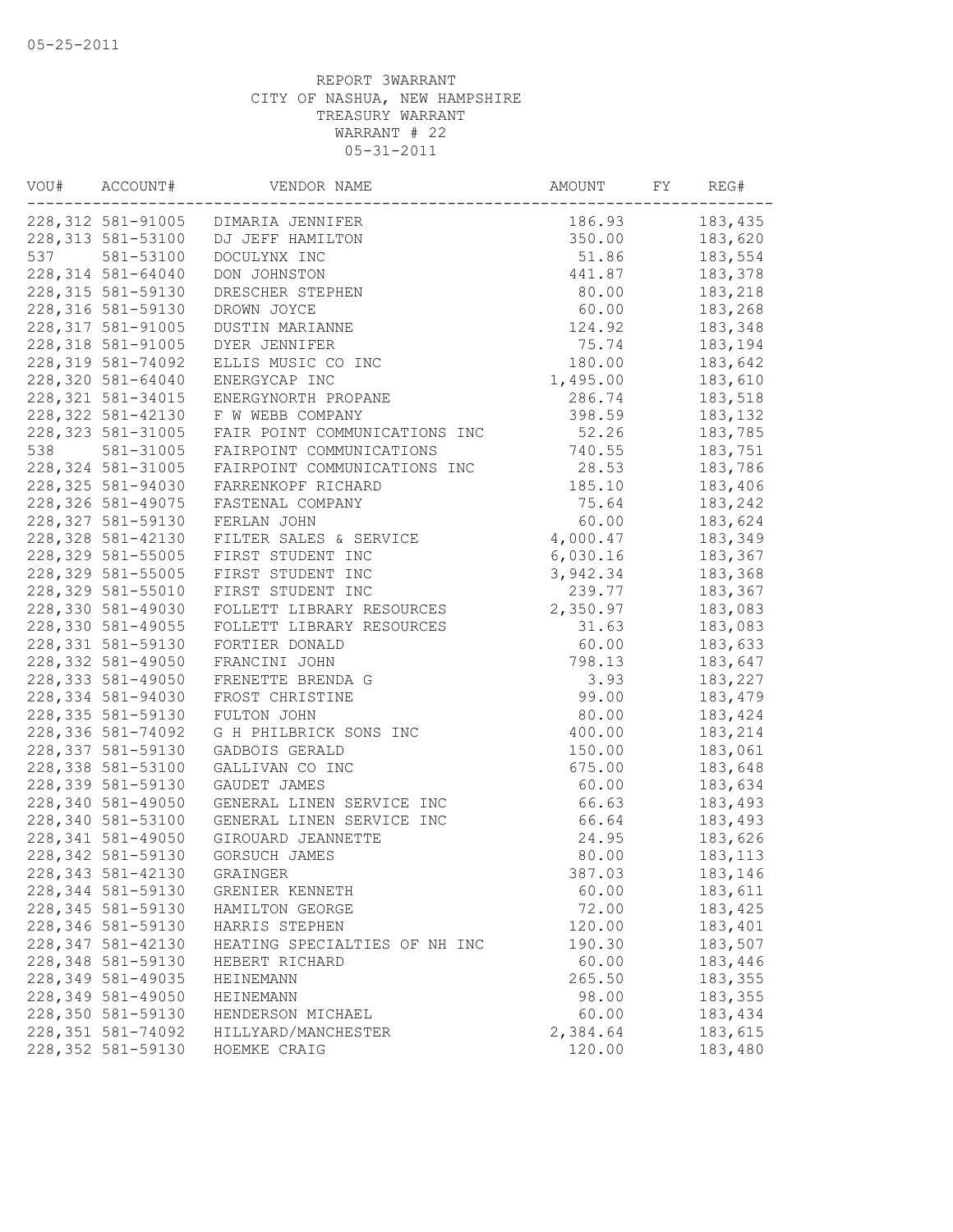| VOU# | ACCOUNT#           | VENDOR NAME                               | AMOUNT   | FY | REG#     |
|------|--------------------|-------------------------------------------|----------|----|----------|
|      |                    | 228,353 581-49910 HOLLIS CONSTRUCTION INC | 640.00   |    | 183,151  |
|      | 228,354 581-49075  | HOME DEPOT CREDIT SERVICES                | 135.88   |    | 183,362  |
|      | 228, 355 581-49050 | HOME DEPOT CREDIT SERVICES                | 266.77   |    | 183,390  |
|      | 228,356 581-49050  | HUMAN RELATIONS MEDIA                     | 321.89   |    | 183,364  |
|      | 228, 357 581-91005 | INSINGA SCOTT                             | 86.83    |    | 183,539  |
|      | 228,358 581-64040  | INSPIRATION SOFTWARE INC                  | 76.41    |    | 183,402  |
|      | 228,359 581-41040  | INTEGRATED OFFICE SOLUTIONS               | 456.00   |    | 183,468  |
|      | 228,360 581-49050  | J W PEPPER & SON INC                      | 511.97   |    | 183,149  |
|      | 228,361 581-59130  | JACKSON ART                               | 130.00   |    | 183,421  |
|      | 228,362 581-59130  | JACKSON BRIAN                             | 120.00   |    | 183,439  |
|      | 228,363 581-51005  | JACKSON LEWIS LLP                         | 1,501.76 |    | 183,544  |
|      | 228,364 581-94030  | JENNINGS DONNA                            | 209.50   |    | 183,473  |
|      | 228,365 581-91005  | JIMENEZ WENDY                             | 23.46    |    | 183,636  |
|      | 228,366 581-49910  | JOHN DEERE LANDSCAPES INC                 | 29.02    |    | 183,131  |
|      | 228,367 581-53100  | JP PEST SERVICES                          | 150.00   |    | 183,187  |
|      | 228,367 581-75023  | JP PEST SERVICES                          | 205.10   |    | 183,187  |
|      | 228,368 581-59130  | KAJEN CHARLES                             | 120.00   |    | 183,478  |
|      | 228,369 581-59130  | KOBILARCSIK MICHAEL                       | 92.00    |    | 183,463  |
|      | 228,370 581-59130  | KONSTANT ROGER                            | 160.00   |    | 183,410  |
|      | 228,371 581-59130  | LAFOND MICHAEL                            | 60.00    |    | 183,426  |
|      | 228,372 581-59130  | LANGGUTH AL                               | 60.00    |    | 183,437  |
|      | 228,373 581-59130  | LARMIE MERL                               | 80.00    |    | 183,466  |
|      | 228,374 581-94030  | LATINA DONNA                              | 185.12   |    | 183,389  |
|      | 228,375 581-94030  | LAVOIE ANDREA                             | 155.44   |    | 183,632  |
|      | 228,376 581-49050  | LEBLANC SERA                              | 121.42   |    | 183,616  |
|      | 228,377 581-49050  | LEGO EDUCATION                            | 546.73   |    | 183,415  |
|      | 228,378 581-59130  | LEVESQUE TED                              | 60.00    |    | 183,497  |
|      | 228,379 581-59130  | LIZOTTE TIMOTHY                           | 60.00    |    | 183,604  |
|      | 228,380 581-47010  | LOPEZ-CARRASCO JEANAMARIE                 | 139.76   |    | 183,395  |
|      | 228,381 581-49075  | LOWE'S                                    | 188.07   |    | 183,449  |
|      | 228,382 581-59130  | LUNN TIM                                  | 80.00    |    | 183,077  |
|      | 228,383 581-42110  | M & M ELECTRICAL SUPPLY CO INC            | 720.99   |    | 183,503  |
|      | 228,384 581-49050  | MAINE OXY-ACETYLENE SUPPLY CO             | 9.60     |    | 183,063  |
|      | 228,385 581-59130  | MAKARAWICZ WILLIAM                        | 80.00    |    | 183, 115 |
|      | 228,386 581-49050  | MAKEMUSIC                                 | 457.92   |    | 183,651  |
|      | 228,386 581-95010  | MAKEMUSIC                                 | 2,785.95 |    | 183,651  |
|      | 228,387 581-94030  | MARANDOS SARAH                            | 185.10   |    | 183,495  |
|      | 228,388 581-59130  | MARCOUX ADAM                              | 120.00   |    | 183,443  |
|      | 228,389 581-49050  | MARKET BASKET                             | 352.11   |    | 183,205  |
|      | 228,390 581-78007  | MAYNARD & LESIEUR INCORPORATED            | 30.20    |    | 183,514  |
|      | 228,391 581-53103  | MCCARTNEY AMY                             | 4,070.35 |    | 183,459  |
|      | 228,392 581-49050  | MCGILL'S INC                              | 59.50    |    | 183,529  |
|      | 228,393 581-49050  | MCGRAW HILL COMPANIES                     | 2,837.09 |    | 183,170  |
|      | 228,394 581-59130  | MCGUIGAN DONALD                           | 130.00   |    | 183,428  |
|      | 228,395 581-94030  | MCKNIGHT JACQUELINE                       | 274.00   |    | 183,346  |
|      | 228,396 581-59130  | MELANSON DENNIS                           | 130.00   |    | 183,074  |
|      | 228,397 581-49075  | MERRIMACK BUILDING SUPPLY INC             | 1,460.42 |    | 183,340  |
|      | 228,398 581-49095  | METRITECH INC                             | 200.00   |    | 183,450  |
|      |                    |                                           |          |    |          |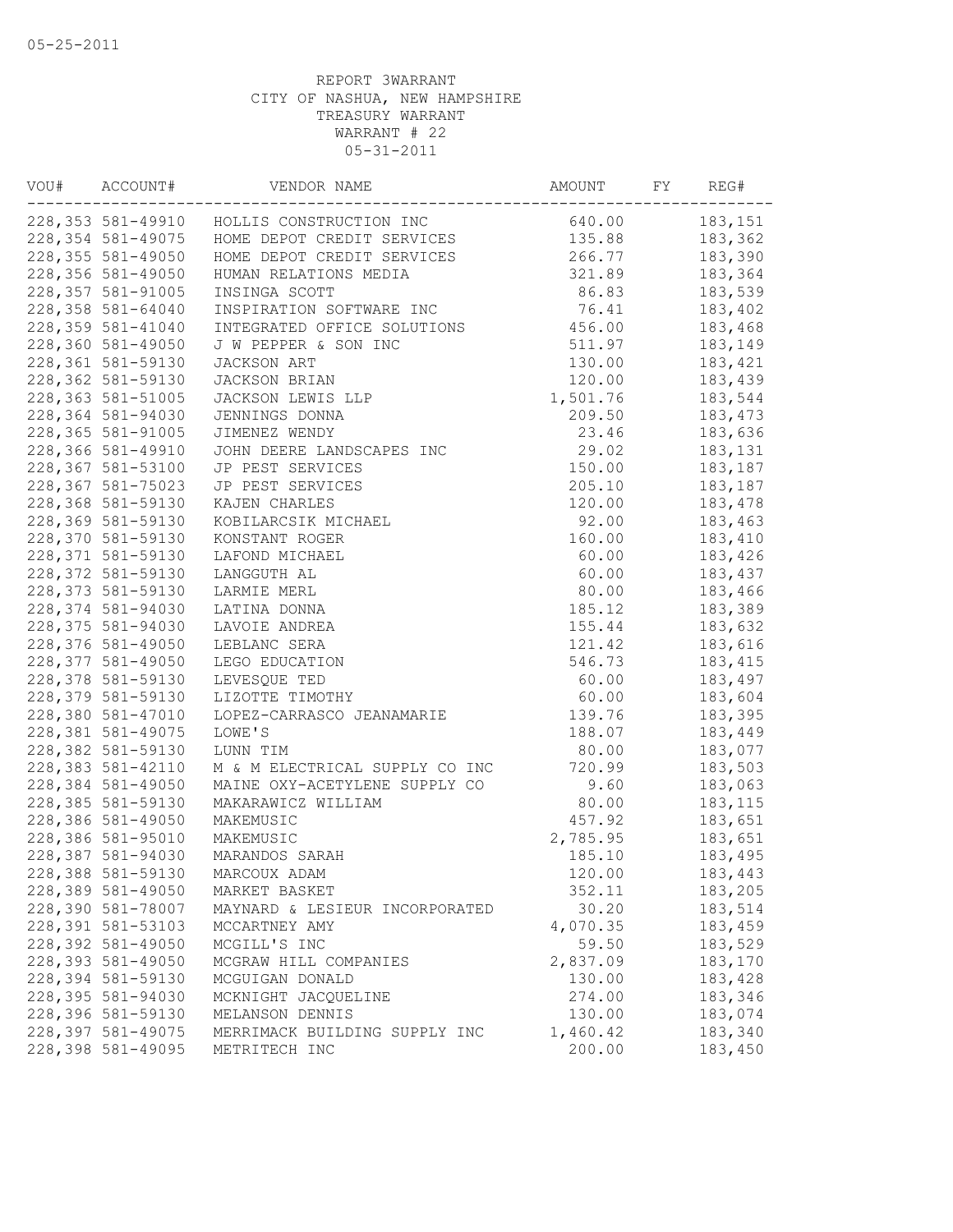| VOU# | ACCOUNT#           | VENDOR NAME                    | AMOUNT     | FY | REG#     |
|------|--------------------|--------------------------------|------------|----|----------|
|      | 228,399 581-34015  | METROMEDIA ENERGY INC          | 71,044.59  |    | 183,784  |
|      | 228,400 581-59130  | MICHAEL BARBARA                | 80.00      |    | 183,423  |
|      | 228,401 581-59130  | MILES R GERARD                 | 80.00      |    | 183,612  |
|      | 228,402 581-49050  | MODERN SCHOOL SUPPLIES INC     | 540.95     |    | 183,190  |
|      | 228,403 581-74092  | MOFFETT TURF EQUIPMENT INC     | 713.47     |    | 183,570  |
|      | 228,404 581-94030  | MOORE TIM                      | 104.04     |    | 183,081  |
|      | 228,405 581-94010  | MORIN DOROTHY                  | 1,440.00   |    | 183,370  |
|      | 228,406 581-91040  | MORRISON NANCY                 | 195.00     |    | 183,376  |
|      | 228,406 581-94030  | MORRISON NANCY                 | 54.13      |    | 183,376  |
|      | 228,407 581-53100  | MULTI-STATE BILLING SERVICES L | 2,522.55   |    | 183,461  |
|      | 228,408 581-59130  | MURPHY DANIEL                  | 130.00     |    | 183,465  |
|      | 228,409 581-49050  | MUSIC & ART CENTERS            | 114.99     |    | 183,500  |
|      | 228,410 581-49910  | NASHUA OUTDOOR POWER EQUIPMENT | 463.64     |    | 183,203  |
|      | 228, 411 581-49075 | NASHUA WALLPAPER & PAINT CO    | 7.20       |    | 183,204  |
|      | 228, 412 581-49050 | NATIONAL GEOGRAPHIC SCHOOL PUB | 22.08      |    | 183,606  |
|      | 228, 413 581-34015 | NATIONAL GRID                  | 12,478.10  |    | 183,791  |
|      | 228, 414 581-42010 | NATIONWIDE SALES & SERVICE     | 42.69      |    | 183,350  |
|      | 228, 415 581-49095 | NCS PEARSON INC                | 2,719.96   |    | 183,371  |
|      | 228, 416 581-49050 | NORTHCENTER FOODSERVICES LLC   | 1,018.17   |    | 183,373  |
|      | 228, 417 581-42110 | NORTHEAST ELECTRICAL DISTRIBUT | 89.16      |    | 183,509  |
|      | 228, 418 581-49050 | NORTHEAST MAILING SYSTEMS LLC  | 275.33     |    | 183,618  |
|      | 228, 419 581-59130 | O'MALLEY MATTHEW               | 160.00     |    | 183,462  |
|      | 228,420 581-91040  | O'TOOLE TAMMY                  | 285.00     |    | 183,071  |
|      | 228,420 581-94030  | O'TOOLE TAMMY                  | 225.00     |    | 183,071  |
|      | 228, 421 581-59130 | ODIERNA ROBERT                 | 80.00      |    | 183,422  |
|      | 228, 422 581-31005 | ONE COMMUNICATIONS             | 5,299.75   |    | 183,771  |
|      | 228, 422 581-31040 | ONE COMMUNICATIONS             | 694.95     |    | 183,771  |
|      | 228, 423 581-31005 | ONE COMMUNICATIONS             | 12,874.40  |    | 183,790  |
|      | 228, 424 581-49050 | P J CURRIER LUMBER CO          | 1,252.44   |    | 183,363  |
|      | 228, 425 581-49050 | PAETZOLD KATHY                 | 429.84     |    | 183,467  |
|      | 228,426 581-59130  | PAQUIN RAY                     | 120.00     |    | 183, 477 |
|      | 228, 427 581-59130 | PASQUARIELLO JOHN              | 130.00     |    | 183,432  |
|      | 228, 428 581-42120 | PEABODY SUPPLY CO INC          | 778.88     |    | 183,614  |
|      | 228,429 581-59130  | PELLETIER DAVID                | 130.00     |    | 183,441  |
|      | 228,430 581-33005  | PENNICHUCK WATER WORKS INC     | 4,781.31   |    | 183,717  |
|      | 228, 431 581-49030 | PERMA-BOUND                    | 153.15     |    | 183,520  |
|      | 228, 432 581-47010 | PETERSON MARSHA                | 20.57      |    | 183,384  |
|      | 228, 433 581-43005 | PETTY CASH                     | 11.98      |    | 183,694  |
|      | 228, 433 581-47010 | PETTY CASH                     | 5.00       |    | 183,694  |
|      | 228, 433 581-49050 | PETTY CASH                     | 44.80      |    | 183,694  |
|      | 228, 434 581-43005 | PETTY CASH                     | 98.51      |    | 183,695  |
|      | 228, 434 581-47010 | PETTY CASH                     | 18.07      |    | 183,695  |
|      | 228, 435 581-41015 | PETTY CASH                     | 91.77      |    | 183,696  |
| 539  | 581-43005          | POSTMASTER                     | 190.00     |    | 183,057  |
|      | 228, 436 581-44005 | PREMIER AGENDAS INC            | 2,464.00   |    | 183, 417 |
|      | 228, 437 581-53100 | PROVENCHER JEANNE              | 1,600.00   |    | 183,481  |
|      | 228, 438 581-32005 | PSNH                           | 1,672.04   |    | 183,770  |
|      | 228,439 581-32005  | PUBLIC SERVICE OF NH           | 122,305.80 |    | 183,769  |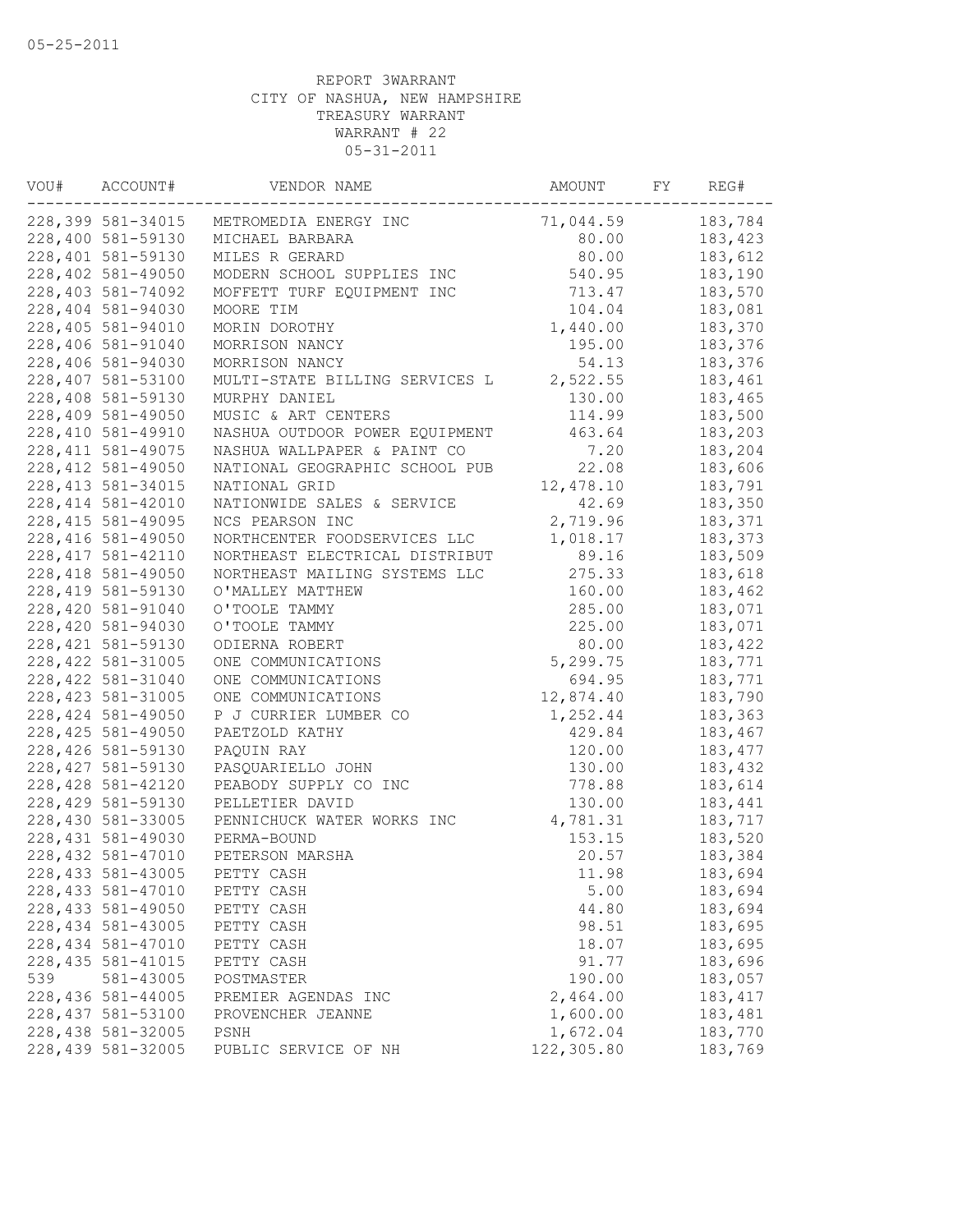| VOU# | ACCOUNT#                                 | VENDOR NAME                                    | AMOUNT   | FY | REG#               |
|------|------------------------------------------|------------------------------------------------|----------|----|--------------------|
|      |                                          | 228,440 581-53103 READYNURSE STAFFING SERVICES | 2,341.30 |    | 183,143            |
|      | 228,441 581-49050                        | REALLY GOOD STUFF INC                          | 58.93    |    | 183,345            |
|      | 228,442 581-42120                        | REDLON & JOHNSON                               | 4,985.66 |    | 183,309            |
|      | 228, 443 581-42110                       | REXEL CLS                                      | 103.62   |    | 183,451            |
|      | 228,444 581-91040                        | REYNOLDS PAULA                                 | 195.00   |    | 183,405            |
|      | 228,444 581-94030                        | REYNOLDS PAULA                                 | 50.00    |    | 183,405            |
|      | 228, 445 581-45410                       | RISCH ALISON                                   | 240.00   |    | 183,374            |
|      | 228,446 581-59130                        | ROBICHAUD GERARD                               | 60.00    |    | 183,420            |
|      | 228, 447 581-91005                       | ROJAS MARIA                                    | 34.42    |    | 183,631            |
|      | 228,448 581-59130                        | ROY GEORGE                                     | 60.00    |    | 183,456            |
|      | 228,449 581-91005                        | RYAN DAVID                                     | 32.64    |    | 183,452            |
|      | 228,450 581-74092                        | SAFETY KLEEN INC                               | 275.00   |    | 183,225            |
|      | 228, 451 581-59130                       | SAIA FRANK                                     | 120.00   |    | 183,118            |
|      | 228, 452 581-94010                       | SALOIS KELLY                                   | 1,040.00 |    | 183,609            |
|      | 228, 453 581-49050                       | SANEL AUTO PARTS CO                            | 146.03   |    | 183,197            |
|      | 228, 453 581-78007                       | SANEL AUTO PARTS CO                            | 18.59    |    | 183,197            |
|      | 228, 454 581-59130                       | SANVILLE DENNIS                                | 60.00    |    | 183,445            |
|      | 228, 455 581-59130                       | SAWYER THOMAS                                  | 80.00    |    | 183,436            |
|      | 228,456 581-49050                        | SCHOLASTIC INCORPORATED                        | 35.00    |    | 183,525            |
|      | 228, 457 581-47010                       | SCHOOL HEALTH CORP                             | 96.65    |    | 183,080            |
|      | 228, 458 581-41045                       | SCHOOL SPECIALTY INC                           | 410.88   |    | 183,354            |
|      | 228, 458 581-49035                       | SCHOOL SPECIALTY INC                           | 108.36   |    | 183,354            |
|      | 228,458 581-49050                        | SCHOOL SPECIALTY INC                           | 8,354.69 |    | 183,354            |
|      | 228,459 581-59130                        | SCHUPMANN R GORDON                             | 80.00    |    | 183,442            |
|      | 228,460 581-49050                        | SCHWARZ RENEE                                  | 24.80    |    | 183,375            |
|      | 228, 461 581-74092                       | SELLSTROM MANUFACTURING CO                     | 122.44   |    | 183,789            |
|      | 228,462 581-59130                        | SEVIGNY RONALD                                 | 240.00   |    | 183,195            |
|      | 228,463 581-59130                        | SHEA MARK                                      | 80.00    |    | 183,447            |
|      | 228,464 581-49050                        | SHEPARD EXPOSITION SERVICES                    | 200.00   |    | 183,788            |
|      | 228,465 581-91005                        | SILVA AMANDA                                   | 24.99    |    | 183,472            |
|      | 228,466 581-59130                        | SOUBOSKY WILLIAM                               | 240.00   |    | 183,166            |
|      | 228, 467 581-41015                       | STAPLES BUSINESS ADVANTAGE                     | 599.19   |    | 183,263            |
|      | 228,467 581-41040                        | STAPLES BUSINESS ADVANTAGE                     | 961.21   |    | 183,263            |
|      | 228, 467 581-41045                       | STAPLES BUSINESS ADVANTAGE                     | 243.35   |    | 183,263            |
|      | 228,467 581-49050                        | STAPLES BUSINESS ADVANTAGE                     | 1,773.29 |    | 183,263            |
|      | 228, 467 581-49110                       | STAPLES BUSINESS ADVANTAGE                     | 400.24   |    | 183,263            |
|      | 228,468 581-59130                        | STEARNS DALE                                   | 120.00   |    | 183,430            |
|      | 228,469 581-59130                        | SUCHOCKI EDWARD JR                             | 60.00    |    | 183,440            |
|      | 228,470 581-59130                        | SWIESZ CHESTER                                 | 80.00    |    | 183,159            |
|      | 228, 471 581-49050                       | TEACHER DIRECT                                 | 81.97    |    | 183,448            |
|      | 228, 472 581-74092                       | TELECAST FIBER SYSTEMS INC                     | 185.00   |    | 183,469            |
|      | 228, 473 581-53100                       | TERMINIX PROCESSING CENTER                     | 140.00   |    | 183,416            |
|      | 228, 474 581-59130                       | THOMAS DOUGLAS                                 | 200.00   |    | 183,438            |
|      | 228, 475 581-64040                       |                                                | 5,859.75 |    |                    |
|      | 228,476 581-49035                        | TMA SYSTEMS LLC                                | 161.82   |    | 183,086<br>183,158 |
|      | 228, 477 581-49075                       | TOADSTOOL BOOKSHOP<br>TREASURER STATE OF NH    | 329.37   |    | 183,289            |
|      |                                          |                                                |          |    |                    |
|      | 228, 478 581-43005<br>228, 479 581-43005 | U S POSTAL SERVICE                             | 352.00   |    | 183,698            |
|      |                                          | U S POSTAL SERVICES                            | 539.80   |    | 183,697            |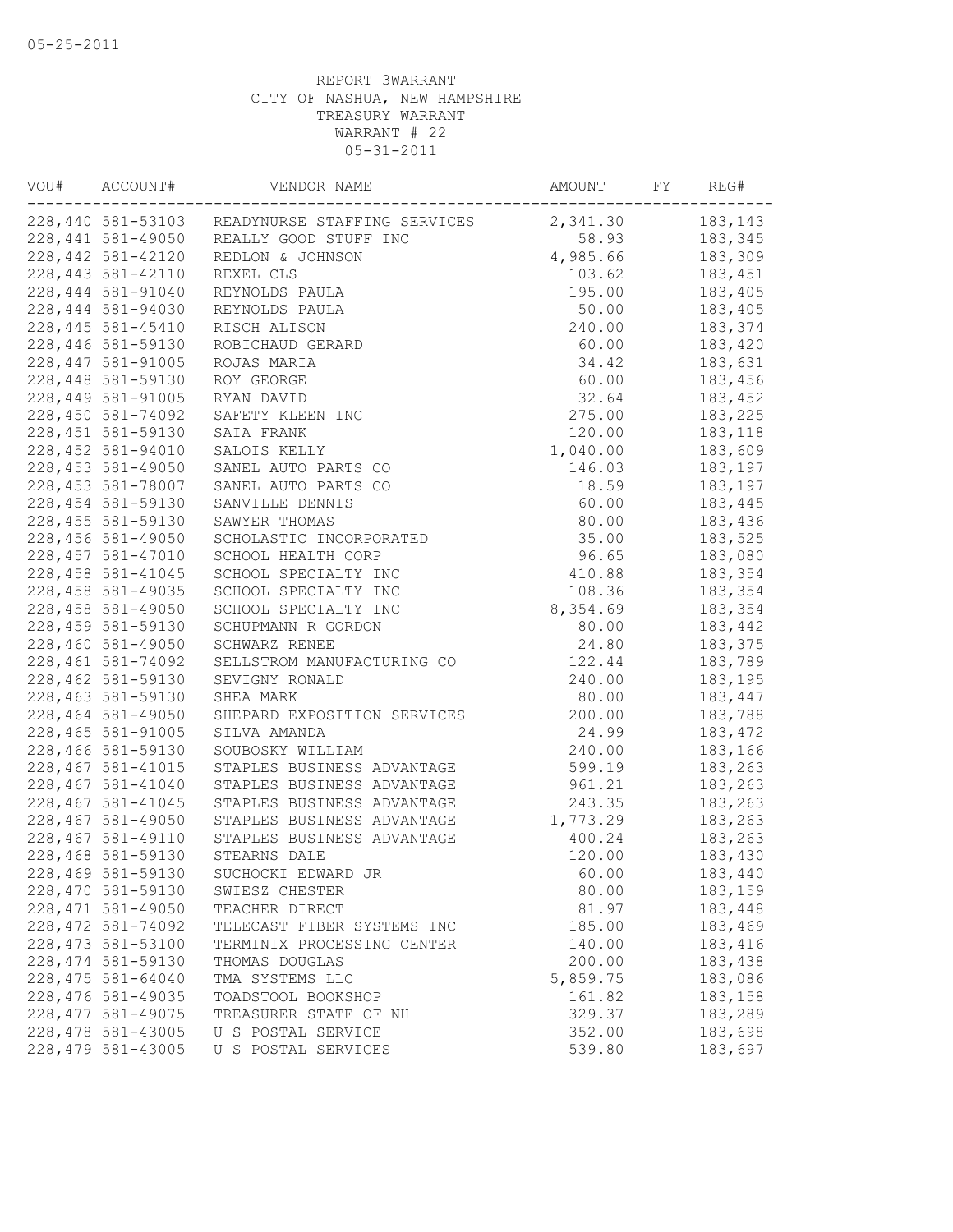| VOU#      | ACCOUNT#           | VENDOR NAME                                            | AMOUNT              | FY | REG#       |
|-----------|--------------------|--------------------------------------------------------|---------------------|----|------------|
|           | 228,480 581-43005  | UNITED PARCEL SERVICE                                  | 22.43               |    | 183,338    |
|           | 228,481 581-49050  | UNIVERSITY OF MISSOURI                                 | 80.00               |    | 183,630    |
|           | 228,482 581-83102  | UNUM LIFE INSURANCE CO OF AMER                         | 1,480.08            |    | 183,489    |
|           | 228,482 581-83103  | UNUM LIFE INSURANCE CO OF AMER                         | 1,882.56            |    | 183,489    |
|           | 228,483 581-44005  | US POSTAL SERVICE                                      | 2, 116.75           |    | 183,727    |
|           | 228,484 581-43005  | US POSTAL SERVICE                                      | 167.20              |    | 183,740    |
|           | 228,485 581-59130  | VALAVANE DANIEL                                        | 60.00               |    | 183,283    |
|           | 228,486 581-59130  | VALITON MARTIN                                         | 80.00               |    | 183,644    |
|           | 228,487 581-59130  | VEILLEUX GERALD                                        | 80.00               |    | 183,192    |
|           | 228,488 581-59130  | VIENS PAUL                                             | 80.00               |    | 183,444    |
|           | 228,489 581-59130  | WADE RALPH                                             | 80.00               |    | 183,496    |
|           | 228,490 581-49050  | WALMART COMMUNITY                                      | 800.52              |    | 183,322    |
|           | 228, 491 581-41045 | WB MASON COMPANY INC                                   | 5,827.74            |    | 183,094    |
|           | 228,492 581-59130  | WEBSTER DAVID                                          | 60.00               |    | 183,276    |
|           | 228,493 581-59130  | WESINGER PAUL J                                        | 120.00              |    | 183,103    |
| TOTAL 581 |                    | SCHOOL DEPARTMENT<br>--------------------------------- |                     |    | 434,092.87 |
| 540       |                    | 590-23555 MARKINGS INC                                 | 21, 391.62 183, 319 |    |            |
| TOTAL 590 |                    | PRIOR YEAR OBLIGATIONS                                 |                     |    | 21,391.62  |
|           |                    |                                                        |                     |    |            |
| 541       | 595-22015          | BERKOVICH MARK & TATIANAN KONE                         | 11.76               |    | 183,588    |
| 542       | 595-22015          | BOYER HOLLY ANN                                        | 1.44                |    | 183,589    |
| 543       | 595-22015          | HARRINGTON SARAH & STEVEN FREC                         | 28.56               |    | 183,591    |
| 544       | 595-22015          | JUONIS DOUGLAS & DENNIS                                | 38.64               |    | 183,587    |
| 545       | 595-22015          | KERT CHARLES J                                         | 50.40               |    | 183,297    |
| 546       | 595-22015          | MCINTOSH DENISE MARIE                                  | 15.12               |    | 183,498    |
| 547       | 595-22015          | S & T REALTY TRUST                                     | 100.80              |    | 183,592    |
| 548       | 595-22015          | ST ONGE PATRICIA                                       | 33.60               |    | 183,586    |
| 549       | 595-22015          | WESTGATE BETSY                                         | 26.88               |    | 183,217    |
| TOTAL     | 595                | OVERLAY                                                |                     |    | 307.20     |
|           |                    |                                                        |                     |    |            |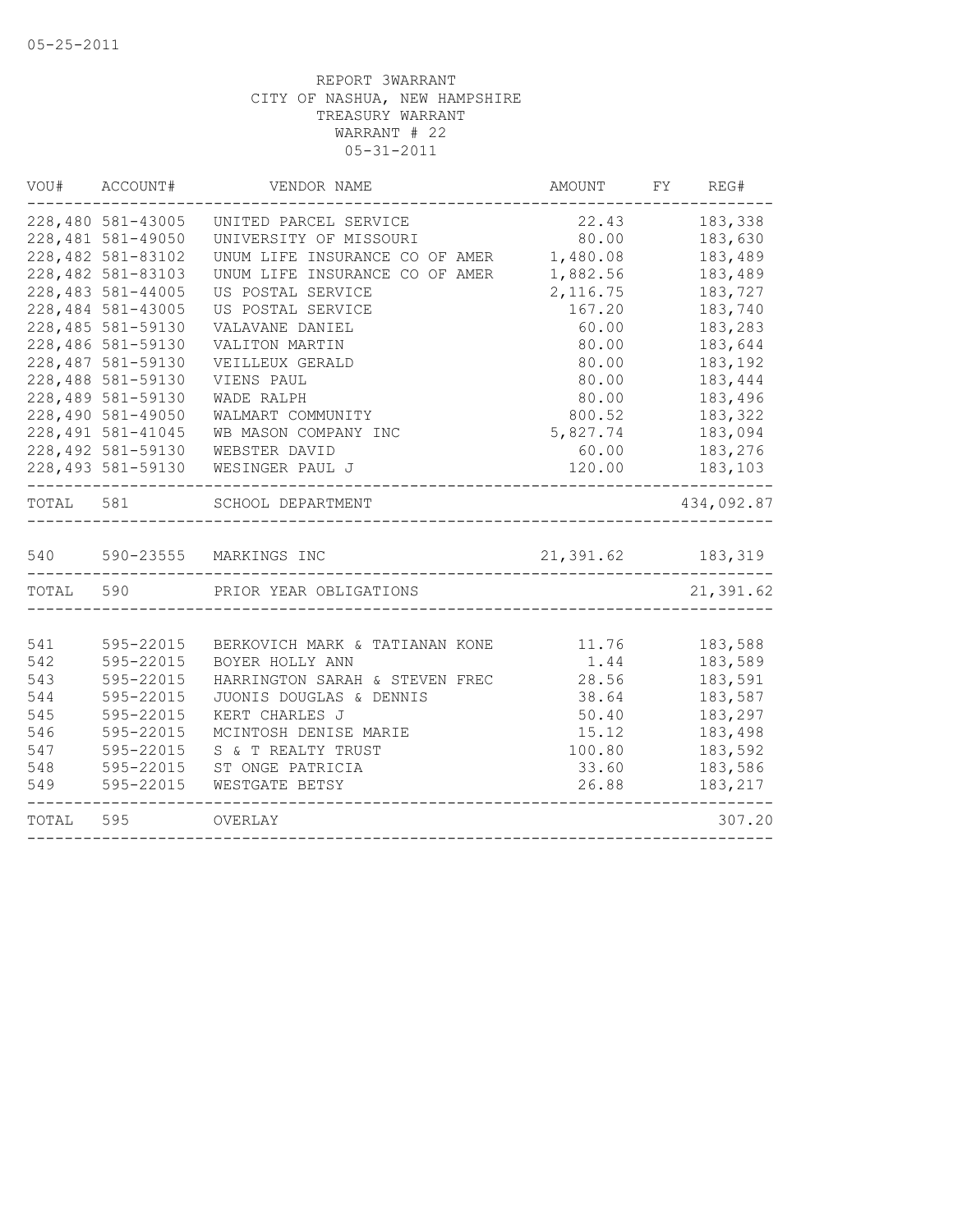| VOU# | ACCOUNT#   | VENDOR NAME                                                 | AMOUNT   | FY | REG#     |
|------|------------|-------------------------------------------------------------|----------|----|----------|
| 550  | $652 - 24$ | PETTY CASH                                                  | 18.30    |    | 183,699  |
|      |            | TOTAL 652-24 CAP IMP - PARK & REC<br>POOL UPGRADES/REPAIRS  |          |    | 18.30    |
|      |            | 228,494 681-10 G H PHILBRICK SONS INC                       | 1,351.05 |    | 183,214  |
|      |            | TOTAL 681-10 CAP IMP - SCHOOL<br>DEFERRED MAINTENANCE FY07  |          |    | 1,351.05 |
|      |            | 228,494 681-11 G H PHILBRICK SONS INC                       | 648.95   |    | 183,214  |
|      |            | TOTAL 681-11 CAP IMP - SCHOOL<br>DEFERRED NAINTENANCE/MAJOR |          |    | 648.95   |
|      |            |                                                             |          |    |          |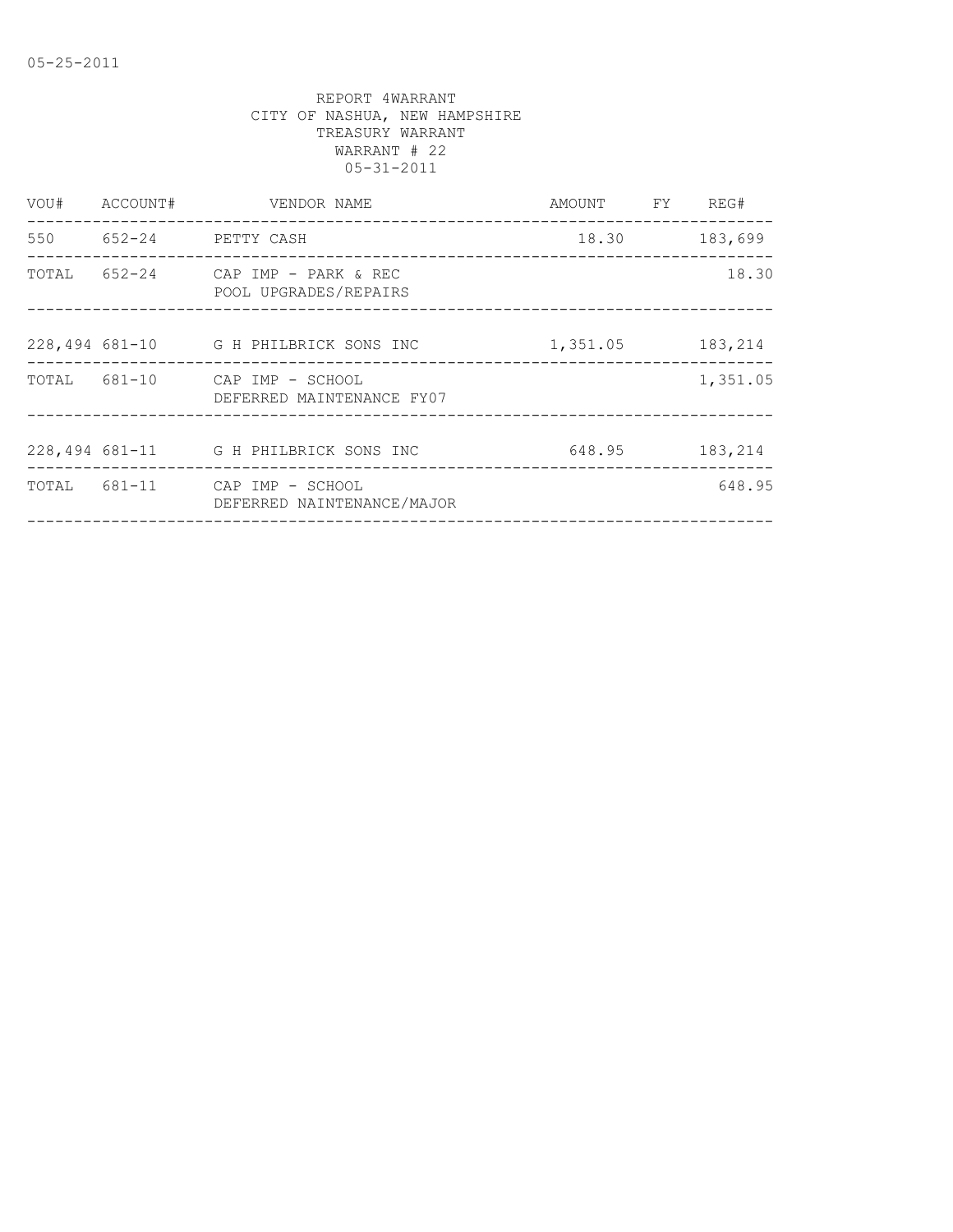| VOU#       | ACCOUNT#               | PROGRAM<br>VENDOR NAME                       | AMOUNT              | REG#<br>FΥ         |
|------------|------------------------|----------------------------------------------|---------------------|--------------------|
| 551        | 720-53140              | 3738 PROJECT RESOURCE GROUP LLC              | 750.00              | 183,700            |
| 552        | 720-53186              | 3738 SCHROEDER CONSTRUCTION/ RETAIN          | 1,389.47            | 12,602             |
| 553        | 720-53186              | 3738 SCOTT LAWSON GROUP LTD (THE)            | 760.00              | 183,360            |
| TOTAL      | 720                    | CPF - HUNT BUILDING                          | 2,899.47            |                    |
|            |                        |                                              |                     |                    |
| 554        | 722-41060              | 3735 STAPLES ADVANTAGE                       | 176.04              | 183,318            |
| 555        | 722-53029              | 3735 AFFILIATED COMPUTER SERVICES I          | 13,584.00           | 183,567            |
| 556        | 722-53029              | 3735 NELUG                                   | 250.00              | 183,760            |
| 557        | 722-53036              | 3735 COURTYARD BY MARRIOTT                   | 1,640.00            | 183,561            |
| 558<br>559 | 722-53036              | 3735 CROWNE PLAZA NASHUA                     | 1,246.00            | 183,772            |
| 560        | 722-53140              | 3735 CAREER CONNECTIONS<br>3735 MHC SOFTWARE | 826.00<br>31,720.00 | 183,160<br>183,594 |
| 561        | 722-64040<br>722-64045 | 3735 CONWAY OFFICE PRODUCTS LLC              | 1,024.00            | 183,161            |
| 562        | 722-91025              | 3735 PEARL RICHARD                           | 1,647.93            | 183,702            |
| 563        | 722-91075              | 3735 BARKER JOHN                             | 212.45              | 183,701            |
|            |                        |                                              |                     |                    |
| TOTAL      | 722                    | CPF-INFORMATION TECHNOLOGY                   | 52,326.42           |                    |
|            |                        |                                              |                     |                    |
| 564        | 753-53030              | 3713 CLD CONSULTING ENGINEERS INC            | 230.69              | 183,116            |
| 565        | 753-53075              | 3740 HAYNER/SWANSON INC                      | 7,679.97            | 183,396            |
| TOTAL      | 753                    | CPF-STREET DEPT                              | 7,910.66            |                    |
|            |                        |                                              |                     |                    |
| 566        | 757-53140              | 3736 PROJECT RESOURCE GROUP LLC              | 2,750.00            | 183,703            |
| 566        | 757-53140              | 3737 PROJECT RESOURCE GROUP LLC              | 2,750.00            | 183,703            |
| 567        | 757-53184              | 3736 NATIONAL RESTORATION SYSTEMS I          | 26,189.12           | 183,758            |
| 567        | 757-53184              | 3737 NATIONAL RESTORATION SYSTEMS I          | 26,189.13           | 183,758            |
| TOTAL      | 757                    | CPF-PARKING LOTS                             | 57,878.25           |                    |
|            |                        |                                              |                     |                    |
| 568        | 792-53030              | 3799 AECOM TECHNOLOGY CORPORATION            | 1,458.41            | 183, 411           |
| 569        | 792-53030              | 3748 HAYNER/SWANSON INC                      | 1,019.30            | 183,396            |
| TOTAL      | 792                    | CPF-WASTEWATER USER FUND                     | 2,477.71            |                    |
|            |                        |                                              |                     |                    |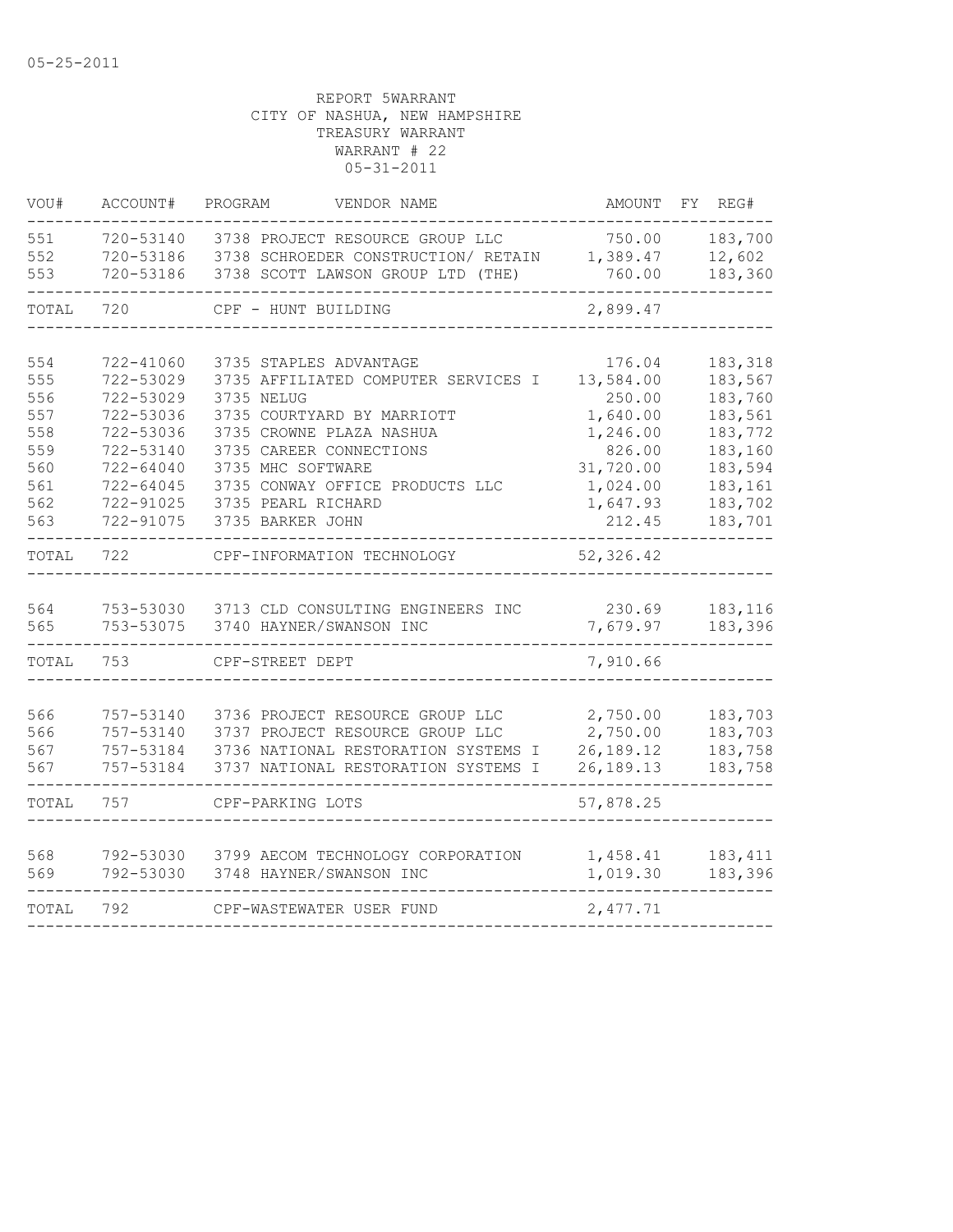| VOU#  | ACCOUNT#         | VENDOR NAME                            | AMOUNT          | FY. | REG#             |
|-------|------------------|----------------------------------------|-----------------|-----|------------------|
| 570   | 801-31005        | COMCAST                                | 68.48           |     | 183,739          |
| 571   | 801-31040        | PAETEC COMMUNICATIONS INC              | 4.38            |     | 183,715          |
| 572   | 801-41015        | STAPLES ADVANTAGE                      | 62.86           |     | 183,318          |
| 573   | 801-46030        | REFLECTIVE APPAREL FACTORY INC         | 603.94          |     | 183,231          |
| 574   | 801-48005        | SHATTUCK MALONE OIL CO                 | 9,296.84        |     | 183,712          |
| 574   | 801-48005        | SHATTUCK MALONE OIL CO                 | 10,691.36       |     | 183,712          |
| 574   | 801-48005        | SHATTUCK MALONE OIL CO                 | 3,253.89        |     | 183,712          |
| 575   | 801-53030        | CMA ENGINEERS INC                      | 520.00          |     | 183,091          |
| 576   | 801-53030        | SANBORN HEAD & ASSOCIATES INC          | 1,911.80        |     | 183,755          |
| 577   | 801-53087        | ENDYNE INC                             | 546.50          |     | 183,229          |
| 578   | 801-53109        | INTEGRATED PAPER RECYCLERS             | 181.95          |     | 183,549          |
| 579   | 801-59238        | DOCULYNX INC                           | 10.48           |     | 183,554          |
| 580   | 801-75023        | BELLETETES INC                         | 15.17           |     | 183,191          |
| 581   | 801-77020        | BAYNE MACHINE WORKS                    | 2,392.46        |     | 183,179          |
| 582   | 801-77020        | GILBERT DRIVELINE                      | 776.44          |     | 183,288          |
| 583   | 801-77020        | POWERPLAN                              | 2,932.24        |     | 183,302          |
| 584   | 801-77020        | SOUTHWORTH MILTON INC                  | 79.99           |     | 183,714          |
| 585   | 801-78065        | MAYNARD & LESIEUR INCORPORATED         | 531.20          |     | 183,514          |
| 586   | 801-78100        | MINUTEMAN TRUCKS INC                   | 301.16          |     | 183,232          |
| 587   | 801-78100        | NAPA AUTO PARTS                        | 72.18           |     | 183,277          |
| 587   | 801-78100        | NAPA AUTO PARTS                        | 911.94          |     | 183,278          |
| 588   | 801-78100        | NEW G.H. BERLIN OIL COMPANY            | 118.84          |     | 183,224          |
| 589   | 801-78100        | SANEL AUTO PARTS CO                    | 2,113.50        |     | 183,197          |
| 590   | 801-82025        | NH RETIREMENT SYSTEM                   |                 |     |                  |
| 590   | 801-82025        | NH RETIREMENT SYSTEM                   | 70.88<br>287.08 |     | 12,599<br>12,599 |
| TOTAL | 801              | ______________<br>SOLID WASTE DISPOSAL |                 |     | 37,755.56        |
|       |                  |                                        |                 |     |                  |
| 591   | $802 - 215 - 00$ | KALRA AMIT                             | 4,891.65        |     | 183,602          |
| 592   | 802-31005        | FAIRPOINT COMMUNICATIONS               | 674.27          |     | 183,751          |
| 593   | 802-31040        | PAETEC COMMUNICATIONS INC              | 4.23            |     | 183,715          |
| 594   | 802-32005        | PUBLIC SERVICE OF NEW HAMPSHIR         | 42,437.46       |     | 183,774          |
| 595   | 802-33005        | PENNICHUCK WATER                       | 46.68           |     | 183,725          |
| 596   | 802-34015        | METROMEDIA ENERGY INC                  | 9,622.35        |     | 183,750          |
| 597   | 802-34015        | NATIONAL GRID                          | 2,629.10        |     | 183,747          |
| 597   | 802-34015        | NATIONAL GRID                          | 42.54           | 10  | 183,747          |
| 598   | 802-41015        | DAY-TIMERS INC                         | 33.99           |     | 183,545          |
| 599   | 802-41015        | STAPLES ADVANTAGE                      | 62.86           |     | 183,318          |
| 600   | 802-45103        | JCI JONES                              | 3,745.38        |     | 183,556          |
| 601   | 802-46045        | UNIFIRST CORPORATION                   | 61.60           |     | 183,293          |
| 601   | 802-46045        | UNIFIRST CORPORATION                   | 336.77          |     | 183,293          |
| 602   | 802-48015        | DENNIS K BURKE INC                     | 769.09          |     | 183,782          |
| 602   | 802-48015        | DENNIS K BURKE INC                     | 769.10          |     | 183,782          |
| 603   | 802-49070        | MILLIPORE CORPORATION                  | 479.00          |     | 183,134          |
| 604   | 802-49339        | DELL MARKETING LP                      | 727.32          |     | 183,144          |
| 605   | 802-53030        | CHEMSERVE ENVIRONMENTAL ANALYS         | 359.62          |     | 183,262          |
| 606   | 802-53030        | HACH COMPANY                           | 807.00          |     | 183,285          |
|       |                  |                                        |                 |     |                  |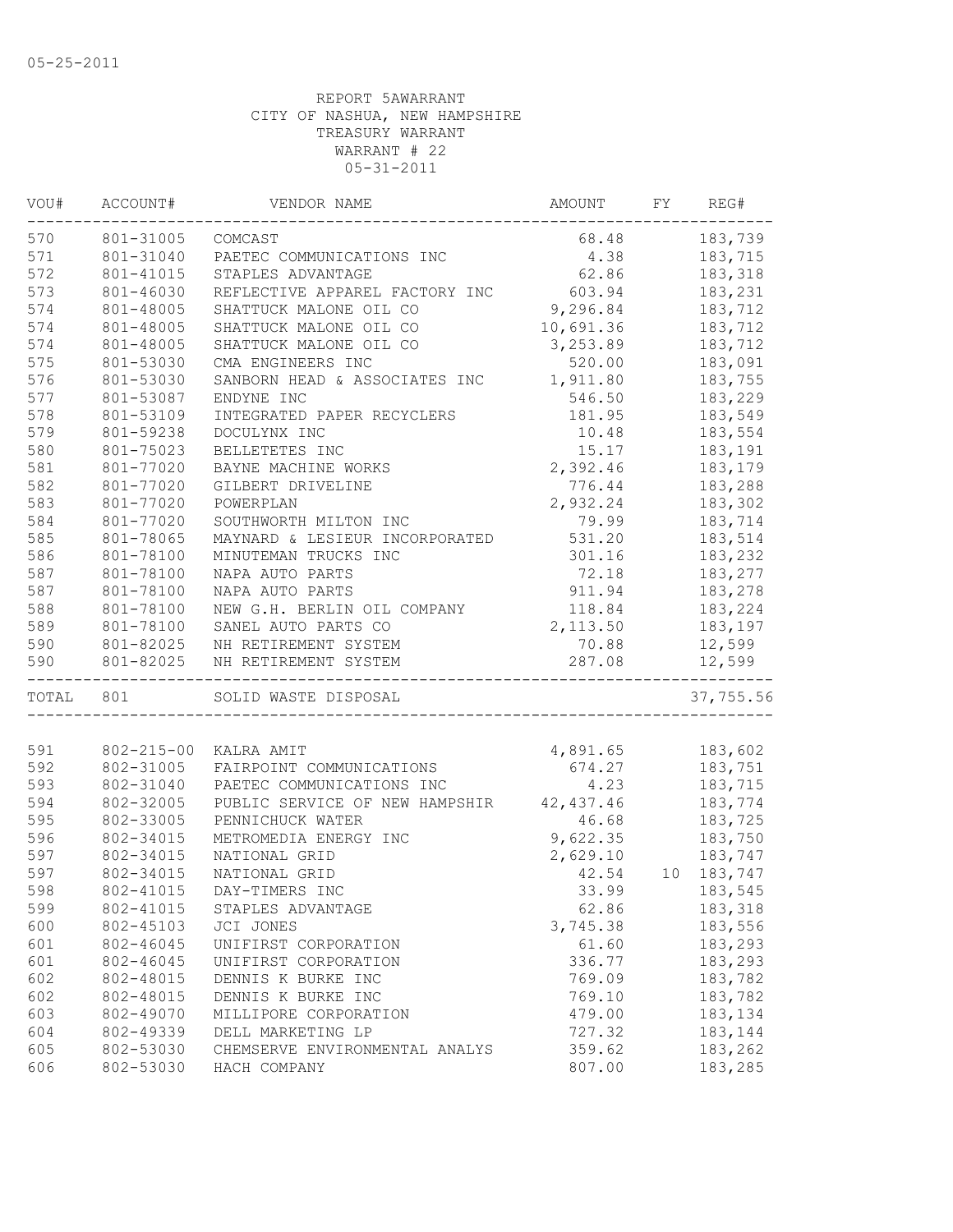| VOU# | ACCOUNT#  | VENDOR NAME                    | AMOUNT    | FY | REG#     |
|------|-----------|--------------------------------|-----------|----|----------|
| 607  | 802-53030 | MILLIPORE CORPORATION          | 1,214.40  |    | 183,134  |
| 608  | 802-59100 | FIRST STUDENT INC              | 74.96     |    | 183,368  |
| 609  | 802-59100 | SANEL AUTO PARTS CO            | 513.12    |    | 183,197  |
| 610  | 802-59220 | PRINTGRAPHICS OF MAINE         | 3,245.28  |    | 183,128  |
| 611  | 802-59225 | RESOURCE MANAGEMENT INC        | 20,451.96 |    | 183,543  |
| 612  | 802-59230 | BELLETETES INC                 | 69.00     |    | 183,191  |
| 613  | 802-59230 | BROX INDUSTRIES INC            | 760.31    |    | 183,101  |
| 614  | 802-59230 | CRISP CONTRACTING LLC          | 7,150.00  |    | 183,728  |
| 615  | 802-59230 | CRISP CONTRACTING LLC          | 4,450.00  |    | 183,219  |
| 616  | 802-59230 | OMEGA INDUSTRIAL SUPPLY INC    | 1,712.00  |    | 183,243  |
| 617  | 802-59230 | PM MACKAY & SONS INC           | 6,468.00  |    | 183, 112 |
| 618  | 802-59230 | VELLANO BROS INC               | 2,608.09  |    | 183,198  |
| 619  | 802-59238 | DOCULYNX INC                   | 404.10    |    | 183,554  |
| 620  | 802-59265 | CITIZENS BANK                  | 1,444.11  |    | 12,621   |
| 621  | 802-59265 | CITIZENS BANK                  | 874.56    |    | 12,622   |
| 622  | 802-59275 | PENNICHUCK WATER               | 8,270.32  |    | 183,216  |
| 623  | 802-59320 | CN WOOD CO INC                 | 158.00    |    | 183,412  |
| 624  | 802-59320 | MAYNARD & LESIEUR INCORPORATED | 317.00    |    | 183,514  |
| 624  | 802-59320 | MAYNARD & LESIEUR INCORPORATED | 317.00    |    | 183,514  |
| 625  | 802-59320 | SANEL AUTO PARTS CO            | $-168.81$ |    | 183,197  |
| 625  | 802-59320 | SANEL AUTO PARTS CO            | 320.32    |    | 183,197  |
| 626  | 802-64192 | BELLETETES INC                 | 12.69     |    | 183,191  |
| 627  | 802-64192 | F W WEBB COMPANY               | 7.38      |    | 183,132  |
| 628  | 802-64192 | FASTENAL COMPANY               | 5.87      |    | 183,242  |
| 629  | 802-64192 | GRAINGER                       | 255.00    |    | 183,146  |
| 630  | 802-77050 | BELLETETES INC                 | 35.99     |    | 183,191  |
| 631  | 802-77050 | HORIZON SOLUTIONS CORP         | 558.91    |    | 183,067  |
| 632  | 802-77050 | M & M ELECTRICAL SUPPLY CO INC | 46.85     |    | 183,503  |
| 633  | 802-77065 | EASTERN INDUSTRIAL AUTOMATION  | 4,056.60  |    | 183,557  |
| 634  | 802-77066 | GRAINGER                       | 316.44    |    | 183,146  |
| 635  | 802-77066 | INNOVATIVE MACHINE INC         | 2,170.00  |    | 183,079  |
| 636  | 802-77066 | PEABODY SUPPLY COMPANY         | 130.08    |    | 183,552  |
| 637  | 802-77067 | M & B MACHINING AND WELDING    | 770.00    |    | 183,513  |
| 638  | 802-77067 | OMEGA INDUSTRIAL SUPPLY INC    | 338.74    |    | 183,243  |
| 639  | 802-77068 | M & B MACHINING AND WELDING    | 161.00    |    | 183,513  |
| 640  | 802-77069 | HOME DEPOT CREDIT SERVICES     | 69.67     |    | 183,722  |
| 641  | 802-77069 | MCMASTER-CARR SUPPLY CO        | 120.95    |    | 183,181  |
| 642  | 802-77069 | SANEL AUTO PARTS CO            | 49.37     |    | 183,197  |
| 643  | 802-77070 | SOUTHWORTH MILTON INC          | 437.80    |    | 183,090  |
| 644  | 802-77071 | PINE MOTOR PARTS               | 13.64     |    | 183,515  |
| 645  | 802-77072 | BELLETETES INC                 | 1.46      |    | 183,191  |
| 646  | 802-77072 | GRAINGER                       | 179.64    |    | 183,146  |
| 647  | 802-77072 | HIGHLAND POWER                 | 18,367.14 |    | 183,308  |
| 648  | 802-77072 | MCMASTER-CARR SUPPLY CO        | 260.61    |    | 183,181  |
| 649  | 802-82025 | NH RETIREMENT SYSTEM           | 123.88    |    | 12,599   |
| 649  | 802-82025 | NH RETIREMENT SYSTEM           | 565.80    |    | 12,599   |
| 650  | 802-95010 | TELVENT                        | 2,280.00  |    | 183,759  |
| 651  | 802-95075 | TREASURER STATE OF N H         | 50.00     |    | 183,738  |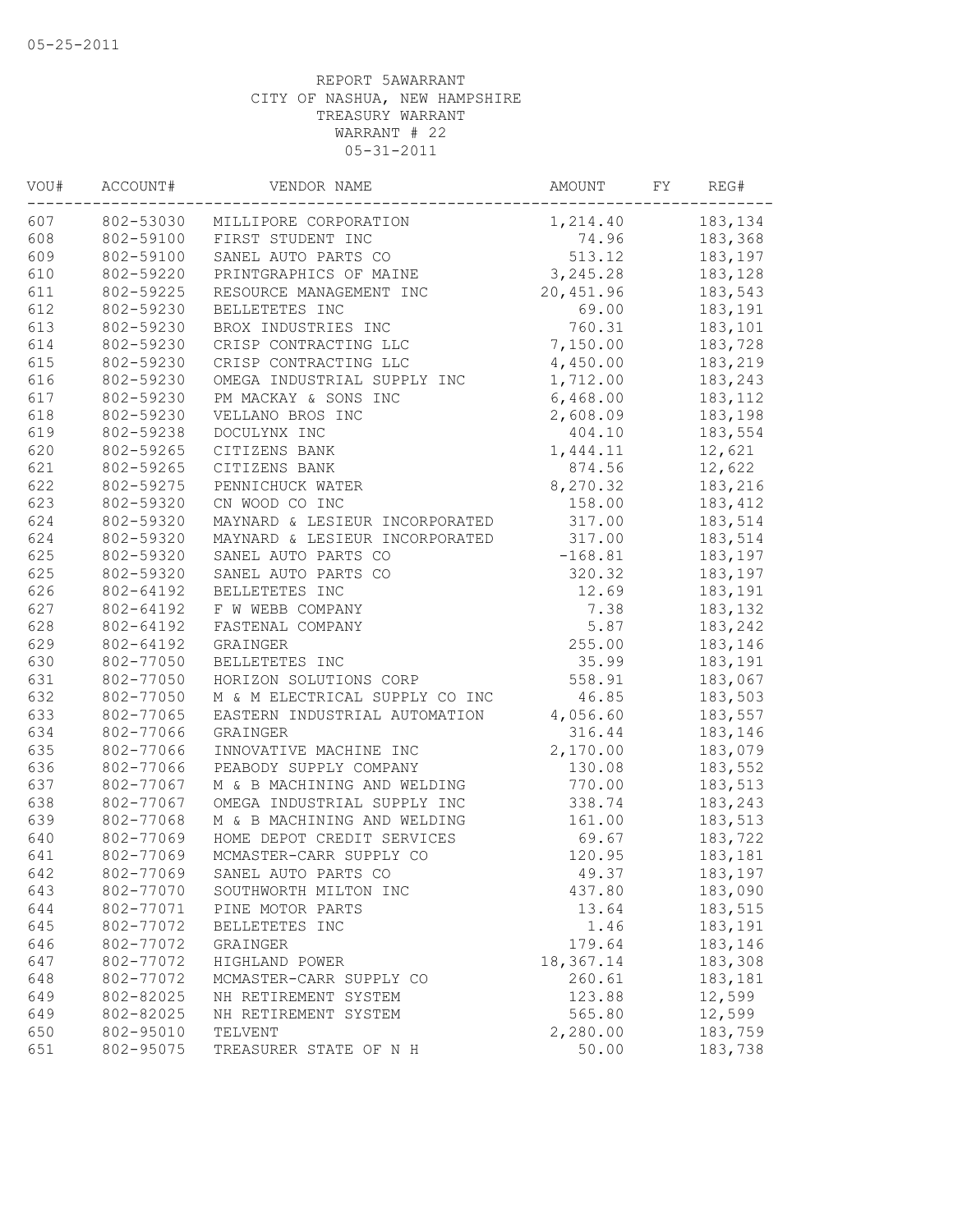| VOU#       | ACCOUNT#               | VENDOR NAME                                              | AMOUNT                | FY. | REG#               |
|------------|------------------------|----------------------------------------------------------|-----------------------|-----|--------------------|
| 652<br>653 | 802-96004<br>802-96080 | HORIZON SOLUTIONS CORP<br>SIEMENS WATER TECHNOLOGIES COR | 6,086.70<br>15,155.00 |     | 183,067<br>183,571 |
| TOTAL      | 802                    | SEWERAGE DISPOSAL SYSTEM                                 |                       |     | 181,780.94         |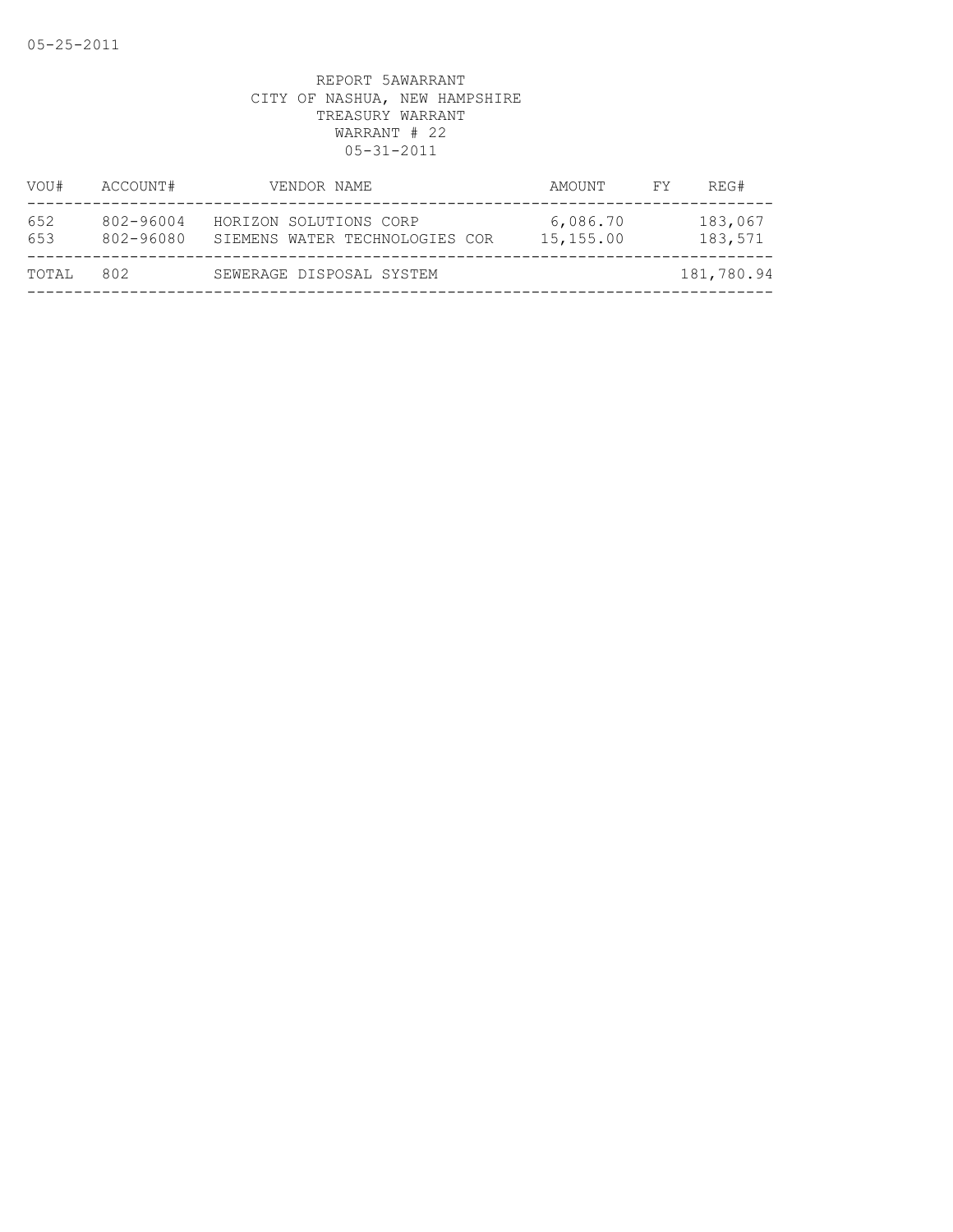| VOU#                            | ACCOUNT#                                                              | VENDOR NAME                                                                                                                  | AMOUNT                                             | FY | REG#                                                |
|---------------------------------|-----------------------------------------------------------------------|------------------------------------------------------------------------------------------------------------------------------|----------------------------------------------------|----|-----------------------------------------------------|
| 654<br>655                      | 915-94010<br>915-94010                                                | BROWN LOUISE<br>DUFFINA CYNTHIA                                                                                              | 585.00<br>693.00                                   |    | 183,705<br>183,704                                  |
| TOTAL                           | 915                                                                   | HUMAN RESOURCE TRUST FUND                                                                                                    |                                                    |    | 1,278.00                                            |
| 656                             | 931-98029                                                             | PETTY CASH                                                                                                                   | 53.00                                              |    | 183,706                                             |
| TOTAL                           | 931                                                                   | POLICE TRUST FUND                                                                                                            |                                                    |    | 53.00                                               |
| 657<br>658                      | $951 - 23$<br>$951 - 36$                                              | ECH BUILDERS LLC<br>AGENCY FUND                                                                                              | 474.00<br>48,991.48                                |    | 183,572<br>12,611                                   |
| TOTAL                           | 951                                                                   | PWD & ENG TRUST FUND                                                                                                         |                                                    |    | 49, 465. 48                                         |
| 659<br>660<br>661<br>662<br>663 | 952-05054<br>$952 - 05058$<br>$952 - 45065$<br>952-45285<br>952-54045 | FRANKLIN PAINT CO INC<br>UNITED SITE SERVICES NORTHEAST<br>GATE CITY FENCE CO INC<br>MARSHALL SIGNS INC<br>QUALITY PRESS INC | 1,218.00<br>54.97<br>15.00<br>1,105.00<br>1,586.00 |    | 183,369<br>183,754<br>183,167<br>183,532<br>183,221 |
| TOTAL                           | 952                                                                   | PARK & RECREATION TRUST FUND                                                                                                 |                                                    |    | 3,978.97                                            |
| 664<br>TOTAL                    | $960 - 36$<br>960                                                     | PINEWOOD CEMETARY PERPETUAL<br>PINE WOOD CEMETERY                                                                            | 3,000.00                                           |    | 183,707<br>3,000.00                                 |
| 665<br>666                      | $961 - 36$<br>$961 - 36$                                              | EDGEWOOD FLOWER FUND<br>EDGEWOOD PERPETUAL CARE                                                                              | 300.00<br>23,740.00                                |    | 183,709<br>183,708                                  |
| TOTAL                           | 961                                                                   | EDGEWOOD CEMETERY TRUST FUND                                                                                                 |                                                    |    | 24,040.00                                           |
| 667                             | $962 - 36$                                                            | SUBURBAN PERPETUAL CARE                                                                                                      | 1,000.00                                           |    | 183,710                                             |
|                                 |                                                                       | TOTAL 962 SUBURBAN CEMETERY TRUST FUND                                                                                       |                                                    |    | 1,000.00                                            |
| 668<br>669                      |                                                                       | 963-34005 MCLAUGHLIN OIL COMPANY<br>963-48015 DENNIS K BURKE INC                                                             | 375.25<br>634.32                                   |    | 183,142<br>183,782<br>------                        |
| TOTAL                           | 963                                                                   | WOODLAWN CEMETERY TRUST FUND                                                                                                 |                                                    |    | 1,009.57                                            |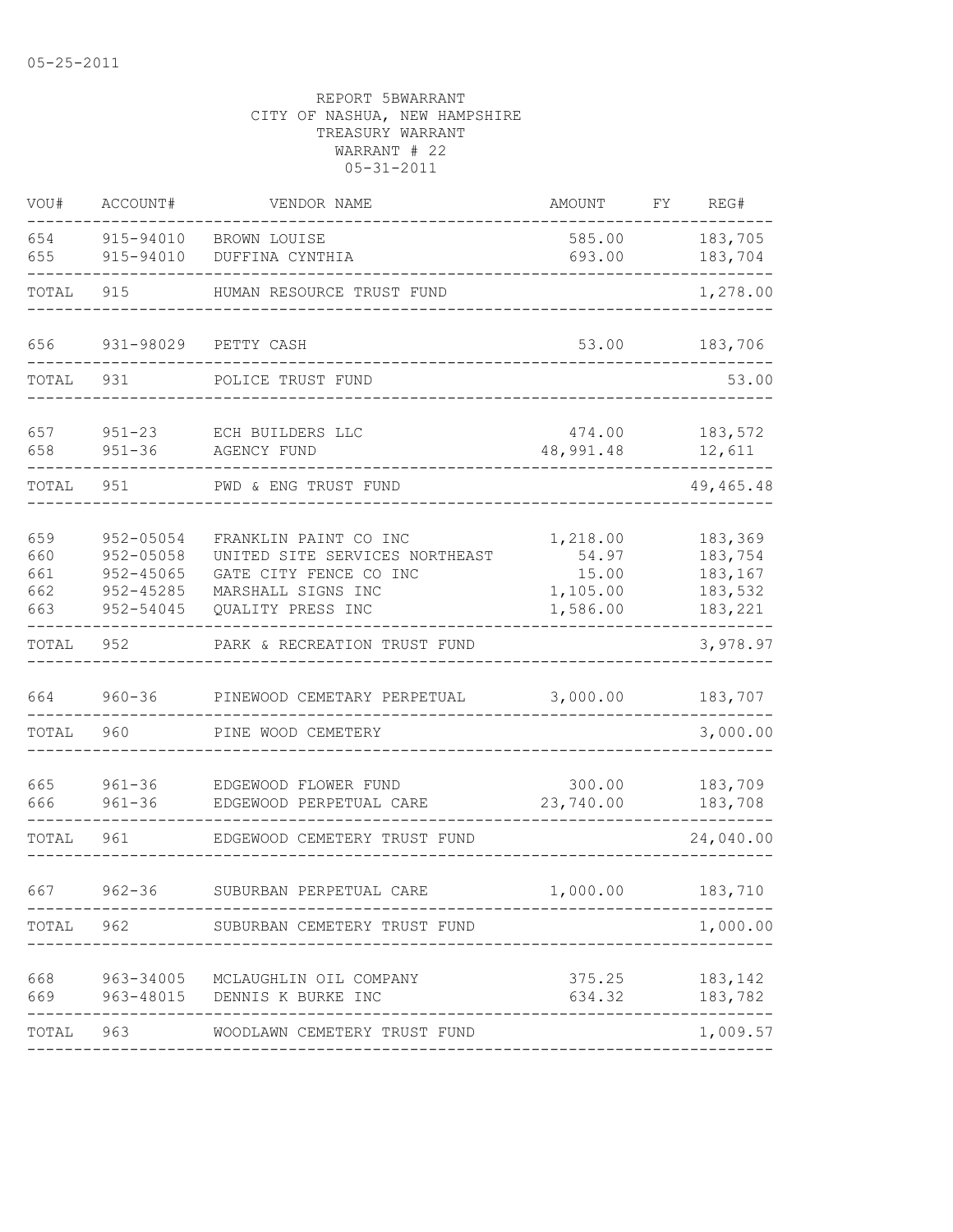| VOU#                     | ACCOUNT#                                         | VENDOR NAME                                                                                                                                                        | AMOUNT FY          | REG#                                     |
|--------------------------|--------------------------------------------------|--------------------------------------------------------------------------------------------------------------------------------------------------------------------|--------------------|------------------------------------------|
| 670<br>671<br>672<br>673 | 975-01660<br>975-05051<br>975-34015<br>975-59100 | EATON & BERUBE INSURANCE AGENC<br>2,939.62<br>1,500.00<br>NASHUA SYMPHONY ASSOCIATION<br>83.28<br>METROMEDIA ENERGY INC<br>ENFIELD PUBLISHING & DISTRIBUT<br>38.00 |                    | 183,779<br>183,778<br>183,750<br>183,726 |
| TOTAL                    |                                                  |                                                                                                                                                                    |                    | 4,560.90                                 |
|                          | 228,49 981-49075<br>228,49 981-64192             | AMAZON.COM LLC<br>MUSIC & ART CENTERS                                                                                                                              | 145.56<br>2,209.79 | 183,780<br>183,500                       |
| TOTAL                    | 981                                              | SCHOOL TRUST FUND                                                                                                                                                  |                    | 2,355.35                                 |
| 674                      | $982 - 36$                                       | TRUST FUND INVESTMENTS                                                                                                                                             | 59, 363. 25        | 183,711                                  |
| TOTAL                    |                                                  |                                                                                                                                                                    |                    | 59, 363.25                               |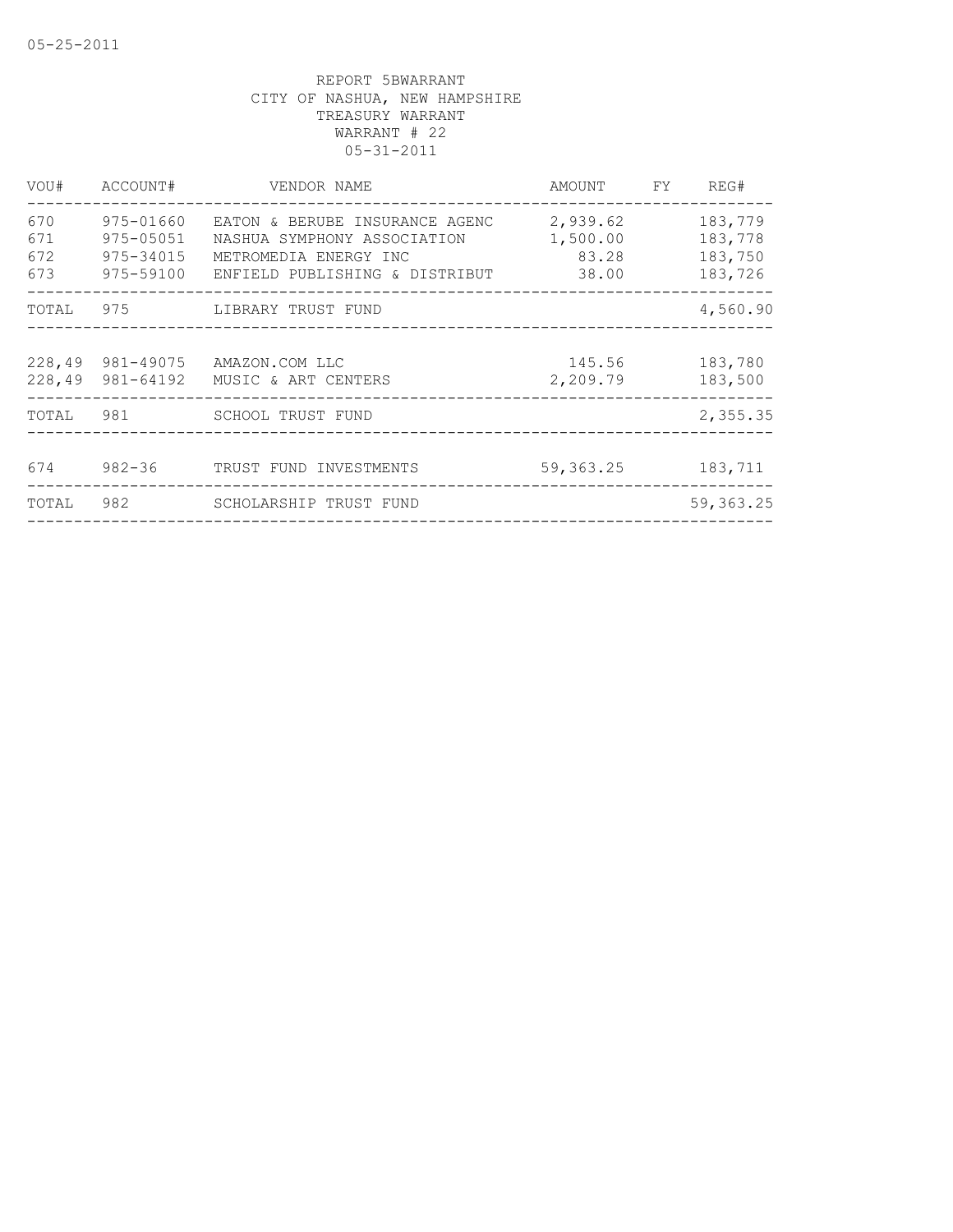|           | ACCOUNT# PAYROLL WEEK ENDING |  | AMOUNT |
|-----------|------------------------------|--|--------|
|           |                              |  |        |
| TOTAL 952 |                              |  |        |
|           |                              |  |        |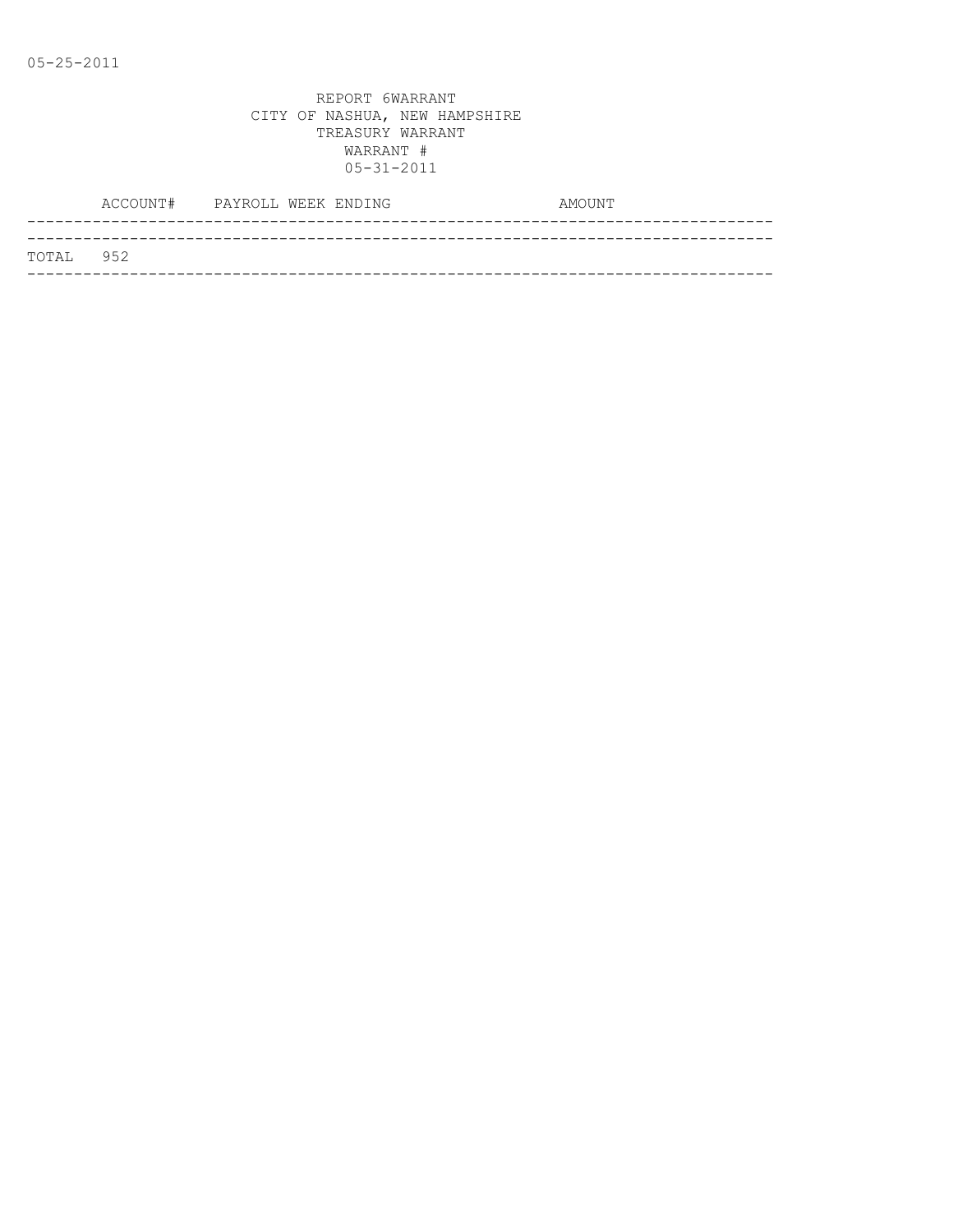|       | ACCOUNT#   | PAYROLL WEEK ENDING           | AMOUNT   |           |
|-------|------------|-------------------------------|----------|-----------|
|       | 305-11125  | 14-MAY-2011                   | 957.28   |           |
|       |            | 305-11125 21-MAY-2011         | 957.28   |           |
|       |            | 305-11239  14-MAY-2011        | 1,075.15 |           |
|       |            | 305-11239 21-MAY-2011         | 1,075.15 |           |
|       |            | 305-31050 21-MAY-2011         | 80.00    |           |
| TOTAL | 305        | SRF - CIVIC & COMM ACTIVITIES |          | 4,144.86  |
|       |            |                               |          |           |
|       | 308-11130  | 14-MAY-2011                   | 858.44   |           |
|       |            | 308-11130 21-MAY-2011         | 858.44   |           |
|       | 308-11418  | 14-MAY-2011                   | 493.53   |           |
|       | 308-11418  | 21-MAY-2011                   | 493.53   |           |
|       | 308-11441  | 14-MAY-2011                   | 1,446.40 |           |
|       | 308-11441  | 21-MAY-2011                   | 1,446.40 |           |
|       | 308-11446  | 14-MAY-2011                   | 1,150.52 |           |
|       | 308-11446  | 21-MAY-2011                   | 1,150.52 |           |
|       | 308-11540  | 14-MAY-2011                   | 1,078.50 |           |
|       | 308-11540  | $21 - MAX - 2011$             | 1,078.50 |           |
|       | 308-11578  | 14-MAY-2011                   | 992.87   |           |
|       | 308-11578  | 21-MAY-2011                   | 992.87   |           |
|       | 308-11589  | 14-MAY-2011                   | 1,075.14 |           |
|       | 308-11589  | 21-MAY-2011                   | 1,075.14 |           |
|       | 308-11608  | 14-MAY-2011                   | 976.17   |           |
|       | 308-11608  | 21-MAY-2011                   | 976.17   |           |
|       | 308-83051  | 14-MAY-2011                   | 3,682.59 |           |
|       | 308-83051  | 21-MAY-2011                   | 2,881.31 |           |
|       | 308-83052  | 14-MAY-2011                   | 1,650.50 |           |
|       | 308-83052  | 21-MAY-2011                   | 1,873.70 |           |
|       | 308-83102  | 14-MAY-2011                   | 1,384.62 |           |
|       | 308-83102  | 21-MAY-2011                   | 692.31   |           |
| TOTAL | 308        | SRF - INSURANCE               |          | 28,308.17 |
|       |            |                               |          |           |
|       |            | 3091-13004 14-MAY-2011        | 585.48   |           |
|       |            | 3091-13004 21-MAY-2011        | 991.50   |           |
| TOTAL | 309        | FY11 FRESH FRUIT & VEG GRANT  |          | 1,576.98  |
|       |            |                               |          |           |
|       | 3097-11162 | 14-MAY-2011                   | 644.25   |           |
|       | 3097-11162 | 21-MAY-2011                   | 644.25   |           |
|       | 3097-11408 | 14-MAY-2011                   | 216.00   |           |
|       | 3097-11408 | 21-MAY-2011                   | 96.00    |           |
|       | 3097-12112 | $14 - MAX - 2011$             | 546.88   |           |
|       | 3097-12112 | 21-MAY-2011                   | 520.63   |           |
|       | 3097-12830 | 14-MAY-2011                   | 160.47   |           |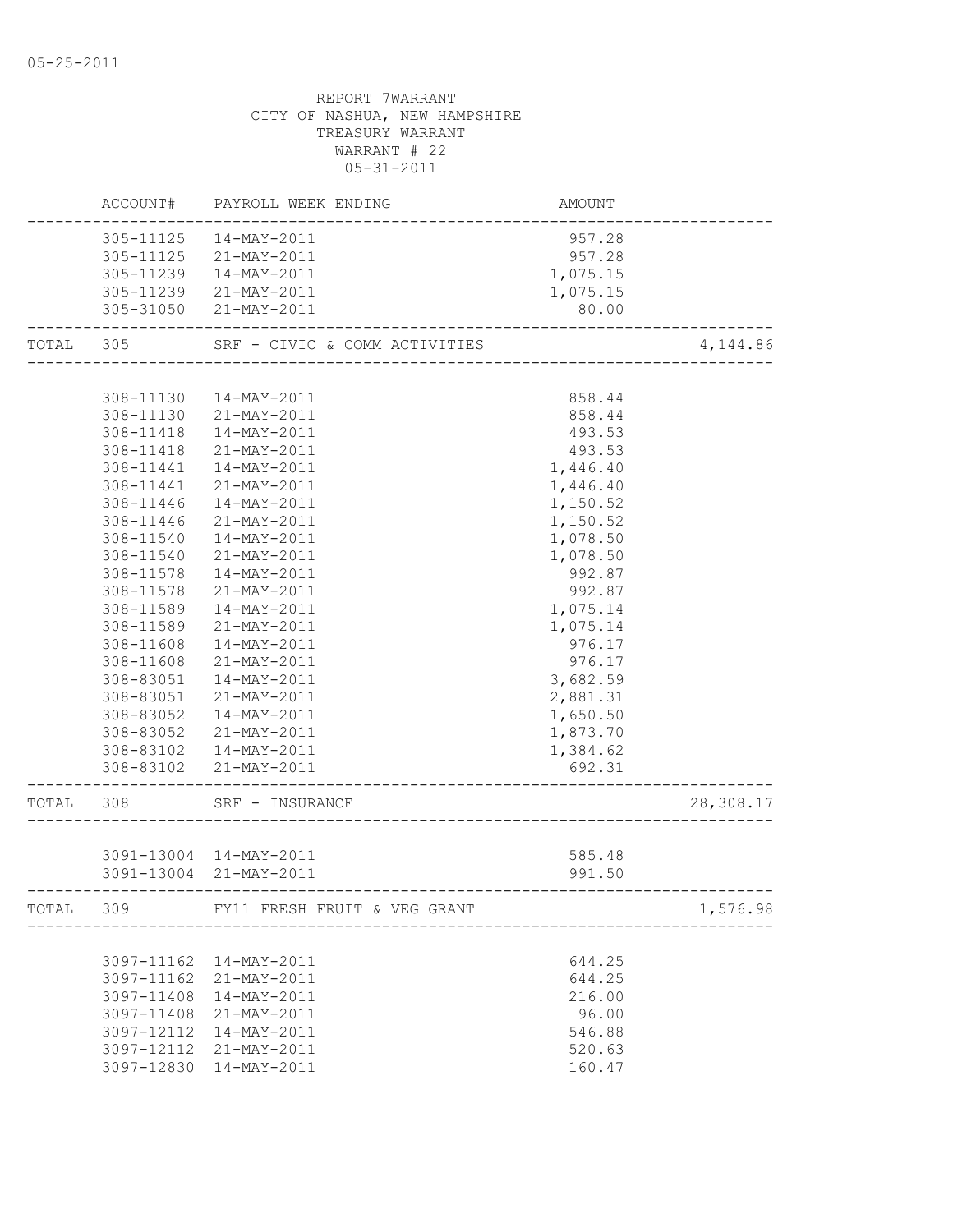|           | ACCOUNT#   | PAYROLL WEEK ENDING      | <b>AMOUNT</b>                        |           |
|-----------|------------|--------------------------|--------------------------------------|-----------|
|           |            | 3097-12830 21-MAY-2011   | 92.62                                |           |
|           |            | 3097-19138 21-MAY-2011   | 3,011.20                             |           |
|           |            | 3097-19139 21-MAY-2011   | 13,063.77                            |           |
|           | 3097-19140 | 14-MAY-2011              | 8,841.07                             |           |
|           | 3097-19140 | 21-MAY-2011              | 8,810.81                             |           |
|           | 3097-19540 | 14-MAY-2011              | 24,086.90                            |           |
|           | 3097-19540 | 21-MAY-2011              | 24,974.04                            |           |
|           | 3097-19544 | 14-MAY-2011              | 669.03                               |           |
|           |            | 3097-19544 21-MAY-2011   | 671.24                               |           |
|           |            | 3097-19545 14-MAY-2011   | 2,386.32                             |           |
|           |            | 3097-19545 21-MAY-2011   | 2,375.52                             |           |
| TOTAL 309 |            | SRF - FOOD SERVICES      |                                      | 91,811.00 |
|           |            |                          |                                      |           |
|           |            | 3117-12006 14-MAY-2011   | 850.00                               |           |
|           |            | 3117-12006 21-MAY-2011   | 1,700.00                             |           |
|           |            | 3117-13032 14-MAY-2011   | 54.06                                |           |
| TOTAL     | 311        | DRIVER'S EDUCATION       | ------------------------------------ | 2,604.06  |
|           |            |                          |                                      |           |
|           | 312-11165  | 14-MAY-2011              | 788.08                               |           |
|           | 312-11165  | 21-MAY-2011              | 761.33                               |           |
|           | 312-11167  | 14-MAY-2011              | 290.45                               |           |
|           | 312-11167  | 21-MAY-2011              | 290.45                               |           |
|           | 312-11191  | 14-MAY-2011              | 827.27                               |           |
|           | 312-11191  | 21-MAY-2011              | 827.27                               |           |
|           | 312-11547  | 14-MAY-2011              | 2,224.37                             |           |
|           | 312-11547  | 21-MAY-2011              | 2,224.38                             |           |
|           | 312-12116  | 14-MAY-2011              | 630.24                               |           |
|           | 312-12116  | 21-MAY-2011              | 630.24                               |           |
|           | 312-13004  | 14-MAY-2011              | 443.84                               |           |
|           | 312-13004  | 21-MAY-2011              | 490.52                               |           |
|           | 312-17002  | 14-MAY-2011              | 200.00                               |           |
| TOTAL     | 312        | SRF - FINANCIAL SERVICES | -----------------------------------  | 10,628.44 |
|           |            |                          |                                      |           |
|           |            | 3122-12006 14-MAY-2011   | 175.00                               |           |
|           |            | 3122-12006 21-MAY-2011   | 725.00                               |           |
| TOTAL     | 312        | ADULT ED/CONTINUING ED   |                                      | 900.00    |

3211-12006 21-MAY-2011 950.00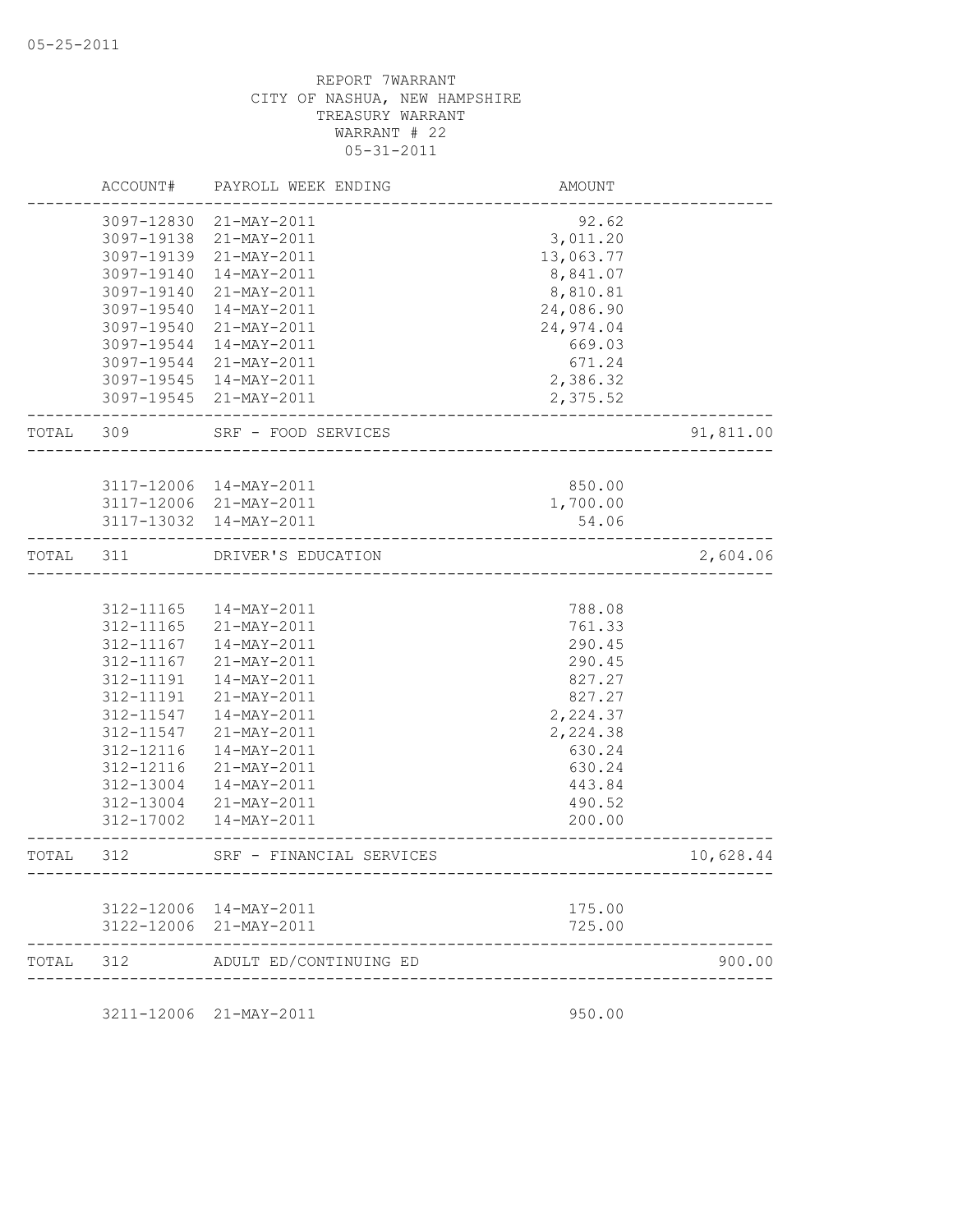| ACCOUNT# PAYROLL WEEK ENDING                                  |                                                                                                                                                                                                                                                                                                 | AMOUNT                                                                                                                                 |           |
|---------------------------------------------------------------|-------------------------------------------------------------------------------------------------------------------------------------------------------------------------------------------------------------------------------------------------------------------------------------------------|----------------------------------------------------------------------------------------------------------------------------------------|-----------|
|                                                               | TOTAL 321 ADULT ED/COLLEGE TRANSITIONS                                                                                                                                                                                                                                                          | ________________________________                                                                                                       | 950.00    |
|                                                               | 3231-11870 21-MAY-2011<br>3231-12006 21-MAY-2011                                                                                                                                                                                                                                                | 1,000.00<br>4,187.50                                                                                                                   |           |
| ------------------                                            | __________________<br>TOTAL 323 ADULT ED/HS ALTERNATIVE ED                                                                                                                                                                                                                                      |                                                                                                                                        | 5,187.50  |
|                                                               |                                                                                                                                                                                                                                                                                                 | 2, 211.47                                                                                                                              |           |
|                                                               | TOTAL 326 NH ALTERNATE ASSESS COACH                                                                                                                                                                                                                                                             |                                                                                                                                        | 2,211.47  |
| 331-11561<br>331-12115<br>331-12115<br>331-13038<br>331-13038 | 331-11250  14-MAY-2011<br>331-11250 21-MAY-2011<br>331-11561  14-MAY-2011<br>21-MAY-2011<br>14-MAY-2011<br>21-MAY-2011<br>14-MAY-2011<br>21-MAY-2011<br>331-13044  14-MAY-2011<br>331-13044 21-MAY-2011<br>331-18036  14-MAY-2011<br>331-18036 21-MAY-2011<br>TOTAL 331 SRF - POLICE DEPARTMENT | 717.44<br>717.44<br>1,173.90<br>1,173.90<br>590.21<br>590.21<br>2,557.19<br>1,070.79<br>3,085.57<br>4,448.54<br>14,034.04<br>11,847.43 | 42,006.66 |
|                                                               | 332-18084  14-MAY-2011<br>332-18084 21-MAY-2011                                                                                                                                                                                                                                                 | 184.25<br>161.77                                                                                                                       |           |
|                                                               | ----------------------<br>TOTAL 332 SRF - FIRE DEPARTMENT                                                                                                                                                                                                                                       |                                                                                                                                        | 346.02    |
|                                                               | 3351-12201 14-MAY-2011                                                                                                                                                                                                                                                                          | 310.00                                                                                                                                 |           |
| rotal 335                                                     | TITLE I RESTRUCTURING MT PLSNT                                                                                                                                                                                                                                                                  |                                                                                                                                        | 310.00    |
|                                                               | 3361-13133 21-MAY-2011                                                                                                                                                                                                                                                                          | 550.00                                                                                                                                 |           |
| TOTAL 336                                                     | TITLE I SINI DR CRISP                                                                                                                                                                                                                                                                           |                                                                                                                                        | 550.00    |
|                                                               | 341-01210  14-MAY-2011                                                                                                                                                                                                                                                                          | 435.31                                                                                                                                 |           |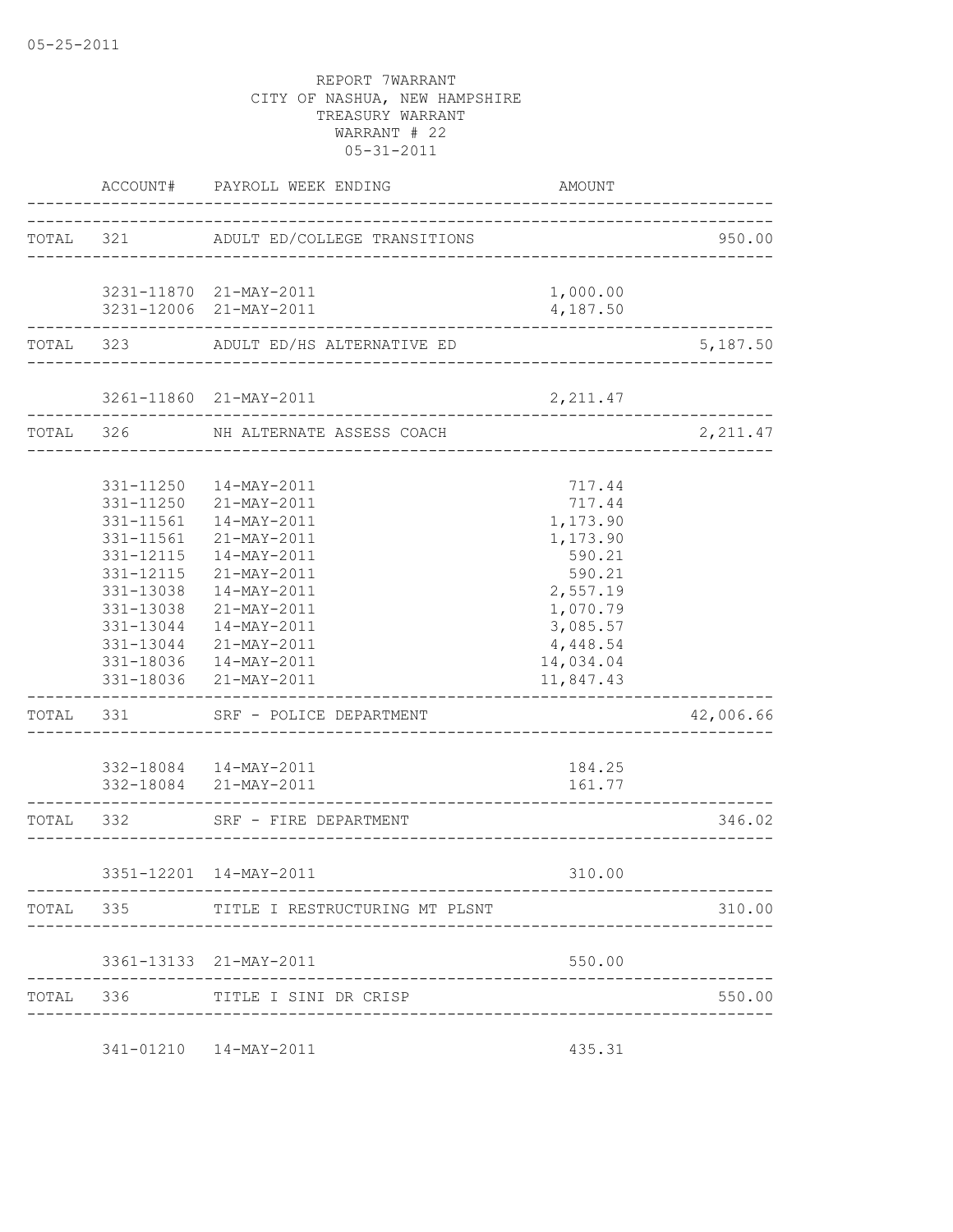|           | ACCOUNT#   | PAYROLL WEEK ENDING                                        | AMOUNT                     |            |
|-----------|------------|------------------------------------------------------------|----------------------------|------------|
|           | 341-01210  | 21-MAY-2011                                                | 435.31                     |            |
|           | 341-11024  | $14 - MAX - 2011$                                          | 394.55                     |            |
|           | 341-11024  | 21-MAY-2011                                                | 394.55                     |            |
|           | 341-11235  | 14-MAY-2011                                                | 1,211.11                   |            |
|           | 341-11235  | 21-MAY-2011                                                | 1,211.11                   |            |
|           | 341-11484  | 14-MAY-2011                                                | 1,440.00                   |            |
|           | 341-11484  | 21-MAY-2011                                                | 1,440.00                   |            |
|           | 341-11563  | $14 - MAX - 2011$                                          | 1,014.26                   |            |
|           | 341-11563  | 21-MAY-2011                                                | 1,014.26                   |            |
|           | 341-12037  | 14-MAY-2011                                                | 176.62                     |            |
|           | 341-12037  | 21-MAY-2011                                                | 176.62                     |            |
|           | 341-12101  | 14-MAY-2011                                                | 199.52                     |            |
|           | 341-12101  | 21-MAY-2011                                                | 199.52                     |            |
|           | 341-12205  | $21 - MAX - 2011$                                          | 1,350.00                   |            |
|           |            | 341-31050 21-MAY-2011                                      | 80.00                      |            |
| TOTAL 341 |            | SRF - COMMUNITY SERVICES<br>______________________________ |                            | 11, 172.74 |
|           |            |                                                            |                            |            |
|           |            | 342-11499  14-MAY-2011                                     | 1,036.26                   |            |
|           |            | 342-11499 21-MAY-2011                                      | 1,036.26                   |            |
|           | 342-11584  | 14-MAY-2011                                                | 1,577.59                   |            |
|           | 342-11584  | 21-MAY-2011                                                | 1,577.59                   |            |
|           | 342-12000  | 14-MAY-2011                                                | 652.84                     |            |
|           | 342-12000  | 21-MAY-2011                                                | 652.84                     |            |
|           |            | 342-12081  14-MAY-2011                                     | 97.60<br>_________________ |            |
| TOTAL 342 |            | SRF - COMMUNITY HEALTH                                     |                            | 6,630.98   |
|           |            | 3440-12078 14-MAY-2011                                     | 137.50                     |            |
|           |            | 3440-12078 21-MAY-2011                                     | 6,012.50                   |            |
|           |            |                                                            |                            |            |
| TOTAL 344 |            | AFTER SCHOOL PROGRAM                                       |                            | 6,150.00   |
|           |            |                                                            |                            |            |
|           |            | 3451-11162  14-MAY-2011                                    | 709.50                     |            |
|           |            | 3451-11162 21-MAY-2011                                     | 709.50                     |            |
|           | 3451-11860 | 21-MAY-2011                                                | 6,598.37                   |            |
|           |            | 3451-12006 14-MAY-2011                                     | 2,824.63                   |            |
|           |            | 3451-12006 21-MAY-2011                                     | 4,494.20                   |            |
| TOTAL     | 345        | TITLE IV 21ST CENT ELEM                                    |                            | 15,336.20  |
|           |            |                                                            |                            |            |
|           |            | 3461-11860 21-MAY-2011                                     | 4,210.86                   |            |
|           |            | 3461-12006 14-MAY-2011                                     | 1,354.35                   |            |
|           | 3461-12006 | 21-MAY-2011                                                | 5,492.56                   |            |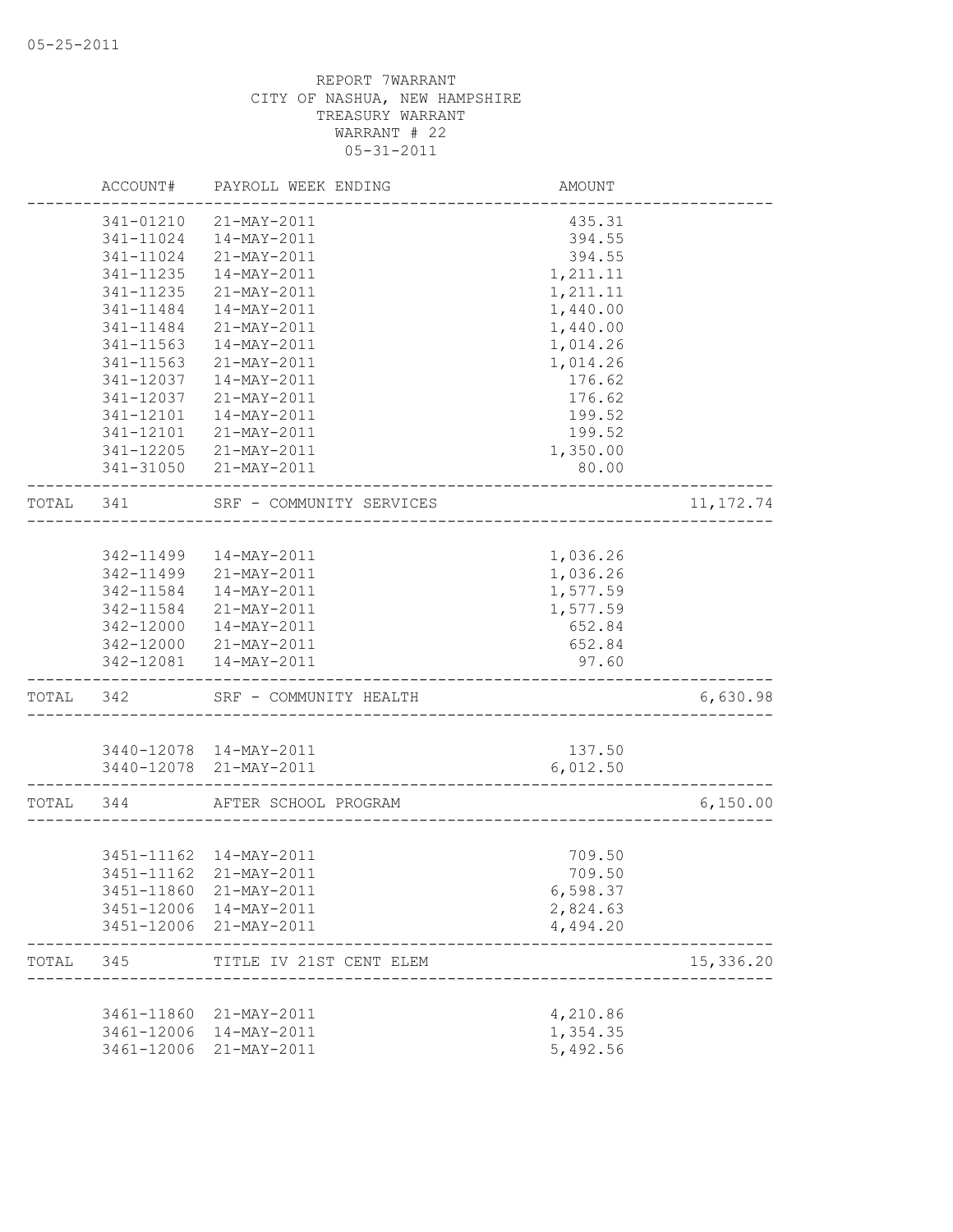|           |                      | ACCOUNT# PAYROLL WEEK ENDING                     | <b>AMOUNT</b>                   |           |
|-----------|----------------------|--------------------------------------------------|---------------------------------|-----------|
| TOTAL 346 |                      | 21 ST CENTURY AFTER SCH MIDDLE                   |                                 | 11,057.77 |
|           |                      | 3468-11162  14-MAY-2011                          | 618.48                          |           |
|           |                      | 3468-11162 21-MAY-2011                           | 644.25                          |           |
|           |                      | 3468-11870 21-MAY-2011                           | 4,461.44                        |           |
|           |                      | 3468-19230 21-MAY-2011                           | 4,578.50                        |           |
| TOTAL 346 |                      | SMALLER LEARNING COMMUNITY                       |                                 | 10,302.67 |
|           |                      | 3501-11726 21-MAY-2011                           | 24,646.01                       |           |
|           |                      | 3501-12201 14-MAY-2011                           | 198.40                          |           |
| TOTAL 350 |                      | TITLE IIA QUALITY TEACHERS<br><u>.</u>           |                                 | 24,844.41 |
|           |                      |                                                  |                                 |           |
|           |                      | 352-11562  14-MAY-2011                           | 420.52                          |           |
|           | -------------------- | 352-11562 21-MAY-2011                            | 420.52                          |           |
|           |                      | TOTAL 352 SRF - PARKS AND RECREATION             |                                 | 841.04    |
|           |                      | 3520-11802 14-MAY-2011                           | 212.00                          |           |
|           |                      | 3520-11802 21-MAY-2011                           | 212.00                          |           |
|           |                      | TOTAL 352 ARRA TITLE IID 21C CLASSROOMS          |                                 | 424.00    |
|           |                      | 3531-12006 14-MAY-2011                           | 3,700.00                        |           |
|           |                      | 3531-12006 21-MAY-2011                           | 8,625.00                        |           |
|           |                      | 3531-13032 14-MAY-2011                           | 192.36                          |           |
|           |                      | 3531-13032 21-MAY-2011                           | 384.72                          |           |
|           |                      | TOTAL 353 ADULT ED/HS DIPLOMA PROGRAM            | ------------------------------- | 12,902.08 |
|           |                      |                                                  |                                 |           |
|           |                      | 3601-11515 21-MAY-2011<br>3601-11870 21-MAY-2011 | 4,158.00<br>1,125.00            |           |
|           |                      | 3601-13133 21-MAY-2011                           | 5,650.00                        |           |
| TOTAL 360 |                      | DROPOUT PREVENTION ADULT ED                      |                                 | 10,933.00 |
|           |                      |                                                  |                                 |           |
|           | 373-53075            | 373-53075  14-MAY-2011<br>21-MAY-2011            | 92.15<br>129.01                 |           |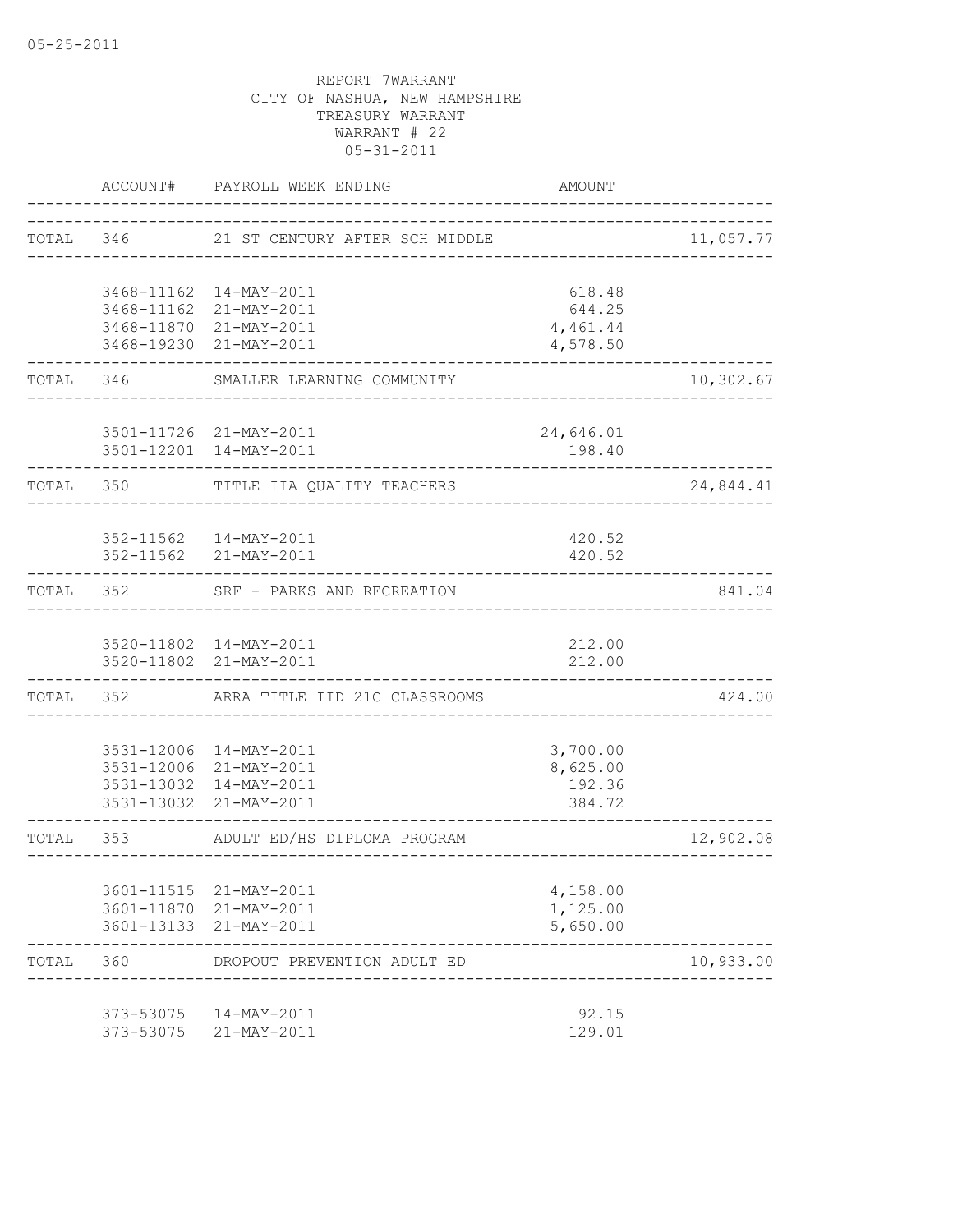|           | ACCOUNT#   | PAYROLL WEEK ENDING        | AMOUNT     |           |
|-----------|------------|----------------------------|------------|-----------|
| TOTAL 373 |            | SRF - ECONOMIC DEVELOPMENT |            | 221.16    |
|           |            |                            |            |           |
|           | 374-0705M  | 21-MAY-2011                | 170.00     |           |
|           |            | 374-0705P 14-MAY-2011      | 1,727.37   |           |
|           | 374-0705P  | 21-MAY-2011                | 1,727.37   |           |
|           | 374-07235  | 14-MAY-2011                | 505.21     |           |
|           | 374-07235  | 21-MAY-2011                | 505.21     |           |
|           |            | 374-0734P 14-MAY-2011      | 1,658.69   |           |
|           |            | 374-0734P 21-MAY-2011      | 1,658.69   |           |
|           | 374-0734R  | 14-MAY-2011                | 49.28      |           |
|           | 374-0734R  | 21-MAY-2011                | 49.28      |           |
|           | 374-07506  | 14-MAY-2011                | 73.72      |           |
|           | 374-07506  | 21-MAY-2011                | 110.58     |           |
|           |            | 374-31050 21-MAY-2011      | 17.00      |           |
|           | TOTAL 374  | SRF - URBAN PROGRAMS       |            | 8,252.40  |
|           |            |                            |            |           |
|           |            | 3751-11726 21-MAY-2011     | 5,627.76   |           |
|           |            | 3751-11870 14-MAY-2011     | 750.00     |           |
|           | 3751-11870 | 21-MAY-2011                | 750.00     |           |
|           |            | 3751-12111 14-MAY-2011     | 1,875.22   |           |
|           |            | 3751-12111 21-MAY-2011     | 1,936.30   |           |
|           | 3751-12198 | 21-MAY-2011                | 16, 243.81 |           |
|           |            | 3751-12201 21-MAY-2011     | $-52.70$   |           |
|           | 3751-13133 | 14-MAY-2011                | 50.00      |           |
|           |            | 3751-13133 21-MAY-2011     | 1,268.75   |           |
|           |            | 3751-19000 14-MAY-2011     | 450.00     |           |
|           |            | 3751-19000 21-MAY-2011     | 1,865.39   |           |
| TOTAL 375 |            | ARRA TITLE I               |            | 30,764.53 |
|           |            |                            |            |           |
|           |            | 3761-11726 21-MAY-2011     | 10,248.24  |           |
|           |            | 3761-11802 21-MAY-2011     | 2,051.77   |           |
|           |            | 3761-11805 21-MAY-2011     | 2,214.36   |           |
|           | 3761-11870 | 21-MAY-2011                | 2,843.02   |           |
|           | 3761-12111 | $14 - MAX - 2011$          | 5,775.45   |           |
|           | 3761-12111 | 21-MAY-2011                | 6,036.62   |           |
|           | 3761-12126 | 14-MAY-2011                | 614.90     |           |
|           | 3761-12126 | 21-MAY-2011                | 614.90     |           |
|           | 3761-12135 | 14-MAY-2011                | 125.28     |           |
|           | 3761-12198 | 21-MAY-2011                | 50,897.61  |           |
|           | 3761-12201 | 14-MAY-2011                | 124.00     |           |
|           | 3761-12201 | 21-MAY-2011                | 300.70     |           |
|           | 3761-13133 | 21-MAY-2011                | 2,225.00   |           |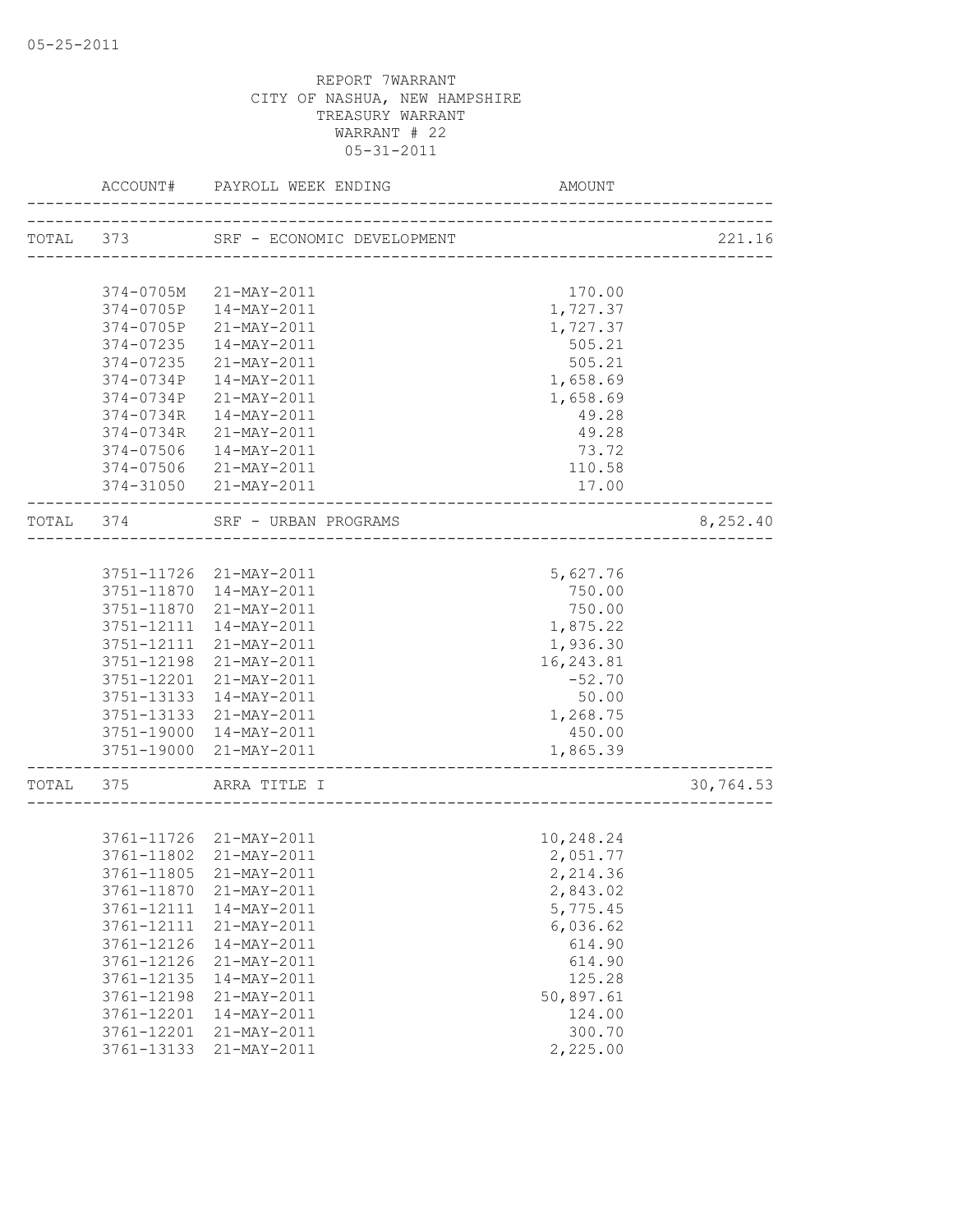|           |                                 | ACCOUNT# PAYROLL WEEK ENDING                                         | AMOUNT             |            |
|-----------|---------------------------------|----------------------------------------------------------------------|--------------------|------------|
|           |                                 | 3761-19000 14-MAY-2011                                               | 4,547.00           |            |
|           |                                 | 3761-19000 21-MAY-2011<br>______________________________________     | 4,497.00           |            |
| TOTAL 376 |                                 | TITLE IA                                                             |                    | 93, 115.85 |
|           |                                 |                                                                      |                    |            |
|           |                                 | 3770-12006 14-MAY-2011                                               | 836.25             |            |
|           |                                 | 3770-12006 21-MAY-2011<br>3770-13133 21-MAY-2011                     | 1,388.75<br>837.50 |            |
|           | . _ _ _ _ _ _ _ _ _ _ _ _ _ _ _ | ------------------------<br>TOTAL 377 TITLE III ENHANCE ENG.LANGUAGE |                    | 3,062.50   |
|           |                                 |                                                                      |                    |            |
|           |                                 | 3771-11515  14-MAY-2011                                              | 737.50             |            |
|           |                                 | 3771-11515 21-MAY-2011                                               | 200.00             |            |
|           | 3771-12006                      | 14-MAY-2011                                                          | 70.00              |            |
|           |                                 | 3771-12006 21-MAY-2011                                               | 140.00             |            |
|           |                                 | 3771-12078 14-MAY-2011                                               | 950.00             |            |
|           |                                 | 3771-12078 21-MAY-2011                                               | 800.00             |            |
|           |                                 | 3771-13032 21-MAY-2011<br>_________________________                  | 82.44              |            |
| TOTAL 377 |                                 |                                                                      |                    | 2,979.94   |
|           |                                 |                                                                      |                    |            |
|           |                                 | 378-01210  14-MAY-2011                                               | 550.36             |            |
|           |                                 | 378-01210 21-MAY-2011                                                | 550.36             |            |
|           |                                 | 378-09003  14-MAY-2011                                               | 550.37             |            |
|           |                                 | 378-09003 21-MAY-2011                                                | 550.37             |            |
|           |                                 | 378-11676  14-MAY-2011                                               | 929.42             |            |
|           | 378-11676                       | 21-MAY-2011                                                          | 929.41             |            |
|           | 378-11677                       | 14-MAY-2011                                                          | 783.71             |            |
|           | 378-11677                       | 21-MAY-2011                                                          | 783.71             |            |
|           | 378-11679                       | 14-MAY-2011                                                          | 928.77             |            |
|           | 378-11679                       | 21-MAY-2011                                                          | 928.77             |            |
|           | 378-11680                       | 14-MAY-2011                                                          | 833.90             |            |
|           | 378-11680                       | 21-MAY-2011                                                          | 833.90             |            |
|           | 378-11683                       | 14-MAY-2011                                                          | 1,684.46           |            |
|           | 378-11683                       | 21-MAY-2011                                                          | 1,684.46           |            |
|           | 378-11688                       | 14-MAY-2011                                                          | 620.55             |            |
|           | 378-11688                       | 21-MAY-2011                                                          | 620.56             |            |
|           | 378-11751                       | 14-MAY-2011                                                          | 1,377.50           |            |
|           | 378-11751                       | 21-MAY-2011                                                          | 1,377.50           |            |
|           | 378-12188                       | 14-MAY-2011                                                          | 222.92             |            |
|           | 378-12188                       | 21-MAY-2011                                                          | 148.61             |            |
| TOTAL     |                                 |                                                                      |                    |            |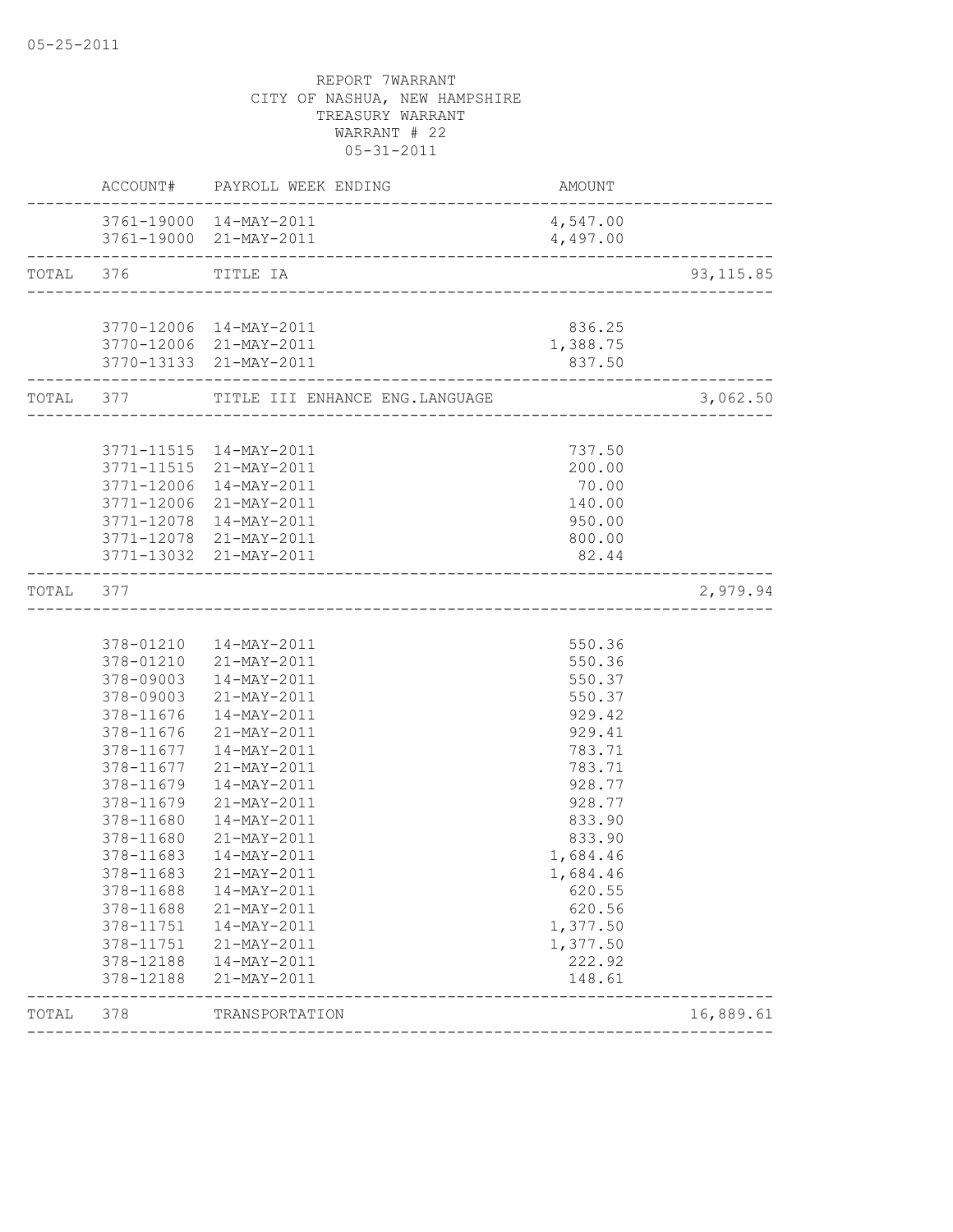|           | ACCOUNT#   | PAYROLL WEEK ENDING                                   | AMOUNT                 |           |
|-----------|------------|-------------------------------------------------------|------------------------|-----------|
|           |            | 3897-11726 21-MAY-2011<br>--------------------------- | 2,424.35               |           |
| TOTAL 389 |            | GEN VOCATIONAL ED                                     |                        | 2,424.35  |
|           |            |                                                       |                        |           |
|           |            | 3901-12111 14-MAY-2011<br>3901-12111 21-MAY-2011      | 428.63<br>428.63       |           |
|           |            | 3901-19000 21-MAY-2011                                | 1,600.62               |           |
| TOTAL     | 390        | PERKINS VOCATIONAL ED                                 |                        | 2,457.88  |
|           |            | 3937-19000 21-MAY-2011                                | 841.70                 |           |
| TOTAL 393 |            | -------------------------<br>DAY CARE                 |                        | 841.70    |
|           |            |                                                       |                        |           |
|           |            | 3940-11579 21-MAY-2011                                | 914.75                 |           |
|           | 3940-11726 | 21-MAY-2011                                           | 19,571.83              |           |
|           | 3940-12111 | 3940-11803 21-MAY-2011<br>$14 - MAX - 2011$           | 1,318.15               |           |
|           |            | 3940-12111 21-MAY-2011                                | 15,485.05<br>14,988.21 |           |
|           |            | 3940-12198 21-MAY-2011                                | 1,603.90               |           |
|           |            | 3940-19000 14-MAY-2011                                | 529.08                 |           |
|           |            | 3940-19000 21-MAY-2011                                | 529.08                 |           |
| TOTAL     | 394        | ARRA IDEA SPEC ED                                     |                        | 54,940.05 |
|           |            | 3951-11726 21-MAY-2011                                | 66,034.09              |           |
|           |            | 3951-11803 21-MAY-2011                                | 459.49                 |           |
|           |            | 3951-12201 14-MAY-2011                                | 186.00                 |           |
|           |            | 3951-12201 21-MAY-2011                                | 310.00                 |           |
| TOTAL     | 395        | IDEA B SPECIAL EDUCATION                              |                        | 66,989.58 |
|           |            | 3961-11726 21-MAY-2011                                | 1,696.94               |           |
|           |            | TOTAL 396 IDEA PRESCHOOL                              |                        | 1,696.94  |
|           |            |                                                       |                        |           |
|           |            | 3977-12111 14-MAY-2011                                | 1,281.97               |           |
|           |            | 3977-12111 21-MAY-2011<br>---------------------       | 1,427.20               |           |
| TOTAL 397 |            | SPECIAL ED LOCAL                                      |                        | 2,709.17  |
|           |            |                                                       |                        |           |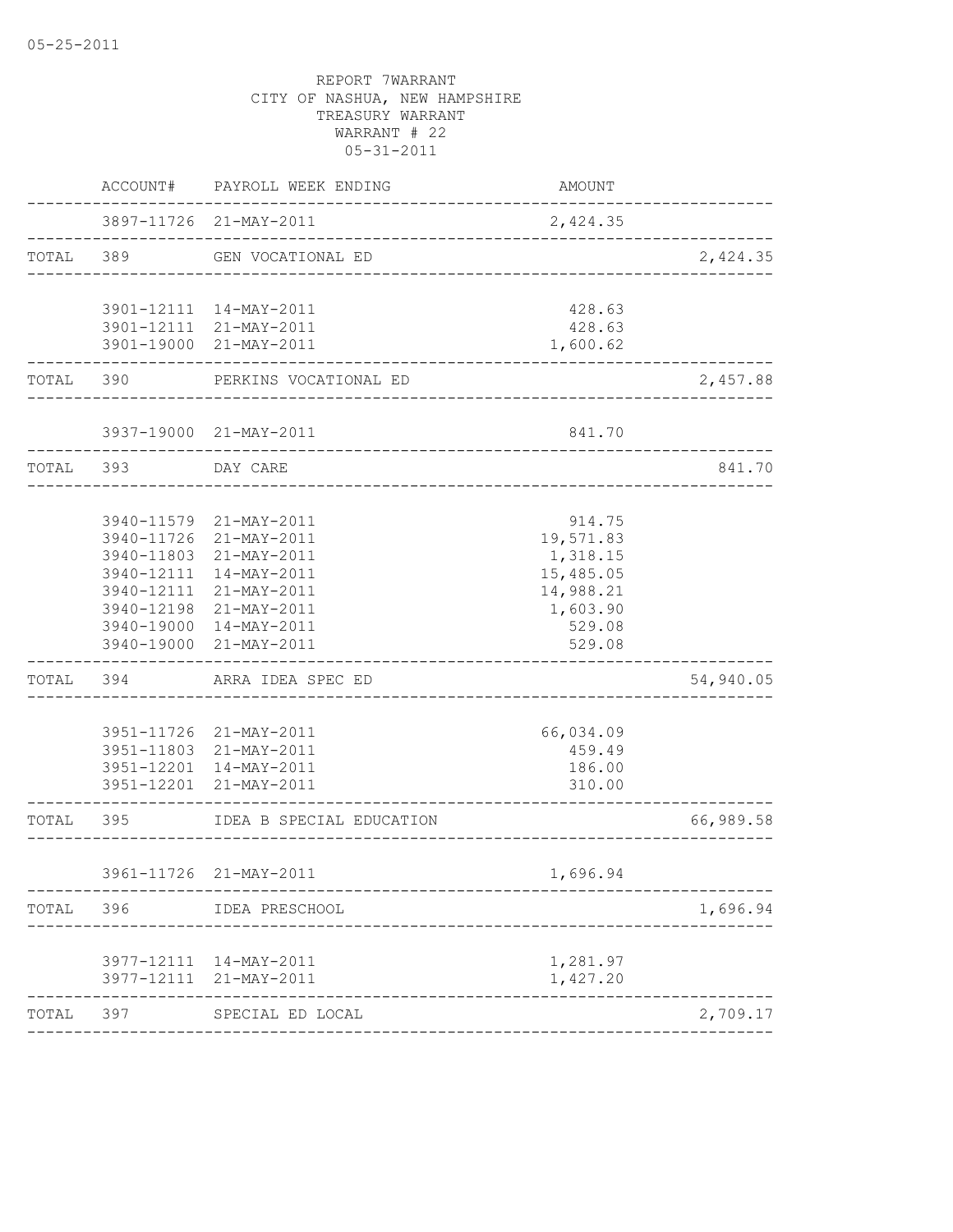| . . | , ,<br>◡ | IN H<br>۰k<br>. | 'NI<br>IN O | IVI G<br>N                     |
|-----|----------|-----------------|-------------|--------------------------------|
|     |          |                 |             | ---------------------<br>_ _ _ |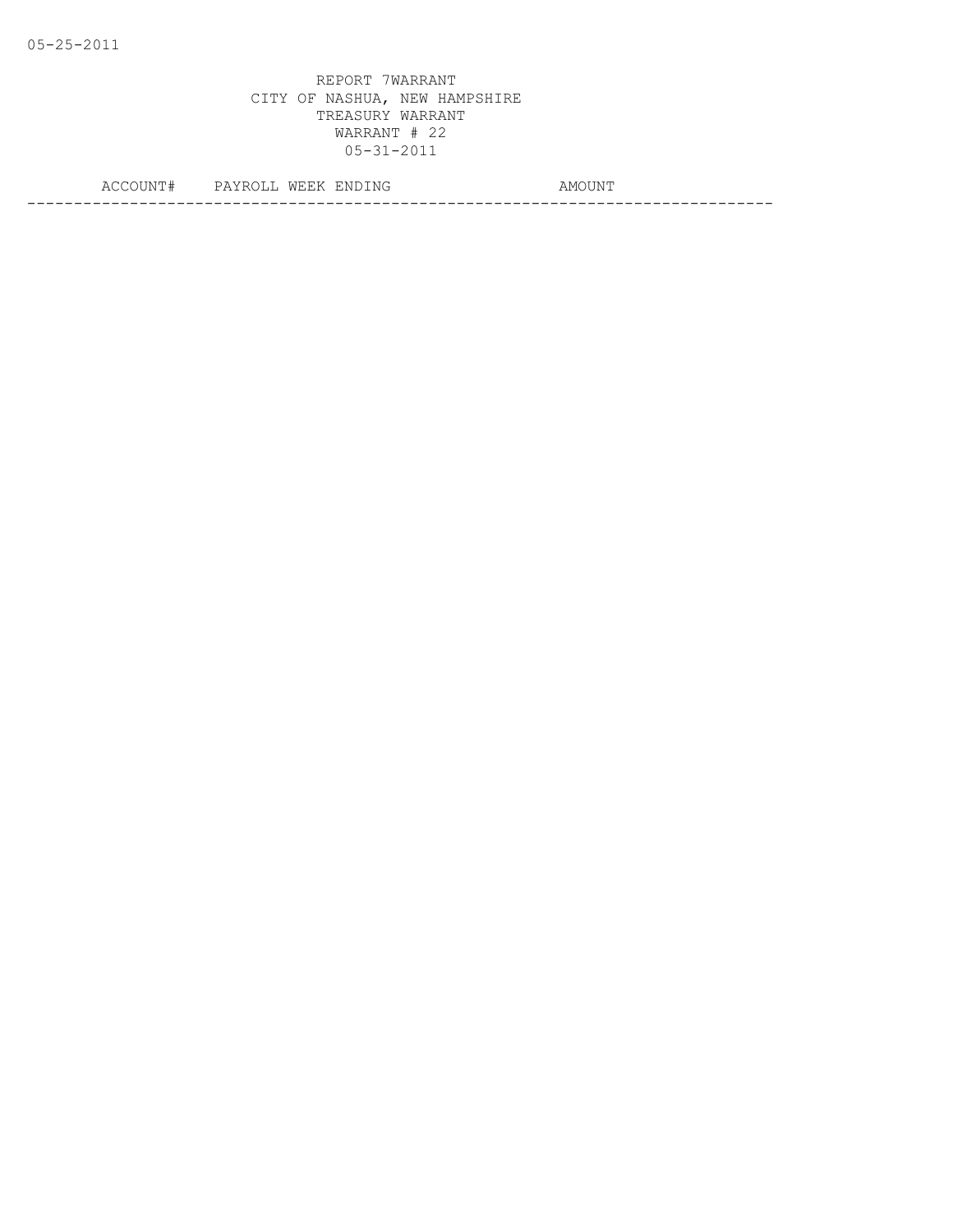|       | ACCOUNT#      | PAYROLL WEEK ENDING    | <b>AMOUNT</b> |             |
|-------|---------------|------------------------|---------------|-------------|
|       | 501-11033     | 14-MAY-2011            | 852.14        |             |
|       | 501-11033     | 21-MAY-2011            | 852.14        |             |
|       | $501 - 11463$ | 14-MAY-2011            | 905.25        |             |
|       | $501 - 11463$ | 21-MAY-2011            | 905.25        |             |
|       | 501-11470     | $14 - MAX - 2011$      | 877.27        |             |
|       | 501-11470     | 21-MAY-2011            | 877.27        |             |
|       | 501-11471     | 14-MAY-2011            | 1,990.00      |             |
|       | 501-11471     | 21-MAY-2011            | 1,990.00      |             |
|       | $501 - 11611$ | $14 - MAX - 2011$      | 546.80        |             |
|       | 501-11611     | 21-MAY-2011            | 546.80        |             |
|       |               | 501-31050 21-MAY-2011  | 80.00         |             |
| TOTAL | 501           | MAYOR'S OFFICE         |               | 10,422.92   |
|       |               |                        |               |             |
|       | 502-11113     | 14-MAY-2011            | 1,819.34      |             |
|       | $502 - 11113$ | 21-MAY-2011            | 1,819.33      |             |
|       | $502 - 11195$ | $14 - MAX - 2011$      | 2,059.24      |             |
|       | $502 - 11195$ | 21-MAY-2011            | 2,059.24      |             |
|       | 502-11219     | 14-MAY-2011            | 1,873.48      |             |
|       | 502-11219     | 21-MAY-2011            | 1,873.48      |             |
|       | $502 - 11518$ | 14-MAY-2011            | 1,767.52      |             |
|       | 502-11518     | 21-MAY-2011            | 1,767.52      |             |
|       | 502-31050     | 21-MAY-2011            | 80.00         |             |
| TOTAL | 502           | LEGAL DEPARTMENT       |               | 15, 119. 15 |
|       |               |                        |               |             |
|       |               | 503-11071  14-MAY-2011 | 1,286.72      |             |
|       | 503-11071     | 21-MAY-2011            | 1,286.71      |             |
|       | 503-12092     | 14-MAY-2011            | 519.85        |             |
|       | 503-12092     | 21-MAY-2011            | 519.85        |             |
| TOTAL | 503           | BOARD OF ALDERMEN      |               | 3,613.13    |
|       |               | 507-82010 21-MAY-2011  | 381.59        |             |
| TOTAL | 507           | PENSIONS               |               | 381.59      |
|       |               |                        |               |             |
|       | 511-11247     | 14-MAY-2011            | 666.94        |             |
|       | 511-11247     | 21-MAY-2011            | 666.94        |             |
|       | 511-11248     | 14-MAY-2011            | 1,401.23      |             |
|       | 511-11248     | 21-MAY-2011            | 1,401.23      |             |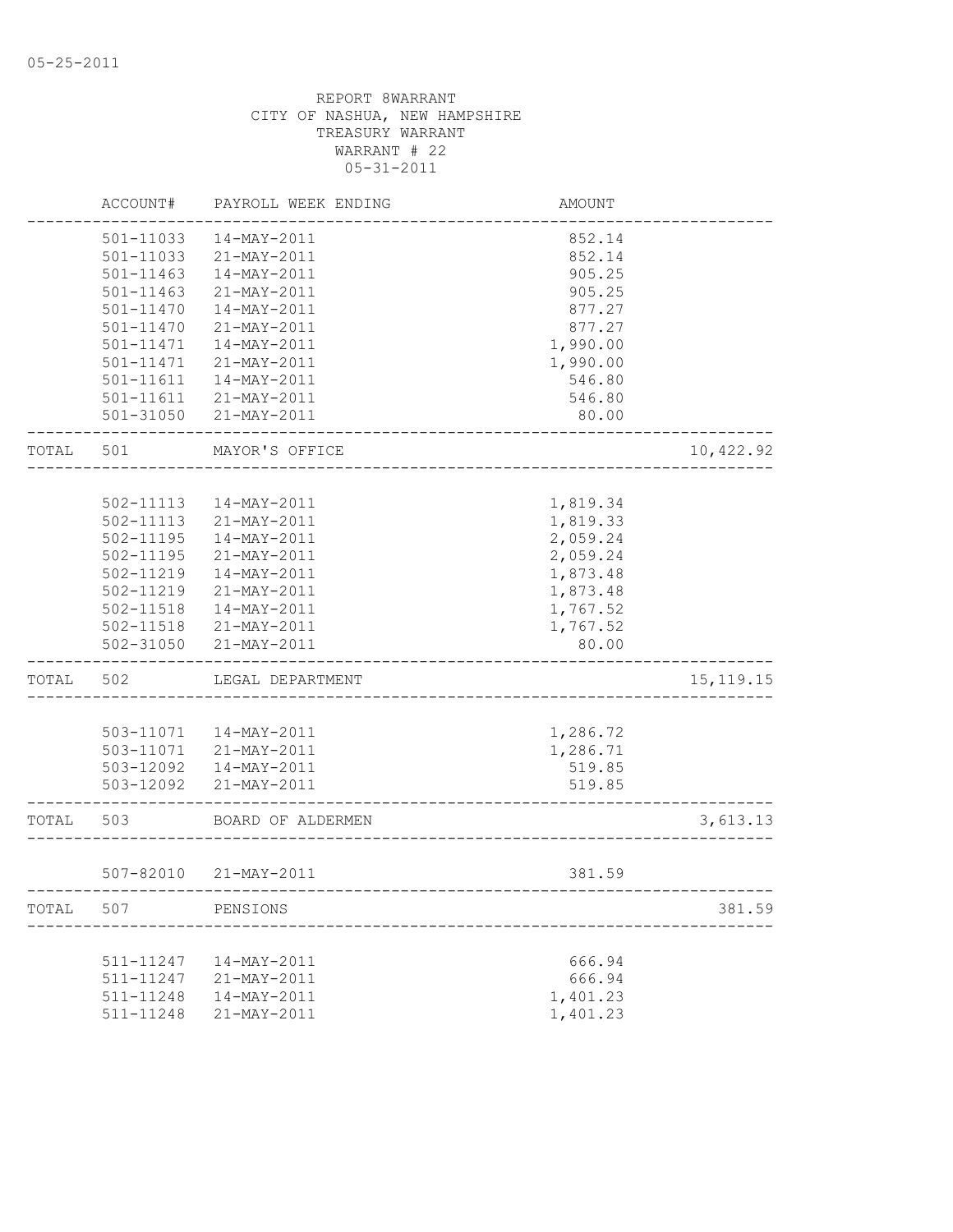| TOTAL 511 CITI-STAT |                          |          | 4,136.34 |
|---------------------|--------------------------|----------|----------|
|                     |                          |          |          |
|                     | 512-11005 14-MAY-2011    | 1,226.06 |          |
|                     | 512-11005 21-MAY-2011    | 1,244.81 |          |
| 512-11050           | 14-MAY-2011              | 742.06   |          |
| 512-11050           | $21 - \text{MAX} - 2011$ | 742.05   |          |
| 512-11064           | $14 - \text{MAX} - 2011$ | 1,012.48 |          |
| 512-11064           | 21-MAY-2011              | 1,012.48 |          |
| 512-11073           | 14-MAY-2011              | 1,627.85 |          |
| 512-11073           | 21-MAY-2011              | 1,627.86 |          |
| 512-11134           | $14 - \text{MAX} - 2011$ | 796.65   |          |
| 512-11134           | 21-MAY-2011              | 796.65   |          |
| 512-11165           | 14-MAY-2011              | 1,918.03 |          |
| 512-11165           | 21-MAY-2011              | 1,918.03 |          |
| 512-11167           | $14 - \text{MAX} - 2011$ | 290.45   |          |
| 512-11167           | 21-MAY-2011              | 290.45   |          |
| 512-11173           | 14-MAY-2011              | 1,446.40 |          |
| 512-11173           | 21-MAY-2011              | 1,446.40 |          |
| 512-11177           | 14-MAY-2011              | 1,885.72 |          |
| 512-11177           | 21-MAY-2011              | 1,885.72 |          |
| 512-11222           | 14-MAY-2011              | 1,015.00 |          |
| 512-11222           | 21-MAY-2011              | 1,015.00 |          |
| 512-11224           | 14-MAY-2011              | 1,005.33 |          |
| 512-11224           | 21-MAY-2011              | 1,005.33 |          |
| 512-11265           | 14-MAY-2011              | 883.76   |          |
| 512-11265           | 21-MAY-2011              | 883.76   |          |
| 512-11431           | 14-MAY-2011              | 2,192.84 |          |
| 512-11431           | 21-MAY-2011              | 2,192.84 |          |
| 512-11531           | 14-MAY-2011              | 833.86   |          |
| 512-11531           | 21-MAY-2011              | 833.86   |          |
| 512-11673           | 14-MAY-2011              | 1,062.20 |          |
| 512-11673           | 21-MAY-2011              | 1,062.19 |          |
| 512-11684           | 14-MAY-2011              | 1,432.14 |          |
| 512-11714           | 14-MAY-2011              | 957.28   |          |
| 512-11714           | 21-MAY-2011              | 957.28   |          |
| 512-11740           | $14 - MAX - 2011$        | 1,670.34 |          |
| 512-11740           | 21-MAY-2011              | 1,670.34 |          |
| 512-12033           | 14-MAY-2011              | 640.62   |          |
| 512-12033           | 21-MAY-2011              | 739.17   |          |
| 512-12052           | 14-MAY-2011              | 577.40   |          |
| 512-12052           | 21-MAY-2011              | 584.09   |          |
| 512-12056           | 14-MAY-2011              | 363.07   |          |
| 512-12056           | 21-MAY-2011              | 363.06   |          |
| 512-12749           | 14-MAY-2011              | 622.72   |          |
| 512-12749           | 21-MAY-2011              | 622.72   |          |
| 512-13004           | 14-MAY-2011              | 129.26   |          |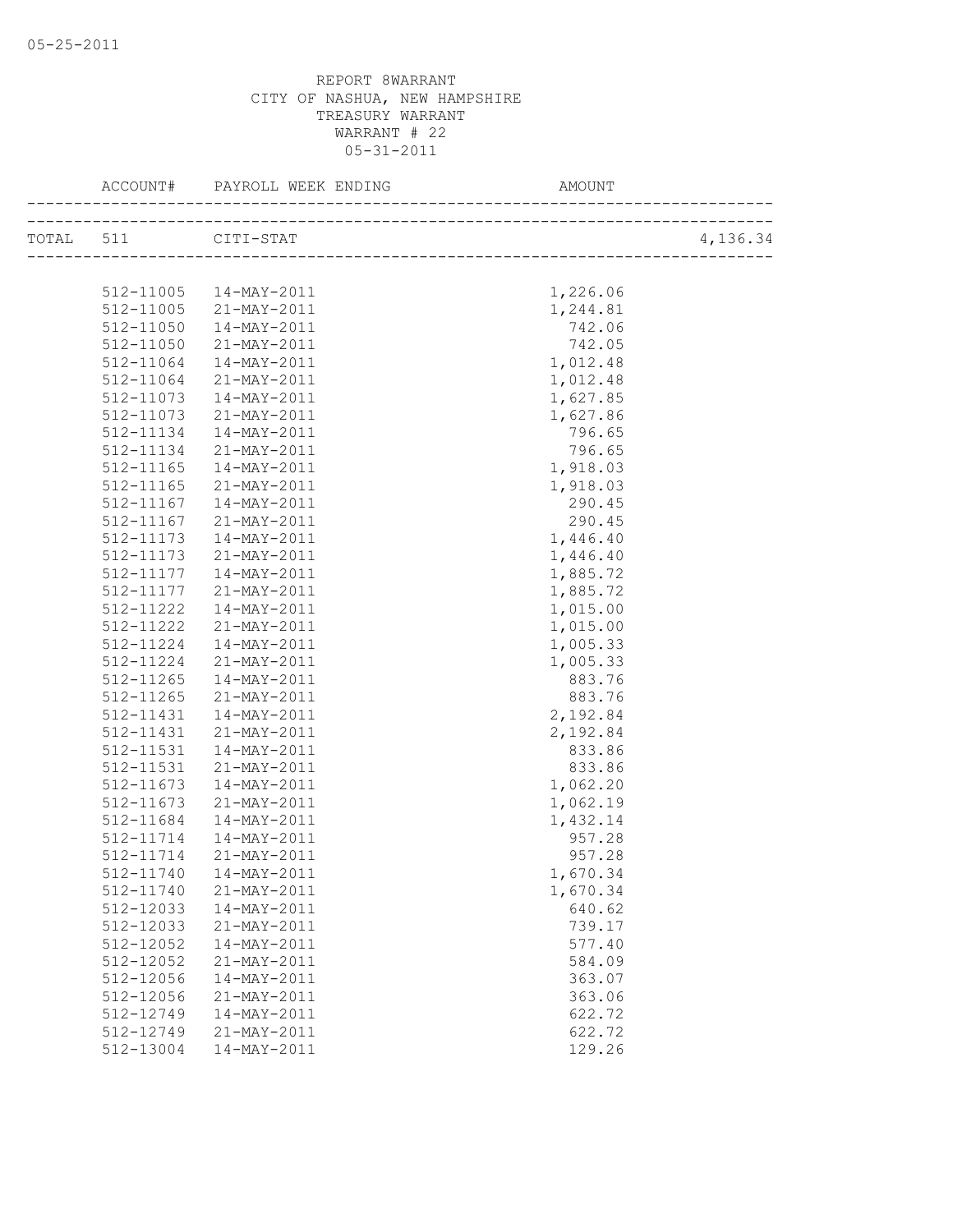|           | ACCOUNT#  | PAYROLL WEEK ENDING                                    | AMOUNT                   |           |
|-----------|-----------|--------------------------------------------------------|--------------------------|-----------|
|           |           | 512-13004 21-MAY-2011<br>_____________________________ | 82.07                    |           |
| TOTAL     | 512       | FINANCIAL SERVICES                                     | ________________________ | 47,307.68 |
|           |           |                                                        |                          |           |
|           |           | 513-11117  14-MAY-2011                                 | 1,579.18                 |           |
|           |           | 513-11117 21-MAY-2011                                  | 1,579.19                 |           |
|           | 513-11171 | 14-MAY-2011                                            | 1,254.18                 |           |
|           | 513-11171 | 21-MAY-2011                                            | 2,056.01                 |           |
|           | 513-11213 | 14-MAY-2011                                            | 1,293.11                 |           |
|           |           | 513-11213 21-MAY-2011                                  | 1,293.11                 |           |
|           |           | 513-11223  14-MAY-2011                                 | 774.94                   |           |
|           |           | 513-11223 21-MAY-2011                                  | 774.94                   |           |
| TOTAL 513 |           | CITY CLERK'S OFFICE                                    |                          | 10,604.66 |
|           |           |                                                        |                          |           |
|           | 515-11031 | 14-MAY-2011                                            | 851.42                   |           |
|           | 515-11031 | 21-MAY-2011                                            | 799.16                   |           |
|           | 515-11350 | 14-MAY-2011                                            | 957.28                   |           |
|           |           | 515-11350 21-MAY-2011                                  | 957.28                   |           |
|           |           | 515-11447  14-MAY-2011                                 | 350.31                   |           |
|           |           | 515-11447 21-MAY-2011                                  | 350.31                   |           |
|           |           | 515-12028  14-MAY-2011                                 | 609.67                   |           |
|           |           | 515-12028 21-MAY-2011                                  | 609.67                   |           |
| TOTAL     | 515       | HUMAN RESOURCES                                        |                          | 5,485.10  |
|           |           |                                                        |                          |           |
|           |           | 516-11147  14-MAY-2011                                 | 637.19                   |           |
|           |           | 516-11147 21-MAY-2011                                  | 637.19                   |           |
|           | 516-11148 | 14-MAY-2011                                            | 985.60                   |           |
|           | 516-11148 | 21-MAY-2011                                            | 985.60                   |           |
|           | 516-11459 | $14 - \text{MAX} - 2011$                               | 1,286.72                 |           |
|           | 516-11459 | 21-MAY-2011                                            | 1,286.72                 |           |
|           | 516-11573 | 14-MAY-2011                                            | 939.12                   |           |
|           | 516-11573 | 21-MAY-2011                                            | 939.11                   |           |
| TOTAL     | 516       | PURCHASING DEPARTMENT                                  |                          | 7,697.25  |
|           |           |                                                        |                          |           |
|           | 517-11198 | 14-MAY-2011                                            | 1,127.96                 |           |
|           | 517-11198 | 21-MAY-2011                                            | 1,127.96                 |           |
|           | 517-11266 | 14-MAY-2011                                            | 641.15                   |           |
|           | 517-11266 | 21-MAY-2011                                            | 641.15                   |           |
|           | 517-11420 | 14-MAY-2011                                            | 744.15                   |           |
|           | 517-11420 | 21-MAY-2011                                            | 744.15                   |           |
|           | 517-12063 | 14-MAY-2011                                            | 296.86                   |           |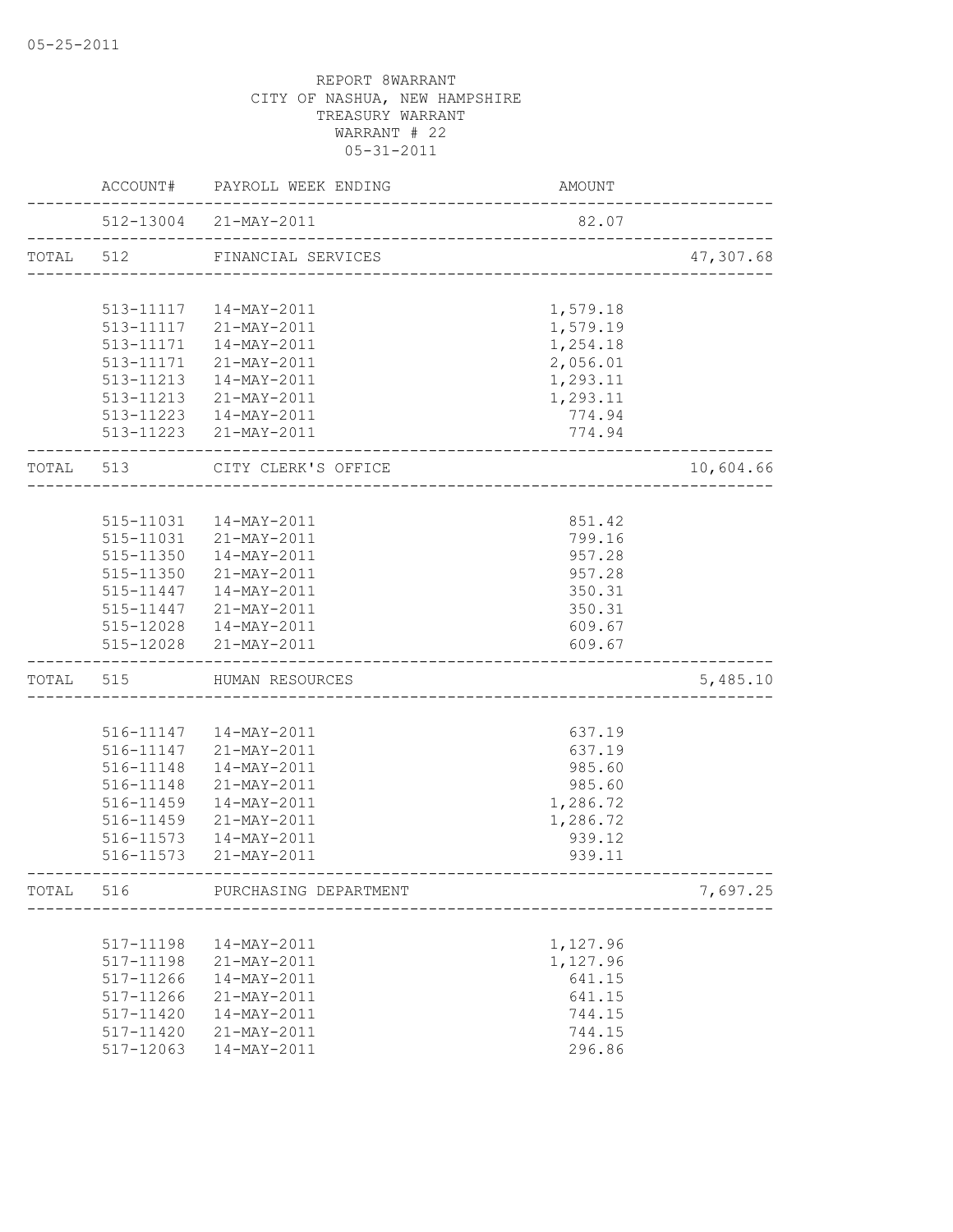|                     | ACCOUNT# PAYROLL WEEK ENDING                    | AMOUNT               |           |
|---------------------|-------------------------------------------------|----------------------|-----------|
|                     | 517-12063 21-MAY-2011                           | 231.55               |           |
|                     |                                                 |                      |           |
|                     |                                                 |                      |           |
|                     | 519-11014  14-MAY-2011                          | 1,122.77             |           |
|                     | 519-11014 21-MAY-2011                           | 1,122.76             |           |
|                     | 519-11016 14-MAY-2011                           | 985.60               |           |
|                     | 519-11016 21-MAY-2011                           | 985.60               |           |
|                     | 519-11017  14-MAY-2011                          | 824.00               |           |
|                     | 519-11017 21-MAY-2011                           | 824.00               |           |
|                     | 519-11115  14-MAY-2011                          | 1,986.69             |           |
|                     | 519-11115 21-MAY-2011                           | 1,986.69             |           |
|                     | 519-11146  14-MAY-2011                          | 858.42               |           |
|                     | 519-11146 21-MAY-2011                           | 858.42               |           |
|                     | 519-11153  14-MAY-2011                          | 620.56               |           |
|                     | 519-11153 21-MAY-2011                           | 620.56               |           |
| 519-11154           | 14-MAY-2011                                     | 652.12               |           |
| 519-11154           | 21-MAY-2011                                     | 652.12               |           |
| 519-11205           | 14-MAY-2011<br>519-11205 21-MAY-2011            | 815.21               |           |
|                     |                                                 | 815.21               |           |
|                     | 519-11241  14-MAY-2011<br>519-11241 21-MAY-2011 | 1,367.59<br>1,367.59 |           |
|                     | 519-18006 21-MAY-2011                           | 375.00               |           |
| TOTAL 519 ASSESSORS |                                                 |                      | 18,840.91 |
|                     |                                                 |                      |           |
|                     | 520-12077  14-MAY-2011                          | 168.70               |           |
| __________________  | 520-12077 21-MAY-2011                           | 168.70               |           |
|                     | TOTAL 520 HUNT BUILDING                         |                      | 337.40    |
|                     |                                                 |                      |           |
|                     | 522-11127  14-MAY-2011                          | 1,709.64             |           |
|                     | 522-11127 21-MAY-2011                           | 1,709.64             |           |
| $522 - 11128$       | 14-MAY-2011                                     | 1,152.83             |           |
|                     | 522-11128 21-MAY-2011                           | 1,152.82             |           |
| 522-11286           | $14 - MAX - 2011$                               | 608.85               |           |
| 522-11286           | 21-MAY-2011                                     | 608.85               |           |
| 522-11429           | 14-MAY-2011                                     | 1,819.33             |           |
| 522-11429           | 21-MAY-2011                                     | 1,819.34             |           |
| 522-11496           | $14 - MAX - 2011$                               | 1,529.82             |           |
| 522-11496           | 21-MAY-2011                                     | 1,529.82             |           |
| 522-11641           | 14-MAY-2011                                     | 1,409.39             |           |
| 522-11641           | 21-MAY-2011                                     | 1,409.38             |           |
| $522 - 11652$       | 14-MAY-2011                                     | 1,489.36             |           |
| $522 - 11652$       | 21-MAY-2011                                     | 1,489.35             |           |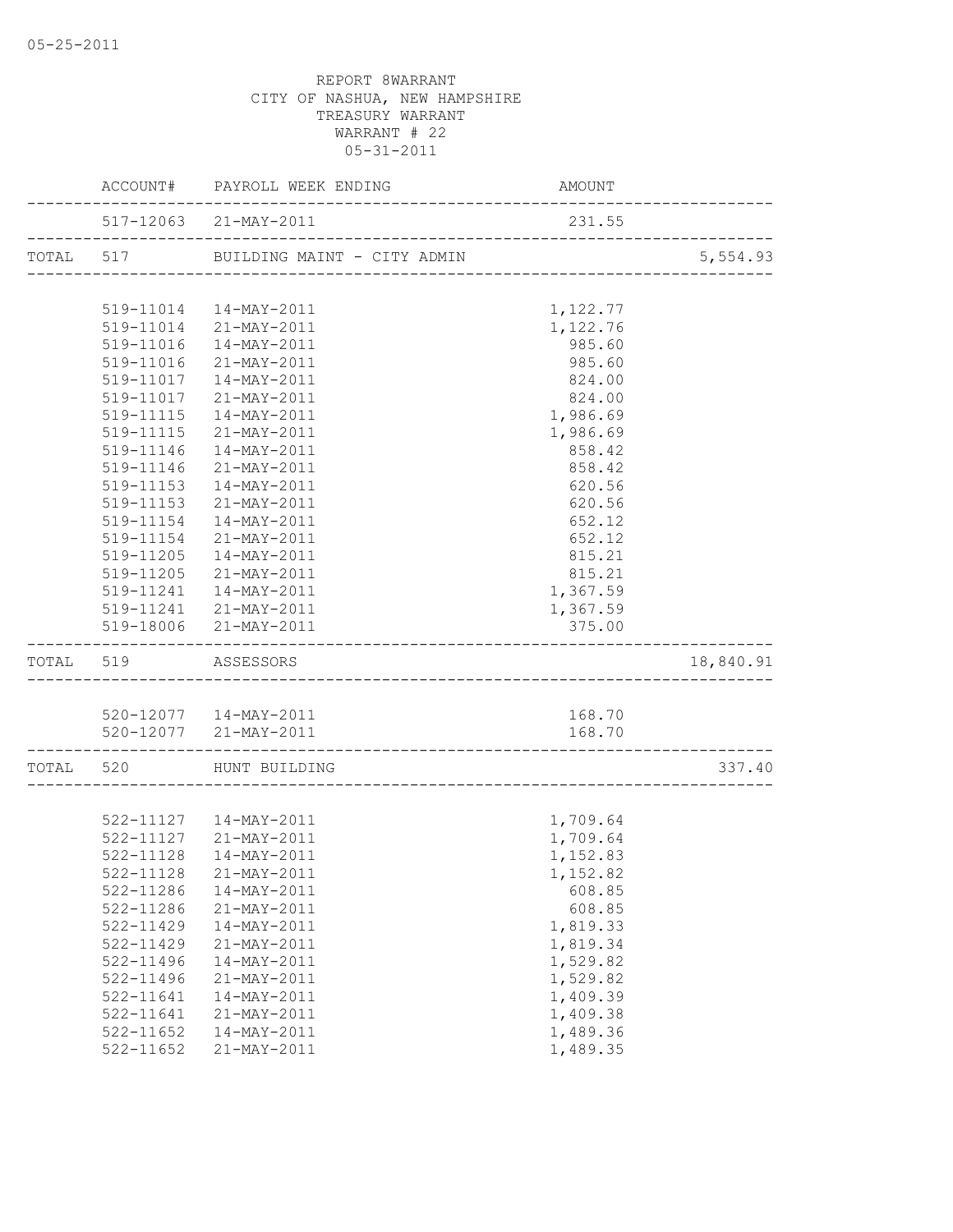|           |           | ACCOUNT# PAYROLL WEEK ENDING | AMOUNT                                       |           |
|-----------|-----------|------------------------------|----------------------------------------------|-----------|
|           |           | 522-11721  14-MAY-2011       | 1,556.12                                     |           |
|           |           | 522-11721 21-MAY-2011        | 1,556.12                                     |           |
|           |           | 522-11724  14-MAY-2011       | 1,370.98                                     |           |
|           |           | 522-11724 21-MAY-2011        | 1,370.98                                     |           |
|           |           | 522-11725  14-MAY-2011       | 998.11                                       |           |
|           |           | 522-11725 21-MAY-2011        | 998.12                                       |           |
|           |           | 522-11729  14-MAY-2011       | 2,231.12                                     |           |
|           |           | 522-11729 21-MAY-2011        | 2,231.12                                     |           |
|           |           | 522-31050 21-MAY-2011        | 257.00                                       |           |
| TOTAL 522 |           | INFORMATION TECHNOLOGY       | ----------------------<br>__________________ | 32,008.09 |
|           |           |                              |                                              |           |
|           |           | 523-11332  14-MAY-2011       | 1,006.33                                     |           |
|           |           | 523-11332 21-MAY-2011        | 1,006.34                                     |           |
|           | TOTAL 523 | GIS                          |                                              | 2,012.67  |
|           |           |                              |                                              |           |
|           |           | 531-11065  14-MAY-2011       | 1,143.31                                     |           |
|           |           | 531-11065 21-MAY-2011        | 1,143.31                                     |           |
|           |           | 531-11085  14-MAY-2011       | 922.04                                       |           |
|           | 531-11085 | 21-MAY-2011                  | 922.04                                       |           |
|           | 531-11114 | 14-MAY-2011                  | 2,355.27                                     |           |
|           | 531-11114 | 21-MAY-2011                  | 2,355.27                                     |           |
|           | 531-11129 | 14-MAY-2011                  | 1,998.78                                     |           |
|           | 531-11129 | 21-MAY-2011                  | 1,998.79                                     |           |
|           | 531-11164 | 14-MAY-2011                  | 1,178.65                                     |           |
|           | 531-11164 | 21-MAY-2011                  | 1,178.65                                     |           |
|           | 531-11166 | 14-MAY-2011                  | 2,603.52                                     |           |
|           | 531-11166 | 21-MAY-2011                  | 2,603.53                                     |           |
|           | 531-11170 | 14-MAY-2011                  | 1,526.04                                     |           |
|           | 531-11170 | 21-MAY-2011                  | 1,526.03                                     |           |
|           | 531-11201 | 14-MAY-2011                  | 682.42                                       |           |
|           | 531-11201 | 21-MAY-2011                  | 682.42                                       |           |
|           | 531-11203 | 14-MAY-2011                  | 1,349.54                                     |           |
|           | 531-11203 | 21-MAY-2011                  | 1,349.54                                     |           |
|           | 531-11226 | 14-MAY-2011                  | 776.25                                       |           |
|           | 531-11226 | 21-MAY-2011                  | 776.25                                       |           |
|           | 531-11242 | 14-MAY-2011                  | 1,158.79                                     |           |
|           | 531-11242 | 21-MAY-2011                  | 1,158.79                                     |           |
|           | 531-11245 | 14-MAY-2011                  | 643.00                                       |           |
|           | 531-11245 | 21-MAY-2011                  | 643.00                                       |           |
|           | 531-11257 | $14 - MAX - 2011$            | 3,490.10                                     |           |
|           | 531-11257 | 21-MAY-2011                  | 4,421.39                                     |           |
|           | 531-11287 | $14 - MAY - 2011$            | 846.15                                       |           |
|           | 531-11287 | 21-MAY-2011                  | 846.15                                       |           |
|           | 531-11398 | 14-MAY-2011                  | 646.26                                       |           |
|           |           |                              |                                              |           |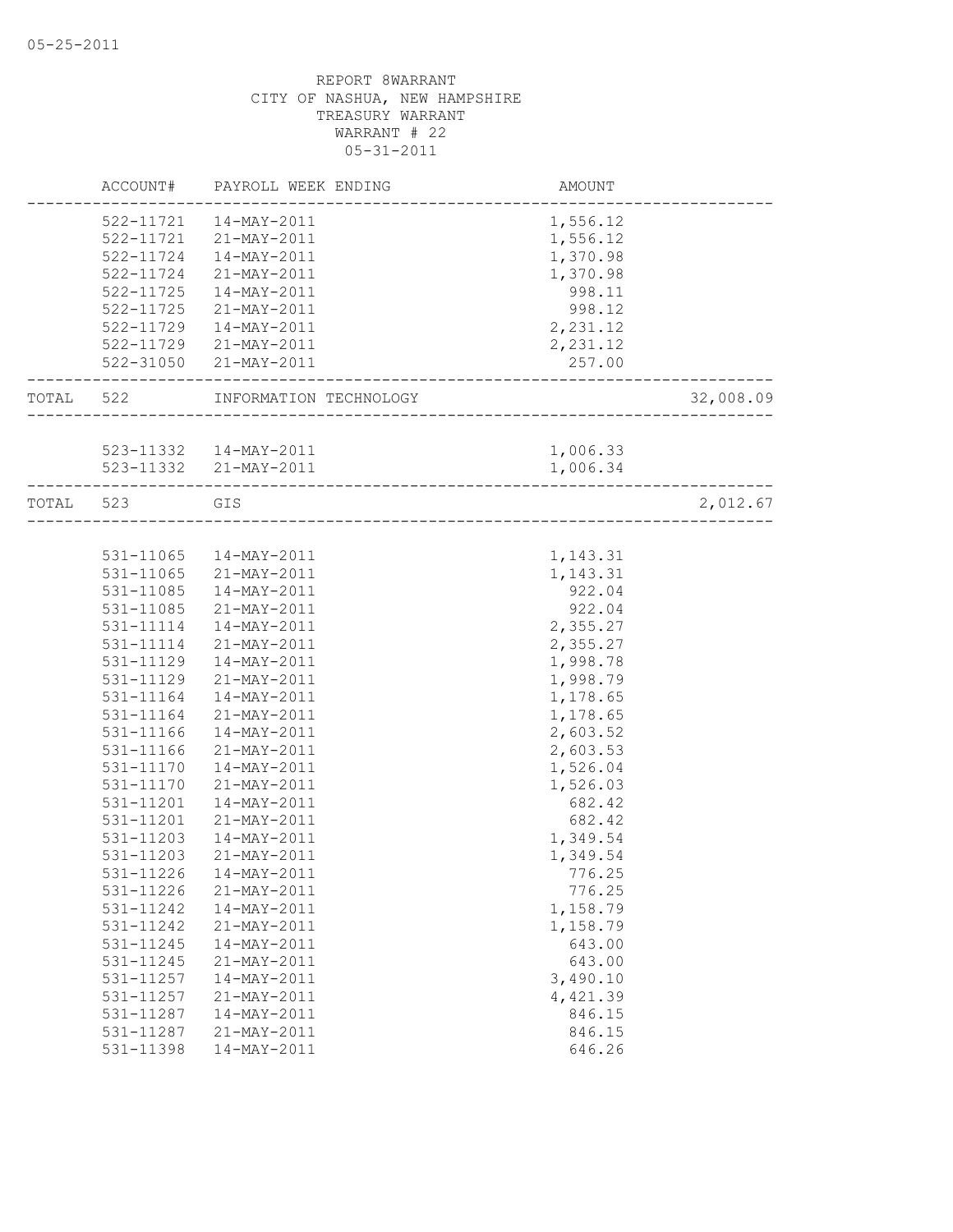| ACCOUNT#  | PAYROLL WEEK ENDING | AMOUNT      |
|-----------|---------------------|-------------|
| 531-11398 | 21-MAY-2011         | 646.25      |
| 531-11477 | 14-MAY-2011         | 648.94      |
| 531-11477 | 21-MAY-2011         | 648.93      |
| 531-11487 | 14-MAY-2011         | 1,400.35    |
| 531-11487 | 21-MAY-2011         | 1,400.35    |
| 531-11495 | 14-MAY-2011         | 1,037.26    |
| 531-11495 | 21-MAY-2011         | 1,037.27    |
| 531-11498 | 14-MAY-2011         | 878.19      |
| 531-11498 | 21-MAY-2011         | 878.18      |
| 531-11516 | $14 - MAX - 2011$   | 884.57      |
| 531-11516 | 21-MAY-2011         | 884.56      |
| 531-11534 | 14-MAY-2011         | 1,496.62    |
| 531-11534 | 21-MAY-2011         | 1,496.61    |
| 531-11535 | 14-MAY-2011         | 7,646.24    |
| 531-11535 | 21-MAY-2011         | 7,646.24    |
| 531-11537 | 14-MAY-2011         | 14,485.34   |
| 531-11537 | 21-MAY-2011         | 14,485.32   |
| 531-11538 | 14-MAY-2011         | 922.04      |
| 531-11538 | 21-MAY-2011         | 922.04      |
| 531-11539 | 14-MAY-2011         | 1,579.18    |
| 531-11539 | 21-MAY-2011         | 1,579.18    |
| 531-11544 | 14-MAY-2011         | 4,268.62    |
| 531-11544 | 21-MAY-2011         | 4,268.62    |
| 531-11549 | 14-MAY-2011         | 7,328.12    |
| 531-11549 | 21-MAY-2011         | 7,328.12    |
| 531-11550 | 14-MAY-2011         | 1,914.70    |
| 531-11550 | 21-MAY-2011         | 1,914.70    |
| 531-11552 | $14 - MAY - 2011$   | 10,362.00   |
| 531-11552 | 21-MAY-2011         | 10,362.00   |
| 531-11555 | 14-MAY-2011         | 44,270.00   |
| 531-11555 | 21-MAY-2011         | 44,270.00   |
| 531-11558 | 14-MAY-2011         | 76,561.54   |
| 531-11558 | 21-MAY-2011         | 76,630.44   |
| 531-11561 | $14 - MAX - 2011$   | 14,092.65   |
| 531-11561 | 21-MAY-2011         | 14,092.65   |
| 531-11567 | $14 - MAX - 2011$   | 34, 187. 13 |
| 531-11567 | 21-MAY-2011         | 34, 187. 11 |
| 531-11569 | $14 - MAY - 2011$   | 1,214.02    |
| 531-11569 | 21-MAY-2011         | 1,214.02    |
| 531-11618 | 14-MAY-2011         | 2,713.47    |
| 531-11618 | 21-MAY-2011         | 2,713.45    |
| 531-11622 | 14-MAY-2011         | 3,081.17    |
| 531-11622 | 21-MAY-2011         | 3,081.17    |
| 531-11634 | 14-MAY-2011         | 720.10      |
| 531-11634 | 21-MAY-2011         | 720.10      |
| 531-11636 | 14-MAY-2011         | 1,003.45    |
| 531-11664 | 14-MAY-2011         | 1,171.17    |
| 531-11664 | 21-MAY-2011         | 1,171.16    |
|           |                     |             |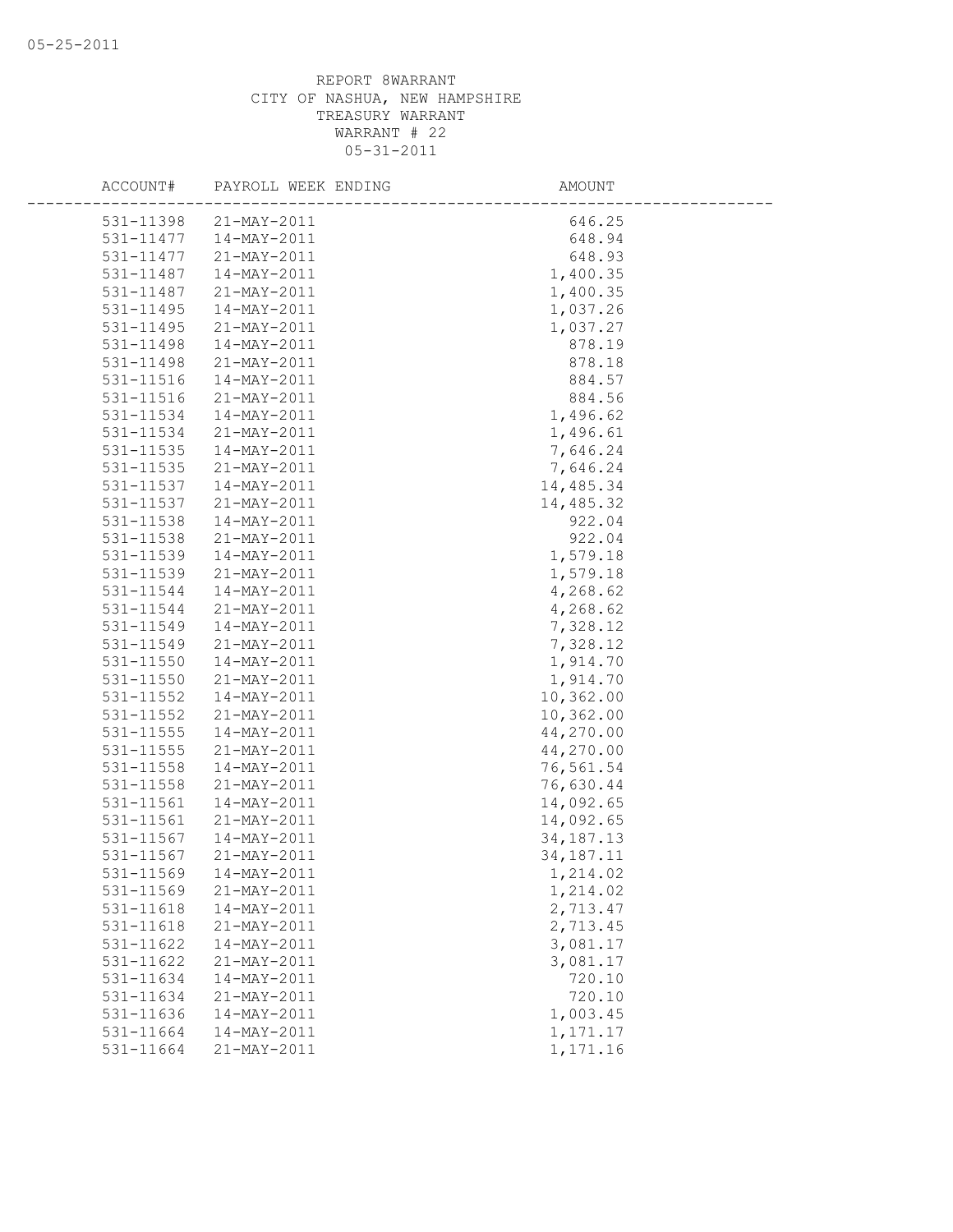|       | ACCOUNT#  | PAYROLL WEEK ENDING    | AMOUNT   |             |
|-------|-----------|------------------------|----------|-------------|
|       | 531-11665 | 14-MAY-2011            | 809.40   |             |
|       | 531-11665 | 21-MAY-2011            | 809.40   |             |
|       | 531-11719 | $14 - MAX - 2011$      | 949.27   |             |
|       | 531-11719 | 21-MAY-2011            | 949.27   |             |
|       | 531-11722 | 14-MAY-2011            | 611.85   |             |
|       | 531-11722 | 21-MAY-2011            | 611.85   |             |
|       | 531-11732 | 14-MAY-2011            | 6,034.25 |             |
|       | 531-11732 | 21-MAY-2011            | 6,034.25 |             |
|       | 531-12020 | 14-MAY-2011            | 984.99   |             |
|       | 531-12020 | 21-MAY-2011            | 984.98   |             |
|       | 531-12042 | $14 - MAX - 2011$      | 341.52   |             |
|       | 531-12042 | 21-MAY-2011            | 480.63   |             |
|       | 531-12066 | 14-MAY-2011            | 708.06   |             |
|       | 531-12066 | 21-MAY-2011            | 708.05   |             |
|       | 531-12068 | 14-MAY-2011            | 771.36   |             |
|       | 531-12068 | 21-MAY-2011            | 771.36   |             |
|       | 531-12071 | 14-MAY-2011            | 266.52   |             |
|       | 531-12071 | 21-MAY-2011            | 266.52   |             |
|       | 531-12119 | 14-MAY-2011            | 1,158.52 |             |
|       | 531-12119 | 21-MAY-2011            | 1,158.52 |             |
|       | 531-13004 | 14-MAY-2011            | 2,955.51 |             |
|       | 531-13004 | 21-MAY-2011            | 3,090.14 |             |
|       | 531-13038 | 14-MAY-2011            | 681.69   |             |
|       | 531-13040 | $14 - MAX - 2011$      | 4,745.79 |             |
|       | 531-13040 | 21-MAY-2011            | 2,950.03 |             |
|       | 531-13044 | 14-MAY-2011            | 2,009.86 |             |
|       | 531-13044 | 21-MAY-2011            | 2,597.97 |             |
|       | 531-13047 | $14 - MAX - 2011$      | 9,922.37 |             |
|       | 531-13047 | 21-MAY-2011            | 7,235.36 |             |
|       | 531-13048 | 14-MAY-2011            | 4,559.81 |             |
|       | 531-13048 | 21-MAY-2011            | 3,183.61 |             |
|       | 531-17006 | 21-MAY-2011            | 3,300.00 |             |
|       | 531-31050 | 21-MAY-2011            | 194.00   |             |
| TOTAL | 531       | POLICE DEPARTMENT      |          | 583, 207.33 |
|       |           |                        |          |             |
|       |           |                        |          |             |
|       |           | 532-11024  14-MAY-2011 | 2,120.48 |             |
|       | 532-11024 | 21-MAY-2011            | 2,120.50 |             |
|       | 532-11036 | $14 - MAX - 2011$      | 1,929.24 |             |
|       | 532-11036 | 21-MAY-2011            | 1,929.25 |             |
|       | 532-11063 | $14 - MAY - 2011$      | 1,390.79 |             |
|       | 532-11063 | 21-MAY-2011            | 1,390.79 |             |
|       | 532-11066 | 14-MAY-2011            | 1,363.38 |             |
|       | 532-11066 | 21-MAY-2011            | 1,363.38 |             |
|       | 532-11069 | 14-MAY-2011            | 2,781.73 |             |
|       | 532-11069 | 21-MAY-2011            | 2,781.74 |             |
|       | 532-11111 | 14-MAY-2011            | 2,229.62 |             |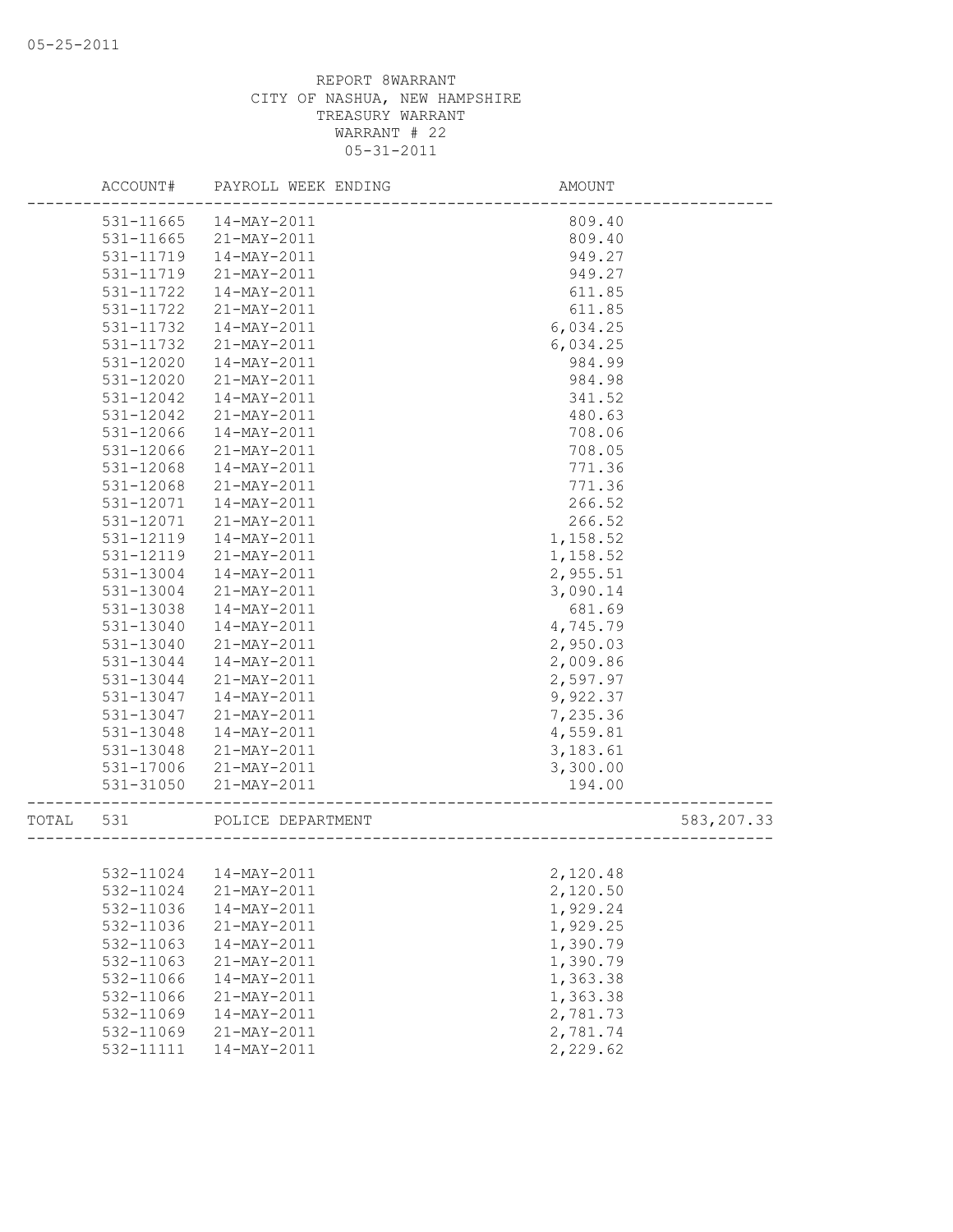| ACCOUNT#  | PAYROLL WEEK ENDING | AMOUNT     |
|-----------|---------------------|------------|
| 532-11111 | 21-MAY-2011         | 2,229.62   |
| 532-11207 | $14 - MAX - 2011$   | 6,838.59   |
| 532-11207 | 21-MAY-2011         | 6,838.59   |
| 532-11281 | 14-MAY-2011         | 1,005.79   |
| 532-11281 | 21-MAY-2011         | 1,005.79   |
| 532-11285 | 14-MAY-2011         | 8,428.45   |
| 532-11285 | 21-MAY-2011         | 8,428.45   |
| 532-11291 | 14-MAY-2011         | 6,968.62   |
| 532-11291 | 21-MAY-2011         | 7,443.70   |
| 532-11298 | 14-MAY-2011         | 1,395.22   |
| 532-11298 | 21-MAY-2011         | 988.28     |
| 532-11300 | 14-MAY-2011         | 36, 330.81 |
| 532-11300 | 21-MAY-2011         | 36, 330.81 |
| 532-11303 | 14-MAY-2011         | 1,233.08   |
| 532-11303 | 21-MAY-2011         | 1,233.08   |
| 532-11305 | 14-MAY-2011         | 4,932.35   |
| 532-11305 | 21-MAY-2011         | 4,932.35   |
| 532-11309 | 14-MAY-2011         | 103,984.81 |
| 532-11309 | 21-MAY-2011         | 103,984.81 |
| 532-11660 | 14-MAY-2011         | 1,566.75   |
| 532-11660 | 21-MAY-2011         | 1,566.75   |
| 532-11663 | 14-MAY-2011         | 1,535.88   |
| 532-11663 | 21-MAY-2011         | 1,535.86   |
| 532-11666 | 14-MAY-2011         | 1,535.86   |
| 532-11666 | 21-MAY-2011         | 1,535.86   |
| 532-11668 | 14-MAY-2011         | 1,551.20   |
| 532-11668 | 21-MAY-2011         | 1,551.21   |
| 532-12070 | 14-MAY-2011         | 28,652.91  |
| 532-12070 | 21-MAY-2011         | 23,442.50  |
| 532-13004 | $14 - MAX - 2011$   | 341.02     |
| 532-13004 | 21-MAY-2011         | 381.23     |
| 532-13018 | 14-MAY-2011         | 2,644.59   |
| 532-13018 | 21-MAY-2011         | 2,716.26   |
| 532-13024 | 21-MAY-2011         | 409.63     |
| 532-13050 | 14-MAY-2011         | 9,468.54   |
| 532-13050 | 21-MAY-2011         | 7,960.82   |
| 532-19231 | $14 - MAX - 2011$   | 1,319.04   |
| 532-19231 | 21-MAY-2011         | 1,319.04   |
| 532-19232 | 14-MAY-2011         | 1,969.49   |
| 532-19232 | 21-MAY-2011         | 1,969.49   |
| 532-19233 | 14-MAY-2011         | 2,945.39   |
| 532-19233 | 21-MAY-2011         | 2,945.39   |
| 532-19234 | 14-MAY-2011         | 1,831.20   |
| 532-19234 | 21-MAY-2011         | 1,831.20   |
| 532-31050 | 21-MAY-2011         | 85.00      |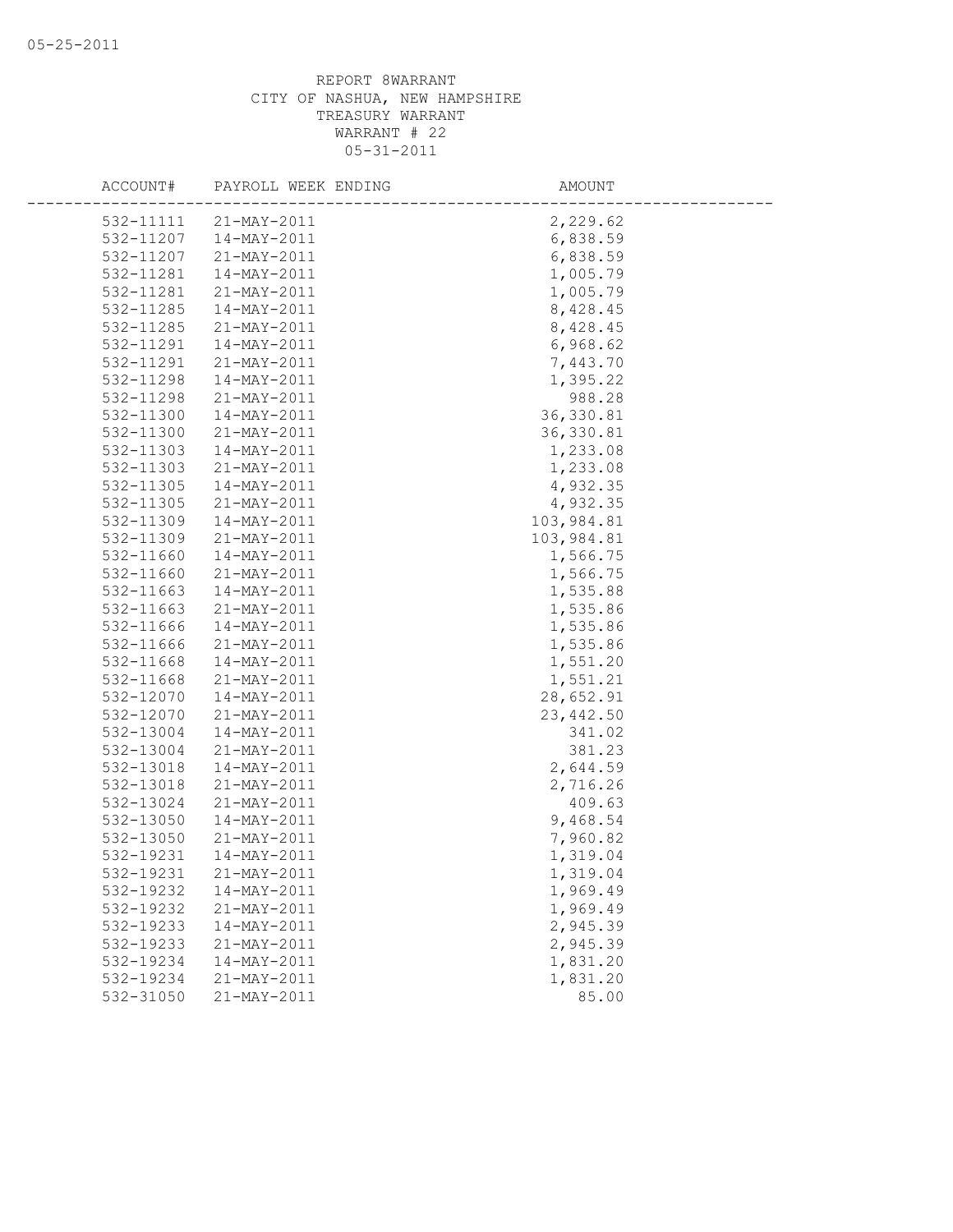|           |                | ACCOUNT# PAYROLL WEEK ENDING                             | AMOUNT   |            |
|-----------|----------------|----------------------------------------------------------|----------|------------|
| TOTAL 532 |                | FIRE DEPARTMENT                                          |          | 470,546.21 |
|           |                |                                                          |          |            |
|           |                | 535-11980  14-MAY-2011                                   | 96.15    |            |
|           |                | 535-11980 21-MAY-2011                                    | 96.15    |            |
|           | -------------- | 535-31050 21-MAY-2011                                    | 80.00    |            |
|           |                | TOTAL 535 EMERGENCY MANAGEMENT<br>______________________ |          | 272.30     |
|           |                |                                                          |          |            |
|           |                | 536-11200  14-MAY-2011                                   | 1,449.60 |            |
|           |                | 536-11200 21-MAY-2011                                    | 1,449.60 |            |
|           |                | 536-12137  14-MAY-2011                                   | 1,230.12 |            |
|           |                | 536-12137 21-MAY-2011                                    | 1,230.12 |            |
|           |                | 536-31050 21-MAY-2011                                    | 80.00    |            |
| TOTAL 536 |                | CITYWIDE COMMUNICATIONS<br>_______________________       |          | 5,439.44   |
|           |                |                                                          |          |            |
|           |                | 541-11024  14-MAY-2011                                   | 263.04   |            |
|           |                | 541-11024 21-MAY-2011                                    | 263.04   |            |
|           | 541-11104      | 14-MAY-2011                                              | 1,044.26 |            |
|           |                | 541-11104 21-MAY-2011                                    | 1,044.26 |            |
|           | 541-11240      | 14-MAY-2011                                              | 1,503.01 |            |
|           | 541-11240      | 21-MAY-2011                                              | 1,503.02 |            |
|           |                | 541-11346  14-MAY-2011                                   | 435.30   |            |
|           |                | 541-11346 21-MAY-2011                                    | 435.31   |            |
|           |                | 541-31050 21-MAY-2011                                    | 80.00    |            |
| TOTAL 541 |                | COMMUNITY SERVICES DIVISION                              |          | 6,571.24   |
|           |                |                                                          |          |            |
|           | 542-11024      | 14-MAY-2011                                              | 657.59   |            |
|           |                | 542-11024 21-MAY-2011                                    | 657.59   |            |
|           |                | 542-11426  14-MAY-2011                                   | 1,404.69 |            |
|           | 542-11426      | 21-MAY-2011                                              | 1,404.69 |            |
|           | 542-11484      | 14-MAY-2011                                              | 160.00   |            |
|           | 542-11484      | 21-MAY-2011                                              | 160.00   |            |
|           | 542-11584      | $14 - MAX - 2011$                                        | 3,787.06 |            |
|           | 542-11584      | 21-MAY-2011                                              | 3,787.06 |            |
|           | 542-12044      | 21-MAY-2011                                              | 257.55   |            |
|           | 542-12109      | 14-MAY-2011                                              | 136.00   |            |
|           | 542-12109      | 21-MAY-2011                                              | 187.00   |            |
| TOTAL     | 542            | COMMUNITY HEALTH                                         |          | 12,599.23  |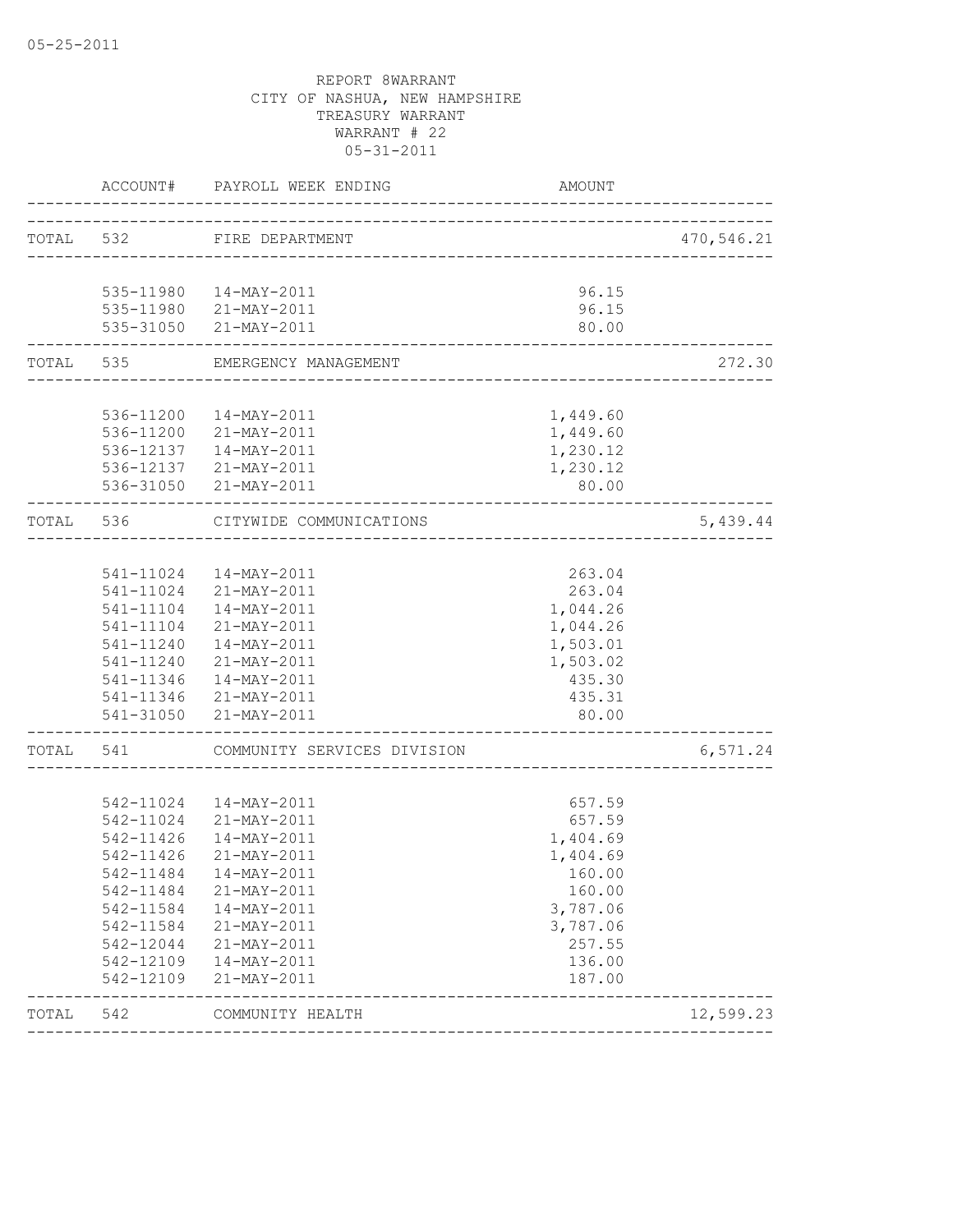|       | ACCOUNT#  | PAYROLL WEEK ENDING        | AMOUNT   |           |
|-------|-----------|----------------------------|----------|-----------|
|       | 543-11380 | 14-MAY-2011                | 988.21   |           |
|       | 543-11380 | 21-MAY-2011                | 988.21   |           |
|       | 543-11438 | 14-MAY-2011                | 1,324.88 |           |
|       | 543-11438 | 21-MAY-2011                | 1,324.89 |           |
|       | 543-11602 | 14-MAY-2011                | 909.84   |           |
|       | 543-11602 | 21-MAY-2011                | 909.84   |           |
|       | 543-11604 | 14-MAY-2011                | 1,573.64 |           |
|       | 543-11604 | 21-MAY-2011                | 1,573.64 |           |
|       | 543-11605 | 14-MAY-2011                | 985.14   |           |
|       |           | 543-11605 21-MAY-2011      | 955.58   |           |
|       |           | 543-31050 21-MAY-2011      | 114.00   |           |
| TOTAL | 543       | ENVIRONMENTAL HEALTH DEPT. |          | 11,647.87 |
|       |           |                            |          |           |
|       | 544-11008 | 14-MAY-2011                | 766.45   |           |
|       | 544-11008 | 21-MAY-2011                | 766.46   |           |
|       | 544-11099 | 14-MAY-2011                | 2,161.17 |           |
|       | 544-11099 | 21-MAY-2011                | 2,161.17 |           |
|       | 544-11112 | $14 - \text{MAX} - 2011$   | 877.27   |           |
|       | 544-11112 | 21-MAY-2011                | 877.27   |           |
|       | 544-11367 | 14-MAY-2011                | 858.43   |           |
|       | 544-11367 | 21-MAY-2011                | 858.44   |           |
|       | 544-11777 | 14-MAY-2011                | 1,328.18 |           |
|       | 544-11777 | 21-MAY-2011                | 1,328.18 |           |
|       | 544-12101 | 14-MAY-2011                | 441.56   |           |
|       |           | 544-12101 21-MAY-2011      | 441.56   |           |
|       |           | 544-31050 21-MAY-2011      | 80.00    |           |
| TOTAL | 544       | WELFARE ADMINISTRATION     |          | 12,946.14 |
|       |           |                            |          |           |
|       | 551-11024 | 14-MAY-2011                | 639.71   |           |
|       | 551-11024 | 21-MAY-2011                | 639.71   |           |
|       | 551-11028 | 14-MAY-2011                | 557.83   |           |
|       | 551-11028 | 21-MAY-2011                | 557.83   |           |
|       | 551-11057 | 14-MAY-2011                | 920.69   |           |
|       | 551-11057 | 21-MAY-2011                | 920.70   |           |
|       | 551-11094 | 14-MAY-2011                | 313.78   |           |
|       | 551-11094 | 21-MAY-2011                | 313.78   |           |
|       | 551-11097 | $14 - MAX - 2011$          | 1,101.98 |           |
|       | 551-11097 | 21-MAY-2011                | 1,101.98 |           |
|       | 551-11211 | 14-MAY-2011                | 632.11   |           |
|       | 551-11211 | 21-MAY-2011                | 632.11   |           |
|       | 551-11249 | 14-MAY-2011                | 1,320.01 |           |
|       | 551-11249 | 21-MAY-2011                | 1,320.01 |           |
|       | 551-11268 | 14-MAY-2011                | 650.13   |           |
|       | 551-11268 | 21-MAY-2011                | 650.13   |           |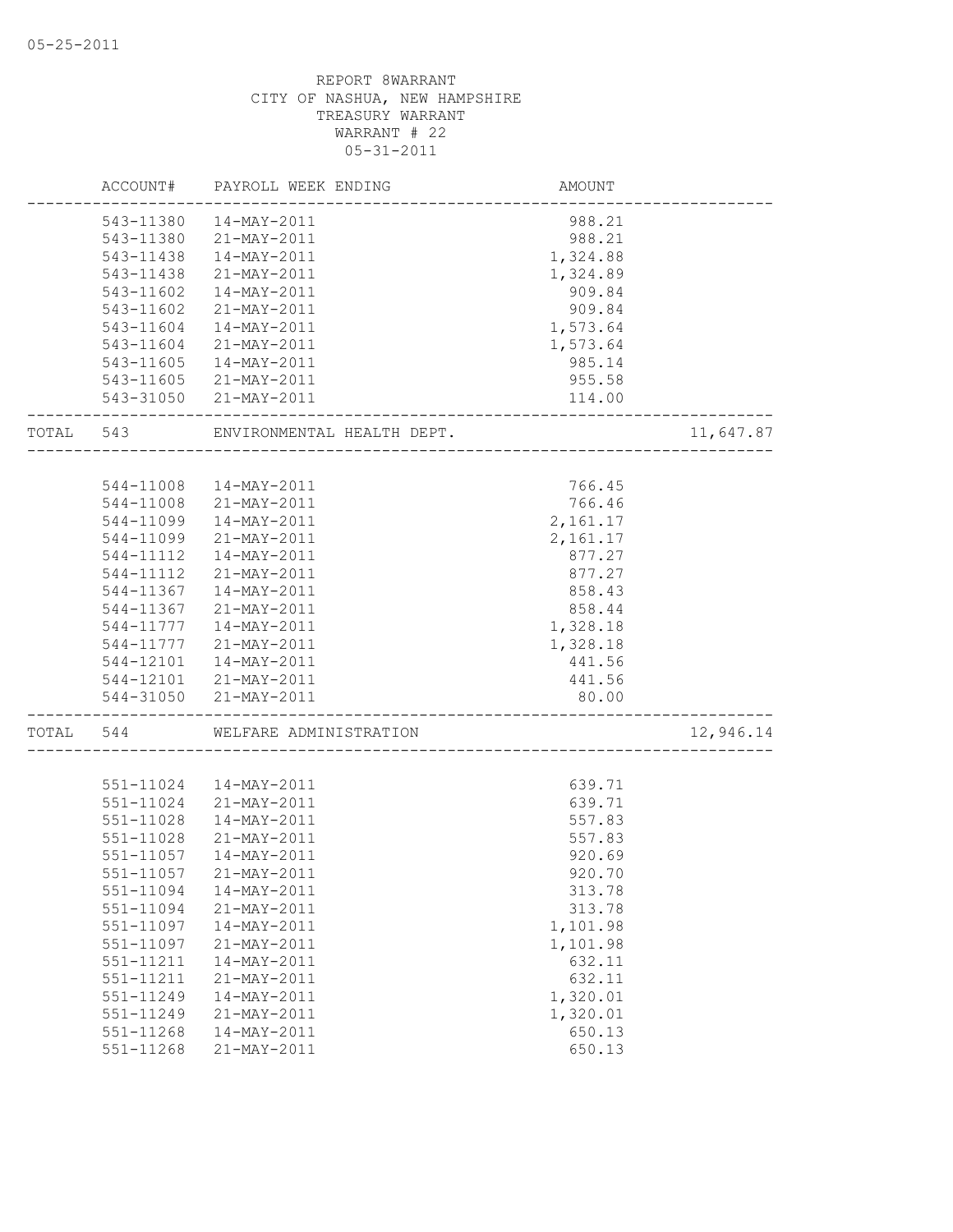|       | ACCOUNT#  | PAYROLL WEEK ENDING            | AMOUNT   |           |
|-------|-----------|--------------------------------|----------|-----------|
|       | 551-11273 | 14-MAY-2011                    | 1,735.80 |           |
|       | 551-11273 | 21-MAY-2011                    | 1,735.80 |           |
|       | 551-11435 | 14-MAY-2011                    | 936.74   |           |
|       | 551-11435 | 21-MAY-2011                    | 936.74   |           |
|       | 551-11462 | 14-MAY-2011                    | 1,059.21 |           |
|       | 551-11462 | 21-MAY-2011                    | 1,059.21 |           |
|       | 551-11620 | 14-MAY-2011                    | 1,184.60 |           |
|       | 551-11620 | 21-MAY-2011                    | 1,184.60 |           |
|       | 551-11638 | 14-MAY-2011                    | 1,212.05 |           |
|       | 551-11638 | 21-MAY-2011                    | 1,212.06 |           |
|       | 551-13004 | 14-MAY-2011                    | 80.38    |           |
|       | 551-13004 | 21-MAY-2011                    | 131.76   |           |
|       | 551-31050 | 21-MAY-2011                    | 97.00    |           |
|       | 551-91010 | 21-MAY-2011                    | 1,260.00 |           |
| TOTAL | 551       | PUBLIC WORKS DIV & ENGINEERING |          | 26,098.44 |
|       |           |                                |          |           |
|       |           | 552-11024  14-MAY-2011         | 706.26   |           |
|       | 552-11024 | 21-MAY-2011                    | 706.27   |           |
|       | 552-11077 | 14-MAY-2011                    | 1,331.47 |           |
|       | 552-11077 | 21-MAY-2011                    | 1,331.47 |           |
|       | 552-11087 | 14-MAY-2011                    | 840.40   |           |
|       | 552-11087 | 21-MAY-2011                    | 847.92   |           |
|       | 552-11143 | 14-MAY-2011                    | 878.00   |           |
|       | 552-11143 | 21-MAY-2011                    | 878.00   |           |
|       | 552-11324 | 14-MAY-2011                    | 4,236.84 |           |
|       | 552-11324 | 21-MAY-2011                    | 4,236.84 |           |
|       | 552-11339 | 14-MAY-2011                    | 2,259.60 |           |
|       | 552-11339 | 21-MAY-2011                    | 2,862.16 |           |
|       | 552-11342 | $14 - MAX - 2011$              | 790.80   |           |
|       | 552-11342 | 21-MAY-2011                    | 790.80   |           |
|       | 552-11343 | 14-MAY-2011                    | 1,788.80 |           |
|       | 552-11343 | 21-MAY-2011                    | 2,676.98 |           |
|       | 552-11407 | $14 - MAX - 2011$              | 5,469.60 |           |
|       | 552-11407 | 21-MAY-2011                    | 5,469.60 |           |
|       | 552-11492 | $14 - MAX - 2011$              | 836.41   |           |
|       | 552-11492 | $21 - MAX - 2011$              | 836.40   |           |
|       | 552-11562 | 14-MAY-2011                    | 420.53   |           |
|       | 552-11562 | 21-MAY-2011                    | 420.53   |           |
|       | 552-11580 | 14-MAY-2011                    | 1,014.69 |           |
|       | 552-11580 | 21-MAY-2011                    | 1,014.69 |           |
|       | 552-11672 | 14-MAY-2011                    | 1,489.36 |           |
|       | 552-11672 | 21-MAY-2011                    | 1,489.36 |           |
|       | 552-11750 | 14-MAY-2011                    | 816.40   |           |
|       | 552-11750 | 21-MAY-2011                    | 810.00   |           |
|       | 552-12154 | 21-MAY-2011                    | 400.00   |           |
|       | 552-12156 | 14-MAY-2011                    | 1,265.00 |           |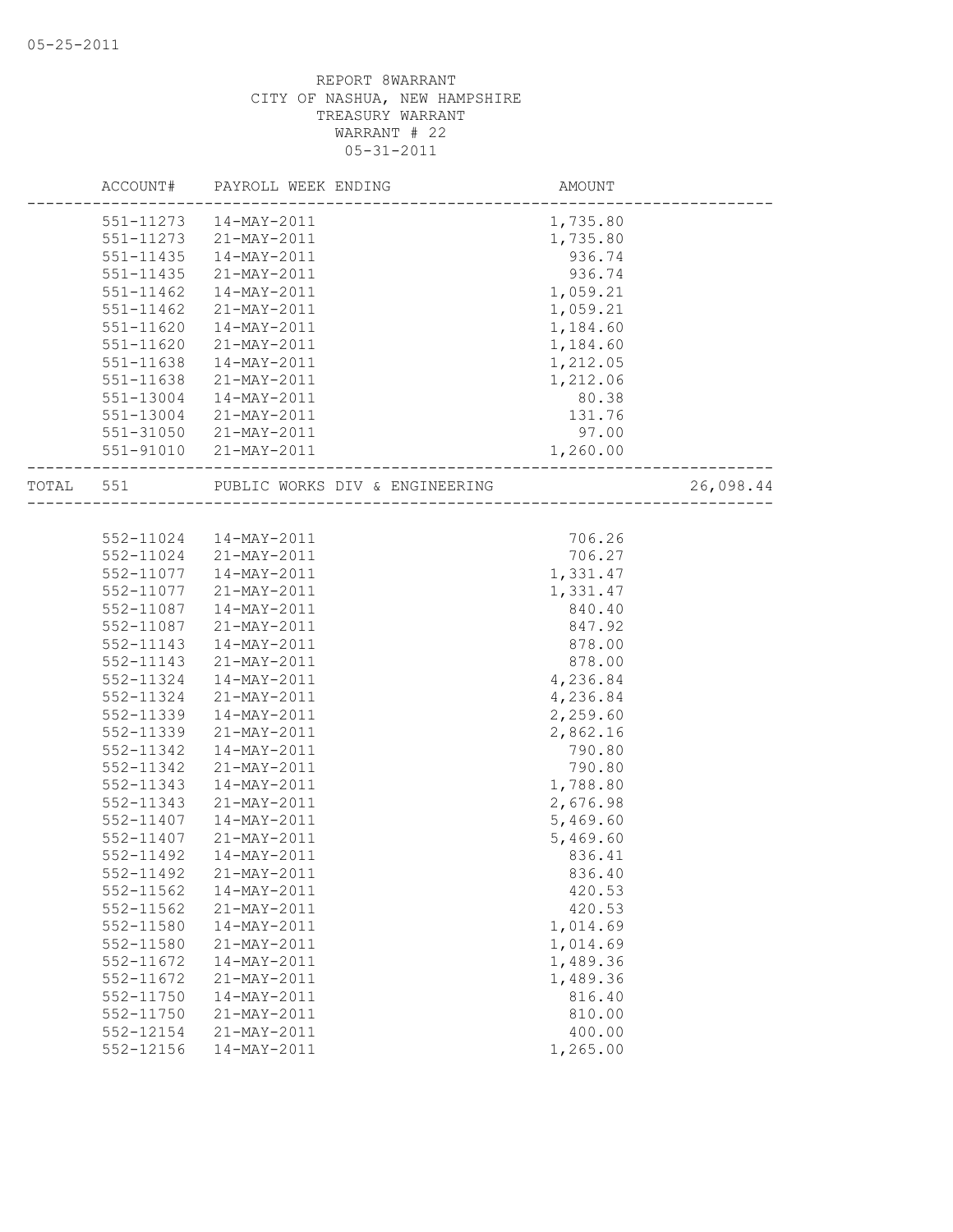|                        | ACCOUNT# PAYROLL WEEK ENDING            | AMOUNT<br>------------------------ |           |
|------------------------|-----------------------------------------|------------------------------------|-----------|
|                        | 552-12156 21-MAY-2011                   | 2,697.50                           |           |
|                        | 552-13004  14-MAY-2011                  | 3,063.42                           |           |
|                        | 552-13004 21-MAY-2011                   | 1,596.01                           |           |
|                        | 552-17008 21-MAY-2011                   | 900.00                             |           |
|                        | 552-31050 21-MAY-2011                   | 34.00                              |           |
|                        | TOTAL 552 PARKS AND RECREATION          |                                    | 57,206.11 |
|                        |                                         |                                    |           |
|                        | 553-11024  14-MAY-2011                  | 318.65                             |           |
|                        | 553-11024 21-MAY-2011                   | 344.48                             |           |
|                        | 553-11078  14-MAY-2011                  | 1,367.59                           |           |
| 553-11078              | 21-MAY-2011                             | 1,367.59                           |           |
| 553-11098              | $14 - \text{MAX} - 2011$                | 1,038.42                           |           |
| 553-11098              | 21-MAY-2011                             | 1,038.42                           |           |
| 553-11169              | 14-MAY-2011                             | 1,071.44                           |           |
| 553-11169              | 21-MAY-2011                             | 1,071.45                           |           |
| 553-11192              | 14-MAY-2011                             | 977.06                             |           |
| 553-11192              | 21-MAY-2011                             | 977.06                             |           |
|                        | 553-11279  14-MAY-2011                  | 6,494.81                           |           |
|                        | 553-11279 21-MAY-2011                   | 6,321.60                           |           |
|                        | 553-11327  14-MAY-2011                  | 3, 177.63                          |           |
|                        | 553-11327 21-MAY-2011                   | 4,236.84                           |           |
| 553-11375              | 14-MAY-2011                             | 858.74                             |           |
| 553-11375              | $21 - \text{MAX} - 2011$                | 1,003.06                           |           |
| 553-11465              | $14 - MAY - 2011$                       | 3,345.60                           |           |
| 553-11465              | 21-MAY-2011                             | 3,345.61                           |           |
|                        | 553-11474  14-MAY-2011                  | 2,891.60                           |           |
|                        | 553-11474 21-MAY-2011                   | 3,856.80                           |           |
| 553-11475              | 14-MAY-2011                             | 2,931.60                           |           |
| 553-11475              | 21-MAY-2011                             | 2,931.61                           |           |
| 553-11630              | 14-MAY-2011                             | 1,756.00                           |           |
| 553-11630              | 21-MAY-2011                             | 1,756.00                           |           |
| 553-11648<br>553-11648 | 14-MAY-2011                             | 860.55                             |           |
|                        | 21-MAY-2011<br>$14 - \text{MAX} - 2011$ | 901.13                             |           |
| 553-11678<br>553-11678 | 21-MAY-2011                             | 1,485.69                           |           |
|                        |                                         | 1,485.69                           |           |
|                        | 553-11759  14-MAY-2011                  | 14,743.10                          |           |
| 553-11759              | 21-MAY-2011<br>14-MAY-2011              | 13,970.45<br>1,901.60              |           |
| 553-11771<br>553-11771 | 21-MAY-2011                             | 1,901.60                           |           |
| 553-13004              | 14-MAY-2011                             | 1,656.25                           |           |
| 553-13004              | 21-MAY-2011                             | 1,110.80                           |           |
| 553-17008              | 14-MAY-2011                             | 900.00                             |           |
| 553-17010              | 21-MAY-2011                             | 1,100.00                           |           |
| 553-31050              | 21-MAY-2011                             | 17.00                              |           |
|                        |                                         |                                    |           |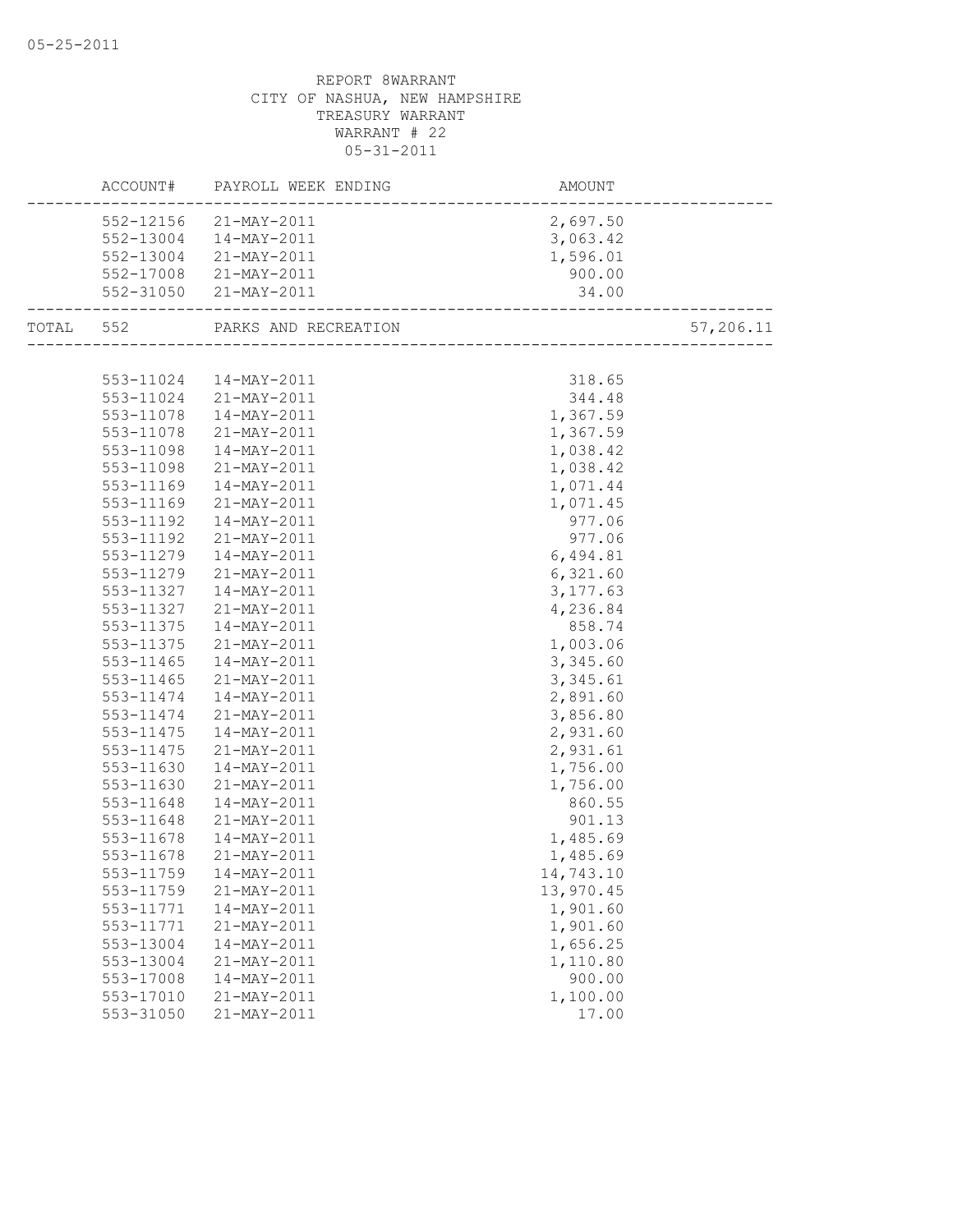|           |               | ACCOUNT# PAYROLL WEEK ENDING AMO                         | AMOUNT                               |            |
|-----------|---------------|----------------------------------------------------------|--------------------------------------|------------|
|           |               | TOTAL 553 STREET DEPARTMENT                              | ___________________________________  | 96, 513.52 |
|           |               |                                                          |                                      |            |
|           |               | 555-11024  14-MAY-2011                                   | 318.65                               |            |
|           |               | 555-11024 21-MAY-2011                                    | 344.49                               |            |
|           | 555-11058     | 14-MAY-2011                                              | 1,014.70                             |            |
|           | 555-11058     | 21-MAY-2011                                              | 1,014.69                             |            |
|           | 555-11461     | 14-MAY-2011                                              | 1,533.61                             |            |
|           | 555-11461     | 21-MAY-2011                                              | 1,533.61                             |            |
|           | 555-11505     | 14-MAY-2011                                              | 1,219.71                             |            |
|           | $555 - 11505$ | 21-MAY-2011                                              | 1,219.71                             |            |
|           | 555-11639     | 14-MAY-2011                                              | 836.41                               |            |
|           | 555-11639     | 21-MAY-2011                                              | 836.40                               |            |
|           | 555-11640     | 14-MAY-2011                                              | 779.20                               |            |
|           | 555-11640     | 21-MAY-2011                                              | 779.20                               |            |
|           | 555-11738     | 14-MAY-2011                                              | 2,000.00                             |            |
|           | 555-11738     | 21-MAY-2011                                              | 2,000.00                             |            |
|           | 555-11745     | 14-MAY-2011                                              | 831.60                               |            |
|           | 555-11745     | 21-MAY-2011                                              | 831.60                               |            |
|           | 555-11746     | 14-MAY-2011                                              | 1,173.51                             |            |
|           | 555-11746     | 21-MAY-2011                                              | 1,173.51                             |            |
|           |               | 555-13004  14-MAY-2011                                   | 867.74                               |            |
|           |               | 555-13004 21-MAY-2011                                    | 113.15                               |            |
|           |               | 555-13068  14-MAY-2011                                   | 263.15                               |            |
|           |               | 555-13068 21-MAY-2011                                    | 263.37                               |            |
|           |               | 555-17010  14-MAY-2011<br>------------------------------ | 1,100.00                             |            |
| TOTAL 555 |               | TRAFFIC DEPARTMENT                                       | ------------------------------------ | 22,048.01  |
|           |               | 557-11024  14-MAY-2011                                   | 639.71                               |            |
|           |               | 557-11024 21-MAY-2011                                    | 639.71                               |            |
|           | 557-11161     | 14-MAY-2011                                              | 1,268.16                             |            |
|           | 557-11161     | 21-MAY-2011                                              | 1,268.16                             |            |
|           | 557-11751     | 14-MAY-2011                                              | 72.50                                |            |
|           | 557-11751     | 21-MAY-2011                                              | 72.50                                |            |
|           |               | 557-13004  14-MAY-2011                                   | 119.95                               |            |
|           |               | 557-31050 21-MAY-2011                                    | 51.00                                |            |
| TOTAL     | 557           | PARKING LOTS                                             | ___________________________          | 4,131.69   |
|           |               |                                                          |                                      |            |
|           | 561-11345     | 14-MAY-2011                                              | 1,240.90                             |            |
|           | 561-11345     | 21-MAY-2011                                              | 1,240.90                             |            |
|           | 561-11651     | 14-MAY-2011                                              | 885.76                               |            |
|           |               | 561-11651 21-MAY-2011                                    | 885.76                               |            |
|           |               | 561-11658  14-MAY-2011                                   | 1,075.61                             |            |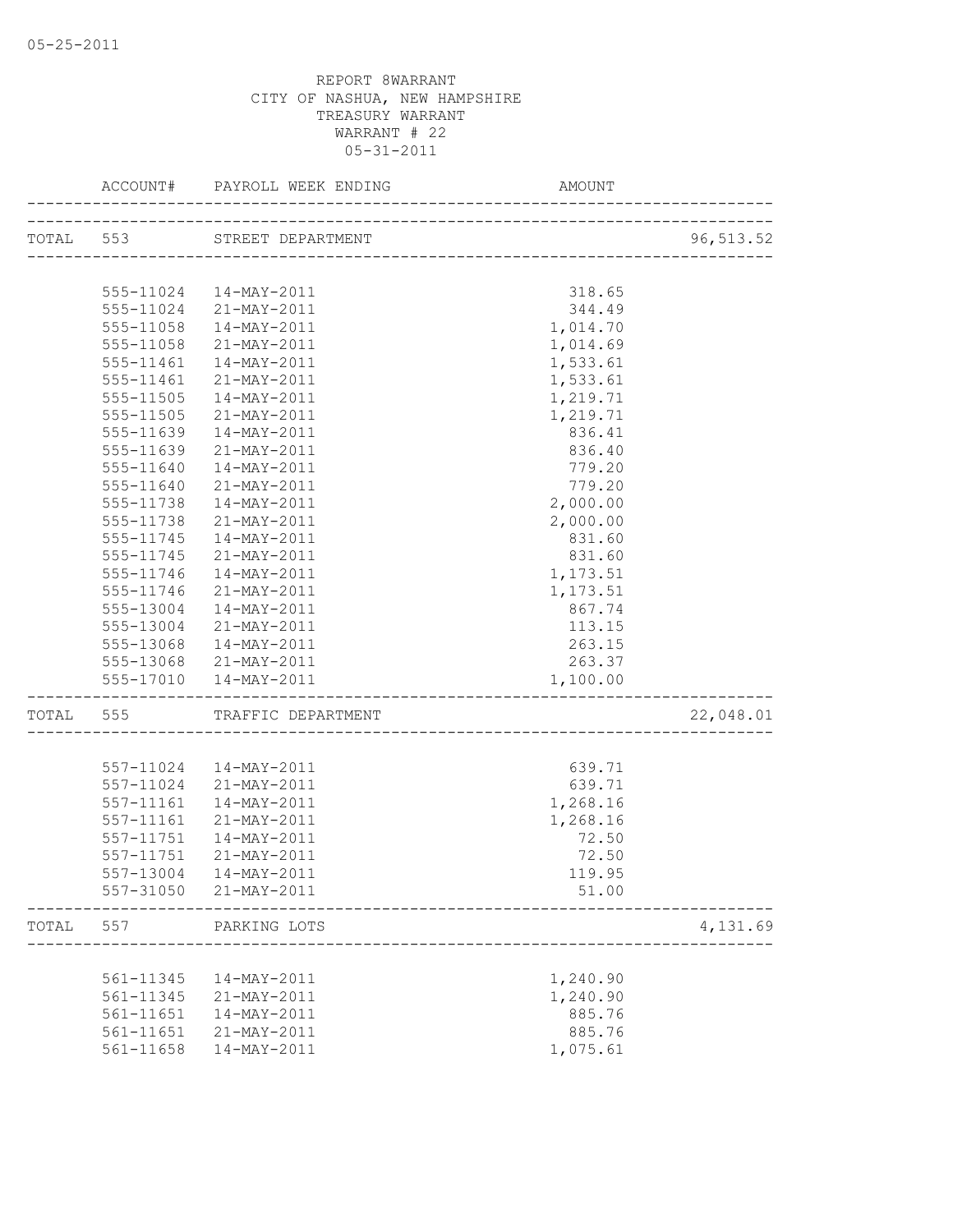|           |                    | ACCOUNT# PAYROLL WEEK ENDING                      | AMOUNT   |           |
|-----------|--------------------|---------------------------------------------------|----------|-----------|
|           |                    | 561-11658 21-MAY-2011                             | 1,075.61 |           |
|           |                    | 561-12153  14-MAY-2011                            | 1,760.00 |           |
|           |                    | 561-12153 21-MAY-2011                             | 1,680.00 |           |
|           |                    | 561-13004 21-MAY-2011                             | 99.65    |           |
|           |                    | 561-91010 21-MAY-2011                             | 100.00   |           |
| TOTAL 561 |                    | EDGEWOOD CEMETERY<br>____________________________ |          | 10,044.19 |
|           |                    |                                                   |          |           |
|           |                    | 563-11345  14-MAY-2011                            | 1,193.49 |           |
|           |                    | 563-11345 21-MAY-2011                             | 1,193.50 |           |
|           |                    | 563-11651  14-MAY-2011                            | 788.59   |           |
|           |                    | 563-11651 21-MAY-2011                             | 788.59   |           |
|           |                    | 563-11657  14-MAY-2011                            | 985.56   |           |
|           | 563-11657          | 21-MAY-2011                                       | 985.56   |           |
|           | 563-12153          | 14-MAY-2011                                       | 400.00   |           |
|           |                    | 563-12153 21-MAY-2011                             | 320.00   |           |
|           |                    | 563-13004 21-MAY-2011                             | 248.56   |           |
| TOTAL 563 |                    | WOODLAWN CEMETERY                                 |          | 6,903.85  |
|           |                    |                                                   |          |           |
|           |                    | 571-11024  14-MAY-2011                            | 639.71   |           |
|           |                    | 571-11024 21-MAY-2011<br>571-11237 14-MAY-2011    | 1,179.71 |           |
|           |                    |                                                   | 1,999.68 |           |
|           | ------------------ | 571-11237 21-MAY-2011                             | 1,999.68 |           |
|           |                    | TOTAL 571 COMMUNITY DEVELOPMENT                   |          | 5,818.78  |
|           |                    |                                                   |          |           |
|           | 572-11024          | 14-MAY-2011                                       | 672.17   |           |
|           | 572-11024          | 21-MAY-2011                                       | 672.17   |           |
|           | 572-11215          | 14-MAY-2011                                       | 3,727.01 |           |
|           | 572-11215          | 21-MAY-2011                                       | 3,727.01 |           |
|           | 572-11238          | 14-MAY-2011                                       | 882.38   |           |
|           | 572-11238          | 21-MAY-2011                                       | 882.38   |           |
|           | 572-11450          | 14-MAY-2011                                       | 1,771.19 |           |
|           | 572-11450          | 21-MAY-2011                                       | 1,771.19 |           |
|           | 572-11522          | 14-MAY-2011                                       | 858.42   |           |
|           | 572-11522          | 21-MAY-2011                                       | 858.42   |           |
|           | 572-11525          | 14-MAY-2011                                       | 1,058.00 |           |
|           | 572-11525          | 21-MAY-2011                                       | 1,058.00 |           |
|           | 572-31050          | 21-MAY-2011                                       | 17.00    |           |
|           | 572-58005          | 14-MAY-2011                                       | 100.00   |           |
|           | 572-58005          | 21-MAY-2011                                       | 200.00   |           |
|           | 572-98046          | 21-MAY-2011                                       | 120.00   |           |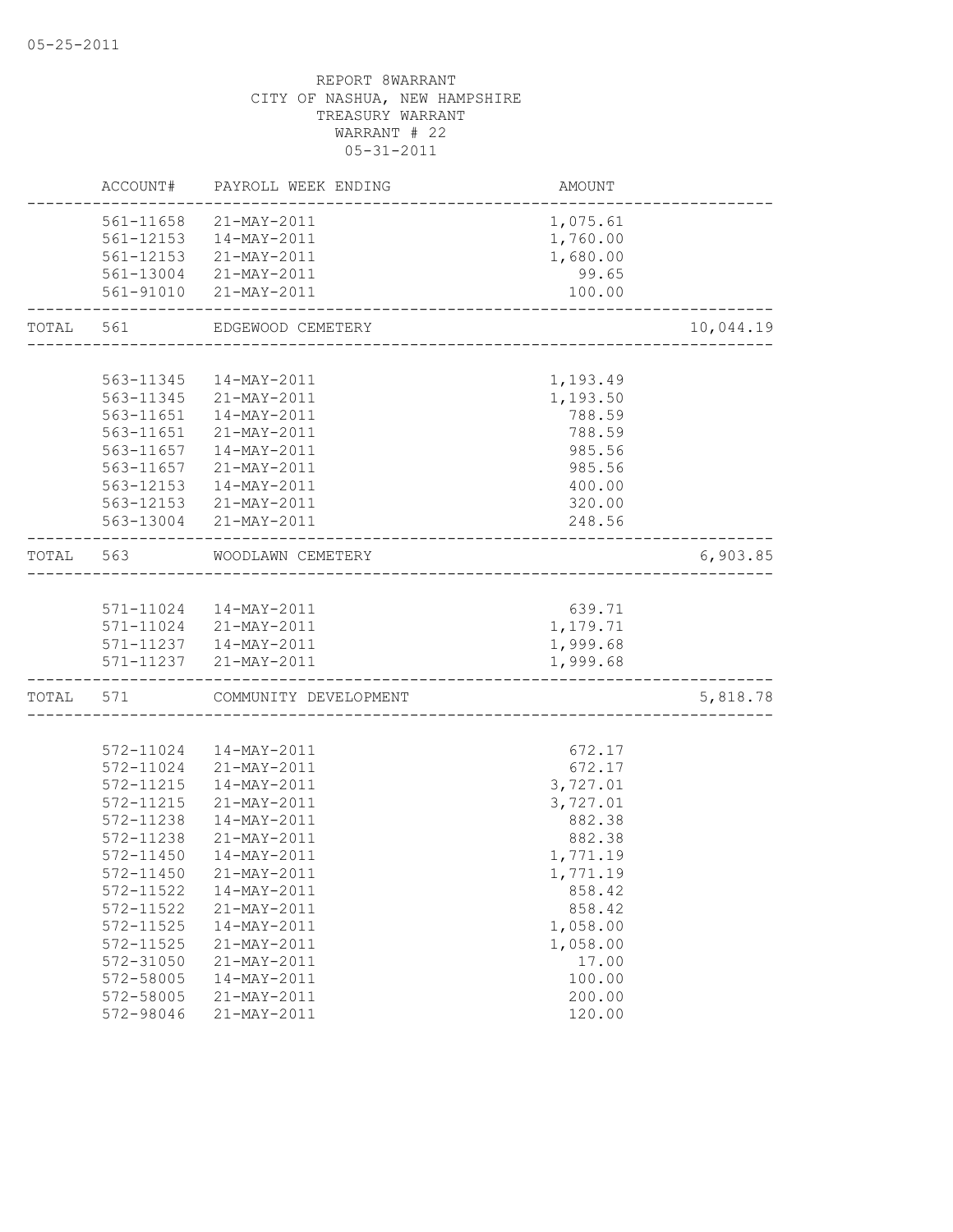|                        | ACCOUNT# PAYROLL WEEK ENDING AMOUNT AMOUNT# | AMOUNT                                     |            |
|------------------------|---------------------------------------------|--------------------------------------------|------------|
|                        | TOTAL 572 PLANNING DEPARTMENT               |                                            | 18, 375.34 |
|                        |                                             |                                            |            |
|                        | 573-11444  14-MAY-2011                      | 1,666.17                                   |            |
|                        | 573-11444 21-MAY-2011                       | 1,666.17                                   |            |
|                        | 573-12029  14-MAY-2011                      | 368.59                                     |            |
|                        | 573-12029 21-MAY-2011                       | 368.59                                     |            |
| -----------------      | 573-31050 21-MAY-2011                       | 80.00<br>--------------------------------- |            |
|                        | TOTAL 573 ECONOMIC DEVELOPMENT              |                                            | 4,149.52   |
|                        |                                             |                                            |            |
|                        | 575-11032  14-MAY-2011                      | 738.32                                     |            |
|                        | 575-11032 21-MAY-2011                       | 738.32                                     |            |
|                        | 575-11042  14-MAY-2011                      | 1,471.30                                   |            |
| 575-11042              | 21-MAY-2011<br>$14 - \text{MAX} - 2011$     | 1,471.30                                   |            |
| 575-11189<br>575-11189 | 21-MAY-2011                                 | 1,130.09<br>1,130.10                       |            |
| $575 - 11246$          | 14-MAY-2011                                 | 1,726.92                                   |            |
|                        | 575-11246 21-MAY-2011                       | 1,726.92                                   |            |
|                        | 575-11365  14-MAY-2011                      | 460.00                                     |            |
|                        | 575-11365 21-MAY-2011                       | 460.00                                     |            |
|                        | 575-11387  14-MAY-2011                      | 7,026.41                                   |            |
|                        | 575-11387 21-MAY-2011                       | 7,026.41                                   |            |
| 575-11393              | 14-MAY-2011                                 | 2,950.72                                   |            |
| 575-11393              | 21-MAY-2011                                 | 2,950.72                                   |            |
| 575-11400              | $14 - \text{MAX} - 2011$                    | 8,344.04                                   |            |
| 575-11400              | 21-MAY-2011                                 | 8,344.08                                   |            |
|                        | 575-11401  14-MAY-2011                      | 4,099.81                                   |            |
|                        | 575-11401 21-MAY-2011                       | 4,099.81                                   |            |
| 575-11403              | 14-MAY-2011                                 | 786.81                                     |            |
| 575-11403              | 21-MAY-2011                                 | 786.82                                     |            |
| 575-11404              | 14-MAY-2011                                 | 799.50                                     |            |
| 575-11404              | 21-MAY-2011                                 | 799.50                                     |            |
| 575-11627              | 14-MAY-2011                                 | 563.06                                     |            |
| 575-11627              | 21-MAY-2011                                 | 563.06                                     |            |
|                        | 575-12073  14-MAY-2011                      | 391.85                                     |            |
| 575-12073              | 21-MAY-2011                                 | 399.68                                     |            |
| 575-12090              | 14-MAY-2011                                 | 1,168.74                                   |            |
| 575-12090              | 21-MAY-2011                                 | 1,168.74                                   |            |
| 575-12114              | 14-MAY-2011                                 | 1,570.49                                   |            |
| 575-12114              | 21-MAY-2011                                 | 1,534.90                                   |            |
| 575-13035              | 14-MAY-2011                                 | 1,400.04                                   |            |
| 575-13035              | 21-MAY-2011                                 | 120.66                                     |            |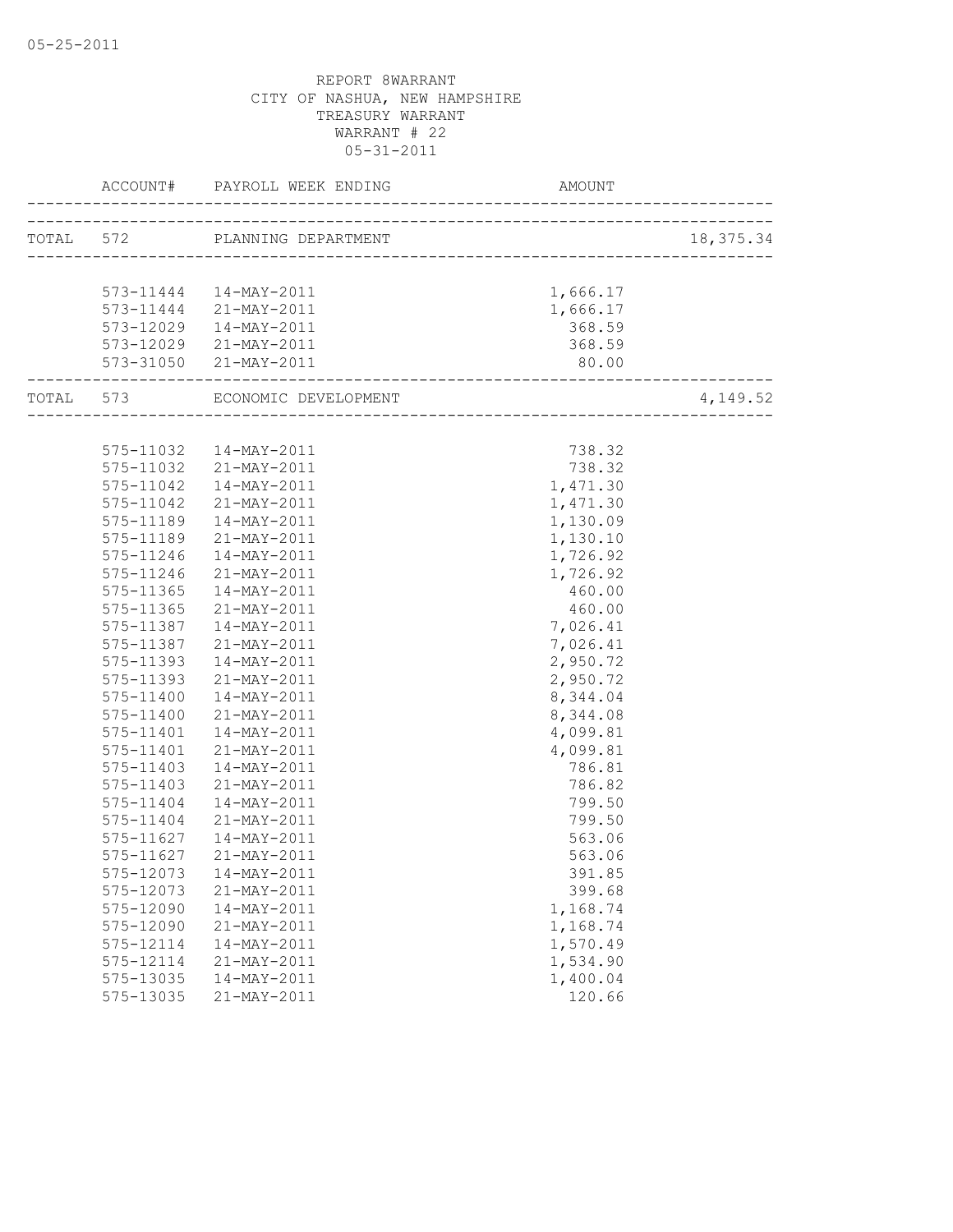|       |                               | ACCOUNT# PAYROLL WEEK ENDING | AMOUNT                              |           |
|-------|-------------------------------|------------------------------|-------------------------------------|-----------|
|       |                               | TOTAL 575 PUBLIC LIBRARIES   |                                     | 67,949.12 |
|       |                               |                              |                                     |           |
|       |                               | 576-11059  14-MAY-2011       | 1,328.18                            |           |
|       |                               | 576-11059 21-MAY-2011        | 1,328.18                            |           |
|       |                               | 576-11221  14-MAY-2011       | 1,092.14                            |           |
|       | 576-11221                     | 21-MAY-2011                  | 1,092.14                            |           |
|       | 576-11315                     | 14-MAY-2011                  | 762.16                              |           |
|       | 576-11315                     | 21-MAY-2011                  | 762.16                              |           |
|       | 576-11361                     | $14 - MAX - 2011$            | 4,102.82                            |           |
|       | 576-11361                     | 21-MAY-2011                  | 4,102.83                            |           |
|       | 576-11362                     | 14-MAY-2011                  | 1, 114.73                           |           |
|       | 576-11362                     | 21-MAY-2011                  | 1, 114.73                           |           |
|       | 576-12045                     | 14-MAY-2011                  | 300.26                              |           |
|       | 576-12045                     | 21-MAY-2011                  | 304.27                              |           |
|       | 576-12149                     | 14-MAY-2011                  | 399.20                              |           |
|       | 576-12149                     | 21-MAY-2011                  | 399.20                              |           |
|       | 576-31050                     | 21-MAY-2011                  | 17.00                               |           |
|       |                               | 576-91010 21-MAY-2011        | 1,680.00                            |           |
| TOTAL | 576                           | BUILDING DEPARTMENT          | ----------------------------------- | 19,900.00 |
|       |                               |                              |                                     |           |
|       |                               | 577-11067  14-MAY-2011       | 1,216.69                            |           |
|       |                               | 577-11067 21-MAY-2011        | 1,216.69                            |           |
|       |                               | 577-11183  14-MAY-2011       | 1,894.23                            |           |
|       |                               | 577-11183 21-MAY-2011        | 1,894.23                            |           |
|       | 577-91010<br>---------------- | 21-MAY-2011                  | 590.00                              |           |
|       |                               | TOTAL 577 CODE ENFORCEMENT   |                                     | 6,811.84  |
|       |                               |                              |                                     |           |
|       |                               | 581-11012 21-MAY-2011        | 3,766.23                            |           |
|       |                               | 581-11076 21-MAY-2011        | 3,884.62                            |           |
|       |                               | 581-11081 21-MAY-2011        | 2,550.00                            |           |
|       | 581-11162                     | 14-MAY-2011                  | 54,801.97                           |           |
|       |                               | 581-11162 21-MAY-2011        | 54,702.52                           |           |
|       | 581-11204                     | 14-MAY-2011                  | 12,977.35                           |           |
|       | 581-11204                     | 21-MAY-2011                  | 12,686.15                           |           |
|       | 581-11347                     | 21-MAY-2011                  | 2,462.73                            |           |
|       | 581-11348                     | 21-MAY-2011                  | 88,209.63                           |           |
|       | 581-11366                     | 14-MAY-2011                  | 54,510.68                           |           |
|       | 581-11366                     | 21-MAY-2011                  | 55, 155. 35                         |           |
|       | 581-11396                     | 21-MAY-2011                  | 40,592.15                           |           |
|       | 581-11402                     | 14-MAY-2011                  | 2,855.17                            |           |
|       | 581-11402                     | 21-MAY-2011                  | 3, 317.33                           |           |
|       | 581-11408                     | 14-MAY-2011                  | 18, 422.41                          |           |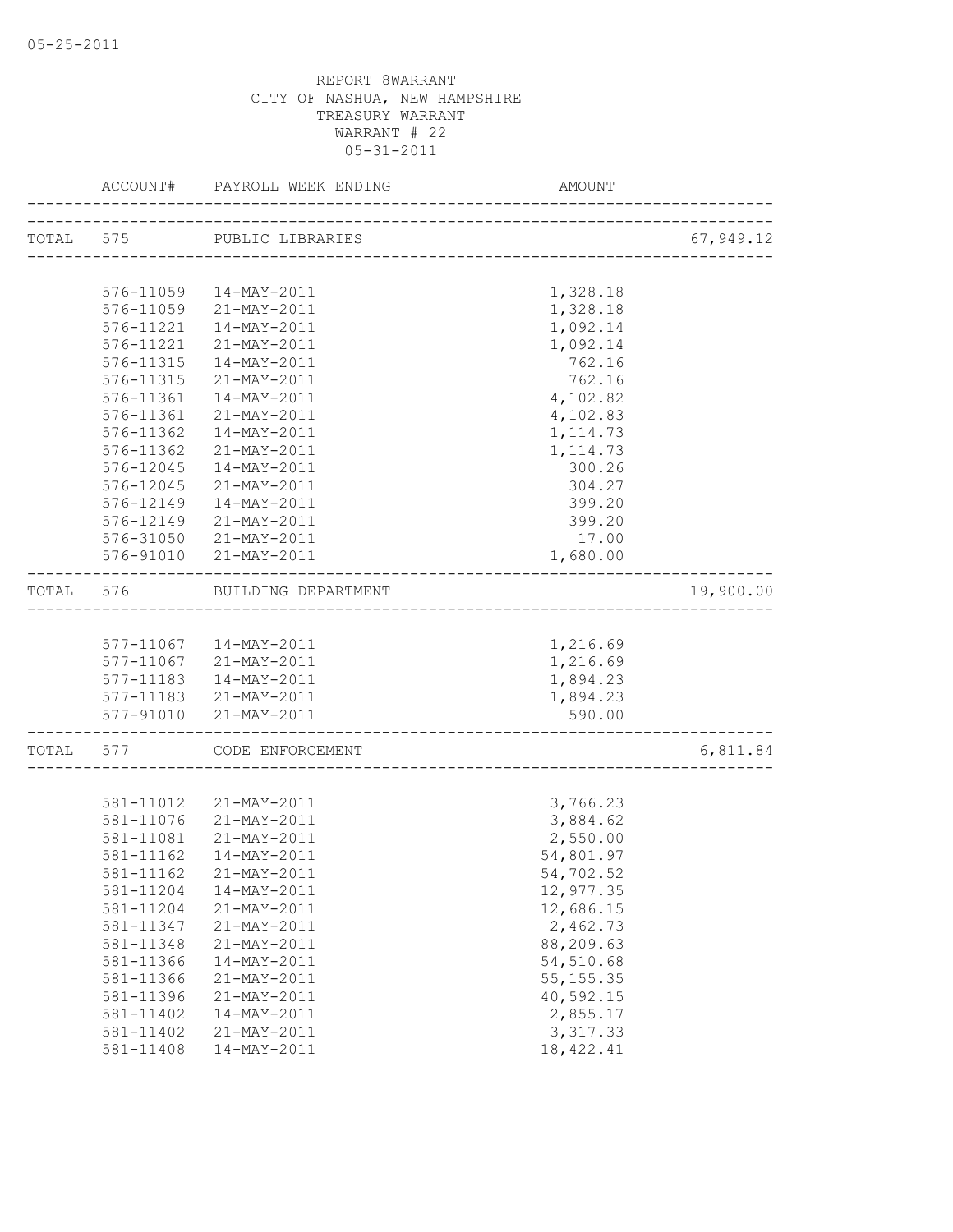| ACCOUNT#  | PAYROLL WEEK ENDING      | AMOUNT       |  |
|-----------|--------------------------|--------------|--|
| 581-11408 | $21 - MAX - 2011$        | 18,505.20    |  |
| 581-11486 | 21-MAY-2011              | 43,574.18    |  |
| 581-11515 | 21-MAY-2011              | 1,669.66     |  |
| 581-11570 | 21-MAY-2011              | 61, 164. 14  |  |
| 581-11572 | 21-MAY-2011              | 57,847.05    |  |
| 581-11579 | 21-MAY-2011              | 39,460.23    |  |
| 581-11628 | 14-MAY-2011              | 3,524.60     |  |
| 581-11628 | $21 - MAX - 2011$        | 3,628.34     |  |
| 581-11675 | 21-MAY-2011              | 5, 192.31    |  |
| 581-11709 | 21-MAY-2011              | 5,781.39     |  |
| 581-11711 | 21-MAY-2011              | 2,705.80     |  |
| 581-11726 | 21-MAY-2011              | 1,684,949.73 |  |
| 581-11800 | 21-MAY-2011              | 38,949.53    |  |
| 581-11801 | 14-MAY-2011              | 274.50       |  |
| 581-11801 | 21-MAY-2011              | 13, 224.81   |  |
| 581-11802 | 21-MAY-2011              | 19,429.47    |  |
| 581-11803 | 14-MAY-2011              | 727.18       |  |
| 581-11803 | 21-MAY-2011              | 16,073.62    |  |
| 581-11805 | 21-MAY-2011              | 49, 474.33   |  |
| 581-11812 | 21-MAY-2011              | 2,683.92     |  |
| 581-11830 | 21-MAY-2011              | 4,069.46     |  |
| 581-11850 | 14-MAY-2011              | 1,875.87     |  |
| 581-11850 | 21-MAY-2011              | 1,903.06     |  |
| 581-11860 | 21-MAY-2011              | 4,231.12     |  |
| 581-11870 | 21-MAY-2011              | 3,153.85     |  |
| 581-12021 | 21-MAY-2011              | 3,850.82     |  |
| 581-12060 | 14-MAY-2011              | 2,696.04     |  |
| 581-12060 | 21-MAY-2011              | 2,647.08     |  |
| 581-12078 | 14-MAY-2011              | 1,225.00     |  |
| 581-12078 | 21-MAY-2011              | 3,593.75     |  |
| 581-12081 | 21-MAY-2011              | 2,449.06     |  |
| 581-12084 | $14 - \text{MAX} - 2011$ | 800.00       |  |
| 581-12084 | 21-MAY-2011              | 3,950.00     |  |
| 581-12111 | 14-MAY-2011              | 142,851.71   |  |
| 581-12111 | 21-MAY-2011              | 144,934.71   |  |
| 581-12112 | 14-MAY-2011              | 6,431.74     |  |
| 581-12112 | 21-MAY-2011              | 6,558.63     |  |
| 581-12126 | 14-MAY-2011              | 4,433.99     |  |
| 581-12126 | 21-MAY-2011              | 4,401.31     |  |
| 581-12135 | 14-MAY-2011              | 6,037.41     |  |
| 581-12135 | 21-MAY-2011              | 7,216.69     |  |
| 581-12136 | 14-MAY-2011              | 1,325.73     |  |
| 581-12136 | 21-MAY-2011              | 1,297.65     |  |
| 581-12138 | 14-MAY-2011              | 137.77       |  |
| 581-12138 | 21-MAY-2011              | 89.85        |  |
| 581-12141 | 14-MAY-2011              | 100.00       |  |
| 581-12141 | 21-MAY-2011              | 100.00       |  |
| 581-12153 | 14-MAY-2011              | 110.00       |  |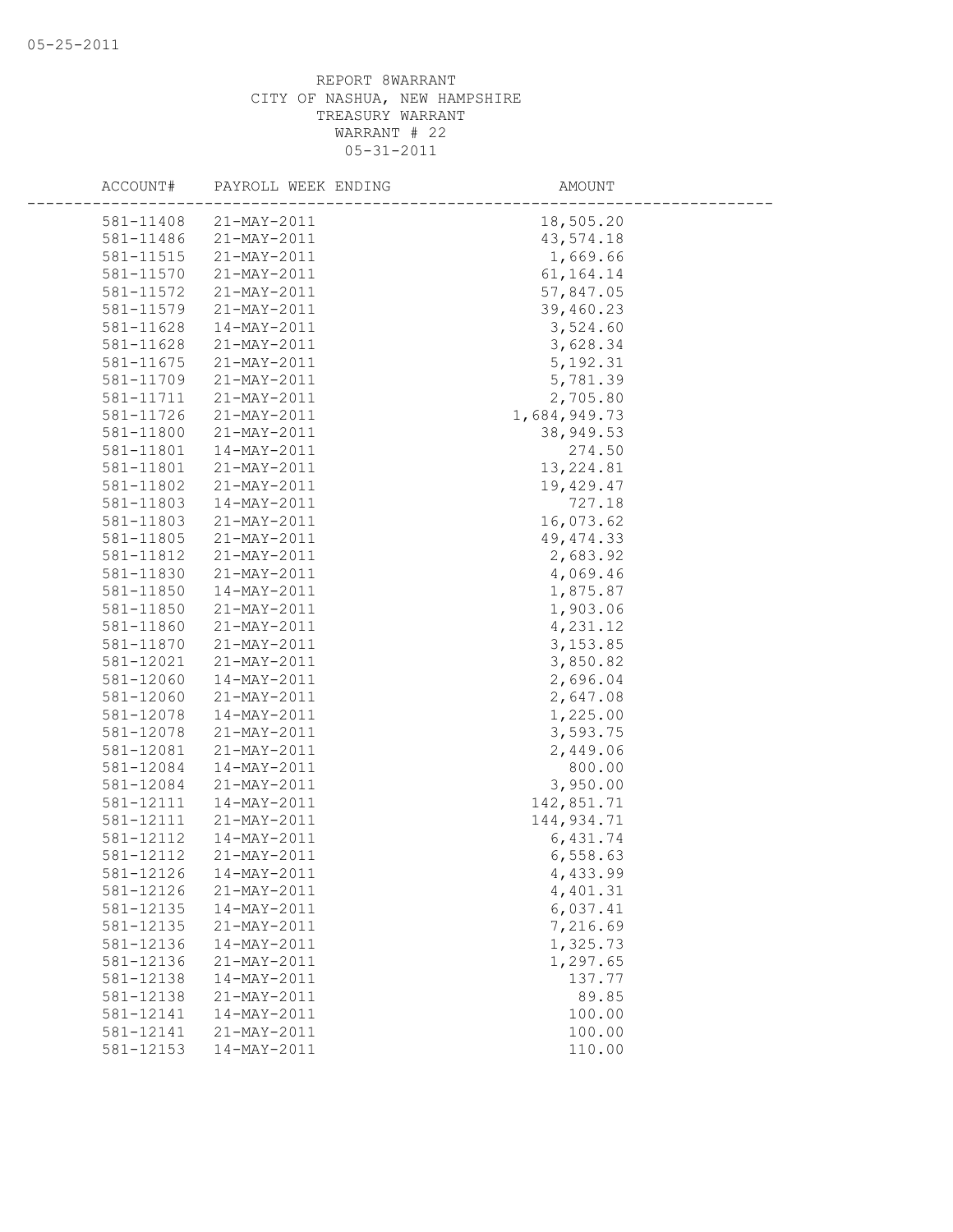|           |           | ACCOUNT# PAYROLL WEEK ENDING | AMOUNT    |              |
|-----------|-----------|------------------------------|-----------|--------------|
|           |           | 581-12153 21-MAY-2011        | 35.00     |              |
|           | 581-12198 | 21-MAY-2011                  | 30,396.82 |              |
|           | 581-12201 | 14-MAY-2011                  | 25,246.63 |              |
|           | 581-12201 | 21-MAY-2011                  | 31,687.52 |              |
|           | 581-13004 | 14-MAY-2011                  | 8.69      |              |
|           | 581-13004 | 21-MAY-2011                  | 60.00     |              |
|           | 581-13021 | 14-MAY-2011                  | 730.62    |              |
|           | 581-13021 | 21-MAY-2011                  | 563.76    |              |
|           | 581-13032 | $14 - MAX - 2011$            | 81.70     |              |
|           | 581-13032 | 21-MAY-2011                  | 209.65    |              |
|           | 581-13120 | 14-MAY-2011                  | 3,729.76  |              |
|           | 581-13120 | 21-MAY-2011                  | 6,905.01  |              |
|           | 581-13133 | 21-MAY-2011                  | 600.00    |              |
|           | 581-13137 | 14-MAY-2011                  | 49.44     |              |
|           | 581-13137 | 21-MAY-2011                  | 13.04     |              |
|           | 581-19000 | 21-MAY-2011                  | 7,835.80  |              |
|           | 581-19210 | 21-MAY-2011                  | 7,631.46  |              |
|           | 581-19230 | 21-MAY-2011                  | 600.00    |              |
|           | 581-19240 | 21-MAY-2011                  | 770.70    |              |
| TOTAL 581 |           | SCHOOL DEPARTMENT            |           | 2,959,362.18 |
|           |           |                              |           |              |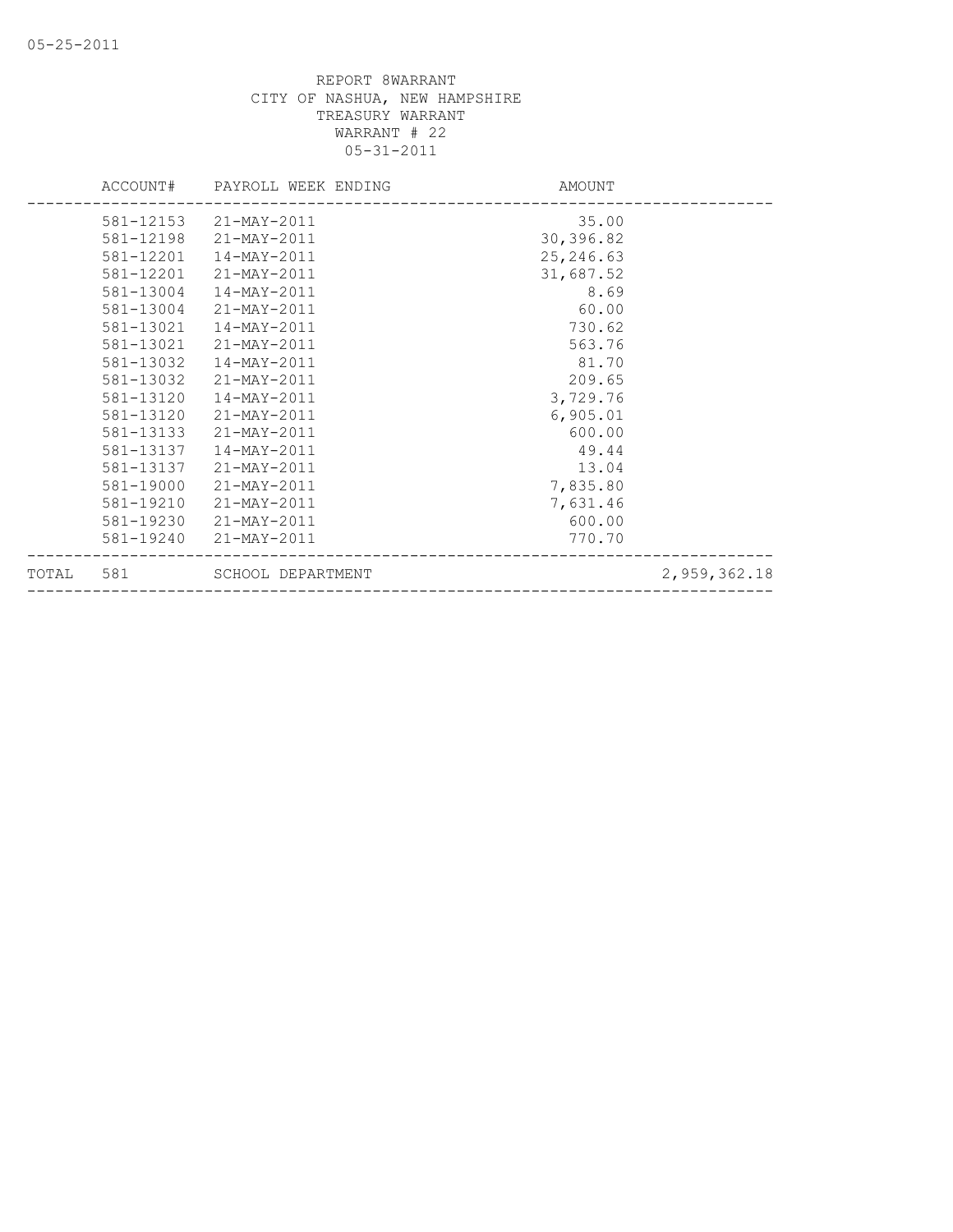|       | ACCOUNT#               | PAYROLL WEEK ENDING        | AMOUNT               |          |
|-------|------------------------|----------------------------|----------------------|----------|
|       | 722-12890              | 21-MAY-2011                | 1,860.00             |          |
| TOTAL | 722                    | CPF-INFORMATION TECHNOLOGY |                      | 1,860.00 |
|       | 753-11468<br>753-11468 | 14-MAY-2011<br>21-MAY-2011 | 1,618.06<br>1,618.06 |          |
| TOTAL | 753                    | CPF-STREET DEPT            |                      | 3,236.12 |
|       |                        |                            |                      |          |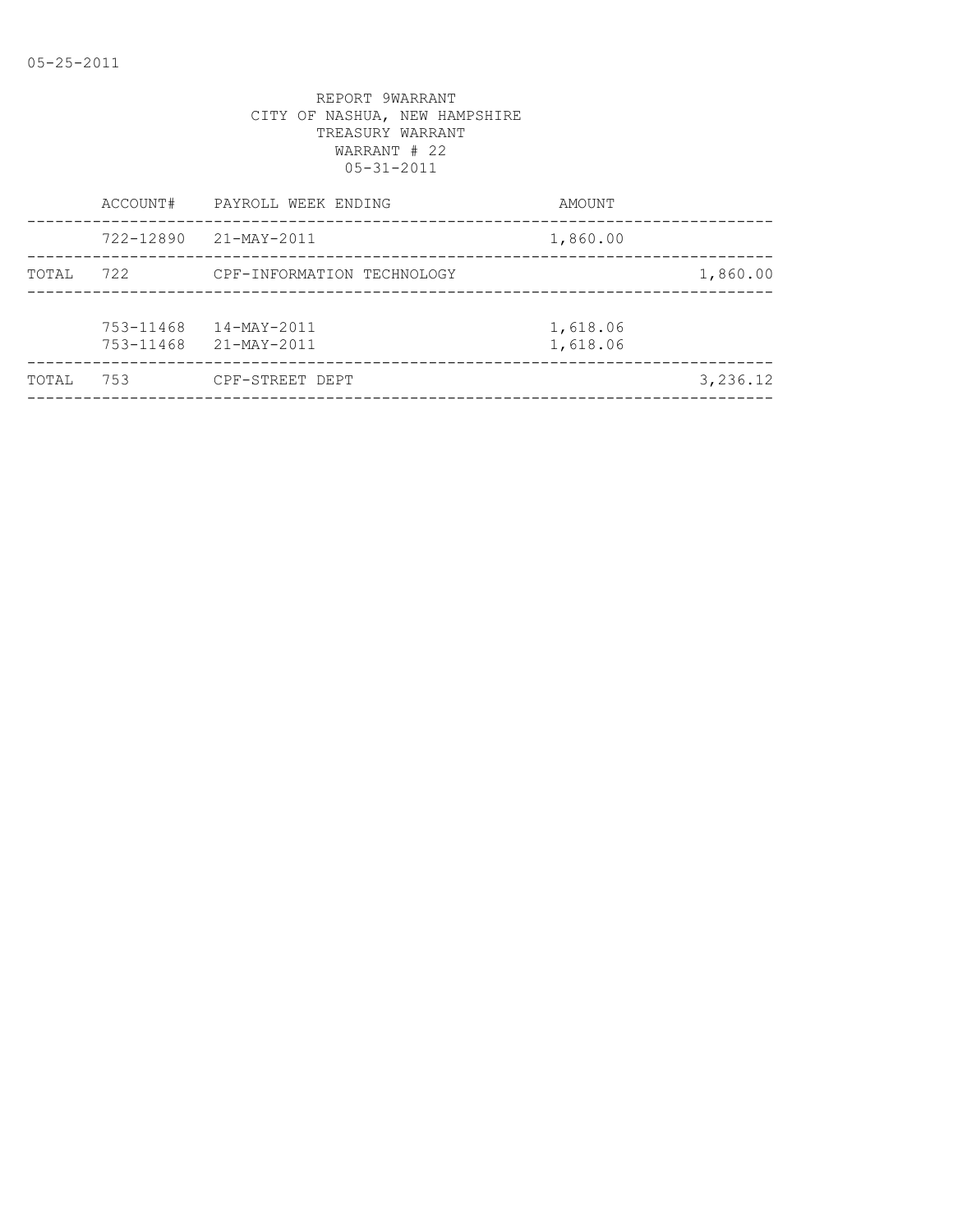| ACCOUNT#  | PAYROLL WEEK ENDING      | <b>AMOUNT</b> |
|-----------|--------------------------|---------------|
| 801-11008 | 14-MAY-2011              | 608.42        |
| 801-11008 | 21-MAY-2011              | 608.43        |
| 801-11024 | 14-MAY-2011              | 639.71        |
| 801-11024 | 21-MAY-2011              | 639.71        |
| 801-11028 | 14-MAY-2011              | 61.98         |
| 801-11028 | 21-MAY-2011              | 61.98         |
| 801-11064 | 14-MAY-2011              | 144.64        |
| 801-11064 | 21-MAY-2011              | 144.64        |
| 801-11094 | 14-MAY-2011              | 104.59        |
| 801-11094 | 21-MAY-2011              | 104.59        |
| 801-11190 | 14-MAY-2011              | 421.45        |
| 801-11190 | 21-MAY-2011              | 421.44        |
| 801-11193 | 14-MAY-2011              | 1,025.44      |
| 801-11193 | 21-MAY-2011              | 1,025.44      |
| 801-11211 | 14-MAY-2011              | 70.23         |
| 801-11211 | 21-MAY-2011              | 70.23         |
| 801-11222 | 14-MAY-2011              | 217.50        |
| 801-11222 | 21-MAY-2011              | 217.50        |
| 801-11249 | $14 - MAX - 2011$        | 188.57        |
| 801-11249 | 21-MAY-2011              | 188.57        |
| 801-11268 | 14-MAY-2011              | 139.32        |
| 801-11268 | 21-MAY-2011              | 139.32        |
| 801-11271 | $14 - \text{MAX} - 2011$ | 1,184.60      |
| 801-11271 | 21-MAY-2011              | 1,184.60      |
| 801-11276 | 14-MAY-2011              | 4,507.40      |
| 801-11276 | 21-MAY-2011              | 4,502.40      |
| 801-11431 | 14-MAY-2011              | 193.49        |
| 801-11431 | 21-MAY-2011              | 193.49        |
| 801-11435 | 14-MAY-2011              | 281.02        |
| 801-11435 | 21-MAY-2011              | 281.02        |
| 801-11595 | 14-MAY-2011              | 5,013.12      |
| 801-11595 | 14-MAY-2011              | 3,323.20      |
| 801-11595 | 21-MAY-2011              | 4,984.80      |
| 801-11595 | 21-MAY-2011              | 3,323.20      |
| 801-11596 | 14-MAY-2011              | 3,512.00      |
| 801-11596 | 21-MAY-2011              | 3,512.00      |
| 801-11598 | 14-MAY-2011              | 870.00        |
| 801-11598 | 21-MAY-2011              | 870.00        |
| 801-11599 | 14-MAY-2011              | 1, 114.71     |
| 801-11599 | 14-MAY-2011              | 1, 114.71     |
| 801-11599 | 21-MAY-2011              | 1, 114.71     |
| 801-11599 | 21-MAY-2011              | 1, 114.71     |
| 801-11606 | 14-MAY-2011              | 725.29        |
| 801-11606 | 21-MAY-2011              | 790.47        |
| 801-11647 | 14-MAY-2011              | 1,485.69      |
| 801-11647 | 21-MAY-2011              | 1,485.69      |
| 801-12594 | 14-MAY-2011              | 3,610.75      |
| 801-12594 | 21-MAY-2011              | 3,640.00      |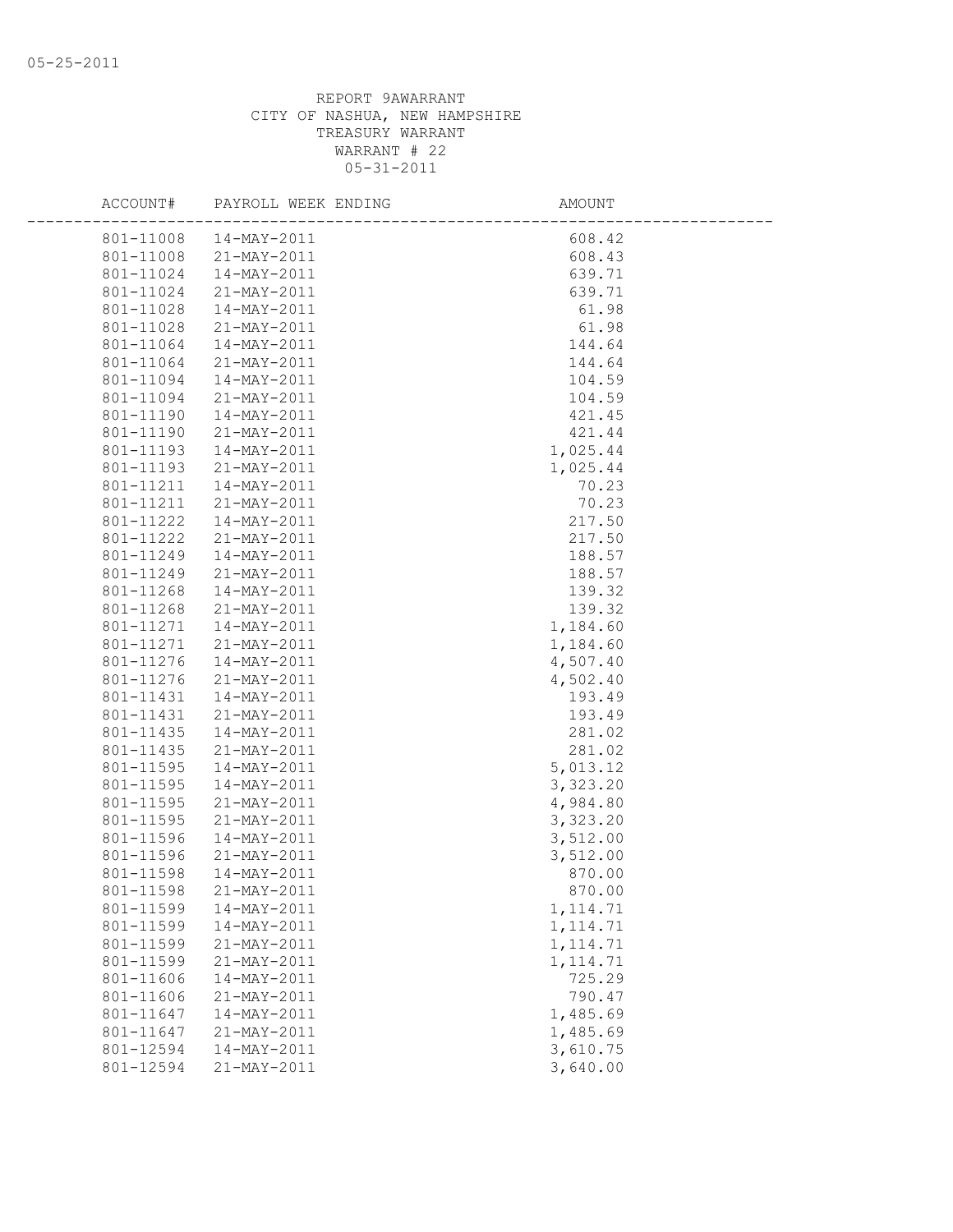|           | ACCOUNT#  | PAYROLL WEEK ENDING    | AMOUNT                         |            |
|-----------|-----------|------------------------|--------------------------------|------------|
|           |           | 801-13004  14-MAY-2011 | 1,494.48                       |            |
|           |           | 801-13004  14-MAY-2011 | 576.92                         |            |
|           |           | 801-13004  14-MAY-2011 | 71.56                          |            |
|           | 801-13004 | 21-MAY-2011            | 987.61                         |            |
|           | 801-13004 | 21-MAY-2011            | 827.09                         |            |
|           |           | 801-17002 21-MAY-2011  | 1,000.00                       |            |
|           |           | 801-31050 21-MAY-2011  | 17.00                          |            |
| TOTAL 801 |           | SOLID WASTE DISPOSAL   | <br>__________________________ | 66, 151.43 |
|           |           |                        |                                |            |
|           |           | 802-11024  14-MAY-2011 | 155.94                         |            |
|           |           | 802-11024  14-MAY-2011 | 623.77                         |            |
|           | 802-11024 | 21-MAY-2011            | 155.94                         |            |
|           | 802-11024 | 21-MAY-2011            | 623.77                         |            |
|           | 802-11028 | $14 - MAX - 2011$      | 421.47                         |            |
|           | 802-11028 | $14 - MAX - 2011$      | 198.34                         |            |
|           | 802-11028 | 21-MAY-2011            | 421.47                         |            |
|           | 802-11028 | 21-MAY-2011            | 198.34                         |            |
|           | 802-11064 | 14-MAY-2011            | 144.64                         |            |
|           | 802-11064 | 14-MAY-2011            | 144.64                         |            |
|           | 802-11064 | 21-MAY-2011            | 144.64                         |            |
|           | 802-11064 | 21-MAY-2011            | 144.64                         |            |
|           | 802-11091 | 14-MAY-2011            | 1,139.75                       |            |
|           | 802-11091 | 21-MAY-2011            | 1,139.75                       |            |
|           | 802-11092 | 14-MAY-2011            | 825.60                         |            |
|           | 802-11092 | 21-MAY-2011            | 825.60                         |            |
|           | 802-11094 | 14-MAY-2011            | 313.79                         |            |
|           | 802-11094 | 14-MAY-2011            | 313.78                         |            |
|           | 802-11094 | 21-MAY-2011            | 313.79                         |            |
|           | 802-11094 | 21-MAY-2011            | 313.78                         |            |
|           | 802-11096 | 14-MAY-2011            | 1,919.58                       |            |
|           | 802-11096 | 21-MAY-2011            | 959.79                         |            |
|           | 802-11102 | 14-MAY-2011            | 929.19                         |            |
|           | 802-11102 | 21-MAY-2011            | 929.19                         |            |
|           | 802-11105 | 14-MAY-2011            | 1,037.27                       |            |
|           | 802-11105 | 21-MAY-2011            | 1,037.26                       |            |
|           | 802-11124 | 14-MAY-2011            | 760.65                         |            |
|           | 802-11124 | 21-MAY-2011            | 760.65                         |            |
|           | 802-11155 | 14-MAY-2011            | 1,050.42                       |            |
|           | 802-11155 | 21-MAY-2011            | 1,050.42                       |            |
|           | 802-11157 | 14-MAY-2011            | 2,646.89                       |            |
|           | 802-11157 | 21-MAY-2011            | 2,646.89                       |            |
|           | 802-11158 | 14-MAY-2011            | 1,884.80                       |            |
|           | 802-11158 | 21-MAY-2011            | 1,904.80                       |            |
|           | 802-11190 | 14-MAY-2011            | 421.44                         |            |
|           | 802-11190 | 21-MAY-2011            | 421.44                         |            |
|           | 802-11211 | 14-MAY-2011            | 280.94                         |            |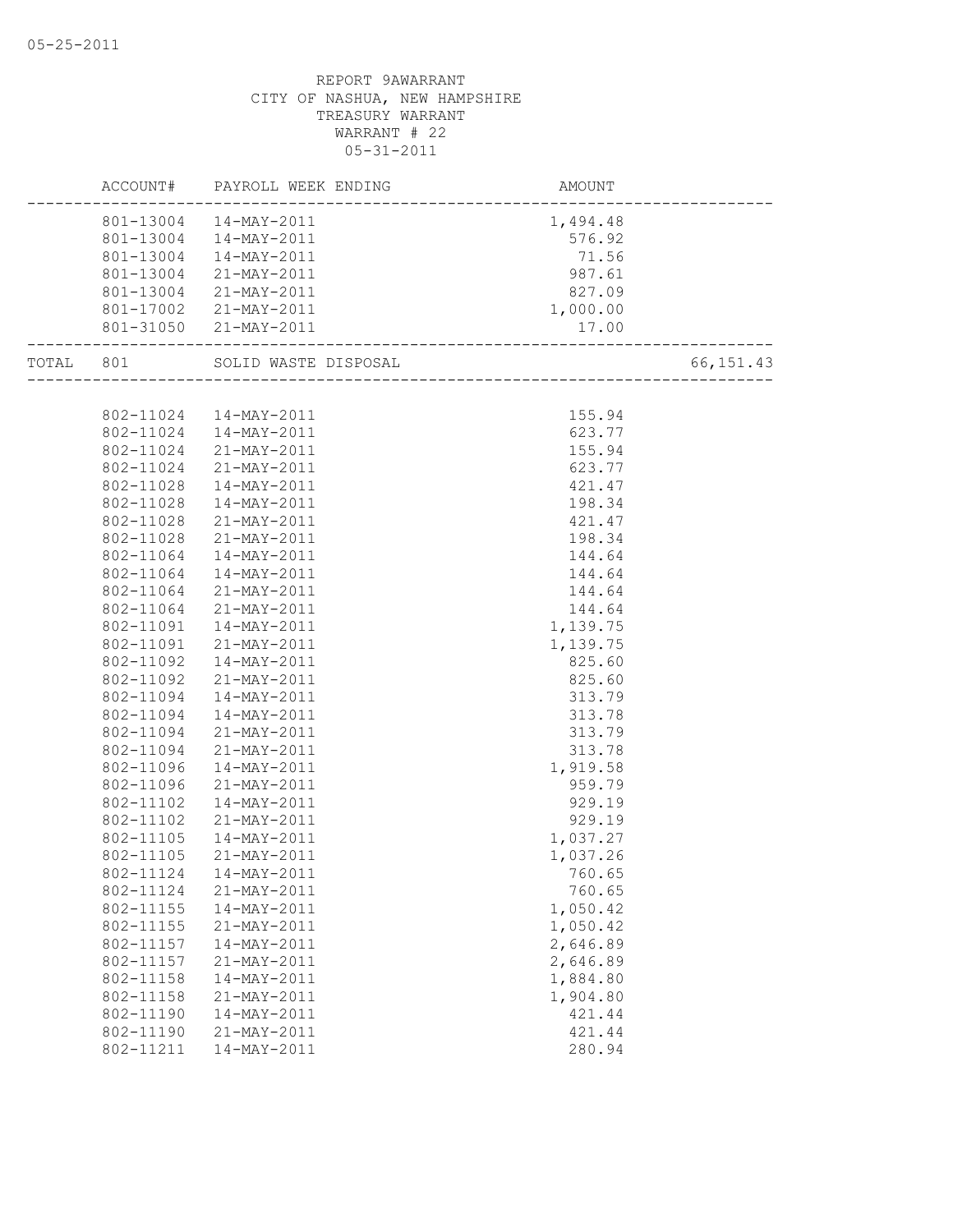| ACCOUNT#  | PAYROLL WEEK ENDING    | AMOUNT    |
|-----------|------------------------|-----------|
|           | 802-11211  14-MAY-2011 | 421.41    |
|           | 802-11211 21-MAY-2011  | 280.94    |
| 802-11211 | 21-MAY-2011            | 421.41    |
| 802-11222 | 14-MAY-2011            | 217.50    |
| 802-11222 | 21-MAY-2011            | 217.50    |
| 802-11249 | 14-MAY-2011            | 188.57    |
| 802-11249 | 14-MAY-2011            | 188.57    |
| 802-11249 | 21-MAY-2011            | 188.57    |
| 802-11249 | 21-MAY-2011            | 188.57    |
| 802-11260 | 14-MAY-2011            | 2,008.00  |
| 802-11260 | 21-MAY-2011            | 2,008.00  |
| 802-11268 | 14-MAY-2011            | 46.44     |
| 802-11268 | 14-MAY-2011            | 92.88     |
| 802-11268 | 21-MAY-2011            | 46.44     |
| 802-11268 | 21-MAY-2011            | 92.88     |
| 802-11270 | $14 - MAX - 2011$      | 1, 114.73 |
| 802-11270 | 21-MAY-2011            | 1, 114.73 |
| 802-11330 | 14-MAY-2011            | 1, 114.71 |
| 802-11330 | 21-MAY-2011            | 1, 114.71 |
| 802-11333 | $14 - MAX - 2011$      | 1,092.86  |
| 802-11333 | 21-MAY-2011            | 1,092.86  |
| 802-11431 | $14 - MAX - 2011$      | 193.49    |
| 802-11431 | 21-MAY-2011            | 193.49    |
| 802-11435 | $14 - MAX - 2011$      | 468.37    |
| 802-11435 | 14-MAY-2011            | 187.35    |
| 802-11435 | 21-MAY-2011            | 468.37    |
| 802-11435 | 21-MAY-2011            | 187.35    |
| 802-11480 | 14-MAY-2011            | 2,901.60  |
| 802-11480 | 21-MAY-2011            | 2,901.61  |
| 802-11513 | 14-MAY-2011            | 4,169.08  |
| 802-11513 | 21-MAY-2011            | 4,169.07  |
| 802-11514 | 14-MAY-2011            | 3,734.45  |
| 802-11514 | 21-MAY-2011            | 4,004.18  |
| 802-11681 | $14 - MAX - 2011$      | 324.42    |
| 802-11681 | 14-MAY-2011            | 1,297.69  |
| 802-11681 | 21-MAY-2011            | 324.42    |
| 802-11681 | 21-MAY-2011            | 1,297.69  |
| 802-11693 | 14-MAY-2011            | 1,230.75  |
| 802-11693 | 21-MAY-2011            | 1,230.75  |
| 802-11764 | $14 - MAX - 2011$      | 1,219.71  |
| 802-11764 | 21-MAY-2011            | 1,219.71  |
| 802-12154 | 14-MAY-2011            | 768.00    |
| 802-12154 | 21-MAY-2011            | 459.00    |
| 802-12154 | 21-MAY-2011            | 864.00    |
| 802-12203 | 21-MAY-2011            | 912.00    |
| 802-13004 | 14-MAY-2011            | 572.56    |
| 802-13004 | 14-MAY-2011            | 2,707.76  |
| 802-13004 | 21-MAY-2011            | 382.41    |